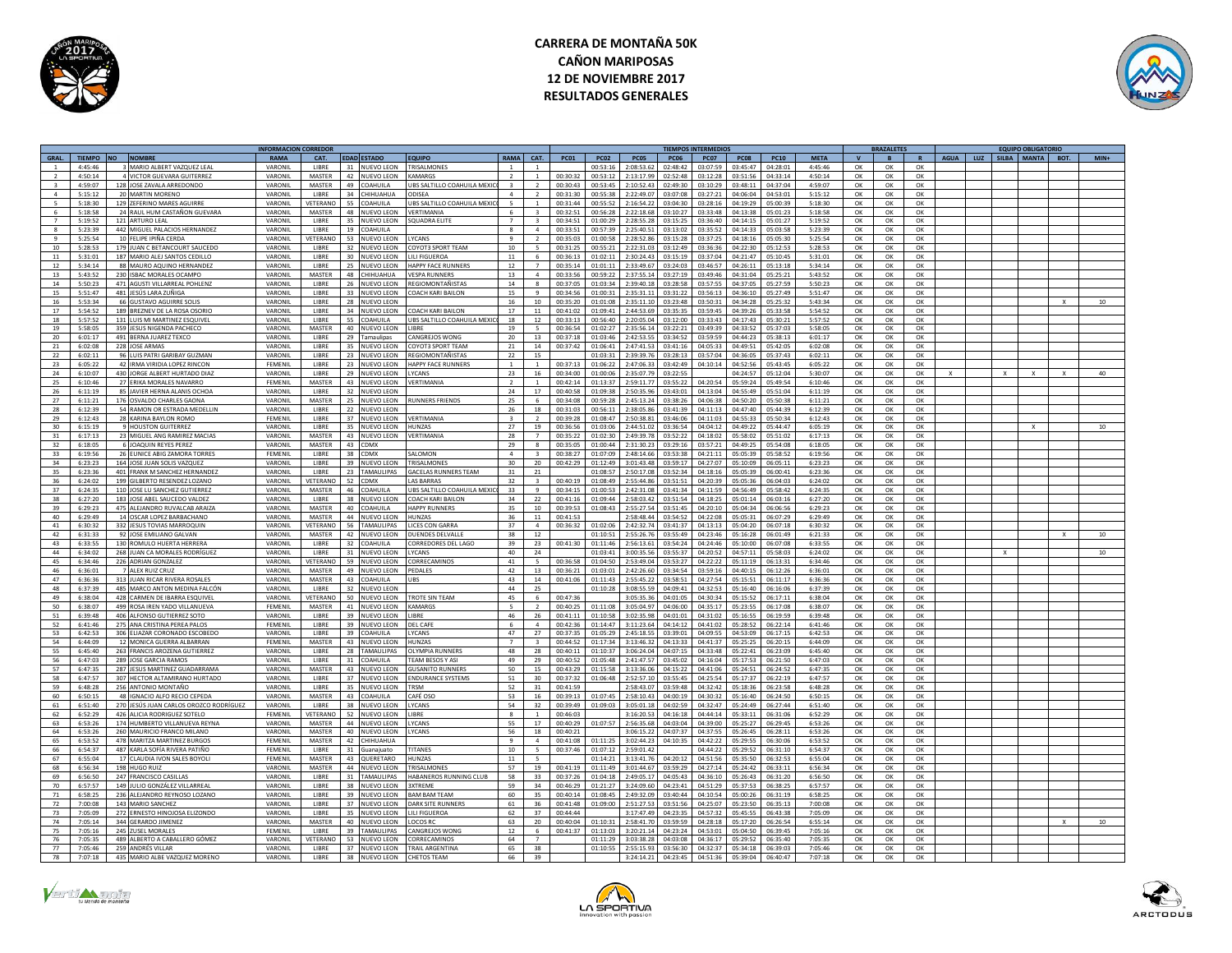



|                 |                    |                                                              | <b>INFORMACION CORREDO</b> |                       |                                       |                                 |                 |                  |                          |                      |                      |                               | <b>TIEMPOS INTERMEDIOS</b> |                      |                      |                    |                | <b>BRAZALETE</b> |                |             |     | <b>EQUIPO OBLIGATORIO</b> |              |                 |
|-----------------|--------------------|--------------------------------------------------------------|----------------------------|-----------------------|---------------------------------------|---------------------------------|-----------------|------------------|--------------------------|----------------------|----------------------|-------------------------------|----------------------------|----------------------|----------------------|--------------------|----------------|------------------|----------------|-------------|-----|---------------------------|--------------|-----------------|
| GRAL.           | TIEMPO NO          | <b>NOMBRE</b>                                                | <b>RAMA</b>                | CAT.                  | <b>EDAD ESTADO</b>                    | <b>COUIPO</b>                   | RAMA            | <b>CAT</b>       | <b>PC01</b>              | <b>PC02</b>          | <b>PC05</b>          | <b>PC06</b>                   | <b>PC07</b>                | PC08                 | <b>PC10</b>          | <b>META</b>        | $\mathbf{v}$   | $\overline{B}$   | $\mathbf{R}$   | <b>AGUA</b> | LUZ | SILBA MANTA               | BOT.         | $MIN+$          |
| $\overline{7}a$ | 7.07.21            | 374 MARTI HERNANDEZ DOMINGUEZ                                | VARONIL                    | LIBRE                 | 38 NUEVO LEON                         | <b>ÉLITE EITNESS CROSSEIT</b>   | 67              | $A \cap$         | 00.38.24                 | 01:07:37             | 3.06:12.94           | 04.15.18                      | 04:51:26                   | 05:45:19             | 06:AA:56             | 7.07.21            | OK             | $\alpha$         | OK             |             |     |                           |              |                 |
| 80              | 7:08:09            | 144 ROCIO ABRIL CRUZ VALDEZ                                  | FEMENIL                    | LIBRE                 | 38 NUEVO LEON                         | <b>NIKE CLUB MTY</b>            | 13              |                  | 00:46:26                 |                      | 3:21:43.45           | 04:28:32                      | 04:55:09                   | 05:43:16             | 06:45:27             | 7:08:09            | OK             | OK               | OK             |             |     |                           |              |                 |
| 81              | 7:08:09            | 206 ROEL OMAR LOZANO FLORES                                  | VARONIL                    | <b>LIBRE</b>          | 38 CDMX                               |                                 | 68              | 41               | 00:46:23                 |                      | 3:21:54.74           | 04:28:36                      | 04:55:20                   | 05:42:35             | 06:45:28             | 7:08:09            | OK             | OK               | OK             |             |     |                           |              |                 |
| 82              | 7:08:23            | 113 BERONICO MELÉNDE CASTAÑON                                | VARONIL                    | VETERANC              | 55.<br>NUEVO LEON                     | YCANS                           | 69              | $\mathbf{R}$     | 00:41:20                 | 01:10:42             | 3.07.03.46           | 04.09.27                      | $0.41 - 50$                | 05.33.32             | 06:45:19             | 7:08:23            | OK             | OK               | ОК             |             |     |                           |              |                 |
| 83              | 7:09:11            | 163 DANIEL PINTOI                                            | VARONIL                    | LIBRE                 | 35<br><b>UEVO LEON</b>                | INGUNC                          | 70              | 42               |                          |                      | 3:09:41.9            | 04:12:42                      | 04:39:03                   | 05:23:38             | 06:25:47             | 6:49:11            | OK             | OK               | OK             |             |     |                           |              | 20              |
| 84              | 7:11:01            | 221 DIEGO ERNES GOMEZ IÑIGUEZ                                | VARONIL                    | LIBRE                 | 23<br>NUEVO LEON                      | <b>RUN24</b>                    | 71              | 43               | 00:43:34                 | 01:15:35             | 3:18:15.5            | 04:22:54                      | 04:52:07                   | 05:42:52             | 06:49:18             | 7:11:01            | OK             | OK               | OK             |             |     |                           |              |                 |
| 85              | 7:13:43            | 80 REYN SARRAPY LOPEZ DE LAR                                 | <b>FFMFNII</b>             | <b>LIBRE</b>          | 38 CHIHUAHUA                          | <b>CLUB CHIWAS SPORT</b>        | 14              | $\mathbf{R}$     | 00:44:03                 |                      | 3:11:55.8            | 04:18:27                      | 04:50:20                   | 05:41:00             | 06:49:28             | 7:13:43            |                |                  |                |             |     |                           |              |                 |
|                 |                    |                                                              |                            |                       |                                       |                                 |                 |                  |                          |                      |                      |                               |                            |                      |                      |                    | OK             | OK               | OK             |             |     |                           |              |                 |
| 86              | 7:13:57            | 35 AGUSTIN HERNANDEZ ROA                                     | VARONII                    | MASTER                | 42<br>uevo Leon                       | <b>ILLEIGUERO</b>               | 72              | 21               | 00:43:59                 |                      | 3:16:27              | 04:18:0                       | 04:52:44                   | 05:44:5              | 06:52:1              | 7:13:57            | $\Omega$       | OK               | $\alpha$       |             |     |                           |              |                 |
| 87              | 7.14.15            | 22 RIGOBERTO MENA SALAZAR                                    | VARONIL                    | MASTER                | $\Delta Q$<br><b>AMALILIPAS</b>       | UNNER VICTORIA                  | 73              | 22               | 00.52.07                 | $01 - 24 - 27$       | 3:24:05.1            | 04:49:57                      |                            |                      | 06:47:3              | 7:14:15            | $\Omega$       | $\cap$ K         | <b>OK</b>      |             |     |                           |              |                 |
| 88              | 7:14:24            | 408 SALVADOR RODRIGUEZ                                       | VARONIL                    | LIBRE                 | 30<br>URANGO                          | MAS RUNNING                     | 74              | 44               | 00:45:41                 | 01:16:10             | 3:18:24.46           | 04:20:48                      | 04:52:25                   | 05:41:4              | 06:52:4              | 7:14:24            | OK             | OK               | OK             |             |     |                           |              |                 |
| 89              | 7:14:24            | 167 KARLA JANETT GARCIA ORTIZ                                | FEMENIL                    | <b>LIBRE</b>          | 37 COAHUILA                           | MÁS RUNNING                     | 15              | $\alpha$         |                          | 01:13:46             | 3:07:13.83           | 04:17:09                      | 04:50:45                   | 05:42:29             | 06:52:46             | 7:14:24            | OK             | OK               | OK             |             |     |                           |              |                 |
| 90              | 7:14:59            | 161 DAVID AMAUR SANCHEZ GARZA                                | VARONIL                    | <b>LIBRE</b>          | <b>TAMALILIPAS</b><br>30 <sup>2</sup> | <b>DESTARTALADOS</b>            | 75              | 45               | 00:37:23                 | 01:04:12             | 2.47.1763            | 04:10:29                      | 04:42:24                   | 05:34:51             | 06:50:48             | 7:14:59            | OK             | OK               | OK             |             |     |                           |              |                 |
| 91              | 7:15:08            | 362 ELIAS DOMINGUEZ                                          | VARONIL                    | <b>LIBRE</b>          | <b>INALOA</b><br>37                   | <b>OMPIENDO LIMITES</b>         | 76              | 46               | 00:42:20                 | 01:13:29             | 3:09:34.60           | 04:16:58                      | 04:49:08                   |                      | 06:50:57             | 7:15:08            | OK             | OK               | OK             |             |     |                           |              |                 |
| 92              | 7:16:07            | 384 IDALIA ROMAN REYES                                       | FEMENIL                    | LIBRE                 | 50<br>NUEVO LEON                      |                                 | 16              | 10               | 00:49:44                 | 01:24:43             | 3:26:19.3            | 04:25:03                      | 04:58:00                   | 05:46:21             | 06:54:2              | 7:16:07            | ОК             | OK               | OK             |             |     |                           |              |                 |
| 93              | 7.17.42            | 391 IUAN GERA BECERRA VAZOUEZ                                | VARONIL                    | <b>MASTER</b>         | 45 NUEVO LEON                         | DE ACERO                        | 77              | 23               | 00.39.33                 | 01:08:40             | 3.075414             | 04:15:36                      | 04:47:36                   | 05:41:51             | 06:54:33             | 7:17:43            | OK             | OK               | ОК             |             |     |                           |              |                 |
| 94              | 7:19:31            | 420 GERARDO ALVAREZ GARZA                                    | VARONII                    | <b>MASTER</b>         | 40<br>NUEVO LEON                      | AMARG                           | 78              | 24               | 00.40.54                 | 01:10:2              | 3:09:05.             | 04:11:53                      | 04:42:12                   | 05:27:18             | 06:46:5              | 7:19:31            | OK             | OK               | OK             |             |     |                           |              |                 |
| 95              | $7.19 - 46$        | 459 FLIAS A MARTINEZ WADGYMAL                                | VARONII                    | LIBRE                 | 26<br>NUEVO LEON                      | <b>ERROS DE GUERRA</b>          | 79              | A7               | 00.39.11                 | 01:07:25             | 2:56:44.             | 04:03:15                      | 04:43:35                   | 05:31:52             | 06:46:5              | 7:19:46            | OK             | OK               | $\alpha$       |             |     |                           |              |                 |
| 96              | 7:20:20            | 427 FLIZARETH ESPINOSA LOPEZ                                 | FEMENII                    | MASTER                | 41<br><b>OAHUILA</b>                  | <b>SATO ARAIZ</b>               | 17              |                  | 00:44:49                 | 01:16:46             | 3:20:26.4            | 04:30:52                      | 05:02:32                   | 05:52:32             | 06:57:0              | 7:20:20            | $\alpha$       | OK               | OK             |             |     |                           |              |                 |
| 97              | 7:21:51            | 57 DINORAH TREVIÑO GAMEZ                                     | FEMENIL                    | MASTER                | 45 NUEVO LEON                         | LYCANS                          | 18              | $\overline{7}$   | 00:45:22                 |                      | 3:21:26.58           | 04:29:58                      | 05:04:55                   | 05:57:07             | 07:00:05             | 7:21:51            | OK             | OK               | OK             |             |     |                           |              |                 |
| 98              | 7:21:55            | 421 MARCO ANT VILLALOBOS LEAL                                | VARONIL                    | <b>MASTER</b>         | 41 NUEVO LEON                         | <b>RUNNERS LEAGUE</b>           | 80              | 25               | 00:43:02                 | $01 - 14 - 30$       | 3:28:23.76           | 04:39:02                      | 05:11:34                   | 05:59:10             | 07:00:09             | 7:21:55            | OK             | OK               | OK             |             |     |                           |              |                 |
| 99              | 7:22:05            | 138 SAULOSORIO                                               | VARONIL                    | <b>MASTER</b>         | 43<br>AMAULIPAS                       | <b>JARANEROS RUNNING TEAM</b>   | 81              | 26               | 00:43:56                 | $01 - 16 - 04$       | 3:18:24.41           | 04-23-37                      | 04:54:30                   | 05:50:40             | 06:56:07             | 7:22:05            | $\Omega$       | $\alpha$         | $\alpha$       |             |     |                           |              |                 |
| 100             | 7:23:12            | 112 MARIA MAGD RAMIREZ BERNA                                 | FEMENIL                    | LIBRE                 | 29<br>DAHUILA                         | <b>BS SALTILLO COAHUILA MEX</b> | 19              | $11\,$           | 00:44:15                 | 01:17:26             | 3:20:37.2            | 04:31:14                      | 05:06:15                   | 05:54:23             | 06:58:57             | 7:23:12            | ОК             | OK               | ОК             |             |     |                           |              |                 |
| 101             | 7:23:12            | 166 CECILIA DE SEGURA MONTOYA                                | FEMENIL                    | <b>LIBRE</b>          | 32 COAHUILA                           | JI TRA RESTIAS SAI VAIES        | $20^{\circ}$    | 12               | 00:45:43                 |                      | 3:18:34.7            | 04:27:41                      | 04:57:56                   |                      | 06:59:08             | 7:23:12            | OK             | OK               | OK             |             |     |                           |              |                 |
| 102             | 7:25:27            | 146 SUSANA GONZALEZ ROBLES                                   | <b>FEMENII</b>             | MASTER                | 43<br>NUEVO LEON                      |                                 | 21              | $\mathbf{R}$     | 00.48.21                 |                      | 3.30.24 A            | 04.37:47                      | 05:07:29                   | 05:58:12             | 07:04:5              | 7:25:27            | OK             | OK               | OK             |             |     |                           |              |                 |
| 103             | 7:25:46            | 372 JOSE ANGEL RIOS PEREZ                                    | VARONII                    | LIBRE                 | 35<br>AMAULIPAS                       | <b>UNAHOLI</b>                  | 82              | 48               | 00:43:38                 | 01:17:22             | 3:31:57.             | 04:39:31                      | 05:10:13                   | 06:01:24             | 07:05:0              | 7:25:46            | OK             | OK               | OK             |             |     |                           |              |                 |
| 104             | 7:27:12            | 373 MARCELO LOPEZ CASTRO                                     | VARONII                    | LIBRE                 | 34<br><b>OAHUILA</b>                  | APPORT                          | 83              | 49               | 00:48:52                 | 01:22:48             | 3:24:27              | 04:28:14                      | 04:57:22                   | 05:51:5              | 06:59:5              | 7:27:12            | OK             | OK               | OK             |             |     |                           |              |                 |
| 105             | 7:27:47            | 299 EDGAR EL MENDOZA MARTINEZ                                | VARONIL                    | <b>LIBRE</b>          | 27 NUEVO LEON                         |                                 | 84              | 50               | 00:42:02                 | 01:12:18             | 3:07:58.34           | 04:09:35                      | 04:38:50                   | 05:34:24             | 06:47:56             | 7:17:47            | OK             | OK               | OK             |             |     |                           |              | 10              |
| 106             | 7:28:18            | 319 CÉSAR ALEJ VÁZQUEZ GUERRA                                | VARONIL                    | <b>LIBRE</b>          | $30^{\circ}$<br>NUEVO LEON            | <b>YCANS</b>                    | 85              | 51               | 00:46:16                 |                      | 3:20:54.60           | 04:23:02                      | 04:52:12                   | 05:48:24             | 07:04:39             | 7:28:18            | OK             | OK               | OK             |             |     |                           |              |                 |
| 107             | 7:29:02            | 148 BLANCA ALHERNANDEZ GARZA                                 | <b>FFMFNII</b>             | <b>MASTER</b>         | 45<br><b>JUEVO LEON</b>               |                                 | 22              | $\alpha$         | 00:48:23                 |                      | 3:30:24.53           | 04:37:54                      | 05:08:56                   | 05:59:38             | 07:09:04             | 7:29:02            | $\alpha$       | OK               | OK             |             |     |                           |              |                 |
| 108             | 7:29:37            | 47 EZEQUIEL REYNOSO OCHOA                                    | VARONIL                    | <b>ETERANO</b>        | 54<br>AMALUIPAS                       |                                 | 86              |                  | 00:42:26                 | 01:11:55             | 3:05:45.4            | 04:14:48                      | 04:52:17                   | 05:49:52             | 07:06:09             | 7:29:37            | OK             | OK               | ОК             |             |     |                           |              |                 |
|                 |                    |                                                              |                            |                       |                                       |                                 |                 |                  |                          |                      |                      |                               |                            |                      |                      |                    |                |                  |                |             |     |                           |              |                 |
| 109             | 7:29:48<br>7.29.54 | 351 ALAN CH PAREDES HERNANDE:                                | VARONIL<br>FEMENII         | LIBRE<br>LIBRE        | 33<br>NUEVO LEON                      | <b>CANS</b>                     | 87<br>23        | 52               | 00:48:50<br>$00.50 - 04$ | 01:25:20<br>01:25:25 | 3:29:43.7<br>3:32:47 | 04:33:33<br>04:39:29          | 05:03:26<br>05:09:04       | 05:54:26<br>05.59.56 | 07:04:3<br>07:05:37  | 7:29:48<br>7:29:54 | OK             | OK               | OK             |             |     |                           |              |                 |
| 110<br>111      | 7:30:37            | 242 MICHELLE HERNANDEZ LEAL<br>194 JOSÉ AL RODRÍGUEZ TREVIÑO | VARONIL                    | MASTER                | 25<br>NUEVO LEON<br>45<br>NUEVO LEON  | <b>FN BALANC</b>                | 88              | 13<br>27         | 00:46:42                 |                      | 3:23:09.8            | 04:28:04                      | 05:02:22                   | 05:57:59             | 07:06:42             | 7:30:37            | OK<br>OK       | OK<br>OK         | ОК<br>OK       |             |     |                           |              |                 |
|                 |                    |                                                              |                            |                       |                                       |                                 |                 |                  |                          |                      |                      |                               |                            |                      |                      |                    |                |                  |                |             |     |                           |              |                 |
| 112             | 7:31:37            | 379 JORGE LUIS LERMA SANCHEZ                                 | VARONIL                    | LIBRE                 | 28<br>NUEVO LEON                      | <b>/FGAN RUNNER</b>             | 89              | 53               | 00:52:22                 | 01:28:15             | 3:25:53              | 04:33:40                      | 05:05:42                   | 05:59:40             | 07:07:3              | 7:31:37            | $\alpha$       | OK               | OK             |             |     |                           |              |                 |
| 113             | 7:32:15            | 330 LUZ ADRIA AGUILLON JUAREZ                                | FEMENIL                    | <b>LIBRE</b>          | 51 NUEVO LEON                         | <b>GUSANITO RUNNERS</b>         | 24              | 14               | 00:47:06                 | 01:21:33             | 3:35:06.50           | 04:45:29                      | 05:18:28                   | 06:13:25             | 07:12:04             | 7:32:15            | OK             | OK               | OK             |             |     |                           |              |                 |
| 114             | 7:35:40            | 145 JOSE OSV CRUZ QUINTANILLA                                | VARONIL                    | LIBRE                 | 23 NUEVO LEON                         |                                 | 90              | 54               | 00:41:13                 | 01:11:01             | 3:13:07.19           | 04:24:37                      | 04:53:08                   | 05:48:06             | 07:11:03             | 7:35:40            | OK             | OK               | ОК             |             |     |                           |              |                 |
| 115             | 7:36:18            | 25 ADRIAN URB JIMENEZ CORTES                                 | VARONIL                    | <b>LIBRE</b>          | 30 <sub>2</sub>                       |                                 | 91              | 55               | 00:51:02                 | 01:24:11             | 3:37:55.9            | 04:47:37                      | 05:14:29                   | 06:01:33             | 07:06:44             | 7:26:18            | OK             | OK               | OK             |             |     |                           | $\times$     | 10 <sup>1</sup> |
| 116             | 7:37:17            | 419 ANA LI GUTIERREZ GUERRERO                                | FEMENII                    | MASTER                | 42 N<br><b>IUEVO LEON</b>             | <b>EGIO RUNNERS</b>             | 25              | 10               | 00:47:1                  | 01:20:3              | 3:27:32.5            | 14:36:36                      | 05:08:48                   | 06:03:32             | 07:12:09             | 7:37:17            | OK             | OK               | OK             |             |     |                           |              |                 |
| 117             | 7:37:21            | 480 JORGE ENR VARGUEZ NAVARRO                                | VARONIL                    | <b>MASTER</b>         | 41 NUEVO LEON                         | RAINING WINNE                   | 92              | 28               | 00:47:2                  | 01:20:4              | 3:22:24.1            | 04:30:19                      | 05:02:28                   | 05:52:0              | 07:07:37             | 7:37:21            | OK             | OK               | OK             |             |     |                           |              |                 |
| 118             | 7:39:05            | 101 ALEJANDRO QUIROGA ESTRADA                                | VARONII                    | <b>LIBRE</b>          | 37<br>NUEVO LEON                      | <b><i>RAINING WINNER</i></b>    | 93              | 56               |                          | 01:27:31             | 3:34:23.8            | 04:41:54                      | 05:14:00                   | 06:05:32             | 07:15:32             | 7:39:05            | OK             | OK               | OK             |             |     |                           |              |                 |
| 119             | 7:40:06            | 210 ERICK ADRI HERNÁNDEZ RICO                                | VARONIL                    | MASTER                | 40<br>NUEVO LEON                      | <b>RONDOOR RUNNERS</b>          | 94              | 29               | 00:46:32                 |                      | 3:21:49.6            | 04:30:46                      | 05:11:41                   | 06:04:59             | 07:16:19             | 7:40:06            | $\Omega$       | OK               | OK             |             |     |                           |              |                 |
| 120             | 7:40:30            | 102 JORGE ALBER LEDEZMA PEREZ                                | VARONIL                    | LIBRE                 | 37<br>NUEVO LEON                      | OACH KARLBAILON                 | 95              | 57               |                          |                      | 3:38:05.7            | 04:41:58                      | 05:15:31                   | 06:11:34             | 07:15:49             | 7:40:30            | OK             | OK               | OK             |             |     |                           |              |                 |
| 121             | 7:40:37            | 457 ANA VICTORIA GARZA FLORED                                | FEMENIL                    | <b>LIBRE</b>          | 32 NUEVO LEON                         |                                 | 26              | 15               |                          | 01:21:08             | 3:14:05.36           | 04:20:36                      | 04:49:17                   | 05:37:53             | 06:39:07             | 7:00:37            | OK             | ОК               | OK             |             |     | $\mathbf{x}$              | $\mathbf{x}$ | 40              |
| 122             | 7:41:54            | 217 ALBERTO DAVID GARZA SOSA                                 | VARONIL                    | MASTER                | 44 NUEVO LEON                         | <b>HETOS TEAM</b>               | 96              | 30               | 00:48:03                 |                      | 3:29:25.95           | 0.429.06                      | 05:12:51                   | 06:06:42             | 07:17:53             | 7:41:54            | OK             | OK               | OK             |             |     |                           |              |                 |
| 123             | 7:43:15            | 443 CESAR CASTILLO MORENO                                    | VARONIL                    | <b>LIBRE</b>          | 27 NUEVO LEON                         | YCANS                           | 97              | 58               | 00:37:59                 | 01:03:31             | 3:04:37.08           | 04:19:24                      | 04:51:21                   | 05:39:55             | 06:51:18             | 7:13:15            | OK             | OK               | $\alpha$       |             |     |                           | $\mathbf{x}$ | 30              |
| 124             | 7:43:34            | 135 JAVIER ARMAN RAMOS TORRE                                 | VARONIL                    | LIBRE                 | 32<br><b>UEVO LEON</b>                | CANS                            | 98              | 59               | 00:47:44                 |                      | 3:21:40.4            | 04:30:49                      | 05:01:34                   | 06:00:38             | 07:18:52             | 7:43:34            | OK             | OK               | OK             |             |     |                           |              |                 |
| 125             | 7:44:21            | 315 FELIMON CARRANZA CARRANZA                                | VARONIL                    | LIBRE                 | 36<br>NUEVO LEON                      | NFMAK                           | 99              | 60               | 00:39:08                 | 01:10:20             | 3:12:48.5            | 04:26:31                      | 05:06:13                   | 05:58:08             | 07:15:14             | 7:44:21            | OK             | OK               | OK             |             |     |                           |              |                 |
| 126             | 7:44:39            | 41 RAUL SAUCEDO NAVA                                         | VARONIL                    | <b>MASTER</b>         | 43 COAHUILA                           |                                 | 100             | 31               | 00:44:10                 | 01:15:01             | 3:18:29.5            | 04:27:22                      | 05:03:14                   | 06:05:24             | 07:21:53             | 7:44:39            | ОК             | OK               | OK             |             |     |                           |              |                 |
| 127             | 7.44.43            | 111 JAIME ARELLANO HERNANDEZ                                 | VARONII                    | VETERANO              | 52<br><b>OAHUILA</b>                  | JBS SALTILLO COAHUILA MEX       | 101             | 10 <sup>10</sup> | 00:49:58                 | $01 - 24 - 35$       | 3:36:37              | 04:41:15                      | 05:11:08                   | 06:07:35             | 07:18:54             | 7:44:43            | OK             | OK               | $\alpha$       |             |     |                           |              |                 |
| 128             | 7:44:54            | 227 JESUS A LUEVANO IZAGUIRRI                                | VARONIL                    | LIBRE                 | 28<br><b>AMAULIPAS</b>                | CLUB CORREDORES REYNOSA         | 102             | 61               | 00:45:04                 |                      | 3:35:08.             | 04:45:43                      | 05:17:07                   | 06:13:3              | 07:17:5              | 7:44:54            | OK             | OK               | ОК             |             |     |                           |              |                 |
| 129             | 7:45:27            | 208 ORION VÁZQUEZ PADILLA                                    | VARONIL                    | LIBRE                 | 31 TAMAULIPAS                         | PAKETEAM                        | 103             | 62               | 00:50:38                 | 01:28:18             | 3:41:07.99           | 04:51:00                      | 05:20:01                   | 06:11:19             | 07:18:36             | 7:45:27            | OK             | OK               | OK             |             |     |                           |              |                 |
| 130             | 7:45:43            | 321 NOEMI GONZALEZ PARRA                                     | FEMENIL                    | <b>MASTER</b>         | 45 TAMAULIPAS                         | <b>IRRE</b>                     | 27              | 11               | 00:53:24                 | 01:29:07             | 3:41:14.49           | 04:43:53                      | 05:15:49                   | 06:10:20             | 07:21:58             | 7:45:43            | OK             | OK               | OK             |             |     |                           |              |                 |
| 131             | 7:45:55            | 190 JUAN PABL CHAPA HERNANDEZ                                | VARONIL                    | VETERANO              | 50<br>NUEVO LEON                      | <b>SPARTANS ZONE</b>            | 104             | 11               | 00:47:10                 | 01:16:06             | 3:19:00.1            | 04:23:51                      | 05:02:52                   | 06:01:50             | 07:16:14             | 7:45:55            | OK             | OK               | ОК             |             |     |                           |              |                 |
| 132             | 7:46:48            | 141 ALMA DE BETANCOURT GARCÍA                                | FEMENIL                    | MASTER                | 46<br><b>UEVO LEON</b>                | <b>NTFNSO</b>                   | 28              | 12               |                          | 01:21:24             | 3:24:20.12           | 04:32:57                      | 05:12:30                   | 06:19:13             | 07:26:49             | 7:46:48            | OK             | OK               | ОК             |             |     |                           |              |                 |
| 133             | 7:47:09            | 304 JORGE ALBERTO RIVERA VERA                                | VARONII                    | <b>LIBRE</b>          | 37<br>NUEVO LEON                      | <b>GUSANITO RUNNERS</b>         | 105             | 63               |                          | 01:21:04             | 3:24:20.36           | 04:33:07                      | 05:12:23                   | 06:17:39             | 07:26:33             | 7:47:09            | OK             | OK               | OK             |             |     |                           |              |                 |
| 134             | 7:48:15            | 329 MARIO VALDEZ RODRIGUEZ                                   | VARONII                    | <b>MASTER</b>         | 48 COAHUILA                           | CARUS                           | 106             | 32               |                          | 01:22:50             | 3:34:30.6            | 04:46:51                      | 05:22:50                   | 06:16:29             | 07:26:21             | 7:48:15            |                |                  |                |             |     |                           |              |                 |
| 135             | 7.49.19            | 196 JOSE LUIS CARALLERO GARZA                                | VARONII                    | <b>MASTER</b>         | 48<br>NUEVO LEON                      | <b>SUSANITO RUNNERS</b>         | 107             | 33               | 00:49:2                  | 01:25:17             | 3:41:36.7            | 04:52:34                      | 05:26:00                   | 06:21:49             | 07:25:48             | 7:49:19            | OK<br>$\alpha$ | OK<br>OK         | OK<br>$\alpha$ |             |     |                           |              |                 |
| 136             | 7.49.34            | 498 MARTIN AI MANZA RODRIGUE                                 | VARONII                    | LIBRE                 | 37<br>NUEVO LEON                      | <b>AMARGS</b>                   | 108             | 64               | 00.51.08                 | 01:26:25             | 3:44:42.0            | 04:50:57                      | 05:23:36                   | 06:16:44             | $07.24 - 49$         | 7:49:34            | $\Omega$       | OK               | $\cap$ K       |             |     |                           |              |                 |
|                 |                    |                                                              |                            |                       |                                       |                                 |                 |                  |                          |                      |                      |                               |                            |                      |                      |                    |                |                  |                |             |     |                           |              |                 |
| 137             | 7:50:34            | 476 CESAR G PADILLA ECHAVARR                                 | VARONIL                    | LIBRE<br><b>LIBRE</b> | 37<br>NUEVO LEON                      |                                 | 109             | 65               |                          |                      | 3:20:34.08           | 04:26:34                      | 05:04:02                   | 05:59:49             | 07:29:10<br>07:30:40 | 7:50:34            | OK             | OK               | OK             |             |     |                           |              |                 |
| 138             | 7:51:39            | 368 LIZBETH MUT RODRIGUEZ                                    | FEMENIL                    |                       | 28 TAMAULIPAS<br>38                   | CANGREJOS WONG                  | 29              | 16               | 00:52:13                 | 01:31:51             | 3:53:25.69           | 05:00:43<br>$0.4 - 5.7 - 0.1$ | 05:32:52                   | 06:24:10             |                      | 7:51:39            | OK             | OK               | OK             |             |     |                           |              |                 |
| 139             | 7:53:51            | 89 IVAN CARDENAS GARZA                                       | VARONII                    | <b>LIBRE</b>          | COAHUILA                              |                                 | 110             | 66               | 00:49:41                 | 01:24:10             | 3:46:03.7            |                               | 05:31:04                   | 06:19:26             | 07:28:34             | 7:53:51            | OK             | OK               | OK             |             |     |                           |              |                 |
| 140             | 7:54:25            | 123 ERICKA BARRERA CERVANTES                                 | FEMENIL                    | <b>MASTER</b>         | 42<br>AMAULIPAS                       | IN LIMITES                      | 30 <sub>o</sub> | 13               | 00:47:15                 | 01:22:47             | 3:35:44.2            | 04:51:11                      | 05:27:29                   | 06:26:09             | 07:31:57             | 7:54:25            | OK             | OK               | OK             |             |     |                           |              |                 |
| 141             | 7:54:37            | 488 LUIS MIGUEL GALINDO DIAZ                                 | VARONIL                    | LIBRE                 | 34<br>uanaiuato                       | COACH KARI BAILON               | 111             | 67               | 00:45:47                 |                      | 3:21:39.4            | 04:33:35                      | 05:10:07                   | 06:04:19             | 07:24:54             | 7:54:37            | OK             | OK               | OK             |             |     |                           |              |                 |
| 142             | 7:56:07            | 67 ROGELIO BRIONES MENDEZ                                    | VARONIL                    | VETERANO              | 43 NUEVO LEON                         | <b>OMAS RUNNERS</b>             | 112             | 12               | 00:40:41                 | 01:09:32             | 3:12:17.0            | 04:27:37                      | 05:11:36                   | 06:06:46             | 07:29:32             | 7:56:07            | OK             | OK               | OK             |             |     |                           |              |                 |
| 143             | 7:56:10            | 365 AZUCENA RUBIO ROSALES                                    | FEMENII                    | <b>MASTER</b>         | AMAULIPAS<br>45                       | ANGREIOS WON                    | 31              | 14               | 00.47.47                 | $01 - 23 - 40$       | 3:39:05.7            | 04:49:19                      | 05:21:40                   | 06:16:41             |                      | 7:56:10            | OK             | OK               | $\alpha$       |             |     |                           |              |                 |
| 144             | 7:56:41            | 255 ROBERTO ALVARADO CASTILLO                                | VARONII                    | <b>MASTER</b>         | <b>UEVO LEON</b>                      | <b>UMAN ATHLETES</b>            | 113             | 34               | 00:45:20                 | 01:15:03             | 3:22:27              | 04:29:39                      | 05:14:22                   | 06:08:18             | 07:24:3              | 7:56:41            | $\alpha$       | OK               | OK             |             |     |                           |              |                 |
| 145             | 7:56:43            | 237 ALBERTO JAV LARA SALDIVAR                                | VARONIL                    | LIBRE                 | 33<br>NUEVO LEON                      | ORREDORES MONTERRE              | 114             | 68               | 00:38:59                 | 01:07:44             | 3:08:07.             | 04:19:57                      | 05:02:18                   | 06:00:23             | 07:23:2              | 7:56:43            | OK             | OK               | OK             |             |     |                           |              |                 |
| 146             | 7:56:48            | 104 ELISA ELENA ORTIZ TORRES                                 | FEMENIL                    | MASTER                | 40 NUEVO LEON                         | <b>ENDURANCE SYSTEMS</b>        | 32              | 15               |                          |                      | 3:35:40.10           | 04:45:35                      | 05:17:12                   | 06:08:16             | 07:23:42             | 7:56:48            | OK             | OK               | OK             |             |     |                           |              |                 |
| 147             | 7:56:50            | 142 OSCAR ADRIAN GARCIA CANTU                                | VARONIL                    | <b>LIBRE</b>          | 32<br>NUEVO LEON                      |                                 | 115             | 69               |                          | 01:34:41             | 3:55:46.08           | 04:56:35                      | 05:24:41                   | 06:17:59             | 07:28:26             | 7:56:50            | OK             | OK               | OK             |             |     |                           |              |                 |
| 148             | 7:56:51            | 40 EUGENIO VAZQUEZ AGUIRRE                                   | VARONIL                    | LIBRE                 | 37<br><b>IUEVO LEON</b>               |                                 | 116             | 70               | 00:44:00                 | 01:14:15             | 3:06:33.2            | 04:18:23                      | 05:05:30                   | 05:54:14             | 07:24:19             | 7:56:51            | OK             | OK               | OK             |             |     |                           |              |                 |
| 149             | 7:58:22            | 49 SELENE GUADAL NIÑO GARCÍA                                 | FEMENIL                    | LIBRE                 | 33<br>HIHUAHUA                        | OKER DE ASES TEAM               | 33              | 17               | 00:45:38                 |                      | 3:39:00.2            | 04:54:31                      | 05:29:03                   | 06:21:22             | 07:30:48             | 7:58:22            | OK             | OK               | ОК             |             |     |                           |              |                 |
| 150             | 7.59.22            | 262 ABEL GARCIA                                              | <b>VARONIL</b>             | <b>LIBRE</b>          | 31 TAMAULIPAS                         | <b>VCANS</b>                    | 117             | 71               | 00.46:52                 |                      | 3.32.32.84           | 04:43:02                      | 05.18.52                   | 06:15:25             | 07.35:00             | 7.59.22            | OK             | OK               | ОК             |             |     |                           |              |                 |
| 151             | 7:59:42            | 258 JUAN MANU CAMARILLO COBO:                                | VARONII                    | LIBRE                 | 34<br>LIEVO LEON                      | <b>CANS</b>                     | 118             | 72               | 00:48:37                 | 01:22:15             | 3:34:56.8            | 04:44:39                      | 05:19:08                   | 06:14:1              | 07:31:5              | 7:59:42            | OK             | OK               | OK             |             |     |                           |              |                 |
| 152             | 8:03:54            | 492 CHRISTIAN KUKUTSCHKA                                     | VARONII                    | LIBRE                 | 35<br><b>UEVO LEON</b>                | <b>NEA RUNNER</b>               | 119             | 73               |                          | 01:28:01             | 3:59:35              | 05:05:55                      | 05:47:21                   | 06:37:48             | 07:40:1              | 8:03:54            | OK             | OK               | OK             |             |     |                           |              |                 |
| 153             | 8:04:27            | 8 IUAN MANUE LOPEZ GONZALEZ                                  | VARONII                    | LIBRE                 | <b>JUEVO LEON</b><br>3 <sup>2</sup>   | <b>IUNZA</b>                    | 120             | 74               | 00:39:                   | 01:07:16             | 3:02:07              | 04:24:32                      | 05:22:09                   | 06:16:0              | 07:42:2              | 8:04:27            | $\alpha$       | OK               | OK             |             |     |                           |              |                 |
| 154             | 8:04:50            | 441 GILBERTO TELLES MOYA                                     | VARONIL                    | VETERANO              | 61 NUEVO LEON                         | LIBRE                           | 121             | 13               | 00:49:11                 | 01:25:30             | 3:38:11.11           | 04:51:14                      | 05:22:39                   | 06:20:04             | 07:36:50             | 8:04:50            | OK             | OK               | OK             |             |     |                           |              |                 |
| 155             | 8:04:57            | 328 JOSE VILLANUEVA CAMARILLO                                | VARONIL                    | MASTER                | 45 COAHUILA                           | <b>UNOMBRE?</b>                 | 122             | 35               | 00:42:09                 | 01:13:48             | 3:22:13.87           | 04:35:23                      | 05:20:57                   | 06:16:51             | 07:42:32             | 8:04:57            | OK             | OK               | OK             |             |     |                           |              |                 |
| 156             | 8:07:11            | 318 FABIAN GONZALEZ BAEZ                                     | VARONIL                    | LIBRE                 | 31<br>NUEVO LEON                      | <b>IINGLINC</b>                 | 123             | 75               | 00:50:31                 | $01 - 24 - 54$       | 3:10:21              | $04 - 54 - 07$                | 05.21.51                   | 06:16:52             | 07:10:10             | 8:07:11            | OK             | OK               | OK             |             |     |                           |              |                 |





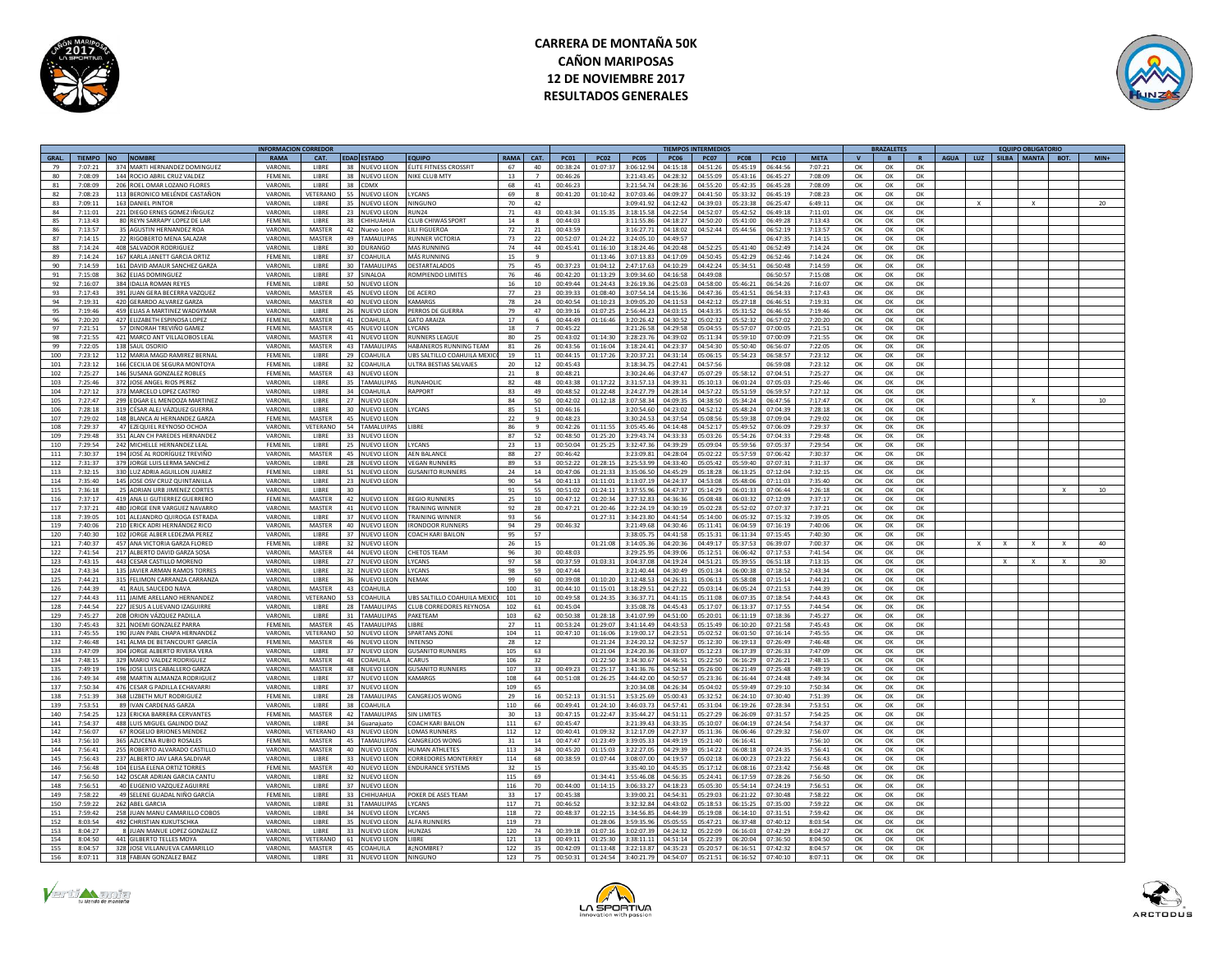



|             |               |           |                                | <b>INFORMACION CORREDOR</b> |                 |                                   |                              |                 |                 |              |                |             |                | <b>TIEMPOS INTERMEDIOS</b> |             |             |             |          | <b>BRAZALETES</b> |          |             |     | <b>FOUIPO OBLIGATORIO</b> |              |                 |
|-------------|---------------|-----------|--------------------------------|-----------------------------|-----------------|-----------------------------------|------------------------------|-----------------|-----------------|--------------|----------------|-------------|----------------|----------------------------|-------------|-------------|-------------|----------|-------------------|----------|-------------|-----|---------------------------|--------------|-----------------|
| <b>GRAL</b> | <b>TIEMPO</b> | <b>NO</b> | <b>NOMBRE</b>                  | <b>RAMA</b>                 | CAT.            | <b>EDAD ESTADO</b>                | OUIPO                        | RAMA            | <b>CAT</b>      | <b>PC01</b>  | <b>PC02</b>    | <b>PC05</b> | <b>PC06</b>    | <b>PC07</b>                | <b>PC08</b> | <b>PC10</b> | <b>META</b> |          |                   |          | <b>AGUA</b> | LUZ | SILBA MANTA               | BOT.         |                 |
| 157         | 8:08:08       |           | 218 JOSE JAIR MARTINEZ CANTL   | VARONII                     | <b>MASTER</b>   | 42<br>NUEVO LEON                  |                              | 124             | 36              | 00:39:25     | 01:08:24       | 3:14:01.85  | 04:31:17       | 05:07:56                   | 06:03:51    | 07:35:0     | 8:08:08     | OK       | $\alpha$          | $\alpha$ |             |     |                           |              |                 |
| 158         | 8:08:51       |           | 269 BEATRIZ CENICEROS MARRUFO  | FEMENIL                     | LIBRE           | 33 NUEVO LEON                     | LILI FIGUEROA                | 34              | 18              |              | 01:30:55       | 3:46:41.48  | 04:56:26       | 05:34:34                   | 06:26:00    | 07:42:27    | 8:08:51     | OK       | OK                | OK       |             |     |                           |              |                 |
| 159         | 8:10:36       |           | 389 RENE GARCIA GOMEZ          | VARONIL                     | VETERANO        | 60<br>NUEVO LEON                  | DE ACERO                     | 125             | 14              | 00:45:30     |                | 3:36:02.20  | 04:49:05       | 05:23:06                   | 06:21:52    | 07:42:16    | 8:10:36     | OK       | OK                | OK       |             |     |                           |              |                 |
|             |               |           |                                |                             |                 |                                   |                              |                 |                 |              |                |             |                |                            |             |             |             |          |                   |          |             |     |                           |              |                 |
| 160         | $8.11 - AA$   |           | 195 JOSE L GONZALEZ HERNANDEZ  | VARONIL                     | LIBRE           | 32<br><b>IUEVO LEON</b>           | HAPPY FACE RUNNERS           | 126             | 76              | 00:43:46     | 01:17:46       | 3:29:56.80  | $04 - 50 - 30$ | 05:24:29                   | 06:21:17    | 07:43:28    | 8:11:44     | $\alpha$ | $\alpha$          | $\Omega$ |             |     |                           |              |                 |
| 161         | 8:12:00       |           | 32 JAVIER ALEJA JIMENEZ LARA   | VARONIL                     | LIBRE           | 37<br><b>IUEVO LEON</b>           | AMARGS                       | 127             | 77              | 00:38:2      | 01:06:43       | 3:47:16.    | 05:05:08       | 05:44:46                   | 06:35:47    | 07:43:0     | 8:12:00     | OK       | OK                | ОК       |             |     |                           |              |                 |
| 162         | 8:12:01       |           | 108 JOSE AMATITLA              | VARONIL                     | <b>MASTER</b>   | 43 NUEVO LEON                     |                              | 128             | 37              |              | 01:33:27       | 3:52:12.26  | 05:00:33       | 05:33:09                   | 06:29:19    | 07:44:01    | 8:12:01     | OK       | OK                | OK       |             |     |                           |              |                 |
| 163         | 8.12.05       |           | 348 RUBEN DARIO MORAN GARCIA   | VARONIL                     | <b>VETERANO</b> | 50 NUEVO LEON                     | <b>REGIO RUNNERS</b>         | 129             | 15              | $00.53 - 45$ |                | 3.33.170    | 04:51:20       | 05:28:04                   | 06.29.50    | 07:46:09    | 8:12:05     | OK       | OK                | OK       |             |     |                           |              |                 |
| 164         | 8:12:23       |           | 58 RICARDO LOPEZ GARCIA        | VARONII                     | VETERANO        | 32 COAHUILA                       |                              | 130             | 16              | 00:46:58     | 01:21:28       | 3:36:05.3   | 04:47:28       | 05:25:42                   | 06:22:26    | 07:42:5     | 8:12:23     | OK       | OK                | OK       |             |     |                           |              |                 |
| 165         | 8:12:37       |           | 152 CARLOS VIEYRA              | VARONII                     | <b>LIBRE</b>    | 39<br>NUEVO LEON                  |                              | 131             | 78              | 00:48:30     | 01:24:02       | 3:33:40.68  | 04:54:16       | 05:28:55                   | 06:24:50    | 07:47:39    | 8:12:37     | OK       | OK                | OK       |             |     |                           |              |                 |
| 166         | 8:12:49       |           | 367 RODOLFO HERNANDEZ VAZQUEZ  | VARONIL                     | <b>LIBRE</b>    | 39 TAMAULIPAS                     | CANGREJOS WONG               | 132             | 79              |              |                | 3:36:04.70  | 04:49:55       | 05:24:44                   | 06:27:30    | 07:44:18    | 8:12:49     | OK       | ОК                | OK       |             |     |                           |              |                 |
|             |               |           |                                |                             | VETERANO        | 57 NUEVO LEON                     | MR. AGUILA SOPRT GYM         |                 |                 | 00:49:00     |                | 3:34:45.01  |                |                            |             | 07:43:03    |             |          |                   |          |             |     |                           |              |                 |
| 167         | 8:15:37       |           | 284 ALFREDO ARREOLA LARA       | VARONIL                     |                 |                                   |                              | 133             | 17              |              | 01:22:22       |             | 04:52:58       | 05:27:14                   | 06:26:26    |             | 8:15:37     | OK       | ОК                | OK       |             |     |                           |              |                 |
| 168         | 8:15:45       |           | 197 ANTONIO IRARRA             | VARONIL                     | <b>MASTER</b>   | 44 NUEVO LEON                     | HOME DEPOT                   | 134             | 38              | 00:43:14     |                | 3:27:00.22  | 04:38:21       | 05:21:10                   | 06:19:59    | 07:44:22    | 8:15:45     | OK       | OK                | $\alpha$ |             |     |                           |              |                 |
| 169         | 8:16:40       |           | 72 DANIEL SANTILLAN GARCIA     | VARONII                     | <b>LIBRE</b>    | 33 NUEVO LEON                     | <b>FGAN RUNNER</b>           | 135             | 80              | 00:49:46     | 01:15:5        | 3:32:28.01  | 04:45:14       | 05:24:15                   | 06:21:49    | 07:45:37    | 8:16:40     | OK       | OK                | OK       |             |     |                           |              |                 |
| 170         | 8:16:41       |           | 265 ENRIQUE VENEGAS RAMOS      | VARONIL                     | <b>MASTER</b>   | 43 COAHUILA                       | <b>GATO ARAIZA</b>           | 136             | 39              |              | 01:15:33       | 3:20:26.46  | 04:35:03       | 05:16:59                   | 06:17:48    | 07:42:54    | 8:16:41     | OK       | OK                | OK       |             |     |                           |              |                 |
| 171         | 8.17.02       |           | 361 KARLA MARTINEZ NEVÄREZ     | FEMENIL                     | <b>LIBRE</b>    | 19 NUEVO LEON                     | <b>LITE FITNESS CROSSELT</b> | 35              | 19              | 00:43:43     | 01:17:44       | 3:18:05.9   | 04:25:30       | 04:56:04                   | 05:53:34    | 07:51:28    | 8:17:03     | OK       | OK                | OK       |             |     |                           |              |                 |
| 172         | 8.17.04       |           | 238 JONATHA HERNANDEZ ACEVEDO  | VARONIL                     | LIBRE           | 31<br>NUEVO LEON                  | <b>RAINING WINNER</b>        | 137             | R <sub>1</sub>  | 00:47:19     |                | 3:10:57.1   | 04:11:51       | 04:37:48                   | 05:23:33    | 07:51:29    | 8:17:04     | OK       | OK                | OK       |             |     |                           |              |                 |
| 173         | 8:18:19       |           | 46 VALENTIN GOMEZ VELAZQUEZ    | VARONIL                     | LIBRE           | 32<br>TAMALUIPAS                  | <b>IRRF</b>                  | 138             | 82              |              | 01:21:51       | 3:35:15.5   | 04:47:35       | 05:22:16                   | 06:23:30    | 07:50:18    | 8:18:19     | OK       | OK                | ОК       |             |     |                           |              |                 |
| 174         | 8:18:30       |           | 36 VICTOR NEGRETE AVILA        | VARONIL                     | MASTER          | 44 CDMX                           |                              | 139             | 40              | 00:49:19     | 01:20:49       | 3:16:25.48  | 04:32:22       | 05:21:01                   | 06:13:29    | 07:24:22    | 7:48:30     | OK       | OK                | OK       |             |     |                           | $\mathbf{x}$ | 30 <sup>2</sup> |
|             | 8:18:41       |           |                                | <b>VARONIL</b>              | <b>MASTER</b>   |                                   | FATMON                       | 140             | 41              |              | 01:13:52       | 3:15:06.90  | $0.435 - 0.8$  | 05:17:27                   | 06:24:39    | 07:51:30    | 8:18:41     |          |                   |          |             |     |                           |              |                 |
| 175         |               |           | 205 ELEAZAR SANTILL RODRIGUEZ  |                             |                 | 45 NUEVO LEON                     |                              |                 |                 | 00:43:20     |                |             |                |                            |             |             |             | OK       | OK                | OK       |             |     |                           |              |                 |
| 176         | 8:20:52       |           | 251 ISSUI RAMÍREZ ESCOBEDO     | VARONIL                     | <b>LIBRE</b>    | 33 NUEVO LEON                     | ORREDRES MONTERREY           | 141             | 83              |              |                | 3:21:16.3   | 04:30:42       | 05:11:03                   | 06:11:22    | 07:56:33    | 8:20:52     | OK       | OK                | OK       |             |     |                           |              |                 |
| 177         | 8:20:54       |           | 105 FRANCO AL HINOJOSA ALDACO  | VARONII                     | LIBRE           | 32<br>OAHUILA                     |                              | 142             | 84              |              |                | 3:32:38.1   | 04:58:08       | 05:38:30                   | 06:35:02    | 07:56:35    | 8:20:54     | OK       | OK                | OK       |             |     |                           |              |                 |
| 178         | 8:22:31       |           | 214 JOSÉ RAYM GUTIERREZ GARZA  | VARONII                     | <b>MASTER</b>   | 43 NUEVO LEON                     | <b>ENTRENADORA PAM</b>       | 143             | 42              | 00:48:01     | 01:22:44       | 3:33:24.06  | 04:49:08       | 05:29:32                   | 06:28:59    | 07:52:02    | 8:22:31     | OK       | OK                | OK       |             |     |                           |              |                 |
| 179         | 8:22:33       |           | 463 ALBERTO SAENZ              | VARONIL                     | <b>MASTER</b>   | 45 NUEVO LEON                     |                              | 144             | 43              | 00:51:18     | 01:26:29       | 3:48:41.2   | 05:00:04       | 05:33:50                   | 06:29:19    | 07:51:56    | 8:22:33     | OK       | OK                | OK       |             |     |                           |              |                 |
| 180         | 8:23:37       |           | 186 ADALID HERNÁNDEZ VILLEGAS  | FEMENII                     | <b>MASTER</b>   | 42<br>NUEVO LEON                  | SUSANITO RUNNERS             | $36^{\circ}$    | 16              |              | 01:31:29       | 4:01:28.7   | 05:14:29       | 05:49:20                   | 06:46:45    | 07:57:52    | 8:23:37     | $\alpha$ | OK                | $\alpha$ |             |     |                           |              |                 |
| 181         | 8:23:38       |           | 233 MARCO ANTONI MARTIN TAME   | VARONIL                     | <b>MASTER</b>   | 38<br><b>NUEVO LEON</b>           | <b>GUSANITO RUNNERS</b>      | 145             | 44              | 00:53:2      | 01:36:18       | 4:02:19.2   | 05:12:46       | 05:49:44                   | 06:46:21    | 07:57:5     | 8:23:38     | OK       | OK                | OK       |             |     |                           |              |                 |
| 182         | 8:23:39       |           | 69 LETICIA URIEGA GALLEGOS     | FEMENIL                     | LIBRE           | 38 COAHUILA                       |                              | 37              | 20              | 00:37:01     | 01:26:15       | 3:53:20.76  | 05:06:36       | 05:42:47                   | 06:38:57    | 07:57:10    | 8:23:39     | OK       | OK                | OK       |             |     |                           |              |                 |
|             |               |           |                                |                             | <b>LIBRE</b>    |                                   |                              |                 |                 | 22.80000     |                |             |                |                            |             |             |             |          |                   |          |             |     |                           |              |                 |
| 183         | 8:24:03       |           | 497 OSCAR JESUS SANTOS GARZA   | VARONIL                     |                 | 38 NUEVO LEON                     | KAMARGS                      | 146             | 85              |              | 01:23:31       | 3:41:40.25  | 05:03:30       | 05:39:57                   | 06:32:57    | 07:53:24    | 8:24:03     | OK       | OK                | OK       |             |     |                           |              |                 |
| 184         | 8:24:17       |           | 472 HECTOR GONZALEZ            | VARONIL                     | <b>MASTER</b>   | 42<br>NUEVO LEON                  | <b>RONDOORS RUNNERS</b>      | 147             | 45              | 00:47:30     |                | 3:39:03.64  | 05:08:27       | 05:51:10                   | 06:47:05    | 07:59:19    | 8:24:17     | OK       | OK                | OK       |             |     |                           |              |                 |
| 185         | 8:24:18       |           | 400 JOSE MELLADO VAZQUEZ MELL  | VARONIL                     | <b>MASTER</b>   | 45   1<br><b>IUEVO LEON</b>       | <b>XATEC RUNNING</b>         | 148             | 46              |              | 01:20:36       | 3:29:31.19  | 04:39:26       | 05:16:41                   | 06:24:36    | 08:00:49    | 8:24:18     | OK       | OK                | OK       |             |     |                           |              |                 |
| 186         | 8:24:53       |           | 356 ALEJANDRO RAMIREZ LOPEZ    | VARONIL                     | LIBRE           | 28 NUEVO LEON                     |                              | 149             | 86              |              | 01:28:57       | 3:47:27.6   | 05:00:59       | 05:43:07                   | 06:40:53    | 07:47:53    | 8:14:53     | OK       | OK                | OK       |             |     |                           |              | 10              |
| 187         | 8:27:25       |           | 38 MIGUEL ROBLES VILLARREAL    | VARONIL                     | VETERANO        | 54 NUEVO LEON                     | LILI FIGUEROA                | 150             | 18              | 00:44:18     | 01:20:28       | 3:47:30.90  | 04:47:56       | 05:19:52                   | 06:26:49    | 07:29:38    | 7:57:25     | OK       | OK                | OK       |             |     |                           | $\mathbf{x}$ | 30              |
| 188         | 8:29:05       |           | 248 IRIS VÁZOUEZ               | FEMENII                     | <b>LIBRE</b>    | 34<br>NUEVO LEON                  |                              | 38              | 21              | $00.52 - 1$  | 01:29:10       | 3:52:45.3   | 05:03:48       | 05:42:38                   | 06:41:14    | 08:00:02    | 8:29:05     | OK       | OK                | $\alpha$ |             |     |                           |              |                 |
| 189         | 8:29:07       |           | 376 IANETT YADIR LEAL CHARLES  | FEMENII                     | LIBRE           | 26<br>NUEVO LEON                  |                              | 39              | 22              |              | 01:31:23       | 4:08:29.4   | 05:19:31       | 05:54:20                   | 06:54:22    | 08:00:4     | 8:29:07     | OK       | OK                | OK       |             |     |                           |              |                 |
| 190         | 8:29:17       |           | 331 VIRGINIA SANTACRUZ GARCIA  | FEMENIL                     | VETERANO        | 55<br>NUEVO LEON                  |                              | 40              |                 | 00:52:2      | 01:30:32       | 4:00:11.6   | 05:10:03       | 05:43:09                   | 06:37:44    | 07:55:48    | 8:29:17     | OK       | OK                | OK       |             |     |                           |              |                 |
|             |               |           |                                |                             |                 |                                   |                              |                 |                 |              |                |             |                |                            |             |             |             |          |                   |          |             |     |                           |              |                 |
| 191         | 8:29:18       |           | 182 MARIBEL NIÑO CRUZ          | FEMENIL                     | <b>LIBRE</b>    | 38 TAMAULIPAS                     | LIBRE                        | 41              | 23              | 00:47:40     | 01:22:56       | 3:44:17.31  | 05:01:18       | 05:49:00                   | 06:45:18    | 08:00:42    | 8:29:18     | OK       | OK                | OK       |             |     |                           |              |                 |
| 192         | 8:29:23       |           | 118 GRACIELA HERNÁND MARTÍNEZ  | <b>FFMFNII</b>              | <b>MASTER</b>   | 43 COAHUILA                       |                              | 42              | 17              | 00:45:01     | 01:16:51       | 3:20:12.02  | 04:35:00       | 05:46:56                   | 06:44:25    | 08:04:56    | 8:29:23     | OK       | OK                | OK       |             |     |                           |              |                 |
| 193         | 8:29:27       |           | 398 FELIPE GARZA GALAN         | VARONIL                     | LIBRE           | <b>IUEVO LEON</b><br>40           | <b>DE ACERO</b>              | 151             | 87              | 00:44:21     | 01:15:31       | 3:19:49.96  | 04:37:44       | 05:15:43                   | 06:17:32    | 07:54:21    | 8:29:27     | OK       | OK                | OK       |             |     |                           |              |                 |
| 194         | 8:29:53       |           | 74 JESUS ABEL PEDRAZA GUZMAN   | VARONIL                     | LIBRE           | 31<br><b>AMALUIPAS</b>            | <b>LTRA RUNN</b>             | 152             | 88              | 00:41:42     | 01:14:39       | 3:27:27     | 04:45:38       | 05:24:13                   |             | 07:52:4     | 8:19:53     | OK       | OK                | OK       |             |     |                           |              |                 |
| 195         | 8:30:08       |           | 355 ALEIANDRO BAÑUELOS         | VARONII                     | <b>MASTER</b>   | 42<br>NUEVO LEON                  | <b>ODR TFAM</b>              | 153             | 47              |              |                | 3:37:21.0   | 05:02:23       | 05:40:51                   | 06:36:48    | 07:59:22    | 8:30:08     | OK       | OK                | ОК       |             |     |                           |              |                 |
| 196         | 8:30:22       |           | 213 JAVIER REYES SUAREZ        | VARONII                     | <b>MASTER</b>   | 44<br>NUEVO LEON                  | <b>UNNERS FRIENDS MTY</b>    | 154             | 48              | 00:39:44     | 01:10:09       | 3:14:39.1   | 04:45:59       | 05:40:48                   |             | 07:56:48    | 8:30:22     | OK       | OK                | ОК       |             |     |                           |              |                 |
| 197         | 8:30:45       |           | 184 IUAN DE DIOS RODRIGUEZ     | VARONII                     | LIBRE           | 35<br><b>FXAS</b>                 | <b>MUÑECOS</b>               | 155             | 89              | 00:53:49     | 01:33:06       | 4:01:06.7   | 05:14:57       | 05:51:41                   | 06:46:0     | 08:01:02    | 8:30:45     | OK       | OK                | OK       |             |     |                           |              |                 |
|             | 8:31:26       |           | 312 MIGUEL RAMOS               | VARONII                     | LIBRE           | 32<br>AMAULIPAS                   | PAKETEAN                     | 156             | $90^{\circ}$    | 00:47:59     | 01:23:23       | 3:41:24.8   | 05:12:24       | 05:52:49                   | 06:59:50    | 08:06:4     | 8:31:26     | $\Omega$ | OK                | OK       |             |     |                           |              |                 |
| 198         |               |           |                                |                             |                 |                                   |                              |                 |                 |              |                |             |                |                            |             |             |             |          |                   |          |             |     |                           |              |                 |
| 199         | 8:32:23       |           | 390 PABLO MARROQUIN GARZA      | VARONIL                     | <b>LIBRE</b>    | 25 NUEVO LEON                     | DE ACERO                     | 157             | 91              | 00:56:07     | 01:36:24       | 3:56:32.08  | 05:09:07       | 05:44:29                   | 06:36:23    | 07:58:09    | 8:32:23     | OK       | OK                | OK       |             |     |                           |              |                 |
| 200         | 8:32:23       |           | 300 ANDRES MARROQUIN GARZA     | VARONIL                     | <b>LIBRE</b>    | 34 NUEVO LEON                     | N/A                          | 158             | 92              | 00:51:05     | 01:28:08       | 3:56:34.51  | 05:10:47       | 05:44:31                   | 06:36:07    | 07:58:02    | 8:32:23     | OK       | OK                | OK       |             |     |                           |              |                 |
| 201         | 8:32:31       |           | 347 MAURICIO TREVIÑO CARDENAS  | VARONIL                     | <b>LIBRE</b>    | 26<br>AMAULIPAS                   | <b>UNAHOLIC</b>              | 159             | 93              | 00:40:47     | 02:29:19       | 3:13:41.04  | 04:35:49       | 05:41:16                   | 06:39:38    | 08:06:25    | 8:32:31     | $\alpha$ | OK                | $\Omega$ |             |     |                           |              |                 |
| 202         | 8:32:36       |           | 343 HEBER AVALOS SOTO          | VARONIL                     | LIBRE           | 38<br>AMAULIPAS                   | UNNERS VISTAHERMOSA          | 160             | 94              | 00:44:06     |                | 3:44:31.1   | 05:09:25       | 05:49:31                   | 06:43:51    | 08:01:22    | 8:32:36     | OK       | OK                | ОК       |             |     |                           |              |                 |
| 203         | 8:32:38       |           | 126 ERICK RAFA BARBOSA ALANIS  | VARONIL                     | <b>MASTER</b>   | 44 NUEVO LEON                     | LILI FIGUEROA                | 161             | 49              | 00:57:17     | 01:37:24       | 4:02:39.09  | 05:21:03       | 05:58:39                   | 06:53:06    | 08:01:52    | 8:32:38     | OK       | OK                | OK       |             |     |                           |              |                 |
| 204         | 8:32:43       |           | 106   AURA INFS MARTINEZ LOPEZ | FEMENII                     | LIBRE           | 30 <sub>1</sub><br><b>OAHUILA</b> |                              | 43              | 24              | 00.49.02     | $01 - 24 - 26$ | 3:41:48.2   | 05:03:14       | 05:39:34                   | 06:41:55    | 08:01:36    | 8:32:43     | ОК       | OK                | OK       |             |     |                           |              |                 |
| 205         | 8:32:43       |           | 207 LORENA CARRILLO            | FEMENIL                     | <b>IIBRF</b>    | 32<br><b>OAHUILA</b>              | <b>IRRF</b>                  | 44              | $\overline{25}$ |              |                | 3:31:49.2   | 05:01:42       | 05:39:14                   | 06:41:54    | 08:01:33    | 8:32:43     | OK       | OK                | OK       |             |     |                           |              |                 |
| 206         | 8:33:02       |           | 116 ELIUD R CASTAÑEDA SANCHEZ  | VARONIL                     | LIBRE           | 31<br><b>IUEVO LEON</b>           | COACH KARLBAILON             | 162             | 95              | 00:46:44     | 01:22:19       | 3:45:34.5   | 04:58:35       | 05:36:03                   | 06:35:49    | 08:00:10    | 8:33:02     | $\alpha$ | OK                | ОК       |             |     |                           |              |                 |
|             |               |           |                                |                             |                 |                                   |                              |                 |                 |              |                |             |                |                            |             |             |             |          |                   |          |             |     |                           |              |                 |
| 207         | 8:33:20       |           | 34 HUGO AL CASTILLO CORONADO   | VARONIL                     | <b>MASTER</b>   | 42 Tamaulipas                     | ULTRA TRAIL RUNNERS          | 163             | 50              | 00:40:56     | 01:14:19       | 3:27:25.55  | 04:41:12       | 05:23:27                   | 06:24:43    | 07:52:36    | 8:23:20     | OK       | OK                | OK       |             |     |                           |              | 10              |
| 208         | 8:33:59       |           | 447 ERIC JOSUE RAMIREZ CRUZ    | VARONIL                     | <b>LIBRE</b>    | 35 NUEVO LEON                     | <b>YCANS</b>                 | 164             | 96              |              | 01:22:07       | 3:35:11.5   | 04:46:09       |                            |             | 08:06:43    | 8:33:59     | OK       | OK                | OK       |             |     |                           |              |                 |
| 209         | 8:34:04       |           | 429 ROBER ALMAGUER MONTEMAYOR  | VARONIL                     | <b>MASTER</b>   | 45<br>NUEVO LEON                  | PERROS                       | 165             | 51              | 00:50:29     | 01:30:18       | 3:57:58.01  | 05:10:40       | 05:42:13                   | 06:30:55    | 07:50:21    | 8:24:04     | OK       | OK                | OK       |             |     |                           |              | 10 <sup>1</sup> |
| 210         | 8:34:29       |           | 87 HUMBERTO GARZA OROZCO       | VARONII                     | LIBRE           | 25<br><b>UEVO LEON</b>            | RISALMONES                   | 166             | 97              | 00:46:21     | 01:30:22       | 3:40:41.0   | 15:23:47       | 06:01:32                   | 07:08:5     | 08:07:5     | 8:34:29     | OK       | OK                | OK       |             |     |                           |              |                 |
| 211         | 8:35:59       |           | 204 RICARDO LOPEZ CERDA        | VARONIL                     | LIBRE           | 39<br>NUEVO LEON                  | <b>ATMON</b>                 | 167             | 98              | 00:47:49     |                | 3:33:39.10  | 04:53:29       | 05:37:32                   | 06:44:14    | 08:05:14    | 8:35:59     | OK       | OK                | OK       |             |     |                           |              |                 |
| 212         | 8:36:08       |           | 68 ARMANDO TREVIÑO GONZALEZ    | VARONIL                     | LIBRE           | 27<br>NUEVO LEON                  | OMAS RUNNERS                 | 168             | 99              | 00:55:21     | 01:34:43       | 3:55:46.2   | 05:06:22       | 05:41:04                   | 06:39:25    | 08:08:45    | 8:36:08     | OK       | OK                | OK       |             |     |                           |              |                 |
| 213         | 8.36.21       |           | 358 OSCAR SANTIAGO MARTINEZ    | VARONIL                     | LIBRE           | 28<br>NUEVO LEON                  |                              | 169             | 100             |              | $01 - 22 - 17$ | 3:42:29.43  | 05:08:37       | 05:53:50                   | 06:52:27    | 08:09:45    | 8:36:21     | $\Omega$ | OK                | $\cap$ K |             |     |                           |              |                 |
| 214         | 8:36:48       |           | 64 ENRIQUE TREVIÑO REYES       | VARONIL                     | MASTER          | 45<br>NUEVO LEON                  | <b>EGIO RUNNERS</b>          | 170             | 52              | 00:48:27     | 01:20:36       | 3:28:53.41  | 04:37:57       | 05:15:28                   | 06:29:30    | 08:07:26    | 8:36:48     | OK       | OK                | OK       |             |     |                           |              |                 |
|             |               |           |                                |                             | <b>MASTER</b>   |                                   |                              |                 |                 |              |                |             |                |                            |             |             |             |          |                   |          |             |     |                           |              |                 |
| 215         | 8:36:53       |           | 456 ELIZABETH ESPARZA VAZQUEZ  | FEMENIL                     |                 | 43 NUEVO LEON                     |                              | 45              | 18              | 00:53:33     | 01:36:31       | 4:04:38.51  | 05:15:59       | 05:52:26                   | 06:53:35    | 08:09:02    | 8:36:53     | OK       | OK                | OK       |             |     |                           |              |                 |
| 216         | 8:36:53       |           | 377 ULISES PAES CAMARGO        | VARONIL                     | <b>MASTER</b>   | 27 NUEVO LEON                     | <b>DREAM TEAM C1</b>         | 171             | 53              |              | 01:36:50       | 4:04:40.65  | 05:16:05       | 05:52:44                   | 06:53:45    | 08:08:57    | 8:36:53     | OK       | OK                | OK       |             |     |                           |              |                 |
| 217         | 8:37:44       |           | 479 JESUS ALFRED CASAS VALDEZ  | VARONII                     | VETERANO        | 47 COAHUILA                       | <b>SATO ARAIZA</b>           | 172             | 19              | 00:46:55     | 01:22:12       | 3:49:10.9   | 05:02:10       | 05:41:52                   | 06:43:01    | 08:04:05    | 8:37:44     | OK       | OK                | OK       |             |     |                           |              |                 |
| 218         | 8:38:27       |           | 276 VERONICA ORTUÑO SANDOVAI   | FEMENIL                     | <b>MASTER</b>   | 44  <br><b>IUEVO LEON</b>         | <b>RISALMONES</b>            | 46              | 19              | 00:47:42     |                | 3:35:50.80  | 04:51:03       | 05:32:30                   | 06:41:58    | 08:10:38    | 8:38:27     | OK       | OK                | OK       |             |     |                           |              |                 |
| 219         | 8:39:10       |           | 147 MARTÍN VEN MIRELES GARCIA  | VARONIL                     | <b>MASTER</b>   | 44 TAMAULIPAS                     | PAKETEAM                     | 173             | 54              | 00:50:40     | 01:28:27       | 3:41:10.12  | 05:06:32       | 05:50:05                   | 06:58:05    | 08:12:25    | 8:39:10     | OK       | OK                | OK       |             |     |                           |              |                 |
| 220         | 8:39:15       |           | 405 MAURICI FERNANDEZ MORALE:  | VARONIL                     | <b>LIBRE</b>    | 19 NUEVO LEON                     | <b>IRRF</b>                  | 174             | 101             | 01:05:38     | 02:01:05       | 4:27:48.9   | 05:35:18       | 06:12:31                   | 07:05:53    | 08:13:37    | 8:39:15     | ОК       | OK                | OK       |             |     |                           |              |                 |
| 221         | 8:40:04       |           | 231 RAOUEL PER DE LEON GARCIA  | FEMENII                     | LIBRE           | $30^{\circ}$<br><b>CDMX</b>       |                              | A7              | 26              | 00:53:39     | 01:33:26       | 4:14:42.7   | 05:29:59       | 06:04:59                   | 06:59:12    | 08:14:24    | 8:40:04     | $\Omega$ | OK                | $\alpha$ |             |     |                           |              |                 |
| 222         | 8:40:52       |           | 39 VENICIO LOPEZ ZURITA        | VARONII                     | LIBRE           | 34<br>ARASCO                      |                              | 175             | 102             | 00:44:1      |                | 3:51:45.1   | 05:13:40       | 06:01:02                   | 06:54:25    | 08:12:4     | 8:40:52     | $\alpha$ | OK                | OK       |             |     |                           |              |                 |
|             |               |           |                                |                             |                 |                                   |                              |                 |                 |              |                |             |                |                            |             |             |             |          |                   |          |             |     |                           |              |                 |
| 223         | 8:42:17       |           | 175 ANTONIO MARQUEZ PALACIOS   | VARONIL                     | LIBRE           | 35<br><b>NUEVO LEON</b>           |                              | 176             | 103             | 00:48:26     |                | 3:33:22.6   | 04:49:25       | 05:31:49                   | 06:37:45    | 08:08:3     | 8:42:17     | OK       | OK                | OK       |             |     |                           |              |                 |
| 224         | 8:42:57       |           | 493 TANIA YANE MEDRANO TORRES  | <b>FFMFNII</b>              | <b>LIBRE</b>    | 59 NUEVO LEON                     | DUENDES                      | 48              | 27              | 00:49:49     | 01:26:37       | 4:00:38.11  | 05:14:55       | 05:53:04                   | 06:49:19    | 08:12:53    | 8:42:57     | OK       | OK                | OK       |             |     |                           |              |                 |
| 225         | 8:43:27       |           | 73 CECILIA RAMIREZ CONTRERAS   | <b>FEMENIL</b>              | LIBRE           | 33<br>NUEVO LEON                  | <b>VEGAN RUNNERS</b>         | $\overline{A}Q$ | 28              |              | 01:22:51       | 3:57:14.42  | 05:10:01       | 05.49.09                   | 06:53:59    | 08:19:51    | 8:43:27     | OK       | OK                | OK       |             |     |                           |              |                 |
| 226         | 8:43:30       |           | 50 FLOR ELIA DIAZ VILLANUEVA   | FEMENIL                     | LIBRE           | 38<br>DAHUILA                     | OCAS QUE CORREN              | 50              | 29              | 00:57:10     | 01:41:33       | 4:21:08.2   | 05:37:28       | 06:13:05                   | 07:06:23    | 08:16:14    | 8:43:30     | OK       | OK                | OK       |             |     |                           |              |                 |
| 227         | 8:48:00       |           | 151 ZOAR JARAMILLO GONZALEZ    | FEMENIL                     | LIBRE           | 29<br><b>IUEVO LEON</b>           | YCANS                        | 51              | 30              |              | 01:33:49       | 4:00:30.1   | 05:20:02       | 05:56:23                   | 06:52:13    | 08:07:16    | 8:38:00     | OK       | OK                | ОК       |             |     |                           |              | 10              |
| 228         | 8.49.04       |           | 340 DIANA COLORADO BIZARRAGA   | <b>FEMENIL</b>              | LIBRE           | 40<br>NUEVO LEON                  | <b>MAAA</b>                  | 52              | 31              |              | 01:35:43       | 4:10:51.12  | 05.36.39       | 06:13:31                   | 07:14:10    | 08:20:42    | 8:49:04     | OK       | OK                | ОК       |             |     |                           |              |                 |
| 229         | 8:49:05       |           | 209 ALBA NID GARCÍA RODRÍGUE   | FEMENII                     | <b>IIBRF</b>    | 31<br>AMALII IPAS                 | <b>PAKETEAM</b>              | 53              | 32              | 00:50:4      | 01:28:42       | 3:47:36.7   | 05:17:0        | 05:55:21                   | 07:01:44    | 08:18:51    | 8:49:05     | $\Omega$ | OK                | OK       |             |     |                           |              |                 |
| 230         | 8:49:17       |           | 399 MARIO VILLARREAL SANCHEZ   | VARONII                     | LIBRE           | 27<br><b>UEVO LEON</b>            | <b>IBRI</b>                  | 177             | 104             |              | 01:31:26       | 4:07:50     | 05:19:27       | 05:54:06                   | 06:53:1     | 08:12:1     | 8:49:17     | OK       | OK                | OK       |             |     |                           |              |                 |
| 231         | 8:49:21       |           | 229 ALAN MAR CONTRERAS TORÍA   | VARONII                     | LIBRE           | 26<br><b>ILIEVO LEON</b>          | CANS                         | 178             | 105             | 00:44:53     |                | 3:42:12.8   | 05:00:3        | 05:36:39                   | 06:42:0     | 08:10:5     | 8:49:21     | OK       | OK                | OK       |             |     |                           |              |                 |
|             |               |           |                                |                             |                 |                                   |                              |                 |                 |              |                |             |                |                            |             |             |             |          |                   |          |             |     |                           |              |                 |
| 232         | 8:49:21       |           | 93 PATRICIA GONZÁL DEL ANGEL   | FEMENIL                     | MASTER          | 42 Tamaulipas                     | RUNNERS VISTA HERMOSA        | 54              | 20              | 00:50:42     | 01:31:54       | 4:08:11.67  | 05:23:05       | 05:58:45                   | 07:03:15    |             | 8:49:21     | OK       | OK                | OK       |             |     |                           |              |                 |
| 233         | 8:49:22       |           | 477 NAYELY GARCÍA VÁZQUEZ      | <b>FFMENIL</b>              | <b>LIBRE</b>    | 38 Tamaulinas                     | <b>RUNNERS VISTA HERMOSA</b> | 55              | 33              |              | 01:31:58       | 4:08:12.62  | 05:23:24       | 06:00:33                   | 07:03:10    | 08:20:52    | 8:49:22     | OK       | OK                | OK       |             |     |                           |              |                 |
| 234         | 8:49:30       |           | 132 FELIPE RODRIGUEZ AGUILERA  | VARONIL                     | <b>FTFRANO</b>  | 55<br>NUEVO LEON                  | <b>SPARTANS ZONE</b>         | 179             | 20              | 00:56:16     | $01 - 34 - 40$ | 4:06:44.43  | 05.28.27       | 06.08.34                   | 07:04:41    | 08:20:35    | 8:49:30     | OK       | OK                | OK       |             |     |                           |              |                 |





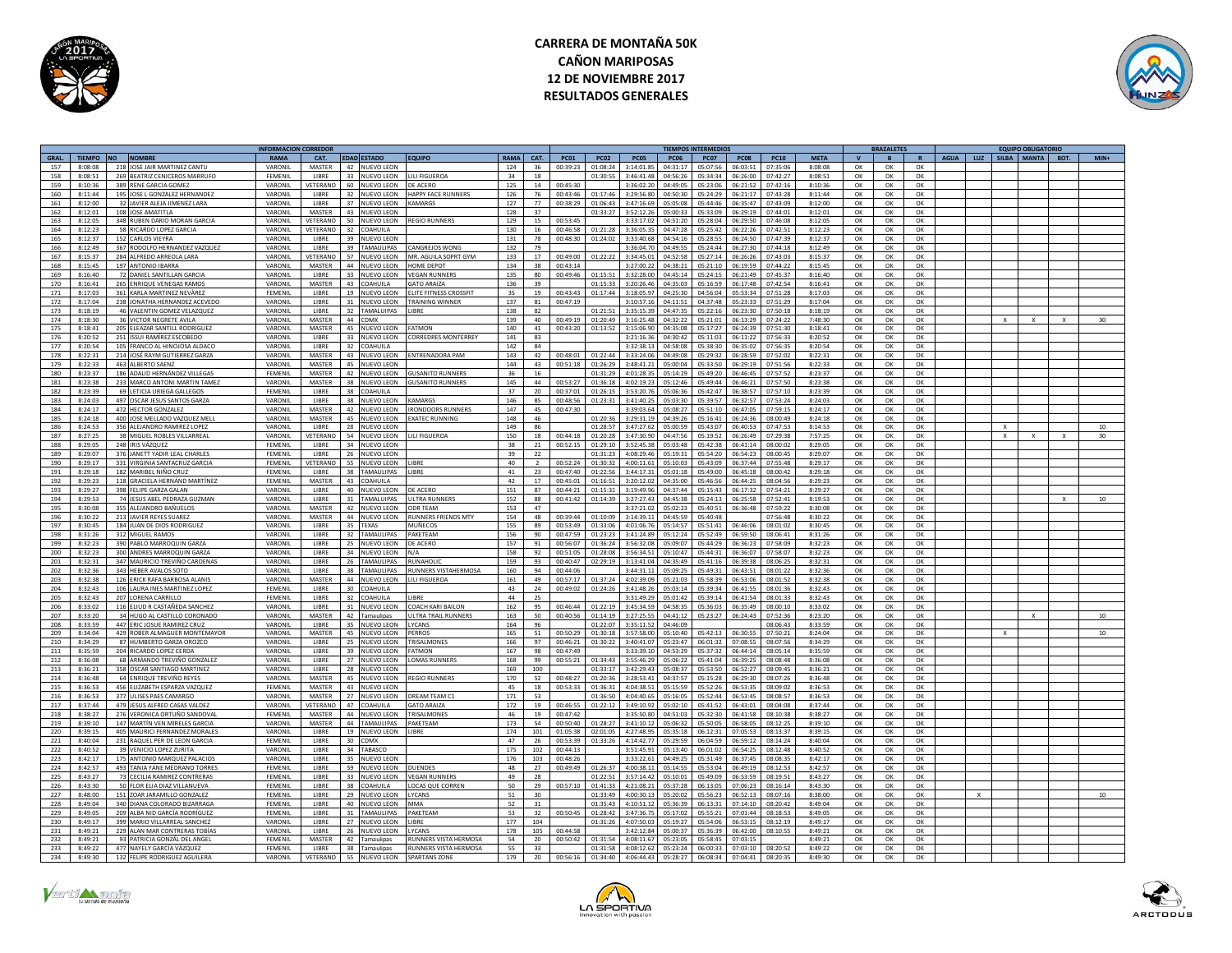



|       |                  |                                 | <b>INFORMACION CORREDOI</b> |                 |                 |                    |                               |             |              |             |                |             |             | <b>TIEMPOS INTERMEDIOS</b> |              |             |              | <b>BRAZALETES</b> |              |             |     | <b>EQUIPO OBLIGATORIO</b> |              |                 |
|-------|------------------|---------------------------------|-----------------------------|-----------------|-----------------|--------------------|-------------------------------|-------------|--------------|-------------|----------------|-------------|-------------|----------------------------|--------------|-------------|--------------|-------------------|--------------|-------------|-----|---------------------------|--------------|-----------------|
| GRAL. | TIEMPO NO NOMBRE |                                 | <b>RAMA</b>                 | CAT.            |                 | <b>EDAD ESTADO</b> | <b>FOUIPO</b>                 | <b>RAMA</b> | CAT.         | <b>PC01</b> | <b>PC02</b>    | <b>PC05</b> | <b>PC06</b> | PC08<br>PC07               | <b>PC10</b>  | <b>META</b> | $\mathbf{v}$ | B                 | $\mathbf{R}$ | <b>AGUA</b> | LUZ | SILBA MANTA               | BOT.         | $MIN+$          |
| 235   | 8.49.55          | 267 LUIS ELIZONDO CASTILLEJA    | VARONIL                     | LIBRE           |                 | $41$ COAHILLA      | <b>TRILOCOS</b>               | 180         | 106          | 00.49.37    | $01 - 22 - 16$ | 3.51.01.62  | 05:08:41    | 06:52:15<br>05:47:26       | 08:20:19     | 8.49.55     | OK           | OK                | OK           |             |     |                           |              |                 |
| 236   | 8:50:04          | 222 GUILLERMO OCHOA             | VARONIL                     | MASTER          |                 | 42 NUEVO LEON      |                               | 181         | 55           | 00:53:02    | 01:30:34       | 3:58:52.8   | 05:13:46    | 05:53:59<br>06:53:44       | 08:18:48     | 8:50:04     | OK           | OK                | OK           |             |     |                           |              |                 |
| 237   | 8:50:11          | 33 LAUREANO GRAJEDA GARCIA      | VARONIL                     | <b>MASTER</b>   |                 | 46 NUEVO LEON      |                               | 182         | 56           | 00:47:37    | 01:24:32       | 3:49:37.07  | 05:14:52    | 05:54:37<br>06:54:40       | 08:20:45     | 8:50:11     | OK           | OK                | OK           |             |     |                           |              |                 |
|       |                  |                                 | VARONIL                     |                 | 36              | ΤΑΜΔΙ ΙΙ ΙΡΔΚ      | <b>SACELAS RUNNERS TEAM</b>   |             |              |             |                | 3.32.540    |             |                            |              |             |              |                   |              |             |     |                           |              |                 |
| 238   | 8:50:15          | 311 JOSÉ MANU CÁRDENAS GUZMAN   |                             | LIBRE           |                 |                    |                               | 183         | 107          | 00:41:45    | 01:12:11       |             | 05:01:03    | 05:50:49<br>06:56:1        | 08:23:58     | 8:50:15     | ОК           | OK                | ОК           |             |     |                           |              |                 |
| 239   | 8:50:28          | 203 YOHANA RANGEL REYES         | FEMENIL                     | LIBRE           | 37              | NUEVO LEON         | RONDOOR RUNNERS               | 56          | 34           | 00:53:18    | 01:34:01       | 4:08:44.6   | 05:28:50    | 06:06:29<br>07:04:45       | 08:26:20     | 8:50:28     | OK           | OK                | OK           |             |     |                           |              |                 |
| 240   | 8:50:38          | 63 MANUEL ELIZALDE              | VARONIL                     | MASTER          | 40              | <b>NUEVO LEON</b>  | <b>IRONDOOR RUNNERS</b>       | 184         | 57           |             | 01:34:29       | 4:08:49.8   | 05:28:21    | 06:06:02<br>07:02:50       | 08:26:09     | 8:50:38     | OK           | OK                | OK           |             |     |                           |              |                 |
| 241   | 8:50:40          | 94 SUSANA ZAZUETA VALENZUELA    | FEMENIL                     | <b>MASTER</b>   | 42              | <b>NUEVO LEON</b>  | <b>IRONDOOR RUNNERS</b>       | 57          | 21           |             | 01:34:12       | 4:08:42.6   | 05:28:36    | 06:05:46<br>07:03:05       | 08:26:06     | 8:50:40     | OK           | OK                | OK           |             |     |                           |              |                 |
| 242   | 8:51:13          | 336 ROGELIO E RAMIREZ RAMIREZ   | VARONII                     | MASTER          | 44              | NUFVO LEON         | <b>RON</b>                    | 185         | 58           |             | 01:34:05       | 4:08:51.7   | 05:28:42    | 06:05:5<br>07.03.5         | 08:25:57     | 8:51:13     | OK           | OK                | $\alpha$     |             |     |                           |              |                 |
| 243   | 8.51.13          | 337 MARIA EMMA BAUTISTA MADIE   | FEMENIL                     | MASTER          | $\mathbf{A}$ 1  | NUEVO LEON         | RON                           | 58          | 22           | $00.54 - 4$ | $01 - 34 - 15$ | 4:08:49.2   | 05.28.30    | 06:05:59<br>07:03:5        | 08:26:00     | 8:51:13     | $\alpha$     | OK                | $\alpha$     |             |     |                           |              |                 |
| 244   | 8:51:40          | 119 JESÚS MAR CABALLERO PINTO   | VARONII                     | VETERANC        | 52              | <b>NUEVO LEON</b>  | LIBRE                         | 186         | 21           | 00:56:42    | 01:36:37       | 4:11:21.48  | 05:27:16    | 06:09:57<br>07:08:59       | 08:26:23     | 8:51:40     | OK           | OK                | OK           |             |     |                           |              |                 |
|       |                  |                                 |                             |                 |                 |                    |                               |             |              |             |                |             |             |                            |              |             |              |                   |              |             |     |                           |              |                 |
| 245   | 8:52:06          | 413 LORENA MARTINE VALDEPEÑAS   | FEMENIL                     | <b>MASTER</b>   | 45              | COAHUILA           | MÁS RUNNING                   | 59          | 23           | 00:45:59    | 01:21:01       | 3:50:19.58  | 05:10:57    | 05:51:34<br>06:51:53       | 08:23:39     | 8:52:06     | OK           | OK                | OK           |             |     |                           |              |                 |
| 246   | 8:52:15          | 273 JORGE EVEL GONZALEZ LOPEZ   | VARONII                     | <b>MASTER</b>   | 45              | COAHUILA           | MUSTANGS                      | 187         | 59           | 00:52:40    | 01:31:44       | 3:58:25.11  | 05:14:11    | 05:53:16<br>06:53:11       | 08:23:23     | 8:52:15     | OK           | OK                | OK           |             |     |                           |              |                 |
| 247   | 8:52:43          | 494 JORGE A. CORTEZ ZAVALA      | VARONIL                     | LIBRE           | 31              | NUEVO LEON         | YCANS                         | 188         | 108          | 00:55:04    | 01:39:26       | 4:08:24.9   | 05:30:30    | 06:09:1<br>07:09:20        | 08:25:55     | 8:52:43     | OK           | OK                | OK           |             |     |                           |              |                 |
| 248   | 8:53:13          | 156 JAIME ALEJANDRO REYES       | VARONIL                     | LIBRE           | 32              | <b>NUEVO LEON</b>  | <b>/EGAN RUNNERS</b>          | 189         | 109          | 01:08:56    | 01:56:28       | 4:15:13.8   | 05:34:19    | 06:07:45<br>07:01:35       | 08:16:50     | 8:53:13     | ОК           | ОК                | OK           |             |     |                           |              |                 |
| 249   | 8:53:16          | 462 FLIZARETH ORTEGA            | <b>FFMENIL</b>              | <b>VETERANO</b> |                 | 63 NUEVO LEON      | <b>GUSANITOS RUNNER</b>       | 60          | $\mathbf{r}$ | 00:53:15    | 01:33:03       | 4:03:28.9   | 05:17:52    | 05:56:13<br>06:57:49       | 08:24:30     | 8:53:16     | ОК           | OK                | OK           |             |     |                           |              |                 |
| 250   | 8:53:44          | 296 MARCO AN TREVIÑO ESPINOSA   | VARONIL                     | <b>MASTER</b>   | 45              | <b>TAMAULIPAS</b>  | <b>IIBRF</b>                  | 190         | 60           | 00:50:3     | 01:27:26       | 3:51:43.7   | 05:09:18    | 05:52:34<br>06:50:3        | 08:20:28     | 8:53:44     | $\alpha$     | $\Omega$          | OK           |             |     |                           |              |                 |
| 251   | 8.53.52          | 232 ENRIQUE GONZALEZ LOPEZ      | VARONII                     | MASTER          | 45              | Tamaulipas         | <b>JITRA TRAIL RUNNERS</b>    | 191         | 61           | 00:45:54    | 01:21:41       | 3:44:52.6   | 05:09:11    | 05:53:24<br>06:51:1        | 08:14:22     | 8:43:52     | $\alpha$     | OK                | OK           |             |     |                           |              |                 |
|       |                  |                                 |                             |                 |                 |                    |                               |             |              |             |                |             |             |                            |              |             |              |                   |              |             |     |                           |              |                 |
| 252   | 8:54:19          | 224 CINTHYA SONIA REYES LUNA    | FEMENIL                     | MASTER          |                 | 40 NUEVO LEON      | <b>KAMARGS</b>                | 61          | 24           | 00:51:14    | 01:27:39       | 3:54:13.7   | 05:23:28    | 06:00:48<br>07:06:1        | 08:27:0      | 8:54:19     | OK           | OK                | OK           |             |     |                           |              |                 |
| 253   | 8:56:14          | 378 MERCEDE BALDERAS CASTILLO   | FEMENIL                     | VETERANO        |                 | 18 NUEVO LEON      |                               | 62          | $\mathbf{a}$ |             | 01:34:34       | 3:58:18.61  | 05:06:58    | 05:52:47<br>06:53:50       | 08:23:19     | 8:56:14     | OK           | OK                | OK           |             |     |                           |              |                 |
| 254   | 8:56:48          | 375 JAIME GUARDADO MENDEZ       | VARONII                     | MASTER          |                 | 47 ZACATECAS       | REAL PLATA DE ZACATECAS       | 192         | 62           | 00:52:51    |                | 3:57:20.0   | 05:20:27    | 06:02:26<br>07:03:20       | 08:30:46     | 8:56:48     | OK           | OK                | OK           |             |     |                           |              |                 |
| 255   | 8:59:07          | 274 ALDO IGNACIO BORIAS VILLELA | VARONIL                     | LIBRE           | $33 -$          | NUEVO LEON         |                               | 193         | 110          | 00:47:56    | 01-20-54       |             | 04.35.30    | 05:22:24<br>06:25:53       | 07:57:07     | 8:29:07     | OK           | $\Omega$          | $\alpha$     |             |     |                           | $\mathbf{x}$ | 30 <sub>2</sub> |
| 256   | 8:59:18          | 252 JOSE ENRIQU SANCHEZ LOPEZ   | VARONIL                     | MASTER          | 40              | <b>TAMAULIPAS</b>  | <b>IABANEROS RUNNING TEAM</b> | 194         | 63           |             | 01:23:21       | 3:53:17.3   | 05:11:36    | 05:59:21<br>07:15:10       | 08:31:0      | 8:59:18     | ОК           | ОК                | OK           |             |     |                           |              |                 |
| 257   | 8:59:20          | 352 GERMAN EMIL PEREZ ANGELES   | VARONIL                     | <b>LIBRE</b>    |                 | 37 TAMAULIPAS      | #SINI IMITES                  | 195         | 111          |             | 01:32:03       | 4:05:50.2   | 05:16:09    | 05:58:25<br>06:56:09       | 08:21:49     | 8:59:20     | ОК           | OK                | OK           |             |     |                           |              |                 |
| 258   | 9.02.23          | 11 ROSREL RURIO GONZALEZ        | VARONIL                     | LIBRE           | 43              | <b>OUFRETARO</b>   |                               | 196         | 112          | 00.41.22    | $01 - 13 - 14$ | 3.33.060    | 05.18.30    | 06:11:12<br>07.05.29       | $08.31 - 42$ | 9.02.23     | OK           |                   | OK           |             |     |                           |              |                 |
|       |                  |                                 |                             |                 |                 |                    |                               |             |              |             |                |             |             |                            |              |             |              | OK                |              |             |     |                           |              |                 |
| 259   | 9:03:38          | 474 EDMUNDO AYARZAGOI TREVIÑO   | VARONII                     | MASTER          | 45              | <b>NUEVO LEON</b>  | <b>MM</b>                     | 197         | 64           | 00:48:17    | 01:23:42       | 3:51:09.7   | 05:13:2     | 06:54:48<br>05:52:24       | 08:33:1      | 9:03:38     | OK           | OK                | OK           |             |     |                           |              |                 |
| 260   | 9:04:04          | 127 JOSE HUMB GONZALEZ GARCIA   | VARONII                     | VETERANC        | 63              | COAHUILA           | MUSTANGS                      | 198         | 22           |             | 01:29:27       | 4:02:52.2   | 05:16:59    | 06:55:29                   | 08:25:5      | 9:04:04     | OK           | OK                | OK           |             |     |                           |              |                 |
| 261   | 9:06:08          | 422 SAUL MONTALVO PERALES       | VARONIL                     | LIBRE           | 31              | NUEVO LEON         | <b>RUNNERS LEAGUE</b>         | 199         | 113          | 00:55:18    | 01:34:48       | 4:10:39.45  | 05:30:16    | 06:15:14<br>07:18:03       | 08:41:35     | 9:06:08     | OK           | OK                | OK           |             |     |                           |              |                 |
| 262   | 9:06:57          | 305 GUSTAVO AYALA VAZQUEZ       | VARONIL                     | VETERANO        | 56              | NUEVO LEON         | COACH KARI BAILON             | 200         | 23           | 00:43:06    |                | 3:53:35.0   | 05:14:15    | 06:01:36<br>07:07:31       | 08:35:50     | 9:06:57     | OK           | OK                | OK           |             |     |                           |              |                 |
| 263   | 9:09:34          | 264 IORGE FRNEST MORENO TOVAR   | VARONIL                     | VETERANO        | 62              | <b>FAMAULIPAS</b>  | AMAHOLIPA                     | 201         | 24           | 00:48:46    | 01:25:11       | 3:51:07.66  | 05:19:00    | 05:57:57<br>07:00:50       | 08:39:01     | 9:09:34     | $\Omega$     | OK                | $\alpha$     |             |     |                           |              |                 |
|       | 9:10:21          | 388 EDUARDO PEREZ MEDINA        | VARONIL                     | <b>MASTER</b>   | 44              |                    | <b>DE ACERO</b>               |             | 65           |             | 01:28:25       | 3:45:05.4   | 05:18:18    | 06:02:53<br>07:07:43       | 08:33:0      | 9:10:21     |              |                   |              |             |     |                           |              |                 |
| 264   |                  |                                 |                             |                 |                 | NUEVO LEON         |                               | 202         |              |             |                |             |             |                            |              |             | OK           | OK                | ОК           |             |     |                           |              |                 |
| 265   | 9:11:51          | 386 MARCO ANT GOMEZ FLORENCI    | VARONII                     | MASTER          | 47              | <b>NUEVO LEON</b>  | LIBRE                         | 203         | 66           |             | 01:21:53       | 3:52:06.1   | 05:18:55    | 06:02:46<br>07:14:35       | 08:31:34     | 9:01:51     | OK           | OK                | OK           |             |     |                           | $\mathbf{x}$ | 10              |
| 266   | 9:12:11          | 177 ZUI EMA CARRANCO ZAMORA     | FEMENIL                     | <b>LIBRE</b>    |                 | 29 NUEVO LEON      | <b>IVCANS</b>                 | 63          | 35           | 00.55.09    | 01.36:12       | 3.54.48.21  | 05:26:02    | 06:08:50<br>07:14:47       | 08:43:29     | 9:12:11     | ОК           | OK                | ОК           |             |     |                           |              |                 |
| 267   | 9:13:47          | 490 JUAN M LUMBRERAS TENIENTE   | VARONIL                     | VETERANC        | 53              | COAHUILA           | CORREDORES DEL LAGO           | 204         | 25           | 00:43:50    |                | 3:52:48.9   | 05:15:53    | 06:02:3<br>07:05:2         | 08:37:22     | 9:13:47     | OK           | OK                | OK           |             |     |                           |              |                 |
| 268   | 9:14:08          | 157 ABELARDO MARTINEZ AYALA     | VARONIL                     | LIBRE           | 39              | <b>NUEVO LEON</b>  | <b>GUSANITO RUNNERS</b>       | 205         | 114          | 00:42:12    | 01:34:59       | 4:10:29.0   | 05:28:54    | 06:09:27<br>07:14:19       | 08:34:22     | 9:14:08     | OK           | OK                | OK           |             |     |                           |              |                 |
| 269   | 9:14:08          | 172 RAUL FUENTES PEREZ          | VARONIL                     | <b>MASTER</b>   | 29              | TAMAULIPAS         | FAMILY RUNNERS REYNOSA        | 206         | 67           |             | 01:24:39       | 3:48:01.85  | 05:08:45    | 05:54:24<br>07:00:30       | 08:37:14     | 9:14:08     | ОК           | OK                | ОК           |             |     |                           |              |                 |
| 270   | 9:14:16          | 322 ANGEL SERG TAMEZ ALMAGUER   | VARONIL                     | <b>MASTER</b>   | 45              | <b>NUEVO LEON</b>  | <b>HUNZAS</b>                 | 207         | 68           | 00:51:45    | 01:28:38       | 3:53:53.07  | 05:16:47    | 05:59:59<br>07:08:08       | 08:42:38     | 9:14:16     | OK           | OK                | OK           |             |     |                           |              |                 |
|       |                  |                                 |                             |                 |                 |                    |                               |             |              |             | 11-20-50       |             |             |                            |              |             |              |                   |              |             |     |                           |              |                 |
| 271   | 9:14:41          | 439 ARACELLENELUIS MONTALVO     | <b>FFMFNII</b>              | VETERANO        | 49              | NUEVO LEON         | <b>OPE RUNNERS</b>            | 64          |              | 00:56:46    |                | 4:17:10.62  | 05:37:46    | 06:18:08<br>07:21:49       | 08:45:02     | 9:14:41     | OK           | $\Omega$          | $\alpha$     |             |     |                           |              |                 |
| 272   | 9:16:04          | 202 DIEGO ARMAND FLORES LOERA   | VARONII                     | LIBRE           | 28              | NUEVO LEON         | YCANS                         | 208         | 115          | 00:48:12    | 01:24:41       | :58:41.3    | 05:19:47    | 36:03:2<br>07:04:3         | 08:40:3      | 9:16:04     | OK           | ОК                | OK           |             |     |                           |              |                 |
| 273   | 9:16:20          | 244 CLAUDIA IVO GONZALEZ VEGA   | FEMENIL                     | LIBRE           | 36              | NUEVO LEON         | <b>TRAINING WINNE</b>         | 65          | 36           | 00:52:02    | 01:30:10       | 4:06:19.2   | 05:24:32    | 06:05:22<br>07:05:2        | 08:41:3      | 9:16:20     | OK           | OK                | OK           |             |     |                           |              |                 |
| 274   | 9:16:20          | 243 DAVID AUG JUNES CERVANTES   | VARONIL                     | <b>LIBRE</b>    | 35              | NUEVO LEON         | <b>TRAINING WINNER</b>        | 209         | 116          | 00:52:00    | $01 - 30 - 14$ | 4.06.25A    | 05:24:35    | 06.05.30<br>$07.05 - 59$   | 08:41:55     | 9:16:20     | OK           | OK                | OK           |             |     |                           |              |                 |
| 275   | 9:16:58          | 215 DIANA ELIZONDO SEPULVEDA    | FEMENIL                     | LIBRE           | 38              | NUEVO LEON         | YCANS                         | 66          | 37           | 00:54:38    | 01-34-39       | 4:15:06.7   | 05:30:59    | 07:12:11<br>06:12:5        | 08:45:51     | 9:16:58     | OK           | $\Omega$          | $\alpha$     |             |     |                           |              |                 |
| 276   | 9:16:58          | 216 JORGE DARIO PÉREZ COLUNGA   | VARONIL                     | VETERANO        | 50              | <b>NUEVO LEON</b>  | YCANS                         | 210         | 26           | 00:54:40    | 01:34:48       | 4:15:14.1   | 05:31:0     | 06:38:17<br>06:12:53       | 08:45:4      | 9:16:58     | OK           | OK                | OK           |             |     |                           |              |                 |
| 277   | 9:17:05          | 283 JAIME MANUEL FAZ MORENO     | VARONIL                     | <b>MASTER</b>   |                 |                    | <b>FITALIIMMY</b>             | 211         | 69           | 00:52:35    |                | 3:56:00.91  | 05:14:01    | 07:04:50<br>05:58:04       | 08:45:44     | 9:17:05     | ОК           | OK                | OK           |             |     |                           |              |                 |
|       |                  |                                 |                             |                 |                 | 40 NUEVO LEON      |                               |             |              |             |                |             |             |                            |              |             |              |                   |              |             |     |                           |              |                 |
| 278   | 9.18.07          | 153 GABRIELA RECIO FLORES       | <b>FEMENIL</b>              | MASTER          |                 | 40 COAHUILA        | <b>GATO ARAIZA</b>            | 67          | 25           | 00:54:04    | 01:11:52       | 4:10:36.96  | 05:35:55    | 06:13:39<br>07:15:03       | 08:50:14     | 9:18:07     | OK           | OK                | OK           |             |     |                           |              |                 |
| 279   | 9:18:08          | 188 NANCY SILVA SOTO            | <b>FFMFNII</b>              | <b>MASTER</b>   | 34              | <b>NUEVO LEON</b>  | <b>FRAINING WINNER</b>        | 68          | 26           | 00:59:59    | 01:45:36       | 4:24:52.33  | 05:41:47    | 06:23:19<br>07:26:47       | 08:48:18     | 9:18:08     | ОК           | OK                | OK           |             |     |                           |              |                 |
| 280   | 9:18:27          | 159 EDITH BALDERAS FERNANDEZ    | FEMENII                     | LIBRE           | 26              | <b>TAMAULIPAS</b>  | <b>IRRF</b>                   | 69          | 38           | 00:54:25    | 01:36:35       | 4:15:14.7   | 05:32:44    | 06:14:07<br>07:18:14       | 08:49:53     | 9:18:27     | OK           | OK                | OK           |             |     |                           |              |                 |
| 281   | 9:18:58          | 43 ILYANA SAENZ PEÑA            | FEMENIL                     | MASTER          | 40              | NUEVO LEON         | KAMARG                        | 70          | 27           | 00:53:29    | 01:32:01       | 4:11:27.5   | 05:33:26    | 06:13:10<br>07:15:51       | 08:49:01     | 9:18:58     | OK           | OK                | ОК           |             |     |                           |              |                 |
| 282   | 9:19:24          | 469 JUAN CARLOS PUENTE ZUÑIGA   | VARONII                     | LIBRE           | 37              | <b>NUEVO LEON</b>  | KAKTUS                        | 212         | 117          |             |                | 3:55:26.3   | 05:14:50    | 05:58:3<br>07:04:58        | 08:46:1      | 9:19:24     | OK           | OK                | OK           |             |     |                           |              |                 |
| 283   | 9:19:27          | 162 FDGAR LEONE CANTU ALVAREZ   | VARONIL                     | LIBRE           | 29              | <b>TAMAULIPAS</b>  | <b>MUÑECOS</b>                | 213         | 118          | 00:54:12    | 01:32:57       | 4:10:27     | 05:33:51    | 06:16:21<br>07:27:11       | 08:49:50     | 9:19:27     | OK           | OK                | OK           |             |     |                           |              |                 |
|       |                  |                                 |                             |                 |                 |                    |                               |             |              |             |                |             |             |                            |              |             |              |                   |              |             |     |                           |              |                 |
| 284   | 9:19:32          | 140 JOSÉ ANG FUENTES GONZÁLEZ   | VARONIL                     | LIBRE           | 30 <sub>2</sub> | TAMAULIPAS         | <b>AKETEAM</b>                | 214         | 119          | 00:42:59    |                | 3:46:16     | 05:12:06    | 05:55:33<br>07:02:4        | 08:45:33     | 9:19:32     | ОК           | OK                | $\alpha$     |             |     |                           |              |                 |
| 285   | 9:19:37          | 223 URIEL A FERNANDEZ SALAZAR   | VARONIL                     | LIBRE           | 32              | <b>NUEVO LEON</b>  | <b>KAMARGS</b>                | 215         | 120          | 00:51:11    | 01:27:34       | 3:54:12.6   | 05:23:42    | 06:00:55<br>07:06:03       | 08:47:00     | 9:19:37     | OK           | OK                | OK           |             |     |                           |              |                 |
| 286   | 9:20:32          | 139 GILBERTO FERNANDEZ LANDIN   | VARONIL                     | <b>MASTER</b>   | 49              | <b>TAMAULIPAS</b>  | MUÑECOS TEAM                  | 216         | 70           | 00:54:17    | 01:33:20       | 4:01:08.91  | 05:21:40    | 06:10:12<br>07:23:51       | 08:52:12     | 09:20:32    | OK           | OK                | OK           |             |     |                           |              |                 |
| 287   | 9:21:42          | 278 MISSAEL VICTORIA OSORIO     | VARONIL                     | MASTER          | 43              | <b>NUEVO LEON</b>  | MITOTEROS RUNNERS             | 217         | 71           | 00:48:41    | 01:20:39       | 3:36:18.08  | 04:49:14    | 05:37:09<br>06:37:47       | 08:03:42     | 9:01:42     | OK           | OK                | OK           |             |     |                           |              | 20              |
| 288   | 9:22:00          | 200 BLADIMIR CARRANZA JIMENEZ   | VARONIL                     | LIBRE           | 32              | <b>DAXACA</b>      | YCANS                         | 218         | 121          | 00:45:36    | 01:21:38       | 4:05:05.8   | 05:24:30    | 06:03:17<br>07:11:5        | 08:45:36     | 9:22:00     | OK           | OK                | OK           |             |     |                           |              |                 |
| 289   | 9:22:11          | 285 AZUCENA RIVAS RIOS          | FEMENIL                     | LIBRE           | 35              | <b>TAMAULIPAS</b>  | <b>IIBRF</b>                  | 71          | 39           | 00:46:19    |                | 4:14:13.0   | 05:31:45    | 06:14:10<br>07:12:12       | 03:40:12     | 9:22:11     | OK           | OK                | OK           |             |     |                           |              |                 |
| 290   | 9:23:50          | 338 DAVID MARQUEZ HERNANDEZ     | VARONII                     | VETERANC        | 55              | <b>NUEVO LEON</b>  | <b>LIRRE</b>                  | 219         | 27           | 01:01:02    | 01:42:29       | 4:14:42.6   | 05:38:10    | 06:21:49<br>07:24:46       | 08:58:02     | 9:23:50     | OK           | OK                | OK           |             |     |                           |              |                 |
| 291   | 9:24:01          | 261 VANESSA G OUIROGA ESTRADA   | <b>FFMFNII</b>              | <b>LIBRE</b>    | 35              |                    | TRAINING WINNER               | 72          | 40           | 00:52:43    | 01:30:00       | 4:06:22.7   | 05:29:14    | 06:07:1<br>07:10:21        | 08:41:45     | 9:14:01     | OK           | OK                | OK           |             |     |                           |              | 10              |
|       |                  |                                 |                             |                 |                 | NUFVO LEON         |                               |             |              |             |                |             |             |                            |              |             |              |                   |              |             |     |                           |              |                 |
| 292   | 9.24.38          | 381 IFSUS TORRES ZAPATA         | VARONIL                     | MASTER          | 45              | TAMALILIPAS        | <b>FAMILY RUNNERS REVNOSA</b> | 220         | 72           |             | $01 - 31 - 01$ | 4.26.03.0   | 05:44:28    | 06.25.11<br>07.33.0        | 08.58.56     | 9:24:38     | OK           | $\cap$ K          | $\cap$ K     |             |     |                           |              |                 |
| 293   | 9:24:41          | 246 ISDIANA HERNANDEZ OVALLE    | FEMENIL                     | LIBRE           | 35              | <b>NUEVO LEON</b>  | LYCANS                        | 73          | 41           | 00:57:01    | 01:36:40       | 4:14:41.50  | 05:43:34    | 06:21:41<br>07:28:3!       | 08:54:13     | 9:24:41     | OK           | OK                | OK           |             |     |                           |              |                 |
| 294   | 9:24:42          | 453 LETICIA RAMÍREZ RAZCON      | FEMENIL                     | <b>MASTER</b>   |                 | 47 COAHUILA        | <b>CUT</b>                    | 74          | 28           | 00:49:08    | 01:29:03       | 4:08:35.57  | 05:35:00    | 06:15:40<br>07:25:40       | 08:55:41     | 9:24:42     | OK           | OK                | OK           |             |     |                           |              |                 |
| 295   | 9.24.43          | 61 ELIZABETH FERNANDEZ          | <b>FEMENIL</b>              | <b>MASTER</b>   |                 | 49 NUEVO LEON      |                               | 75          | 29           | 00:51:28    | 01:33:38       | 4:16:52.90  | 05.38.39    | 06:19:16<br>07:23:06       | 08:55:39     | 9:24:43     | OK           | OK                | ОК           |             |     |                           |              |                 |
| 296   | 9:24:59          | 327 NORMA A CABALLERO NORIEGA   | FEMENIL                     | LIBRE           | 36              | NUEVO LEON         | ORREDORES DEL SUR             | 76          | 42           | 00:56:27    | 01:39:51       | 4:16:59.2   | 05:33:39    | 06:16:02<br>07:21:42       | 08:51:1      | 9:24:59     | ОК           | OK                | OK           |             |     |                           |              |                 |
| 297   | 9:25:15          | 325 IVAN ED ALEJANDRO BOTELLO   | VARONIL                     | LIBRE           | 36              | Nuevo Leon         |                               | 221         | 122          | 00:48:10    | 01:24:37       | 4:10:40.37  | 05:35:22    | 06:20:3<br>07:23:28        | 08:54:47     | 9:25:15     | ОК           | OK                | OK           |             |     |                           |              |                 |
|       |                  |                                 |                             |                 |                 |                    |                               |             |              |             |                |             |             |                            |              |             |              |                   |              |             |     |                           |              |                 |
| 298   | 9:25:26          | 416 MINERVA LIZ CAMPOS ROBLES   | FEMENIL                     | LIBRE           |                 | 37 DURANGO         | <b>MAS RUNNING</b>            | 77          | 43           |             | 01:26:00       | 4:18:25.2   | 05:39:42    | 06:21:55<br>07:18:22       | 08:53:46     | 9:25:26     | OK           | OK                | OK           |             |     |                           |              |                 |
| 299   | 9:26:11          | 160 SERGIO IBARRA GONZALEZ      | VARONIL                     | LIBRE           | 31              | <b>TAMAULIPAS</b>  | <b>CANGREIOS WONG</b>         | 222         | 123          | 00:45:4     |                | 3:38:54.3   | 05:31:03    | 07:14:49<br>06:14:1        | 08:49:31     | 9:26:11     | OK           | OK                | $\alpha$     |             |     |                           |              |                 |
| 300   | 9:27:15          | 219 JOSE ANGE SALAZAR VAZOUEZ   | VARONII                     | <b>JETERANO</b> | 51              | COAHUILA           | <b>BESOS Y ASI</b>            | 223         | 28           |             | 01:27:22       | 4:16:10.0   | 05:43:13    | 06:28:4<br>07:38:5         | 08:53:5      | 9:27:15     | OK           | OK                | OK           |             |     |                           |              |                 |
| 301   | 9:27:34          | 30 LUIS ENRIQUE CONTRERAS G     | VARONIL                     | MASTER          |                 | 42 NUEVO LEON      |                               | 224         | 73           | 00:50:47    | 01:29:55       | 4:07:49.5   | 05:25:24    | 06:06:2<br>07:04:5         | 08:35:1      | 9:07:34     | OK           | OK                | OK           |             |     |                           |              | 20              |
| 302   | 9:27:38          | 371 ARTURO GARCIA Z             | VARONIL                     | MASTER          |                 | 46 TAMAULIPAS      | CANGREJOS WONG                | 225         | 74           |             | 01:20:58       | 3:55:50.37  | 05:20:37    | 06:17:55<br>07:24:14       | 08:58:39     | 9:27:38     | OK           | OK                | OK           |             |     |                           |              |                 |
|       | 9:27:38          |                                 | FEMENIL                     | <b>VETERANO</b> | 58              | <b>TAMAULIPAS</b>  | CANGREJOS WONG                | 78          | 6            | 00:51:48    | 01:31:31       | A:1A:AA:13  | 05:34:03    | 06:17:52<br>07:23:27       | 08:58:35     | 9:27:38     | ОК           | OK                | OK           |             |     |                           |              |                 |
| 303   |                  | 366 GLORIA MEDINA SALAZAR       |                             |                 |                 |                    |                               |             |              |             | 01:36:02       | 4:00:48.3   |             | 07:17:13                   | 08:53:13     |             |              |                   |              |             |     |                           |              |                 |
| 304   | 9:28:24          | 109 JESUS ROBLEDO               | VARONIL                     | VETERANO        | 71              | <b>NUEVO LEON</b>  |                               | 226         | 29           | 00:56:30    |                |             | 05:23:20    | 06:06:42                   |              | 9:28:24     | OK           | OK                | OK           |             |     |                           |              |                 |
| 305   | 9:29:28          | 13 BRANDON POGUI                | VARONIL                     | MASTER          | 40              |                    |                               | 227         | 75           | 01:09:06    | 01:59:11       | 4:30:38.67  | 05:43:17    | 06:19:01<br>07:18:39       | 08:56:26     | 9:29:28     | ОК           | ОК                | OK           |             |     |                           |              |                 |
| 306   | 9.29.30          | 320 LUIS ARMAN ZAVALA MENDOZA   | VARONII                     | MASTER          |                 | 44 COAHUILA        | MARATONISTAS DE SALTILLO      | 228         | 76           | 00:48:07    | 01:23:12       | 3.55.20A2   | 05:20:59    | 06:09:06<br>07:15:57       | 08:53:02     | 9:29:30     | ОК           | OK                | ОК           |             |     |                           |              |                 |
| 307   | 9:30:08          | 117 OFFLIA PATIÑO REYE          | FEMENIL                     | VETERANC        | 51              | COAHUILA           |                               | 79          |              | 00:54:06    | 01:34:46       | 4:20:11.0   | 05:44:55    | 07:30:3<br>06:25:3         |              | 9:30:08     | OK           | OK                | OK           |             |     |                           |              |                 |
| 308   | 9:30:10          | 345 FATIMA A CANALES GONZALEZ   | FEMENIL                     | LIBRE           | $30 -$          | NUEVO LEON         | <b>HUNZAS</b>                 | 80          | 44           | 00:55:38    | 01:29:3!       | 4:05:59.8   | 05:23:0     | 06:03:2<br>07:01:5         | 08:49:4      | 9:30:10     | OK           | OK                | OK           |             |     |                           |              |                 |
| 309   | 9:30:55          | 483 MARGARITA FERNANDE:         | FEMENIL                     | MASTER          | 49              | SONORA             | MILLEROS TRAILRUNNERS         | 81          |              | 00:53:07    | 01:34:36       | 4:25:41.3   | 05:52:1     | 07:43:0<br>06:35:          | 09:04:2      | 9:30:55     | $\alpha$     | OK                | $\alpha$     |             |     |                           |              |                 |
| 310   | 9:32:34          | 438 JAIME ALBE ZAVALA PERALES   | VARONII                     | <b>LIBRE</b>    |                 | 28 NUEVO LEON      |                               | 229         | 124          | 00:43:16    | 01:20:23       | 3:42:09.04  | 05:05:59    | 05:55:56<br>07:09:25       | 08:51:18     | 9:32:34     | OK           | OK                | OK           |             |     |                           |              |                 |
|       |                  |                                 |                             |                 |                 |                    |                               |             |              |             |                |             |             |                            |              |             |              |                   |              |             |     |                           |              |                 |
| 311   | 9:32:49          | 62 ALFONSO GARCIA ARCE          | VARONIL                     | <b>MASTER</b>   |                 | 40 NUEVO LEON      |                               | 230         | 77           | 00:52:09    | 01:29:33       | 3:55:59.29  | 05:26:05    | 06:09:01<br>07:25:25       | 08:59:18     | 9:32:49     | OK           | OK                | OK           |             |     |                           |              |                 |
| 312   | 9:33:05          | 294 IUAN MANUE MALDONADO LARA   | VARONIL                     | <b>LIBRE</b>    |                 | 36 COAHUILA        | <b>MAS RUNNING</b>            | 231         | 125          | 00:54:35    | $01 - 25 - 28$ | 4.18.268    | 05:49:42    | $07.38 - 40$<br>06.31.19   | 09.05.46     | 9:33:05     | OK           | OK                | OK           |             |     |                           |              |                 |





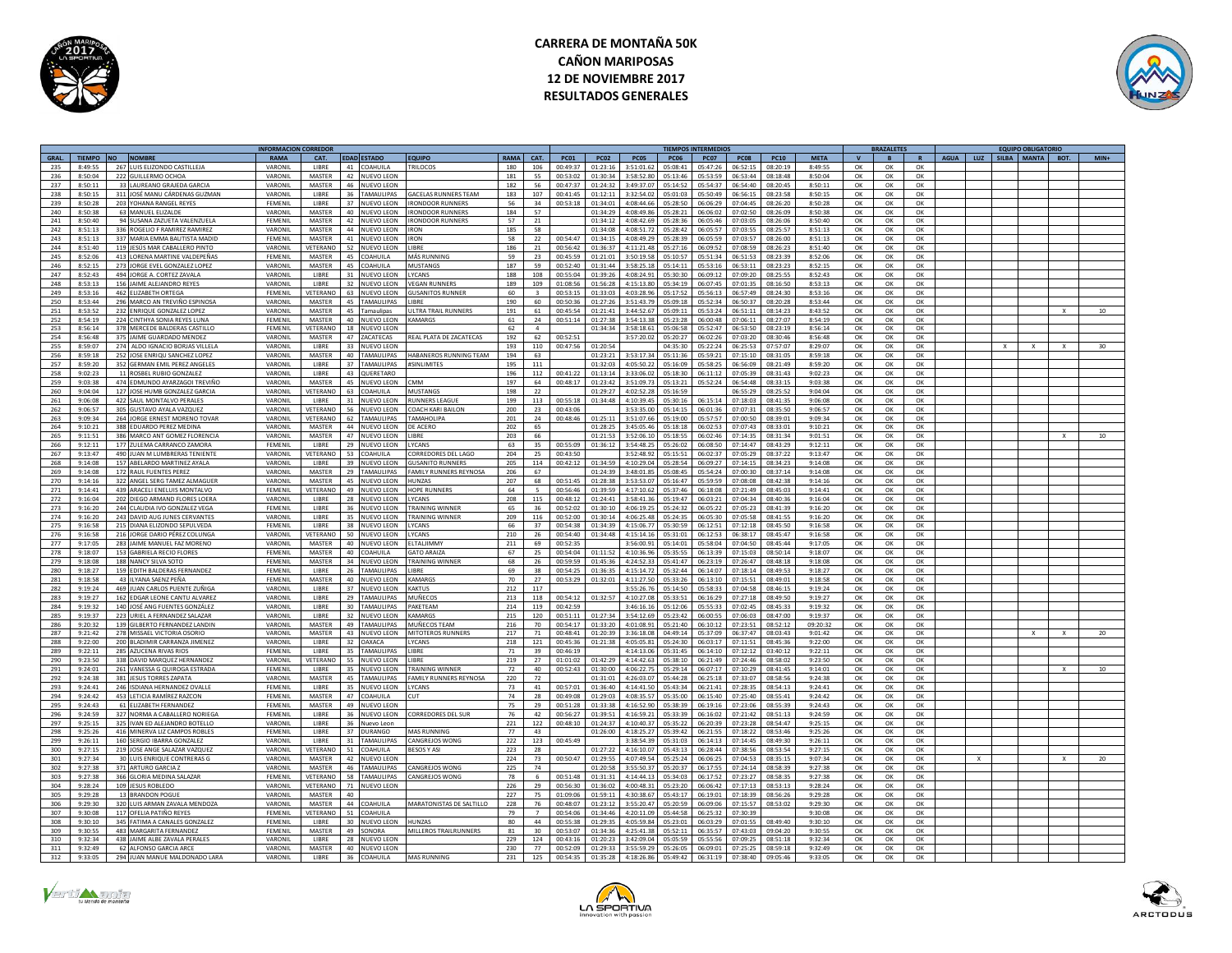



|       |             |                                  | <b>INFORMACION CORREDO</b> |               |                 |                    |                                      |                |                 |                   |                |                  | <b>TIEMPOS INTERMEDIOS</b> |          |          |              |             |              | <b>BRAZALETES</b> |              |             |     | <b>EQUIPO OBLIGATORIO</b> |              |                  |
|-------|-------------|----------------------------------|----------------------------|---------------|-----------------|--------------------|--------------------------------------|----------------|-----------------|-------------------|----------------|------------------|----------------------------|----------|----------|--------------|-------------|--------------|-------------------|--------------|-------------|-----|---------------------------|--------------|------------------|
| GRAL. |             | TIEMPO NO NOMBRE                 | <b>RAMA</b>                | CAT.          |                 | <b>EDAD ESTADO</b> | <b>FOUIPO</b>                        | <b>RAMA</b>    | CAT.            | <b>PC01</b>       | <b>PC02</b>    | <b>PC05</b>      | <b>PC06</b>                | PC07     | PC08     | <b>PC10</b>  | <b>META</b> | $\mathbf{v}$ | <b>B</b>          | $\mathbf{R}$ | <b>AGUA</b> | LUZ | SILBA MANTA BOT.          |              | $MIN+$           |
| 313   | 9.33.12     | 432 ANA RO CAPISTRAN GONZÁLEZ    | FFMFNII                    | MASTER        | 46              | COAHLILLA          | LOCAS OUE CORREN                     | 82             | 31              | 00.54.09          | $01 - 33 - 43$ | 1.18.587         | 05:43:00                   | 06.23.16 | 07.33.45 | 09:01:24     | 9.33.12     | OK           | $\alpha$          | OK           |             |     |                           |              |                  |
| 314   | 9:33:12     | 124 CINDY EU MARTINEZ NAVARRO    | FEMENIL                    | LIBRE         | 32              | COAHUILA           | LOCAS QUE CORREN                     | 83             | 45              | 00:56:13          | 01:37:33       | 4:20:32.33       | 05:49:38                   | 06:28:49 | 07:34:28 | 09:01:21     | 9:33:12     | OK           | OK                | OK           |             |     |                           |              |                  |
|       |             |                                  |                            |               |                 |                    |                                      |                |                 |                   |                |                  |                            |          |          |              |             |              |                   |              |             |     |                           |              |                  |
| 315   | 9:34:04     | 449 MIRIAM EDIT NAVA GUERRERO    | <b>FFMENIL</b>             | <b>LIBRE</b>  |                 | 39 NUEVO LEON      | <b>IRONDOOR RUNNERS</b>              | 84             | 46              | 00:46:13          | 01:23:12       | 4:00:27.21       | 05:28:24                   | 06:06:34 | 07:18:46 | 09:00:28     | 9:34:04     | OK           | OK                | OK           |             |     |                           |              |                  |
| 316   | $9.34 - 46$ | 414 OSCAR ATAYDE GONZALEZ        | <b>VARONII</b>             | LIBRE         |                 | 33 COAHUILA        | <b>GM</b>                            | 232            | 126             |                   | 01:27:17       | 3:53:30.53       | 05:12:36                   | 05:55:02 | 06:55:17 | $08.54 - 49$ | 9:34:46     | OK           | OK                | ОК           |             |     |                           |              |                  |
| 317   | 9:34:52     | 360 IVAN DIAZ                    | VARONIL                    | LIBRE         | $33 -$          | <b>NUEVO LEON</b>  | PINTURAS OSEL                        | 233            | 127             | 00:55:58          | 01:34:38       | 1:16:42.04       | 05:46:57                   | 06:27:26 | 07:42:50 | 09:03:59     | 9:34:52     | OK           | OK                | OK           |             |     |                           |              |                  |
| 318   | 9:35:19     | 201 PEDRO SIRAH MUÑOZ HERRERA    | VARONIL                    | LIBRE         | 27              | NUEVO LEON         |                                      | 234            | 128             | 00:50:19          | 01:25:53       | 4:05:02.2        | 05:25:06                   | 06:08:15 | 07:12:07 | 09:04:06     | 9:35:19     | ОК           | OK                | OK           |             |     |                           |              |                  |
| 319   | 9:35:32     | 133 CRISTINA VERDIGUEL ALEMAN    | <b>FEMENIL</b>             | VETERANO      |                 | 56 NUEVO LEON      | <b>IRRE</b>                          | 85             | $\mathcal{R}$   | 00:52:05          | 01:32:14       | 4:03:07.35       | 05:23:18                   | 06:04:48 | 07:11:53 | 09:02:59     | 9:35:32     | OK           | OK                | OK           |             |     |                           |              |                  |
| 320   | 9:36:21     | 55 PAULA URSUL GARCIA SIERRA     | FFMFNII                    | <b>LIBRE</b>  |                 | 37 NUEVO LEON      |                                      | 86             | 47              | 01:01:30          | 01:44:28       | 4:22:46.7        | 05:51:44                   | 06:37:57 | 07:47:1  | 09:01:32     | 9:26:21     | $\alpha$     | OK                | $\alpha$     |             |     |                           | $\mathbf{x}$ | 10 <sup>10</sup> |
|       |             |                                  |                            |               |                 |                    |                                      |                |                 |                   |                |                  |                            |          |          |              |             |              |                   |              |             |     |                           |              |                  |
| 321   | 9.36.35     | 458 RAFAEL GONZALEZ ELORES       | VARONII                    | VETERANO      |                 | 53 NUEVO LEON      |                                      | 235            | 30 <sub>0</sub> | 00:52:30          | 01:45:09       | 4:27:51.43       | 05:50:0                    | 06:33:44 | 07:35:44 | 09:03:4      | 9:36:35     | $\Omega$     | OK                | $\alpha$     |             |     |                           |              |                  |
| 322   | 9:36:45     | 473 JUAN MENA MENDOZA            | VARONIL                    | LIBRE         |                 | 37 COAHUILA        |                                      | 236            | 129             | 00:54:21          | 01:30:20       | 3:59:52.25       | 05:13:49                   | 05:57:32 |          | 08:59:33     | 9:36:45     | OK           | OK                | OK           |             |     |                           |              |                  |
| 323   | 9:37:38     | 5 SOFIA MARTINEZ QUINTERO        | FEMENIL                    | LIBRE         |                 | 30 CDMX            |                                      | 87             | 48              | 00:55:43 01:37:56 |                | 4:09:55.28       | 05:40:23                   | 06:20:50 | 07:22:15 | 08:47:30     | 9:27:38     | OK           | OK                | OK           |             |     |                           | $\mathbf{x}$ | 10               |
| 324   | 9:38:53     | 286 LILIANA IS BECERRA RIVERA    | EEMENIL                    | MASTER        |                 | 46 COAHUILA        | <b>SATO ARAIZA</b>                   | 88             | 32              |                   | 01:29:38       | 4:14:43.19       | 05:45:25                   | 06:26:41 | 07:33:04 | 09:09:15     | 9:38:53     | OK           | OK                | OK           |             |     |                           |              |                  |
| 325   | 9:39:03     | 134 ALICIA AVIÑIGA SALAZAR       | FEMENIL                    | VETERANO      |                 | 52 NUEVO LEON      | <b>GUSANITOS RUNNER</b>              | 89             | $\mathbf{q}$    |                   | 01:34:36       | 4:19:47.86       | 05:45:45                   | 06:26:37 | 07:33:02 | 09:09:30     | 9:39:03     | OK           | OK                | OK           |             |     |                           |              |                  |
| 326   | 9:39:43     | 173<br>GUILLERMO LÓPEZ RAMÍRE.   | VARONIL                    | <b>MASTER</b> |                 | 46 TAMAULIPAS      | CANGREJOS WONG                       | 237            | 78              |                   | 01:37:42       | 4:31:42.9        | 05:50:28                   | 06:27:24 | 07:34:21 | 09:06:49     | 09:39:43    | ОК           | OK                | OK           |             |     |                           |              |                  |
|       |             |                                  |                            |               |                 |                    |                                      |                |                 |                   |                |                  |                            |          |          |              |             |              |                   |              |             |     |                           |              |                  |
| 327   | 9:39:50     | 79 VALDO SANDOVAL MORENO         | VARONIL                    | MASTER        |                 | 44 NUEVO LEON      |                                      | 238            | 79              | 00:54:30          | 01:33:46       | 4:24:45.70       | 05:52:28                   | 06:36:10 | 07:46:09 | 09:09:27     | 9:39:50     | OK           | ОК                | ОК           |             |     |                           |              |                  |
| 328   | 9:40:22     | 253 JENNY CAROLINA MARES VERA    | FFMFNII                    | <b>LIBRE</b>  |                 | 24 NUEVO LEON      |                                      | 90             | 49              | 00:50:25          | 01:32:53       | 4:10:22.6        | 05:35:38                   | 06:13:00 | 07:17:17 | 08:34:1      | 9:40:22     | OK           | OK                | OK           |             |     |                           |              |                  |
| 329   | 9.41.54     | 150 LOURDES IUAREZ               | FFMFNII                    | MASTER        |                 | 47 NUEVO LEON      | <b>IRRE</b>                          | Q <sub>1</sub> | 33              | 00:55:12          | 01:36:54       | 1:20:31.8        | 05:41:07                   | 06:19:59 | 07:34:21 | 09:07:25     | 9:41:54     | OK           | OK                | OK           |             |     |                           |              |                  |
| 330   | 9:41:55     | 393 IESSICA SAUCEDO FARELA       | FFMFNII                    | LIBRE         | $30 -$          | NUEVO LEON         | DE ACERO                             | 92             | 50              | 00:55:47          | 01:38:22       | 4:21:09.5        | 05:48:26                   | 06:30:38 | 07:40:36 | 09:07:29     | 9:41:55     | $\alpha$     | OK                | OK           |             |     |                           |              |                  |
| 331   | 9:41:56     | 370 ERIK ALFONS MUÑOZ ELIZADE    | VARONIL                    | LIBRE         |                 | 28 TAMAULIPAS      | <b>CANGREJOS WONG</b>                | 239            | 130             | 00:47:04          | 01:21:36       | 4:14:13.34       | 05:51:36                   | 06:27:12 | 07:42:12 | 09:08:57     | 9:41:56     | OK           | OK                | OK           |             |     |                           |              |                  |
|       | 9:41:58     |                                  | VARONIL                    | LIBRE         |                 | 39 TAMAULIPAS      | <b>SIN LIMITES</b>                   | 240            | 131             | 00:42:05          | 02:22:42       | 3:11:20.68       | 04:30:17                   | 05:54:58 | 06:56:22 | 08:46:46     | 9:41:58     | OK           | OK                | OK           |             |     |                           |              |                  |
| 332   |             | 353 MIGUEL GONZALEZ AVENDAÑO     |                            |               |                 |                    |                                      |                |                 |                   | $01 - 40 - 05$ |                  |                            |          |          |              |             |              |                   |              |             |     |                           |              |                  |
| 333   | 9:43:40     | 279 IAVIER MEDINA                | VARONIL                    | LIBRE         | 36              | <b>TAMAULIPAS</b>  | <b>GYM ACUATH</b>                    | 241            | 132             | 00:56:05          |                | 4:32:18.95       | 05:52:35                   | 06:29:58 | 07:38:27 | 09:09:43     | 9:43:40     | $\alpha$     | $\Omega$          | $\alpha$     |             |     |                           |              |                  |
| 334   | 9:46:03     | 425<br>UIS ENRIQU BANDA DE LEON  | VARONIL                    | MASTER        | 44              | <b>TAMAULIPAS</b>  | <b>ANGREJOS WONG</b>                 | 242            | 80              | 01:01:46          | 01:44:30       | 4:22:08.2        | 05:51:39                   | 06:39:16 | 07:52:29 | 09:18:20     | 9:46:03     | ОК           | ОК                | OK           |             |     |                           |              |                  |
| 335   | 9:46:26     | 437 NORMA BALDERAS OLVERA        | FEMENIL                    | <b>MASTER</b> |                 | 44 TAMAULIPAS      | <b>URBATHON</b>                      | 93             | 34              | 00:53:37          | 01:35:31       | 4:25:51.54       | 05:57:39                   | 06:39:21 | 07:51:25 | 09:18:37     | 9:46:26     | OK           | OK                | OK           |             |     |                           |              |                  |
| 336   | 9.47.04     | 339 MARIA DE LOS LUNA VIDAÑA     | FEMENIL                    | LIBRE         |                 | 34 TAMAULIPAS      |                                      | 94             | ${\bf 51}$      |                   | 01:30:29       | 4:32:34.9        | 05:54:45                   | 06:41:09 | 07:51:57 | 09:18:42     | 9:47:04     | OK           | OK                | ОК           |             |     |                           |              |                  |
| 337   | 9:47:15     | 193 MARI ROSARIO MARTINEZ SI     | FEMENIL                    | MASTER        |                 | 41 COAHUILA        | <b>IRRF</b>                          | 95             | 35              | 00:57:54          | 01:41:06       | 4:20:16.7        | 05:48:21                   | 06:41:43 | 07:51:5  | 09:18:5      | 9:47:15     | OK           | OK                | ОК           |             |     |                           |              |                  |
| 338   | 9:49:50     | 115 HERIBE FRAUSTRO GUTIERRE     | VARONII                    | MASTER        |                 | 42 TAMAULIPAS      | HABANEROS RUNNING TEAM               | 243            | R1              |                   | 01:36:09       | 4:17:27.12       | 05:33:12                   | 06:23:06 | 07:29:36 | 09:13:21     | 9:49:50     | OK           | OK                | $\alpha$     |             |     |                           |              |                  |
| 339   | 9:52:11     | 165 RUBEN ADRIA ORTIZ MENDOZA    | VARONIL                    | VETERANO      |                 | 50 NUEVO LEON      | LYCANS                               | 244            | 31              | 00:45:56          |                |                  | 3:45:27.14 04:56:20        | 05:37:21 | 07:14:30 | 09:08:12     | 9:52:11     | OK           | OK                | OK           |             |     |                           |              |                  |
|       |             |                                  |                            |               |                 |                    |                                      |                |                 |                   |                |                  |                            |          |          |              |             |              |                   |              |             |     |                           |              |                  |
| 340   | 9:52:37     | 212 KATHY CORNEJO HERNANDEZ      | FEMENIL                    | MASTER        |                 | 46 NUEVO LEON      |                                      | 96             | 36              | 00:57:50          | 01:38:49       | 4:34:19.22       | 05:56:38                   | 06:41:38 |          | 09:20:52     | 9:52:37     | OK           | OK                | OK           |             |     |                           |              |                  |
| 341   | 9:53:17     | 301 JORGE SOLIS                  | VARONIL                    | <b>LIBRE</b>  | 36              | <b>TAMAULIPAS</b>  | HARANEROS RUNNING TEAM               | 245            | 133             |                   | 01:25:35       | 4:08:52.86       | 05:38:15                   | 06:28:47 | 07:45:27 | 09:18:04     | 9:53:17     | $\alpha$     | OK                | $\alpha$     |             |     |                           |              |                  |
| 342   | 9:53:20     | 181 JOHANN LARA COLIN            | VARONIL                    | <b>MASTER</b> | 40              | TAMAULIPAS         | <b>HABANEROS RUNNING TEAM</b>        | 246            | 82              |                   | 01:24:19       | 3:56:27.25       | 05:17:48                   | 06:07:09 | 07:02:21 | 09:17:12     | 9:53:20     | OK           | OK                | ОК           |             |     |                           |              |                  |
| 343   | 9:57:44     | 434 JOSE ISAA RODRIGUEZ ROCHA    | VARONIL                    | VETERANO      | 52              | NUEVO LEON         | ZARAGOZA                             | 247            | 32              |                   | 01:34:57       | 4:08:31.2        | 05:58:37                   | 06:40:44 | 08:00:00 | 09:29:27     | 9:57:44     | OK           | OK                | OK           |             |     |                           |              |                  |
| 344   | 10:00:42    | 431 FELIX CHAVEZ                 | VARONIL                    | <b>LIBRE</b>  |                 | 38 TAMAULIPAS      | FAMILY RUNNERS REVNOSA               | 248            | 134             | 00:52:48          | 01:31:12       | 4:26:02.9        | 05:44:23                   | 06:28:53 | 07:43:55 | 09:31:40     | 10:00:42    | OK           | OK                | ОК           |             |     |                           |              |                  |
| 345   | 10:01:30    | 292 FRANCISCO VALENCIA RIVERA    | VARONIL                    | VETERANO      | 62              | <b>NUEVO LEON</b>  | <b>UCAN</b>                          | 249            | 33              | 00:57:46          | 01:39:41       | 1:31:22.6        | 05:57:33                   | 06:44:33 | 08:00:00 | 09:32:50     | 10:01:30    | OK           | OK                | OK           |             |     |                           |              |                  |
| 346   | 10:03:41    | 324 VELIA NE TORRES ONTIVEROS    | FEMENIL                    | MASTER        |                 | 41 NUEVO LEON      | <b>YCANS</b>                         | 97             | 37              | 00:56:20          | 01:38:19       | 4:22:25.0        | 05:48:53                   | 06:28:59 | 07:34:47 | 08:59:20     | 9:33:41     | OK           | OK                | ОК           |             |     |                           |              |                  |
|       |             |                                  |                            |               |                 |                    |                                      | 98             |                 |                   |                |                  |                            |          |          |              |             |              |                   |              |             |     |                           |              |                  |
| 347   | 10:07:01    | 136 MARTHA ELVA ZAMORANO RUIZ    | <b>FFMFNII</b>             | <b>MASTER</b> |                 | 43 NUEVO LEON      | <b>GUSANITO RUNNERS</b>              |                | 38              | 01:00:53          | 01:45:03       |                  | 4:31:55.84 05:58:47        | 06:42:19 | 07:51:08 | 09:28:54     | 9:57:01     | OK           | ОК                | OK           |             |     | $\mathbf{x}$              |              | 10               |
| 348   | <b>DNF</b>  | 97 RICARDO ALAMILLA ESQUIVEL     | VARONII                    | VETERANO      |                 | 55 TAMAULIPAS      |                                      | 250            | 34              | 00:53:55          | 01:36:00       | 4:27:03.49       | 05:56:41                   | 06:54:14 | 08:00:00 | 09:37:10     | 10:08:45    |              |                   |              |             |     |                           |              |                  |
| 349   | DNF         | 235 MARIO ALBER MELENDEZ NAVA    | VARONII                    | <b>LIBRE</b>  |                 | 33 TAMAULIPAS      | PAKETEAM                             | 251            | 135             | 00:55:24          | 01:21:48       | 4:17:53.95       | 05:47:15                   | 06:42:27 | 07:57:00 | 09:36:47     | 10:09:45    |              |                   |              |             |     |                           |              |                  |
| 350   | DNF         | 45<br><b>DEL LOPEZ CANTU</b>     | VARONII                    | MASTER        |                 | 43 NUEVO LEON      | <b>YCANS</b>                         | 252            | 83              | 00:43:23          | 01:17:39       |                  | 04:35:27                   | 05:24:32 | 06:11:2  | 07:12:40     |             |              |                   |              |             |     |                           |              |                  |
| 351   | DNF         | 295<br>ANTONIO AVILÉZ SÁNCHEZ    | VARONIL                    | LIBRE         | 38              | NUEVO LEON         | <b>IBRE</b>                          | 253            | 136             | 01:02:32          | 01:45:13       | 4:33:15.8        | 05:55:37                   | 06:41:02 | 07:51:5  | 09:19:0      |             |              |                   |              |             |     |                           |              |                  |
| 352   | <b>DNF</b>  | 95 EDGAR DANOR LARZON SEGURA     | VARONIL                    | VETERANC      | 39              | NUEVO LEON         | <b>IRONDOOR RUNNERS</b>              | 254            | 35              | 00:55:01          |                | 4:25:21.0        | 05:52:09                   | 06:40:39 | 07:57:00 | 09:28:2      |             |              |                   |              |             |     |                           |              |                  |
| 353   | DNF         | 185 CARLOS AN CANTU HERNANDEZ    | VARONII                    | LIBRE         | 20 <sup>°</sup> | NUEVO LEON         | <b>GUSANITO RUNNERS</b>              | 255            | 137             | 00:56:58          | 01:38:53       | 4:22:04.44       | 05:55:55                   | 06:41:06 | 07:54:51 | 09:28:56     |             |              |                   |              |             |     |                           |              |                  |
| 354   | DNF         | 407 ALICIA MARG FRIAS SALAZAR    | FEMENIL                    | LIBRE         | $25 -$          | TAMAULIPAS         | <b>MUÑECOS</b>                       | 99             | 52              |                   | 01:33:37       | 4:10:26.95       | 05:42:21                   | 06:26:52 | 07:43:58 | 09:30:44     |             |              |                   |              |             |     |                           |              |                  |
|       |             |                                  |                            | MASTER        |                 |                    | <b>MAS RUNNING</b>                   |                | 84              |                   |                |                  |                            |          |          |              |             |              |                   |              |             |     |                           |              |                  |
| 355   | DNF         | 412 LUIS A VALENZUELA VALLEJO    | VARONIL                    |               |                 | 39 COAHUILA        |                                      | 256            |                 | 00:46:49          | 01:25:55       |                  | 4:12:30.93   05:51:01      | 06:35:28 | 08:00:00 | 09:31:54     |             |              |                   |              |             |     |                           |              |                  |
| 356   | DNF         | 445 JOSE RODRIGUEZ RODRIGUEZ     | VARONIL                    | MASTER        |                 | 42 NUEVO LEON      | LYCANS                               | 257            | 85              |                   | 01:35:10       | 4:31:24.61       | 05:57:45                   | 06:54:09 | 08:00:00 | 09:33:55     |             |              |                   |              |             |     |                           |              |                  |
| 357   | DNF         | 357 DIANA HERRERA MARTINEZ       | FEMENII                    | <b>LIBRE</b>  |                 | 21 COAHUILA        | CORREDORES DEL LAGO                  | 100            | 53              | 01:03:42          | 01:56:34       | 3:18:35.93       | 05:13:07                   | 06:18:00 | 07:55:55 |              |             |              |                   |              |             |     |                           |              |                  |
| 358   | DNF         | 65 PALOMA AL VILLANUEVA SOSA     | FEMENIL                    | LIBRE         |                 | 34 CDMX            |                                      | 101            | 54              | 02:00:21          | 01:34:51       | 4:22:33.52       | 05:46:42                   | 06:43:03 | 07:57:00 |              |             |              |                   |              |             |     |                           |              |                  |
| 359   | DNF         | 354 IVAN ERASM SALINAS FLORES    | VARONIL                    | <b>MASTER</b> |                 | 42 TAMAULIPAS      | #SINLIMITES                          | 258            | 86              | 00:49:29          |                | 4:21:38.02       | 05:59:11                   |          |          |              |             |              |                   |              |             |     |                           |              |                  |
| 360   | DNF         | 254 ROBERTO PEREZ DE LEON        | VARONIL                    | <b>MASTER</b> |                 | 41 NUEVO LEON      | LYCANS                               | 259            | 87              |                   | 01:33:23       | 4:14:42.44       | 05:36:03                   |          |          |              |             |              |                   |              |             |     |                           |              |                  |
| 361   | DNF         | 395 JUAN MARCOS TUEME            | VARONII                    | VETERANO      |                 | 65 NUEVO LEON      | DE ACERO                             | 279            | 40              | 01:00:49          | 01:44:59       | 4:33:11.27       | 05:58:24                   |          |          |              |             |              |                   |              |             |     |                           |              |                  |
|       |             |                                  |                            |               |                 |                    |                                      |                |                 |                   |                |                  |                            |          |          |              |             |              |                   |              |             |     |                           |              |                  |
| 391   | DNF         | 125 ARTURO LARA ZARATE           | VARONIL                    | LIBRE         |                 | 28 NUEVO LEON      | LYCANS                               | 261            | 138             | 01:49:56          | 01:04:45       | 2:54:47.2        |                            |          |          |              |             |              |                   |              |             |     |                           |              |                  |
| 392   | DNF         | 56 EDUARDO RODRIGUEZ FLORES      | VARONIL                    | MASTER        |                 | 41 NUEVO LEON      | <b>RUFFER TEAM</b>                   | 262            | 88              | 00:39:02          | 01:06:44       | 2:57:19.22       |                            |          |          |              |             |              |                   |              |             |     |                           |              |                  |
| 393   | DNF         | 433 RAFAEL SANCHEZ ABUD          | VARONIL                    | VETERANO      |                 | 51 NUEVO LEON      | PRO-AMERICAS                         | 263            | 37              | 00:38:54          | 01:09:34       | 3:20:34.74       |                            |          |          |              |             |              |                   |              |             |     |                           |              |                  |
| 394   | DNF         | 282 CATALINA GALIND RODRÍGUEZ    | FFMFNII                    | VETERANO      |                 | 51 NUEVO LEON      | NATALIAS T                           | 102            | 10              | 00:46:07          |                | 3:38:01.28       |                            |          |          |              |             |              |                   |              |             |     |                           |              |                  |
| 395   | DNF         | 100<br>RICK D ALVARADO ELIZONDO  | VARONIL                    | LIBRE         | 36              | NUEVO LEON         | OMAS RUNNER!                         | 264            | 139             | 00:51:01          | 01:24:13       | 3:39:39.47       |                            |          |          |              |             |              |                   |              |             |     |                           |              |                  |
| 396   | DNF         | 158 IAIME MANCILLAS SOLIS        | VARONIL                    | VETERANO      | 50              | <b>COAHUILA</b>    | MUSTANGS HAPPY FEET                  | 265            | 38              |                   | 01:31:47       | 4:03:28.79       |                            |          |          |              |             |              |                   |              |             |     |                           |              |                  |
| 397   | DNF         | 448 FRANCISC DE LA ROSA GOMEZ    | VARONIL                    | <b>LIBRE</b>  |                 | 24 NUEVO LEON      | SANTIAGO MAZE RUNNERS                | 266            | 140             | 00:50:15          | 01:28:48       | 4:13:20.86       |                            |          |          |              |             |              |                   |              |             |     |                           |              |                  |
| 398   | DNF         | 60 DAMASO FERNANDEZ              | VARONII                    | MASTER        |                 | 49 NUEVO LEON      |                                      | 267            | 89              | 00:51:26          | $01 - 22 - 22$ | 4:16:52.28       |                            |          |          |              |             |              |                   |              |             |     |                           |              |                  |
|       |             |                                  |                            |               |                 |                    |                                      |                | a <sub>0</sub>  |                   | $01 - 35 - 34$ |                  |                            |          |          |              |             |              |                   |              |             |     |                           |              |                  |
| 399   | DNF         | 387 CARLOS BRAVO CASTILLO        | VARONIL                    | MASTER        |                 | 42 CDMX            | COYOTES CEMAC                        | 268            |                 | 00:55:32          |                | 4:17:22.37       |                            |          |          |              |             |              |                   |              |             |     |                           |              |                  |
| 400   | <b>DNF</b>  | 77 EDUARDO JA FABIAN JIMENEZ     | VARONIL                    | VETERANO      |                 | 56 NUEVO LEON      | <b>IRONDOOR RUNNER:</b>              | 269            | 39              | 00:56:10          |                | 4:20:17.47       |                            |          |          |              |             |              |                   |              |             |     |                           |              |                  |
| 401   | <b>DNF</b>  | 382 EDUARDO GARCÍA ZÚÑIGA        | VARONIL                    | LIBRE         |                 | 31 NUEVO LEON      | <b>TRAINING WINNER</b>               | 270            | 141             | 00:55:15          | 01:37:02       | 4:20:48.14       |                            |          |          |              |             |              |                   |              |             |     |                           |              |                  |
| 402   | DNF         | 383 TANNIA PA ESPINOZA GALVÁN    | <b>FEMENIL</b>             | <b>LIBRE</b>  |                 | 28 NUEVO LEON      | N/A                                  | 103            | 55              | 00:55:51          | 01:37:09       | $A - 20 - A8$ 76 |                            |          |          |              |             |              |                   |              |             |     |                           |              |                  |
| 403   | DNF         | 316<br>BETSAIDA VILLANUEVA SOSA  | FEMENIL                    | LIBRE         |                 | 47 DURANGO         |                                      | 104            | 56              |                   |                | 4:23:04.54       |                            |          |          |              |             |              |                   |              |             |     |                           |              |                  |
| 404   | <b>DNF</b>  | 178 MARTÍN SAL ARAIZA CORDERO    | VARONIL                    | LIBRE         | 32              | <b>NUEVO LEON</b>  | LYCANS                               | 271            | 142             | 00:56:49          | 01:36:43       | 4:25:51.09       |                            |          |          |              |             |              |                   |              |             |     |                           |              |                  |
| 405   | <b>DNF</b>  | 171 MIGUEL ANG BANDA BELMARES    | VARONIL                    | LIBRE         |                 | 34 TAMAULIPAS      | <b>FAMILY RUNNERS REYNOSA</b>        | 272            | 143             |                   | 01:34:34       | 4:26:13.67       |                            |          |          |              |             |              |                   |              |             |     |                           |              |                  |
| 406   | DNF         | 239 FRANCISCO A GOMEZ MORALE     | VARONII                    | <b>LIBRE</b>  |                 | 34 TAMAULIPAS      | MUÑECOS TEAM                         | 273            | 144             |                   | 01:35:40       | 4:26:15.34       |                            |          |          |              |             |              |                   |              |             |     |                           |              |                  |
| 407   | DNF         | 240 TERESITA USCANGA GALVEZ      | FEMENIL                    | MASTER        | 45              | COAHUILA           | <b>OCAS OUE CORREN</b>               | 105            | 39              | 00:58:24          | 01:41:44       | 4:26:19.36       |                            |          |          |              |             |              |                   |              |             |     |                           |              |                  |
|       |             |                                  |                            |               |                 |                    |                                      |                |                 |                   |                |                  |                            |          |          |              |             |              |                   |              |             |     |                           |              |                  |
| 408   | DNF         | 170 CAROLA ARTEAGA FRÍAS         | <b>FEMENIL</b>             | MASTER        |                 | 41 NUEVO LEON      | LYCANS                               | 106            | 40              | 00:56:34          | 01:40:24       | 4:27:52.71       |                            |          |          |              |             |              |                   |              |             |     |                           |              |                  |
| 409   | <b>DNF</b>  | 455 NORA MIRI ORTIZ VILLAREAL    | FEMENIL                    | LIBRE         |                 | 37 COAHUILA        | LOCAS QUE CORREN                     | 107            | 57              |                   | 01:42:07       | 4:31:22.56       |                            |          |          |              |             |              |                   |              |             |     |                           |              |                  |
| 410   | DNF         | 464 MARCELO QUINTANIL BECERRA    | <b>VARONII</b>             | <b>LIBRE</b>  | 38              | COAHUILA           | <b>DESARROLLOS</b>                   | 274            | 145             |                   | $01 - 43 - 46$ | 4:31:32.13       |                            |          |          |              |             |              |                   |              |             |     |                           |              |                  |
| 411   | DNF         | 192 NORBERTO DIAZ                | VARONIL                    | MASTER        | 43              | <b>AMAULIPAS</b>   | PAKETFAM                             | 275            | 91              |                   | 01:34:27       | 4:31:39.50       |                            |          |          |              |             |              |                   |              |             |     |                           |              |                  |
| 412   | DNF         | 257<br>OLGA ALI GUERRA HERNANDEZ | FEMENIL                    | MASTER        | 45              | <b>TAMAULIPAS</b>  | ANGREJOS WONG                        | 108            | 41              |                   | 01:37:47       | 4:31:44.48       |                            |          |          |              |             |              |                   |              |             |     |                           |              |                  |
| 413   | DNF         | 341 IUAN EMANUEL ELORES MORAN    | VARONII                    | MASTER        |                 | 49 NUEVO LEON      | LILI FIGUEROA                        | 276            | 92              |                   | 01:29:31       | 4:32:11.70       |                            |          |          |              |             |              |                   |              |             |     |                           |              |                  |
| 414   | DNF         | 180 ANALY HINOIOSA LERMA         | FFMFNII                    | LIBRE         | 27              | <b>TAMAULIPAS</b>  | <b>HARANEROS</b>                     | 109            | 58              | 00:54:23          | 01:37:14       | 4:32:12.42       |                            |          |          |              |             |              |                   |              |             |     |                           |              |                  |
| 415   | DNF         | 333 SHEILA GLAGUIRRE DONIUAN     | <b>FFMENII</b>             | LIBRE         |                 | 23 NUEVO LEON      | COACH KARLBAILON                     | 110            | 59              | 00:51:22          | 01:30:41       | 4:34:00.47       |                            |          |          |              |             |              |                   |              |             |     |                           |              |                  |
| 416   | DNF         | 410<br>INTHIA IVE SANCHEZ NEIRA  | FFMFNII                    | LIBRE         |                 |                    |                                      | 111            | 60              | 00:51:40          | 01:32:37       | 4:34:43.37       |                            |          |          |              |             |              |                   |              |             |     |                           |              |                  |
|       |             |                                  |                            |               |                 | 28 NUEVO LEON      |                                      |                |                 |                   |                |                  |                            |          |          |              |             |              |                   |              |             |     |                           |              |                  |
| 417   | <b>DNF</b>  | 482 FRANCISCO RUIZ LEDEZMA       | VARONIL                    | VETERANO      |                 | 65 SONORA          | MILLEROS TRAILRUNNERS                | 277            | 40              | 00:53:21 01:35:47 |                | 4:34:46.45       |                            |          |          |              |             |              |                   |              |             |     |                           |              |                  |
| 418   | DNF         | 411 PABLO ALBERT AVILES JUBIS    | VARONII                    | <b>LIBRE</b>  |                 | 23 NUEVO LEON      |                                      | 278            | 146             | 00:51:32          | 01:32:35       | 4:34:52.53       |                            |          |          |              |             |              |                   |              |             |     |                           |              |                  |
| 419   | <b>DNF</b>  | 297 KARLA GONZALEZ               | FEMENIL                    | LIBRE         |                 |                    | 34 TAMAULIPAS HABANEROS RUNNING TEAM | 112            | 61              | 00:56:39          | $01 - 40 - 08$ | 4:35:17.52       |                            |          |          |              |             |              |                   |              |             |     |                           |              |                  |





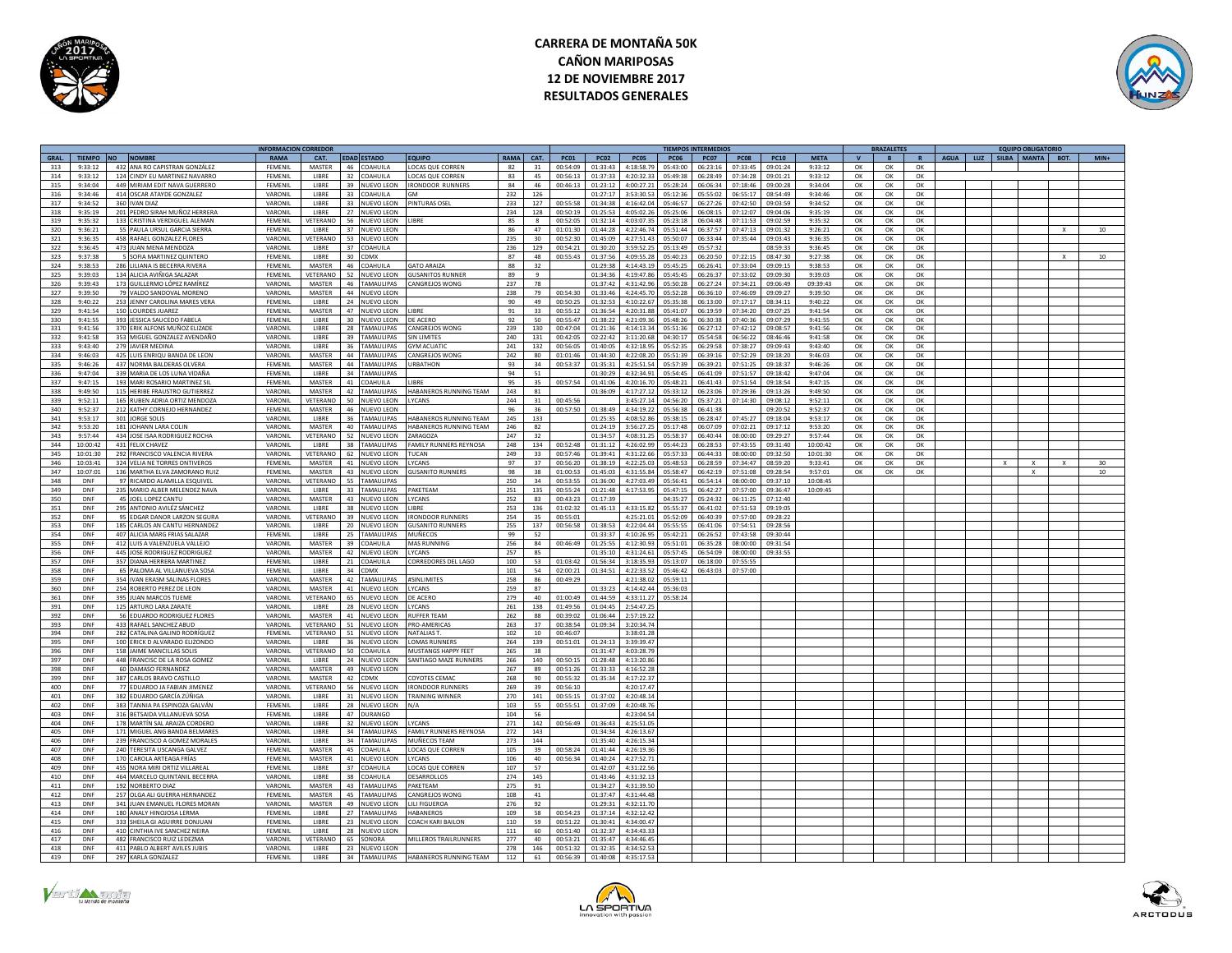



|            |                  |     |                                    | <b>INFORMACION CORREDOR</b> |                      |    |                           |                               |             |          |             |                |            |             | <b>TIEMPOS INTERMEDIOS</b> |             |             |             |              | <b>BRAZALETES</b> |              |             |     | <b>EQUIPO OBLIGATORIO</b> |        |
|------------|------------------|-----|------------------------------------|-----------------------------|----------------------|----|---------------------------|-------------------------------|-------------|----------|-------------|----------------|------------|-------------|----------------------------|-------------|-------------|-------------|--------------|-------------------|--------------|-------------|-----|---------------------------|--------|
| GRAL.      | TIEMPO NO NOMBRE |     |                                    | RAMA                        | CAT.                 |    | <b>EDAD ESTADO</b>        | <b>FOUIPO</b>                 | <b>RAMA</b> | CAT.     | <b>PC01</b> | <b>PC02</b>    | PC05       | <b>PC06</b> | <b>PC07</b>                | <b>PC08</b> | <b>PC10</b> | <b>META</b> | $\mathbf{v}$ | <b>B</b>          | $\mathbf{R}$ | <b>AGUA</b> | LUZ | SILBA MANTA BOT.          | $MIN+$ |
| 420        | <b>DNF</b>       |     | 369 AMERICA TORRES GAMON           | FEMENIL                     | <b>MASTER</b>        |    | 42 TAMAULIPAS             | CANGREJOS WONG                | 113         | 42       | 00:54:58    | 01:44:08       | 4:37:14.55 |             |                            |             |             |             |              |                   |              |             |     |                           |        |
| 421        | DNF              |     | 385 SUSING ARBONA FIERRO           | FEMENIL                     | MASTER               |    | 47 TAMAULIPAS             | NINGUNO                       | 114         | 43       | 00:55:41    | 01:40:02       | 4:37:19.59 |             |                            |             |             |             |              |                   |              |             |     |                           |        |
| 422        | DNF              |     | 309 HECTOR MARQUEZ                 | VARONIL                     | <b>LIBRE</b>         |    | 39 TEXAS                  | PAKETEAM                      | 295         | 155      | 00:59:47    | 01:45:15       | 4:37:22.17 |             |                            |             |             |             |              |                   |              |             |     |                           |        |
| 362        | DNE              |     | 2 DANIELA ALVARADO ALVARADO        | <b>FEMENIL</b>              | LIBRE                |    | 27 NUEVO LEON             | TRSM                          | 115         | 62       | 00:38:51    | 01:06:59       |            |             |                            |             |             |             |              |                   |              |             |     |                           |        |
| 363        | DNF              |     | 415 MARIANA SOLEDAD SAID           | FEMENIL                     | LIBRE                |    | 36 NUEVO LEON             | YCANS                         | 116         | 63       | 00:44:27    |                |            |             |                            |             |             |             |              |                   |              |             |     |                           |        |
| 364        | DNF              |     | 241 PABLO ARMAND TREVIÑO LUNA      | VARONIL                     | LIBRE                |    | 36 NUEVO LEON             | LYCANS                        | 280         | 148      | 00:53:51    | 01:33:13       |            |             |                            |             |             |             |              |                   |              |             |     |                           |        |
|            | <b>DNF</b>       |     | 288 JOSE LUIS FARIAS GAYTAN        | VARONII                     | <b>MASTER</b>        |    | 49 NUEVO LEON             |                               | 281         |          | 00:49:15    | 01:27:08       |            |             |                            |             |             |             |              |                   |              |             |     |                           |        |
| 365<br>366 | DNF              |     | 392 CARLOS ALB MEDINA CHARLES      | VARONII                     | <b>MASTER</b>        |    | 47 NUEVO LEON             | DE ACERO                      | 282         | 93<br>94 |             |                |            |             |                            |             |             |             |              |                   |              |             |     |                           |        |
|            |                  |     |                                    |                             |                      |    |                           |                               |             |          | 00:52:4     | 01:35:37       |            |             |                            |             |             |             |              |                   |              |             |     |                           |        |
| 367        | DNF              |     | 397 ALVARO CONTRERAS               | VARONIL                     | <b>MASTER</b>        |    | 41 NUEVO LEON             | DE ACERO                      | 283         | 95       | 00:57:21    | 01:44:19       |            |             |                            |             |             |             |              |                   |              |             |     |                           |        |
| 368        | <b>DNF</b>       |     | 418 SIGIFREDO CUEVAS GONZALEZ      | VARONIL                     | LIBRE                |    | 34 NUEVO LEON             | NEGROCONGONGO                 | 284         | 149      |             | 01:32:26       |            |             |                            |             |             |             |              |                   |              |             |     |                           |        |
| 369        | DNF              |     | 440 ALEJANDRO GO SANCHEZVERIN      | VARONIL                     | <b>LIBRE</b>         |    | 37 COAHUILA               |                               | 285         | 150      | 01:02:42    | 01:49:56       |            |             |                            |             |             |             |              |                   |              |             |     |                           |        |
| 370        | DNF              |     | 451 DIANA ANGEL MORENO FLORES      | FEMENII                     | LIBRE                |    | 33 NUEVO LEON             |                               | 117         | 64       | 00:57:56    | 01:40:52       |            |             |                            |             |             |             |              |                   |              |             |     |                           |        |
| 371        | DNF              |     | 86 EDI MORALES TOVAR               | VARONIL                     | MASTER               |    | 45 NUEVO LEON             | JARRUN                        | 286         | 96       | 01:00:14    | 01:44:27       |            |             |                            |             |             |             |              |                   |              |             |     |                           |        |
| 372        | DNF              |     | 98 FERN VILLARREAL BETANCOUR       | VARONIL                     | VETERANO             |    | 55 NUEVO LEON             | NINGUNO                       | 287         | $41\,$   | 01:07:19    | 02:00:20       |            |             |                            |             |             |             |              |                   |              |             |     |                           |        |
| 373        | DNF              |     | 99 IDALIA TREVINO ALANIS           | FEMENII                     |                      |    | MASTER 47 NUEVO LEON      | NINGUNO                       | 118         | 44       | 01:07:22    | 02:00:19       |            |             |                            |             |             |             |              |                   |              |             |     |                           |        |
| 374        | DNF              |     | 225 IULIO CÉSAR TIRADO MORENO      | VARONII                     | VETERANO             |    | 54 NUEVO LEON             | TI AI OC                      | 288         | 42       | 01:03:28    | 01:50:32       |            |             |                            |             |             |             |              |                   |              |             |     |                           |        |
| 375        | DNF              |     | 403 CHRISTIAN PANTO GUTIERREZ      | VARONIL                     | LIBRE                |    | 37 NUEVO LEON             | NEGROCONGONGO                 | 289         | 151      | 01:05:56    | 01:54:31       |            |             |                            |             |             |             |              |                   |              |             |     |                           |        |
| 376        | DNF              |     | 423 ROBERTO RAZO GUTIERREZ         | VARONIL                     | <b>MASTER</b>        |    | 47 NUEVO LEON             | <b>YCANS</b>                  | 290         | 97       | 01:03:16    | 01:48:36       |            |             |                            |             |             |             |              |                   |              |             |     |                           |        |
| 377        | <b>DNF</b>       |     | 424 IBERT VIVES RIOS               | VARONIL                     | <b>LIBRE</b>         |    | 42 NUEVO LEON             | RUNNERS LEAGUE                | 291         | 152      | 00:55:07    | 01:45:23       |            |             |                            |             |             |             |              |                   |              |             |     |                           |        |
| 378        | DNF              |     | 450 MARI LOS ANGELES BARCENAS      | FEMENII                     | LIBRE                |    | 37 NUEVO LEON             |                               | 119         | 65       | 00:57:59    | 01:42:03       |            |             |                            |             |             |             |              |                   |              |             |     |                           |        |
| 379        | DNF              |     | 460 ARCIDALIA GARCÍA SANCHEZ       | FEMENIL                     | VETERANO             |    | 52 NUEVO LEON             | OMAS RUNNERS                  | 120         | 11       | 01:02:39    | 01:48:58       |            |             |                            |             |             |             |              |                   |              |             |     |                           |        |
|            | DNF              |     |                                    | FEMENIL                     | MASTER               |    | 41 NUEVO LEON             | <b>OMAS RUNNERS</b>           |             |          | 01:02:14    | 01:48:56       |            |             |                            |             |             |             |              |                   |              |             |     |                           |        |
| 380        |                  |     | 452 LUISA MIREY GONZÁLEZ LEAL      |                             |                      |    |                           |                               | 121         | 45       |             |                |            |             |                            |             |             |             |              |                   |              |             |     |                           |        |
| 381        | DNF              |     | 417 DANIEL GAYTAN AVILES           | VARONIL                     | <b>LIBRE</b>         |    | 33 NUEVO LEON             | NEGROCONGONGO                 | 292         | 153      | 00:57:22    | 01:41:16       |            |             |                            |             |             |             |              |                   |              |             |     |                           |        |
| 382        | DNE              |     | 51 ROGELIO HERNANDEZ OCHOA         | VARONIL                     | LIBRE                |    | 36 COAHUILA               | LOCAS OUE CORREN              | 293         | 154      |             | $01 - 43 - 16$ |            |             |                            |             |             |             |              |                   |              |             |     |                           |        |
| 383        | DNF              |     | 52 SOL DE JESUS LEOS ESQUIV        | FEMENIL                     | LIBRE                | 38 | COAHUILA                  | LOCAS QUE CORREN              | 122         | 66       | 00:59:5     | 01:43:18       |            |             |                            |             |             |             |              |                   |              |             |     |                           |        |
| 384        | DNF              |     | 70 ALMA ESCOBAR MESTA              | FEMENIL                     | <b>MASTER</b>        |    | 47 COAHUILA               | <b>GATO ARAIZA</b>            | 123         | 46       | 01:01:5     | 01:50:56       |            |             |                            |             |             |             |              |                   |              |             |     |                           |        |
| 385        | <b>DNF</b>       |     | 293 GERARDO MARTINEZ LOPEZ         | VARONIL                     | VETERANO             |    | 57 NUEVO LEON             | CERREY                        | 294         | 43       | 01:06:09    | 01:54:05       |            |             |                            |             |             |             |              |                   |              |             |     |                           |        |
| 386        | DNF              |     | 298 IVETTE HERNANDEZ MARTINEZ      | <b>FEMENIL</b>              | <b>MASTER</b>        |    | 45 NUEVO LEON             | <b>KAKTUS</b>                 | 124         | 47       | 01:08:35    | 02:02:18       |            |             |                            |             |             |             |              |                   |              |             |     |                           |        |
| 387        | DNF              |     | 308 SAYDETH MAROUEZ                | FEMENIL                     | <b>LIBRE</b>         |    | 20 TEXAS                  |                               | 125         | 67       | 00:58:57    | 01:45:34       |            |             |                            |             |             |             |              |                   |              |             |     |                           |        |
| 388        | DNF              |     | 310 EDITH RAMOS                    | FEMENIL                     | MASTER               |    | 41 TEXAS                  | AKETEAM                       | 126         | 48       |             | 01:45:19       |            |             |                            |             |             |             |              |                   |              |             |     |                           |        |
| 389        | DNF              |     | 342 JESUS MIRELES MANZANARES       | VARONIL                     | LIBRE                |    | 19 TAMAULIPAS             | PAKETEAM                      | 295         | 155      | 00:59:00    | 01:45:31       |            |             |                            |             |             |             |              |                   |              |             |     |                           |        |
| 390        | DNF              |     | 350 GLADYS GALLEGOS NIETO          | <b>FEMENIL</b>              | MASTER               |    | 41 TAMAULIPAS             | <b>LIRRE</b>                  | 101         | 38       | 01:00:22    | 01:45:45       |            |             |                            |             |             |             |              |                   |              |             |     |                           |        |
| 423        | DNF              |     | 114 BEATRIZ HERNAND ALCANTARA      | FEMENIL                     | <b>MASTER</b>        | 40 | <b>NUEVO LEON</b>         | <b>RUNNERS GIRL MONTERREY</b> | 128         | 50       | 01:03:32    | 01:50:28       |            |             |                            |             |             |             |              |                   |              |             |     |                           |        |
| 424        | DNF              |     | 120 MARIELA CASTILLO NIETO         | FEMENIL                     | LIBRE                |    | 36 TAMAULIPAS             | <b>IBRF</b>                   | 129         | 68       | 00:58:40    | 01:44:21       |            |             |                            |             |             |             |              |                   |              |             |     |                           |        |
| 425        | DNF              |     | 191 VERONICA MA ARISTA RANGEL      | FEMENIL                     | <b>LIBRE</b>         |    | 38 NUEVO LEON             | <b>I IBRF</b>                 | 130         | 69       | 01:05:49    | 02:01:10       |            |             |                            |             |             |             |              |                   |              |             |     |                           |        |
| 426        | DNF              |     | 220 SANDRA VERO PONCE PEINADO      | FEMENIL                     | <b>IIRRF</b>         |    | 33 COAHUILA               | LOCAS QUE CORREN              | 131         | 70       | 01:01:56    | 01:50:23       |            |             |                            |             |             |             |              |                   |              |             |     |                           |        |
| 427        | DNF              |     | 250 MARIA GU CASTAÑEDA GARCIA      | FEMENIL                     | VETERANO             |    | 59 NUEVO LEON             |                               | 132         | 12       | 01:03:35    | 01:50:35       |            |             |                            |             |             |             |              |                   |              |             |     |                           |        |
|            |                  |     |                                    |                             |                      |    |                           | TI ALOC                       |             |          |             |                |            |             |                            |             |             |             |              |                   |              |             |     |                           |        |
| 428        | DNF              | 266 | <b>SONIA PEREZ RODRIGUEZ</b>       | FEMENIL                     | <b>MASTER</b>        |    | 43 COAHUILA               | <b>SATO ARAIZA</b>            | 133         | 51       | 01:01:49    | 01:50:57       |            |             |                            |             |             |             |              |                   |              |             |     |                           |        |
| 429        | <b>DNS</b>       | 21  | MARIA FERNANDA RODRIGUEZ GALVAN    | FEMENIL                     | LIBRE                |    | 29 NUEVO LEON             |                               |             |          |             |                |            |             |                            |             |             |             |              |                   |              |             |     |                           |        |
| 430        | <b>DNS</b>       |     | 31 JORGE MORALES BARRAZA           | VARONIL                     | <b>LIBRE</b>         |    | 33 NUEVO LEON             | TRIFORCE                      |             |          |             |                |            |             |                            |             |             |             |              |                   |              |             |     |                           |        |
| 431        | <b>DNS</b>       |     | 37 ENRIQUE RAMIREZ                 | VARONIL                     | <b>MASTER</b>        | 43 | Nuevo León                | <b>IRRE</b>                   |             |          |             |                |            |             |                            |             |             |             |              |                   |              |             |     |                           |        |
| 432        | <b>DNS</b>       |     | 44 ABRAHAM MORENO REYES            | VARONIL                     | VETERANO             |    | 55 COAHUILA               | SECRETARIA DE EDUCACIÓN       |             |          |             |                |            |             |                            |             |             |             |              |                   |              |             |     |                           |        |
| 433        | <b>DNS</b>       |     | 53 FRANCISCO JAVIER TOLEDO RUIZ    | VARONIL                     | <b>MASTER</b>        |    | 47 EDO MEXICO             |                               |             |          |             |                |            |             |                            |             |             |             |              |                   |              |             |     |                           |        |
| 434        | <b>DNS</b>       |     | 59 LUISA ELENA RAMIREZ GALVAN      | <b>FEMENIL</b>              | <b>LIBRE</b>         |    | 27 COAHUILA               |                               |             |          |             |                |            |             |                            |             |             |             |              |                   |              |             |     |                           |        |
| 435        | <b>DNS</b>       |     | 71 NANCY DIAZ DIAZ                 | FEMENIL                     | MASTER               |    | 46 NUEVO LEON             | <b>RUFFER TEAM</b>            |             |          |             |                |            |             |                            |             |             |             |              |                   |              |             |     |                           |        |
| 436        | <b>DNS</b>       |     | 75 HORACIO SERNA GONZALEZ          | VARONIL                     | MASTER               |    | 41 COAHUILA               |                               |             |          |             |                |            |             |                            |             |             |             |              |                   |              |             |     |                           |        |
| 437        | DNS              |     | 76 RAYMUNDO CAMACHO GONZALEZ       | VARONIL                     | VETERANO             |    | 55 NUEVO LEON             | TERNIUM                       |             |          |             |                |            |             |                            |             |             |             |              |                   |              |             |     |                           |        |
| 438        | <b>DNS</b>       |     | 78 OMAR A. SOSA                    | VARONII                     | <b>LIBRE</b>         |    | 35 VERACRUZ               |                               |             |          |             |                |            |             |                            |             |             |             |              |                   |              |             |     |                           |        |
| 439        | <b>DNS</b>       |     | 81 JOSE GABRIEL IBARRA LUCERO      | VARONIL                     | <b>MASTER</b>        | 41 | CHIHUAHUA                 | NOCTURNOS DE NOCHI            |             |          |             |                |            |             |                            |             |             |             |              |                   |              |             |     |                           |        |
| 440        | <b>DNS</b>       |     | 82 YOHANA ARELI DAVILA RAMIREZ     | FEMENIL                     | LIBRE                |    | 33 CHIHUAHUA              | <b>CLUB CHIWAS SPORT</b>      |             |          |             |                |            |             |                            |             |             |             |              |                   |              |             |     |                           |        |
| 441        | <b>DNS</b>       |     | 83 LUIS ANTONIO CHARLES            | VARONIL                     | MASTER               |    | 42 NUEVO LEON             |                               |             |          |             |                |            |             |                            |             |             |             |              |                   |              |             |     |                           |        |
|            |                  |     |                                    |                             |                      |    |                           |                               |             |          |             |                |            |             |                            |             |             |             |              |                   |              |             |     |                           |        |
| 442        | <b>DNS</b>       |     | 84 JORGE DANIEL LOZANO SAUCEDA     | VARONIL                     | <b>LIBRE</b>         |    | 33 NUEVO LEON             | <b>COACH KARI BAILON</b>      |             |          |             |                |            |             |                            |             |             |             |              |                   |              |             |     |                           |        |
| 443        | <b>DNS</b>       |     | 90 SEBASTIAN LANDEROS              | VARONII                     | <b>IIRRF</b>         |    | 21 NUEVO LEON             |                               |             |          |             |                |            |             |                            |             |             |             |              |                   |              |             |     |                           |        |
| 444        | <b>DNS</b>       |     | 91 RODRIGO MARCOS                  | VARONIL                     | LIBRE                |    | 23 NUEVO LEON             |                               |             |          |             |                |            |             |                            |             |             |             |              |                   |              |             |     |                           |        |
| 445        | <b>DNS</b>       |     | 103 MICHELLE LÓPEZ GARCÍA          | FEMENIL                     | MASTER               |    | 43 PUEBLA                 | LIBRE                         |             |          |             |                |            |             |                            |             |             |             |              |                   |              |             |     |                           |        |
| 446        | <b>DNS</b>       |     | 107 SOFIA EDITH HERNÁNDEZ LEON     | FEMENIL                     | <b>MASTER</b>        |    | 47 NUEVO LEON             | <b>DUENDES DELVALLE</b>       |             |          |             |                |            |             |                            |             |             |             |              |                   |              |             |     |                           |        |
| 447        | <b>DNS</b>       |     | 122 MARÍA ANGÉLICA ZAMARRON IBARRA | <b>FFMENII</b>              | <b>LIBRE</b>         | 32 | COAHUILA                  | <b>GATO ARAIZA</b>            |             |          |             |                |            |             |                            |             |             |             |              |                   |              |             |     |                           |        |
| 448        | <b>DNS</b>       |     | 137 DANIEL MONTEMAYOR GONZALEZ     | VARONIL                     | LIBRE                |    | 29 NUEVO LEON             | <b>IYCANS</b>                 |             |          |             |                |            |             |                            |             |             |             |              |                   |              |             |     |                           |        |
| 449        | <b>DNS</b>       |     | 154 JOSE ANTONIO SANCHEZ DE VALLE  | VARONIL                     | VETERANO 51 COAHUILA |    |                           | <b>MUSTANGS ULTRA</b>         |             |          |             |                |            |             |                            |             |             |             |              |                   |              |             |     |                           |        |
| 450        | <b>DNS</b>       |     | 155 RENATO REYES                   | VARONIL                     | <b>MASTER</b>        |    | 46 NUEVO LEON             | <b>SPARTANS ZONE</b>          |             |          |             |                |            |             |                            |             |             |             |              |                   |              |             |     |                           |        |
| 451        | <b>DNS</b>       |     | 168 GUSTAVO DAVILA                 | VARONIL                     | <b>MASTER</b>        |    | 43 NUEVO LEON             | C                             |             |          |             |                |            |             |                            |             |             |             |              |                   |              |             |     |                           |        |
| 452        | <b>DNS</b>       |     | 169 CRISANTO MARTINEZ PELAYO       | VARONIL                     | MASTER               |    | 40 TAMAULIPAS             | <b>TORTUGAS</b>               |             |          |             |                |            |             |                            |             |             |             |              |                   |              |             |     |                           |        |
| 453        | <b>DNS</b>       |     | 211 VICENTE GALVAN BERLANGA        | VARONIL                     | LIBRE                |    | 26 NUEVO LEON             | LYCANS                        |             |          |             |                |            |             |                            |             |             |             |              |                   |              |             |     |                           |        |
| 454        | <b>DNS</b>       |     | 234 EGBERT KUIPER                  | VARONIL                     | MASTER               |    | 48 NUEVO LEON             |                               |             |          |             |                |            |             |                            |             |             |             |              |                   |              |             |     |                           |        |
| 455        | DNS              |     | 249 DIANA ITZEL DOMINGUEZ PEREZ    | FEMENII                     | <b>LIBRE</b>         | 36 | NUEVO LEON                | YCANS                         |             |          |             |                |            |             |                            |             |             |             |              |                   |              |             |     |                           |        |
|            | <b>DNS</b>       |     | 271 JULIO CESAR CERROS ROMO        |                             | <b>LIBRE</b>         | 38 |                           | MUSTANGS HAPPY FEET           |             |          |             |                |            |             |                            |             |             |             |              |                   |              |             |     |                           |        |
| 456        |                  |     |                                    | VARONIL                     |                      |    | COAHUILA                  |                               |             |          |             |                |            |             |                            |             |             |             |              |                   |              |             |     |                           |        |
| 457        | <b>DNS</b>       |     | 277 JUAN JOSE RODRIGUEZ ESPINOZA   | VARONIL                     | VETERANO             |    | 57 NUEVO LEON             | JJ VIAJES                     |             |          |             |                |            |             |                            |             |             |             |              |                   |              |             |     |                           |        |
| 458        | <b>DNS</b>       |     | 280 FELIPE ROJAS                   | VARONIL                     | VETERANO             |    | 59 NUEVO LEON             | CORRECAMINOS                  |             |          |             |                |            |             |                            |             |             |             |              |                   |              |             |     |                           |        |
| 459        | <b>DNS</b>       |     | 281 IRMA ROCIO ROJAS ALVIZAR       | EEMENIL                     | <b>MASTER</b>        |    | 44 BAJA CALIFORNI         | <b>LIRRE</b>                  |             |          |             |                |            |             |                            |             |             |             |              |                   |              |             |     |                           |        |
| 460        | <b>DNS</b>       |     | 290 FRIDA ALEJANDRA LOPEZ          | FEMENIL                     | <b>IIRRF</b>         |    | 30 TAMAULIPAS             | CANGREJOS WONG                |             |          |             |                |            |             |                            |             |             |             |              |                   |              |             |     |                           |        |
| 461        | <b>DNS</b>       |     | 291 ARMANDO ABREU PAEZ             | VARONIL                     | VETERANO             |    | 53 NUEVO LEON             | <b>DUENDES DEL VALLE</b>      |             |          |             |                |            |             |                            |             |             |             |              |                   |              |             |     |                           |        |
| 462        | <b>DNS</b>       |     | 302 JESÚS MANUEL GUERRERO ALMARAZ  | VARONII                     | <b>MASTER</b>        |    | 42 NUEVO LEON             | <b>I II I FIGUEROA</b>        |             |          |             |                |            |             |                            |             |             |             |              |                   |              |             |     |                           |        |
| 463        | <b>DNS</b>       |     | 303 IRIS ORNELAS JUAREZ            | <b>FFMENII</b>              | <b>IIRRF</b>         |    | 32 TAMAULIPAS             | CANGREJOS WONG                |             |          |             |                |            |             |                            |             |             |             |              |                   |              |             |     |                           |        |
| 464        | <b>DNS</b>       |     | 314 HUGO HAAS TRUILLO              | VARONII                     | <b>LIBRE</b>         |    | 32 CDMX                   | <b>AZIMUT TRAIL TEAM</b>      |             |          |             |                |            |             |                            |             |             |             |              |                   |              |             |     |                           |        |
| 465        | <b>DNS</b>       |     | 317 JUAN JOSÉ MARTÍNEZ GARCÍA      | VARONII                     | MASTER               |    | 44 DURANGO                |                               |             |          |             |                |            |             |                            |             |             |             |              |                   |              |             |     |                           |        |
| 466        | <b>DNS</b>       |     | 323 GERARDO GAYTÁN DELGADO         | VARONIL                     | <b>LIBRE</b>         |    | 38 SAN LUIS POTOS LA LOMA |                               |             |          |             |                |            |             |                            |             |             |             |              |                   |              |             |     |                           |        |
| 467        | <b>DNS</b>       |     | 326 JEROEN KEIJMAN                 | VARONIL                     | MASTER               |    | 43 NUEVO LEON             | AV                            |             |          |             |                |            |             |                            |             |             |             |              |                   |              |             |     |                           |        |
| 468        | <b>DNS</b>       |     | 334 JUAN GUILLERMO PADILLA AGUILAR | VARONIL                     | LIBRE                |    | 34 SAN LUIS POTOS LIBRE   |                               |             |          |             |                |            |             |                            |             |             |             |              |                   |              |             |     |                           |        |
|            |                  |     |                                    |                             |                      |    |                           |                               |             |          |             |                |            |             |                            |             |             |             |              |                   |              |             |     |                           |        |





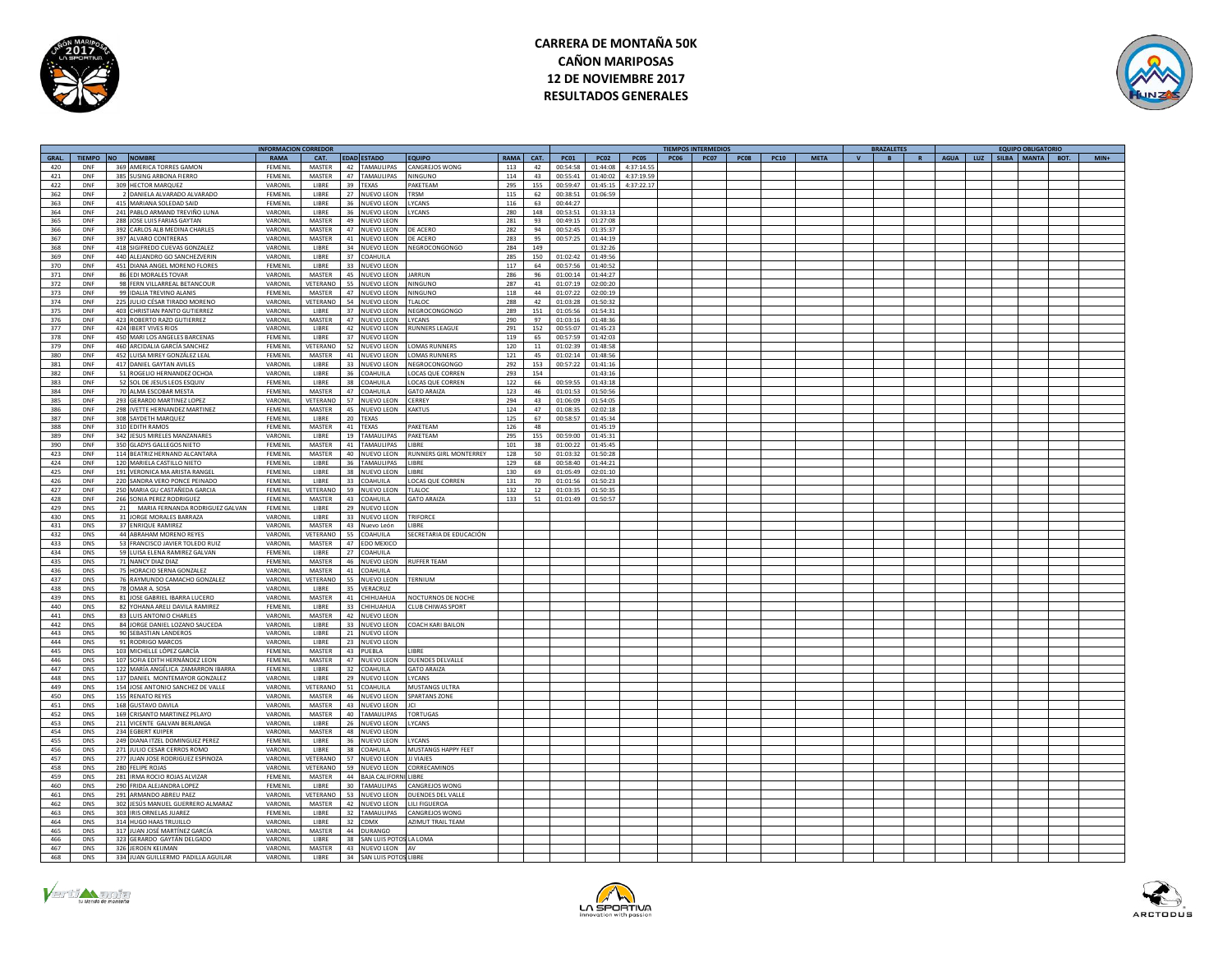



|              | <b>INFORMACION CORREDOR</b> |  |                                       |             |               |    |                         |                             |           |             |             |      | <b>TIEMPOS INTERMEDIOS</b> |             |             |             | <b>BRAZALETES</b> |  |  | <b>EQUIPO OBLIGATORIO</b> |                           |        |
|--------------|-----------------------------|--|---------------------------------------|-------------|---------------|----|-------------------------|-----------------------------|-----------|-------------|-------------|------|----------------------------|-------------|-------------|-------------|-------------------|--|--|---------------------------|---------------------------|--------|
| <b>GRAL.</b> | TIEMPO NO                   |  | <b>NOMBRE</b>                         | <b>RAMA</b> | CAT.          |    | <b>EDAD ESTADO</b>      | <b>EQUIPO</b>               | RAMA CAT. | <b>PC01</b> | <b>PC02</b> | PC05 | <b>PC06</b>                | <b>PC07</b> | <b>PC08</b> | <b>PC10</b> | <b>META</b>       |  |  |                           | AGUA LUZ SILBA MANTA BOT. | $MIN+$ |
| 469          | <b>DNS</b>                  |  | 335 MIGUEL DAVILA SEGURA              | VARONIL     |               |    | VETERANO 57 COAHUILA    | <b>MUSTANGS</b>             |           |             |             |      |                            |             |             |             |                   |  |  |                           |                           |        |
| 470          | <b>DNS</b>                  |  | 346 MARKO A RIVERA                    | VARONIL     | <b>LIBRE</b>  | 32 | NUEVO LEON              | <b>TERMA TEAM</b>           |           |             |             |      |                            |             |             |             |                   |  |  |                           |                           |        |
| 471          | <b>DNS</b>                  |  | 349 ALEJANDRO RIVERA                  | VARONIL     | MASTER        |    | 43 COAHUILA             | SALTILLO                    |           |             |             |      |                            |             |             |             |                   |  |  |                           |                           |        |
| 472          | <b>DNS</b>                  |  | 363 JORGE HUMBERTO CHARLES LEYVA      | VARONII     | MASTER        |    | 47 BAJA CALIFORNI LIBRE |                             |           |             |             |      |                            |             |             |             |                   |  |  |                           |                           |        |
| 473          | <b>DNS</b>                  |  | 364 VICTOR GUILLERMO WONG GARCIA      | VARONIL     |               |    | VETERANO 59 TAMAULIPAS  | <b>CANGREJOS WONG</b>       |           |             |             |      |                            |             |             |             |                   |  |  |                           |                           |        |
| 474          | <b>DNS</b>                  |  | 380 EDER ADDIEL MARTINEZ ESCOBEDO     | FEMENIL     | LIBRE         |    | 35 TAMAULIPAS           | SPARTA                      |           |             |             |      |                            |             |             |             |                   |  |  |                           |                           |        |
| 475          | DNS                         |  | 394 CARLOS ARMANDO FERNANDEZ MARCOS   | VARONIL     | LIBRE         |    | 24 NUEVO LEON           | DE ACERO                    |           |             |             |      |                            |             |             |             |                   |  |  |                           |                           |        |
| 476          | <b>DNS</b>                  |  | 396 JOSE GUMARO MARQUEZ DAVILA        | VARONIL     | MASTER        | 43 | NUEVO LEON              | DE ACERO                    |           |             |             |      |                            |             |             |             |                   |  |  |                           |                           |        |
| 477          | <b>DNS</b>                  |  | 402 RENATA JIMENEZ ORDAZ              | FEMENIL     | LIBRE         | 33 | NUEVO LEON              | NEGROCONGONGO               |           |             |             |      |                            |             |             |             |                   |  |  |                           |                           |        |
| 478          | <b>DNS</b>                  |  | 404 DAVID ALFONSO PEREZ VAZQUEZ       | VARONIL     | LIBRE         |    | 39 NUEVO LEON           | INDEPENDIENTE               |           |             |             |      |                            |             |             |             |                   |  |  |                           |                           |        |
| 479          | <b>DNS</b>                  |  | 409 ARTURO ARECHAVALETA               | VARONIL     |               |    | VETERANO 50 NUEVO LEON  | CASINO DEL VALLE            |           |             |             |      |                            |             |             |             |                   |  |  |                           |                           |        |
| 480          | DNS                         |  | 436 MOISÉS CONTRERAS RAMÍREZ          | VARONIL     | <b>LIBRE</b>  |    | 37 JALISCO              |                             |           |             |             |      |                            |             |             |             |                   |  |  |                           |                           |        |
| 481          | <b>DNS</b>                  |  | 444 DIANA JETZEMANI LOZANO ESTRADA    | FEMENIL     | LIBRE         |    | 39 COAHUILA             |                             |           |             |             |      |                            |             |             |             |                   |  |  |                           |                           |        |
| 482          | <b>DNS</b>                  |  | 446 HUGO JAIME HERNANDEZ MACIAS       | VARONIL     | LIBRE         |    | 39 NUEVO LEON           | LYCANS                      |           |             |             |      |                            |             |             |             |                   |  |  |                           |                           |        |
| 483          | <b>DNS</b>                  |  | 454 MÓNICA PEDRÓ                      | FEMENIL     | MASTER        |    | 45 NUEVO LEON           | CASINO DEL VALLE            |           |             |             |      |                            |             |             |             |                   |  |  |                           |                           |        |
| 484          | <b>DNS</b>                  |  | 461 SERGIO WILLIAMS HERNANDEZ LOPEZ   | VARONIL     | LIBRE         | 33 | <b>DURANGO</b>          | <b>TITANES</b>              |           |             |             |      |                            |             |             |             |                   |  |  |                           |                           |        |
| 485          | <b>DNS</b>                  |  | 465 DAVID VALLADARES MARTINEZ         | VARONIL     |               |    | VETERANO 52 NUEVO LEON  | LIBRE                       |           |             |             |      |                            |             |             |             |                   |  |  |                           |                           |        |
| 486          | <b>DNS</b>                  |  | 466 JEANETTE ALANIS                   | FEMENIL     | MASTER        | 43 | NUEVO LEON              | <b>CORREDORES DEL VALLE</b> |           |             |             |      |                            |             |             |             |                   |  |  |                           |                           |        |
| 487          | <b>DNS</b>                  |  | 467 NORMA MARGARITA MAGALLANES LARA   | FEMENII     | MASTER        | 42 | COAHUILA                | ATLÉTICO PALOMO             |           |             |             |      |                            |             |             |             |                   |  |  |                           |                           |        |
| 488          | <b>DNS</b>                  |  | 468 ANIBAL CARBAJAL                   | VARONIL     | LIBRE         | 27 | <b>TAMAULIPAS</b>       | <b>CANGREJOS WONG</b>       |           |             |             |      |                            |             |             |             |                   |  |  |                           |                           |        |
| 489          | <b>DNS</b>                  |  | 470 RICARDO IVAN ELIZONDO DE SANTIAGO | VARONIL     | <b>LIBRE</b>  |    | 30 Tamaulipas           |                             |           |             |             |      |                            |             |             |             |                   |  |  |                           |                           |        |
| 490          | <b>DNS</b>                  |  | 484 CARLOS AGUIRRE RODRIGUEZ          | VARONIL     | LIBRE         |    | 38 NUEVO LEON           | <b>ROL MONTERREY</b>        |           |             |             |      |                            |             |             |             |                   |  |  |                           |                           |        |
| 491          | <b>DNS</b>                  |  | 486 SOFÍA VIRIDIANA OLIVARES MARTÍNEZ | FEMENIL     | LIBRE         | 24 | CDMX                    | <b>TREPACERROS</b>          |           |             |             |      |                            |             |             |             |                   |  |  |                           |                           |        |
| 492          | <b>DNS</b>                  |  | 495 CHANTAL CONSTANTE JAUREGUI        | FEMENIL     | LIBRE         | 39 | <b>NUEVO LEON</b>       |                             |           |             |             |      |                            |             |             |             |                   |  |  |                           |                           |        |
| 493          | <b>DNS</b>                  |  | 496 JAZMIN LOPEZ JUAREZ               | FEMENIL     | <b>MASTER</b> |    | 40 NUEVO LEON           |                             |           |             |             |      |                            |             |             |             |                   |  |  |                           |                           |        |





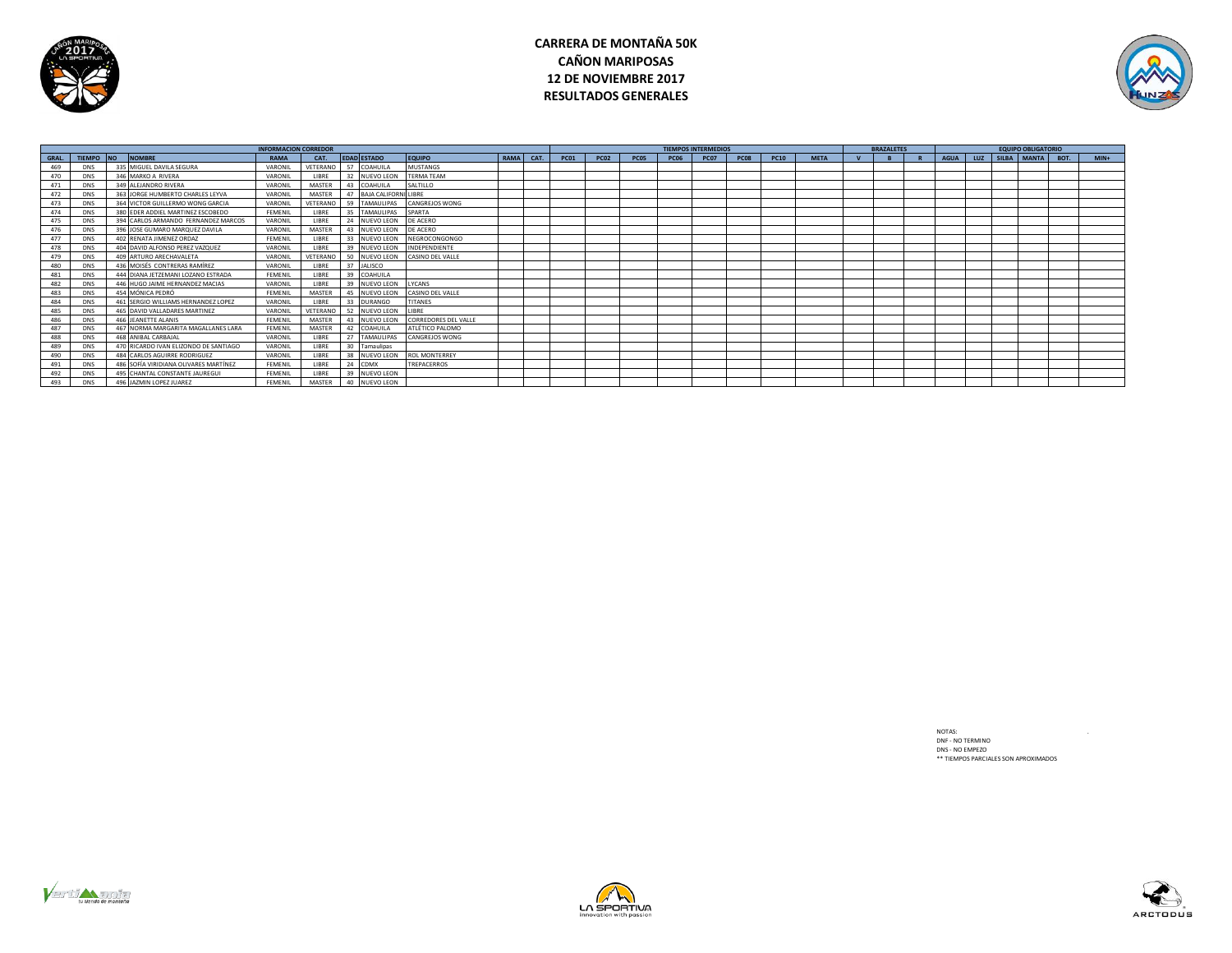

# **CARRERA DE MONTAÑA 50K CAÑON MARIPOSAS 12 DE NOVIEMBRE 2017 RESULTADOS FEMENIL - LIBRE**



|            |                    |       |                                                             | <b>INFORMACION CORREDOR</b> |                       |                 |                                   |                                 |                 |                     |                      |                          |                          |                      | <b>TIEMPOS INTERMEDIOS</b> |                      |                      |                    |                | <b>BRAZALETES</b> |                |             |              | <b>EQUIPO OBLIGATORIO</b> |        |
|------------|--------------------|-------|-------------------------------------------------------------|-----------------------------|-----------------------|-----------------|-----------------------------------|---------------------------------|-----------------|---------------------|----------------------|--------------------------|--------------------------|----------------------|----------------------------|----------------------|----------------------|--------------------|----------------|-------------------|----------------|-------------|--------------|---------------------------|--------|
| GRAL.      |                    |       | TIEMPO NO NOMBRE                                            | RAMA                        | CAT.                  |                 | <b>EDAD ESTADO</b>                | <b>COUIPO</b>                   | RAMA            | CAT.                | <b>PC01</b>          | PCO2                     | <b>PC05</b>              | <b>PC06</b>          | <b>PC07</b>                | <b>PC08</b>          | PC10                 | <b>META</b>        | $\mathbf{v}$   | <b>B</b>          | $\mathbf{R}$   | <b>AGUA</b> |              | LUZ SILBA MANTA BOT.      | $MIN+$ |
| 23         | 6:05:22            |       | 42 IRMA VIRIDIA LOPEZ RINCON                                | FEMENIL                     | LIBRE                 |                 | 23 NUEVO LEON                     | HAPPY FACE RUNNERS              |                 | $\mathbf{1}$        | 00:37:13             | 01:06:22                 | 2:47:06.33               | 03:42:49             | 04:10:14                   | 04:52:56             | 05:43:45             | 6:05:22            | OK             | OK                | OK             |             |              |                           |        |
| 29         | 6:12:43            |       | 28 KARINA BAYLON ROMC                                       | FEMENIL                     | LIBRE                 | 37              | <b>NUEVO LEON</b>                 | <b>/ERTIMANIA</b>               |                 |                     | 00:39:28             | 01:08:47                 | 2:50:38.81               | 03:46:0              | 04:11:03                   | 04:55:33             | 05:50:34             | 6:12:43            | OK             | OK                | OK             |             |              |                           |        |
| 33         | 6:19:56            |       | 26 EUNICE ABIG ZAMORA TORRES                                | <b>FFMFNII</b>              | LIBRE                 | 38              | CDMX                              | <b>MOMO IA2</b>                 | $\mathbf{A}$    | $\overline{z}$      | 00:38:27             | 01.07.09                 | 2:48:14.66               | 03:53:38             | 04:21:11                   | 05:05:39             | 05:58:52             | 6:19:56            | OK             | OK                | OK             |             |              |                           |        |
| 52         | 6:41:46            |       | 275 ANA CRISTINA PEREA PALOS                                | <b>FFMENII</b>              | LIBRE                 | 39              | NUEVO LEON                        | DEI CAFE                        | 6 <sup>1</sup>  | $\mathbf{a}$        | 00:42:36             | 01:14:47                 | 3:11:23.64               | 04:14:17             | 04:41:02                   | 05:28:52             | 06:22:14             | 6:41:46            | $\alpha$       | OK                | $\alpha$       |             |              |                           |        |
| 66         | 6:54:37            |       | 487 KARLA SOFÍA RIVERA PATIÑO                               | FEMENIL                     | LIBRE<br><b>TIBRE</b> |                 | 31 Guanajuato                     | <b>ITANES</b>                   | 10 <sup>1</sup> |                     | 00:37:46             | 01:07:1                  | 2:59:01.4                |                      | 04:44:22                   | 05:29:52             | 06:31:1              | 6:54:37            | $\Omega$       | OK                | $\alpha$       |             |              |                           |        |
| 75         | 7:05:16<br>7:08:09 |       | 245 ZUSEL MORALES                                           | FEMENIL<br><b>FFMFNII</b>   | <b>LIBRE</b>          |                 | 39 TAMAULIPAS                     | CANGREJOS WONG<br>NIKE CLUB MTY | 12              | 6<br>$\overline{7}$ | 00:41:37             | 01:13:03                 | 3:20:21.14<br>3:21:43.45 | 04:23:24<br>04:28:32 | 04:53:01<br>04:55:09       | 05:04:50<br>05:43:16 | 06:39:45<br>06:45:27 | 7:05:16            | OK             | OK                | OK             |             |              |                           |        |
| 80<br>85   | 7:13:43            |       | 144 ROCIO ABRIL CRUZ VALDEZ<br>80 REYN SARRAPY LOPEZ DE LAR | FEMENIL                     | <b>LIBRE</b>          | 38              | 38 NUEVO LEON<br>CHIHUAHUA        | CLUB CHIWAS SPORT               | 13<br>14        | $\mathcal{R}$       | 00:46:26<br>00:44:03 |                          | 3.11.55.86               | 04.18.27             | 04:50:20                   | 05:41:00             | 06:49:28             | 7:08:09<br>7:13:43 | OK<br>$\alpha$ | OK<br>OK          | OK<br>$\alpha$ |             |              |                           |        |
|            | 7:14:24            |       |                                                             |                             |                       | 37              |                                   |                                 | 15              | $\mathbf{q}$        |                      |                          |                          |                      |                            |                      |                      |                    |                |                   |                |             |              |                           |        |
| 89<br>92   | 7:16:07            |       | 167 KARLA JANETT GARCIA ORTIZ<br>384 IDALIA ROMAN REYES     | FEMENIL<br>FEMENIL          | LIBRE<br>LIBRE        | 50              | COAHUILA<br>NUEVO LEON            | MÁS RUNNING                     | 16              | $10\,$              | 00:49:44             | 01:13:46<br>01:24:43     | 3:07:13.83<br>3:26:19.3  | 04:17:09<br>04:25:0  | 04:50:45<br>04:58:00       | 05:42:29<br>05:46:21 | 06:52:46<br>06:54:26 | 7:14:24<br>7:16:07 | OK<br>OK       | OK<br>OK          | OK<br>ОК       |             |              |                           |        |
| 100        | 7:23:12            |       | 112 MARIA MAGD RAMIREZ BERNAI                               | FEMENIL                     | LIBRE                 | 29              | COAHUILA                          | UBS SALTILLO COAHUILA MEX       | 19              | 11                  | 00:44:15             | 01:17:26                 | 3:20:37.2                | 04:31:14             | 05:06:15                   | 05:54:23             | 06:58:57             | 7:23:12            | OK             | OK                | OK             |             |              |                           |        |
| 101        | 7.23.12            |       | 166 CECILIA DE SEGURA MONTOYA                               | FEMENII                     | <b>LIBRE</b>          |                 | 32 COAHUILA                       | ULTRA RESTIAS SALVAIES          | 20 <sup>°</sup> | 12                  | 00:45:43             |                          | 3:18:34.79               | 04:27:41             | 04:57:56                   |                      | 06:59:08             | 7:23:12            | OK             | OK                | $\alpha$       |             |              |                           |        |
| 110        | 7:29:54            |       | 242 MICHELLE HERNANDEZ LEA                                  | <b>FFMENII</b>              | LIBRE                 |                 | 25 NUEVO LEON                     | <b>YCANS</b>                    | 23              | 13                  | 00:50:04             | 01:25:2                  | 3:32:47.3                | 04:39:21             | 05:09:04                   | 05:59:5              | 07:05:37             | 7:29:54            | OK             | OK                | $\alpha$       |             |              |                           |        |
| 113        | 7:32:15            |       | 330 LUZ ADRIA AGUILLON JUAREZ                               | FEMENIL                     | <b>LIBRE</b>          |                 | 51 NUEVO LEON                     | <b>GUSANITO RUNNERS</b>         | 24              | 14                  | 00:47:06             | 01:21:33                 | 3:35:06.50               | 04:45:29             | 05:18:28                   | 06:13:25             | 07:12:04             | 7:32:15            | OK             | OK                | OK             |             |              |                           |        |
| 121        | 7.40.37            |       | 457 ANA VICTORIA GARZA FLORED                               | <b>FEMENIL</b>              | <b>LIBRE</b>          |                 | 32 NUEVO LEON                     |                                 | 26              | 15                  |                      | 01:21:08                 | 3.14.05.36               | 04.20.36             | 0.449.17                   | 05.37.52             | 06:39:07             | 7:00:37            | OK             | $\Omega$          | $\alpha$       |             | $\mathbf{x}$ | $\mathbf{x}$              | 40     |
| 138        | 7:51:39            |       | 368 LIZBETH MUT RODRIGUEZ                                   | FEMENIL                     | LIBRE                 |                 | 28 TAMAULIPAS                     | ANGREJOS WONG                   | 29              | 16                  | 00:52:13             | 01:31:51                 | 3:53:25.69               | 05:00:43             | 05:32:52                   | 06:24:10             | 07:30:40             | 7:51:39            | OK             | OK                | OK             |             |              |                           |        |
| 149        | 7:58:22            |       | 49 SELENE GUADAL NIÑO GARCÍA                                | FEMENIL                     | LIBRE                 | 33 <sup>2</sup> | CHIHUAHUA                         | POKER DE ASES TEAM              | 33              | 17                  | 00:45:38             |                          | 3:39:00.2                | 04:54:31             | 05:29:03                   | 06:21:22             | 07:30:48             | 7:58:22            | ОК             | OK                | OK             |             |              |                           |        |
| 158        | 8.08.51            |       | 269 BEATRIZ CENICEROS MARRUEO                               | FEMENII                     | LIBRE                 |                 | 33 NUEVO LEON                     | <b>ILLEIGUEROA</b>              | 34              | 18                  |                      | 01.30.51                 | 3:46:41.48               | 04.56.26             | 05:34:34                   | 06:26:00             | 07:42:27             | 8:08:51            | OK             | OK                | $\alpha$       |             |              |                           |        |
| 171        | 8:17:03            |       | 361 KARLA MARTINEZ NEVÄREZ                                  | <b>FFMFNII</b>              | <b>IIBRF</b>          |                 | 19 NUEVO LEON                     | LITE FITNESS CROSSFIT           | 35              | 19                  | 00:43:43             | 01:17:44                 | 3:18:05.9                | 04:25:3              | 04:56:04                   | 05:53:34             | 07:51:28             | 8:17:03            | OK             | OK                | OK             |             |              |                           |        |
| 182        | 8:23:39            |       | 69 LETICIA URIEGA GALLEGOS                                  | FEMENIL                     | LIBRE                 |                 | 38 COAHUILA                       |                                 | 37              | 20 <sup>2</sup>     | 00:37:01             | 01:26:15                 | 3:53:20.76               | 05:06:36             | 05:42:47                   | 06:38:57             | 07:57:10             | 8:23:39            | $\Omega$       | OK                | OK             |             |              |                           |        |
| 188        | 8:29:05            |       | 248 IRIS VÁZQUEZ                                            | FEMENIL                     | LIBRE                 |                 | 34 NUEVO LEON                     |                                 | 38              | 21                  | 00:52:15             | 01:29:10                 | 3:52:45.38               | 05:03:48             | 05:42:38                   | 06:41:14             | 08:00:02             | 8:29:05            | OK             | OK                | OK             |             |              |                           |        |
| 189        | 8:29:07            |       | 376 JANETT YADIR LEAL CHARLES                               | FEMENIL                     | LIBRE                 |                 | 26 NUEVO LEON                     |                                 | 39              | 22                  |                      | 01:31:23                 | 4:08:29.46               | 05:19:31             | 05:54:20                   | 06:54:23             | 08:00:45             | 8:29:07            | OK             | OK                | OK             |             |              |                           |        |
| 191        | $8.79 - 18$        |       | 182 MARIBEL NIÑO CRUZ                                       | <b>FEMENIL</b>              | <b>LIBRE</b>          |                 | <b>28 TAMALILIPAS</b>             | <b>IRRE</b>                     | 41              | 23                  | $00.47 - 40$         | $01 - 22 - 56$           | 3:AA:17.31               | 05:01:18             | 05.49.00                   | 06:45:18             | 08:00:42             | 8:29:18            | OK             | OK                | $\alpha$       |             |              |                           |        |
| 204        | 8:32:43            |       | 106 LAURA INES MARTINEZ LOPEZ                               | FEMENIL                     | LIBRE                 | 30 <sup>1</sup> | COAHUILA                          |                                 | 43              | 24                  | 00:49:02             | 01:24:26                 | 3:41:48.26               | 05:03:14             | 05:39:34                   | 06:41:55             | 08:01:36             | 8:32:43            | OK             | OK                | OK             |             |              |                           |        |
| 205        | 8:32:43            |       | 207 LORENA CARRILLO                                         | FEMENIL                     | LIBRE                 | 32              | COAHUILA                          | LIBRE                           | 44              | 25                  |                      |                          | 3:31:49.29               | 05:01:42             | 05:39:14                   | 06:41:54             | 08:01:33             | 8:32:43            | OK             | OK                | OK             |             |              |                           |        |
| 221        | 8:40:04            |       | 231 RAQUEL PER DE LEON GARCIA                               | <b>FFMENII</b>              | <b>LIBRE</b>          |                 | 30 CDMX                           |                                 | 47              | 26                  | 00:53:39             | 01:33:26                 | 4:14:42.7                | 05:29:59             | 06:04:59                   | 06:59:12             | 08:14:24             | 8:40:04            | OK             | OK                | OK             |             |              |                           |        |
| 224        | 8:42:57            |       | 493 TANIA YANE MEDRANO TORRES                               | <b>FFMENII</b>              | LIBRE                 | 59              | NUEVO LEON                        | <b>DUENDES</b>                  | 48              | 27                  | 00:49:49             | 01:26:3                  | 4:00:38.1                | 05:14:5              | 05:53:04                   | 06:49:19             | 08:12:53             | 8:42:57            | $\Omega$       | OK                | OK             |             |              |                           |        |
| 225        | 8:43:27            |       | 73 CECILIA RAMIREZ CONTRERAS                                | FEMENIL                     | LIBRE                 |                 | 33 NUEVO LEON                     | VEGAN RUNNER                    | 49              | 28                  |                      | 01:22:5                  | 3:57:14.42               | 05:10:01             | 05:49:09                   | 06:53:59             | 08:19:51             | 8:43:27            | OK             | OK                | OK             |             |              |                           |        |
| 226        | 8:43:30            |       | 50 FLOR ELIA DIAZ VILLANUEVA                                | FEMENIL                     | LIBRE                 |                 | 38 COAHUILA                       | LOCAS QUE CORREN                | 50              | 29                  | 00:57:10             | 01:41:33                 | 4:21:08.21               | 05:37:28             | 06:13:05                   | 07:06:23             | 08:16:14             | 8:43:30            | OK             | OK                | OK             |             |              |                           |        |
| 227        | 8:48:00            |       | 151 ZOAR JARAMILLO GONZALEZ                                 | FEMENIL                     | LIBRE                 |                 | 29 NUEVO LEON                     | LYCANS                          | 51              | 30                  |                      | 01:33:49                 | 4:00:30.13               | 05:20:02             | 05:56:23                   | 06:52:13             | 08:07:16             | 8:38:00            | OK             | OK                | OK             |             | $\times$     |                           | 10     |
| 228        | 8:49:04            |       | 340 DIANA COLORADO BIZARRAGA                                | <b>FFMFNII</b>              | LIBRE                 |                 | 40 NUEVO LEON                     | <b>MMA</b>                      | 52              | 31                  |                      | 01:35:43                 | 4:10:51.12               | 05:36:39             | 06:13:31                   | 07:14:10             | 08:20:42             | 8:49:04            | OK             | OK                | OK             |             |              |                           |        |
| 229        | 8:49:05            |       | 209 ALBA NID GARCÍA RODRÍGUEZ                               | FEMENIL                     | LIBRE                 |                 | 31 TAMAULIPAS                     | PAKETEAM                        | 53              | 32                  | 00:50:45             | 01:28:42                 | 3:47:36.79               | 05:17:02             | 05:55:21                   | 07:01:44             | 08:18:53             | 8:49:05            | OK             | OK                | OK             |             |              |                           |        |
| 233        | 8:49:22            |       | 477 NAYELY GARCÍA VÁZQUEZ                                   | FEMENIL                     | LIBRE                 | 38              | Tamaulipas                        | RUNNERS VISTA HERMOSA           | 55              | 33                  |                      | 01:31:58                 | 4:08:12.62               | 05:23:24             | 06:00:33                   | 07:03:10             | 08:20:52             | 8:49:22            | OK             | OK                | OK             |             |              |                           |        |
| 239        | 8:50:28            |       | 203 YOHANA RANGEL REYES                                     | FEMENIL                     | LIBRE                 |                 | 37 NUEVO LEON                     | <b>IRONDOOR RUNNERS</b>         | 56              | 34                  | 00:53:18             | 01:34:0                  | 4:08:44.6                | 05:28:5              | 06:06:29                   | 07:04:45             | 08:26:20             | 8:50:28            | OK             | ОК                | OK             |             |              |                           |        |
| 266        | 9.12.11            |       | 177 ZULEMA CARRANCO ZAMORA                                  | FEMENIL                     | LIBRE                 |                 | 29 NUEVO LEON                     | <b>YCANS</b>                    | 63              | 35                  | 00:55:09             | 01:36:1                  | 3:54:48.25               | 05:26:02             | 06:08:50                   | 07:14:47             | 08:43:29             | 9:12:11            | $\Omega$       | OK                | OK             |             |              |                           |        |
| 273        | 9:16:20            |       | 244 CLAUDIA IVO GONZALEZ VEGA                               | FEMENIL                     | LIBRE                 | 36              | NUEVO LEON                        | <b>TRAINING WINNER</b>          | 65              | 36                  | 00:52:02             | 01:30:1                  | 4:06:19.25               | 05:24:32             | 06:05:22                   | 07:05:23             | 08:41:39             | 9:16:20            | OK             | OK                | OK             |             |              |                           |        |
| 275        | 9:16:58            |       | 215 DIANA ELIZONDO SEPULVEDA                                | FEMENIL                     | LIBRE                 |                 | 38 NUEVO LEON                     | LYCANS                          | 66              | 37                  | 00:54:38             | 01:34:39                 | 4:15:06.77               | 05:30:59             | 06:12:51                   | 07:12:18             | 08:45:50             | 9:16:58            | OK             | OK                | OK             |             |              |                           |        |
| 280        | 9.18.27            |       | 159 FDITH BAI DERAS FERNANDEZ                               | <b>FEMENIL</b>              | <b>LIBRE</b>          |                 | 26 TAMAULIPAS                     | <b>IRRE</b>                     | 69              | 38                  | 00:54:25             | 01:36:35                 | $A-15-1A$ 72             | 05.32.44             | 06:14:07                   | 07.18.14             | 08.49.53             | 9.18.27            | ∩ĸ             | $\Omega$          | OK             |             |              |                           |        |
| 289        | 9:22:11            |       | 285 AZUCENA RIVAS RIOS                                      | FFMFNII                     | <b>LIBRE</b>          | 35              | <b>TAMAULIPAS</b>                 | <b>IRRF</b>                     | 71              | 39                  | 00:46:19             |                          | 4:14:13.06               | 05:31:45             | 06:14:10                   | 07:12:12             | 03:40:12             | 9:22:11            | $\Omega$       | ОК                | OK             |             |              |                           |        |
| 291        | 9:24:01            |       | 261 VANESSA G QUIROGA ESTRADA                               | FEMENIL                     | LIBRE                 | 35              | NUEVO LEON                        | TRAINING WINNER                 | 72              | 40                  | 00:52:43             | 01:30:00                 | 4:06:22.7                | 05:29:14             | 06:07:17                   | 17:10:29             | 08:41:45             | 9:14:01            | OK             | ок                | OK             |             |              |                           |        |
| 293        | 9:24:41            |       | 246 ISDIANA HERNANDEZ OVALLE                                | FEMENIL                     | LIBRE                 | 35              | NUEVO LEON                        | LYCANS                          | 73              | $41\,$              | 00:57:01             | 01:36:40                 | 4:14:41.50               | 05:43:34             | 06:21:41                   | 07:28:35             | 08:54:13             | 9:24:41            | OK             | OK                | ОК             |             |              |                           |        |
| 296        | 9:24:59            |       | 327 NORMA A CABALLERO NORIEG                                | <b>FFMFNI</b>               | LIBRE                 | 36              | NUEVO LEON                        | ORREDORES DEL SUE               | 76              | 42                  | 00:56:27             | 01:39:5                  | 4:16:59.2                | 05:33:3              | 06:16:02                   | 07:21:42             | 08:51:1              | 9:24:59            | OK             | ОК                | OK             |             |              |                           |        |
| 298        | 9.25.26            |       | 416 MINERVA LIZ CAMPOS ROBLES                               | FEMENIL                     | LIBRE                 |                 | 37 DURANGO                        | MAS RUNNING                     | 77              | 43                  |                      | 01.26:00                 | 4.18.252                 | $05.39 - 47$         | 06:21:55                   | 07.18.22             | 08:53:46             | 9.25.26            | $\Omega$       | <b>OK</b>         | OK             |             |              |                           |        |
| 308        | 9:30:10            |       | 345 FATIMA A CANALES GONZALEZ                               | FEMENIL                     | LIBRE                 |                 | 30 NUEVO LEON                     | <b>IUNZAS</b>                   | 80              | 44                  | 00:55:38             | 01:29:3!                 | 4:05:59.84               | 05:23:01             | 06:03:29                   | 07:01:55             | 08:49:40             | 9:30:10            | OK             | ОК                | OK             |             |              |                           |        |
| 314        | 9:33:12            |       | 124 CINDY EU MARTINEZ NAVARRO                               | FEMENIL                     | LIBRE                 |                 | 32 COAHUILA                       | LOCAS QUE CORREN                | 83              | 45                  | 00:56:13             | 01:37:33                 | 4:20:32.33               | 05:49:38             | 06:28:49                   | 07:34:28             | 09:01:21             | 9:33:12            | OK             | OK                | OK             |             |              |                           |        |
| 315        | 9:34:04            |       | 449 MIRIAM FDIT NAVA GUERRERO                               | FEMENII                     | <b>LIBRE</b>          |                 | 39 NUEVO LEON                     | <b>IRONDOOR RUNNERS</b>         | 84              | 46                  | 00:46:13             | 01:23:12                 | 4:00:27.21               | 05:28:24             | 06:06:34                   | 07:18:46             | 09:00:28             | 9:34:04            | OK             | $\Omega$          | $\Omega$       |             |              |                           |        |
| 320        | 9:36:21            |       | 55 PAULA URSUL GARCIA SIERRA                                | FEMENIL                     | LIBRE                 |                 | 37 NUEVO LEON                     |                                 | 86              | 47                  | 01:01:30             | 01:44:28                 | 4:22:46.74               | 05:51:44             | 06:37:57                   | 07:47:13             | 09:01:32             | 9:26:21            | OK             | OK                | OK             |             |              |                           | 10     |
| 323        | 9:37:38            |       | <b>OFIA MARTINEZ OUINTERO</b>                               | FEMENIL                     | <b>LIBRE</b>          |                 | 30 CDMX                           |                                 | 87              | 48                  | 00:55:43             | 11:37:5                  | 4:09:55.28               | 05:40:2              | 06:20:50                   | 77:22:15             | 08:47:30             | 9:27:38            | ОК             | OK                | OK             |             |              |                           | 10     |
| 328        | 9:40:22            |       | 253 JENNY CAROLINA MARES VER                                | <b>FFMFNII</b>              | LIBRE                 |                 | 24 NUEVO LEON                     |                                 | 90              | 49                  | 00:50:25             | 01:32:5                  | 4:10:22.67               | 05:35:38             | 06:13:00                   | 07:17:17             | 08:34:1              | 9:40:22            | OK             | OK                | OK             |             |              |                           |        |
| 330        | 9.41.55            |       | 393 JESSICA SAUCEDO FABELA                                  | FEMENIL                     | LIBRE                 |                 | 30 NUEVO LEON                     | DE ACERO                        | 92              | 50                  | 00:55:47             | $01 - 28 - 2$            | $4.21 - 092$             | 05.48.2              | 06:30:38                   | 07:40:36             | 09.07.7              | 9.41.55            | OK             | OK                | OK             |             |              |                           |        |
| 336        | 9:47:04            |       | 339 MARIA DE LOS LUNA VIDAÑA                                | FEMENIL                     | LIBRE                 |                 | 34 TAMAULIPAS                     |                                 | 94              | 51                  |                      | 01:30:29                 | 4:32:34.9                | 05:54:45             | 06:41:09                   | 07:51:57             | 09:18:42             | 9:47:04            | OK             | OK                | OK             |             |              |                           |        |
| 354        | <b>DNF</b>         |       | 407 ALICIA MARG FRIAS SALAZAR                               | FEMENIL                     | LIBRE                 |                 | 25 TAMAULIPAS                     | MUÑECOS                         | 99              | 52                  |                      | 01:33:37                 | 4:10:26.95               | 05:42:21             | 06:26:52                   | 07:43:58             | 09:30:44             |                    |                |                   |                |             |              |                           |        |
| 357        | <b>DNF</b>         |       | 357 DIANA HERRERA MARTINEZ                                  | FEMENIL                     | <b>LIBRE</b>          |                 | 21 COAHUILA                       | CORREDORES DEL LAGO             | 100             | 53                  | 01:03:42             | 01.56:34                 | 3:18:35.93               | 05:13:07             | 06:18:00                   | 07:55:55             |                      |                    |                |                   |                |             |              |                           |        |
| 358        | DNF                |       | 65 PALOMA AL VILLANUEVA SOSA                                | FFMFNIL                     | <b>LIBRE</b>          |                 | 34 CDMX                           |                                 | 101             | 54                  | 02:00:21             | 01:34:5                  | 4:22:33.52               | 05:46:42             | 06:43:03                   | 07:57:00             |                      |                    |                |                   |                |             |              |                           |        |
| 402        | DNF                | 383.1 | ANNIA PA ESPINOZA GALVÁN                                    | FEMENIL                     | LIBRE                 | 28              | NUEVO LEON                        | N/A                             | 103             | 55                  | 00:55:51             | 01:37:0                  | 4:20:48.7                |                      |                            |                      |                      |                    |                |                   |                |             |              |                           |        |
| 403        | DNF                | 316 B | ETSAIDA VILLANUEVA SOSA                                     | <b>FEMENIL</b>              | LIBRE                 | 47              | <b>DURANGO</b>                    |                                 | 104             | 56                  |                      |                          | 4:23:04.5                |                      |                            |                      |                      |                    |                |                   |                |             |              |                           |        |
| 409<br>A1A | <b>DNF</b><br>DNE  | 180   | 455 NORA MIRLORTIZ VILLAREAL<br>ANALY HINOIOSA LERMA        | EEMENIL<br>EEMENIL          | LIBRE<br>LIBRE        | 27              | 37 COAHILLA<br><b>TAMALILIPAS</b> | LOCAS OUE CORREN                | 107<br>109      | 57<br>58            | 00:54:25             | $01 - 42 - 0$<br>01.37.1 | 4:31:22.5<br>A:32:12A    |                      |                            |                      |                      |                    |                |                   |                |             |              |                           |        |
|            | DNF                |       |                                                             |                             |                       |                 |                                   | HARANEROY                       |                 | 59                  |                      |                          | 4:34:00.4                |                      |                            |                      |                      |                    |                |                   |                |             |              |                           |        |
| 415        |                    |       | 333 SHEILA GI AGUIRRE DONJUAN                               | FEMENIL                     | LIBRE<br><b>LIBRE</b> |                 | 23 NUEVO LEON                     | COACH KARI BAILON               | 110             |                     | 00:51:22             | 01:30:4<br>01:32:37      |                          |                      |                            |                      |                      |                    |                |                   |                |             |              |                           |        |
| 416<br>419 | <b>DNF</b><br>DNF  |       | 410 CINTHIA IVE SANCHEZ NEIRA<br>297 KARLA GONZALEZ         | FEMENIL<br>FEMENIL          | <b>LIBRE</b>          |                 | 28 NUEVO LEON<br>34 TAMAULIPAS    | HABANEROS RUNNING TEAM          | 111<br>112      | 60<br>61            | 00:51:40<br>00:56:39 | 01:40:08                 | 4:34:43.33<br>4:35:17.53 |                      |                            |                      |                      |                    |                |                   |                |             |              |                           |        |
|            | DNF                |       | DANIFI A AI VARADO AI VARADO                                | <b>FFMFNII</b>              | <b>LIBRE</b>          |                 |                                   |                                 |                 |                     |                      |                          |                          |                      |                            |                      |                      |                    |                |                   |                |             |              |                           |        |
| 362<br>363 | DNF                |       | 415 MARIANA SOLEDAD SAID                                    | FEMENIL                     | LIBRE                 | 36              | 27 NUEVO LEON<br>NUEVO LEON       | TRSM<br><b>YCANS</b>            | 115<br>116      | 62<br>63            | 00:38:51<br>00:44:27 | 01:06:59                 |                          |                      |                            |                      |                      |                    |                |                   |                |             |              |                           |        |
| 370        | DNF                |       | 451 DIANA ANGEL MORENO FLORES                               | FEMENIL                     | LIBRE                 |                 | 33 NUEVO LEON                     |                                 | 117             | 64                  | 00:57:56             | 01:40:52                 |                          |                      |                            |                      |                      |                    |                |                   |                |             |              |                           |        |
| 378        | DNF                |       | 450 MARLIOS ANGELES BARCENAS                                | <b>FFMFNII</b>              | LIBRE                 |                 | 37 NUEVO LEON                     |                                 | 119             | 65                  | 00:57:59             | $01 - 42 - 02$           |                          |                      |                            |                      |                      |                    |                |                   |                |             |              |                           |        |
| 383        | DNF                |       | 52 SOL DE JESUS LEOS ESQUIN                                 | FEMENIL                     | LIBRE                 |                 | 38 COAHUILA                       | OCAS QUE CORREN                 | 122             | 66                  | 00:59:55             | 01:43:18                 |                          |                      |                            |                      |                      |                    |                |                   |                |             |              |                           |        |
| 387        | DNF                |       | 308 SAYDETH MAROUEZ                                         | FEMENIL                     | LIBRE                 |                 | 20 TFXAS                          |                                 | 125             | 67                  | 00:58:57             | 01:45:34                 |                          |                      |                            |                      |                      |                    |                |                   |                |             |              |                           |        |
| 424        | DNF                |       | 120 MARIELA CASTILLO NIETO                                  | FEMENIL                     | <b>LIBRE</b>          |                 | 36 TAMAULIPAS                     | <b>IRRF</b>                     | 129             | 68                  | 00:58:40             | 01:44:21                 |                          |                      |                            |                      |                      |                    |                |                   |                |             |              |                           |        |
| 425        | <b>DNF</b>         |       | 191 VERONICA MA ARISTA RANGEL                               | FEMENIL                     | <b>LIBRE</b>          |                 | 38 NUEVO LEON                     | <b>IIBRF</b>                    | 130             | 69                  | 01:05:49             | 02:01:10                 |                          |                      |                            |                      |                      |                    |                |                   |                |             |              |                           |        |
| 426        | DNF                |       | 220 SANDRA VERO PONCE PEINADO                               | FEMENII                     | <b>LIBRE</b>          |                 | 33 COAHUILA                       | <b>OCAS OUE CORREN</b>          | 131             | 70                  | 01:01:56             | 01:50:23                 |                          |                      |                            |                      |                      |                    |                |                   |                |             |              |                           |        |
| 429        | <b>DNS</b>         |       | 21 MARIA FERNANDA RODRIGUEZ GALVAN                          | FEMENIL                     | LIBRE                 | 29              | NUEVO LEON                        |                                 |                 |                     |                      |                          |                          |                      |                            |                      |                      |                    |                |                   |                |             |              |                           |        |
| 434        | <b>DNS</b>         |       | 59 LUISA ELENA RAMIREZ GALVAN                               | FEMENIL                     | <b>LIBRE</b>          | 27              | COAHUILA                          |                                 |                 |                     |                      |                          |                          |                      |                            |                      |                      |                    |                |                   |                |             |              |                           |        |
| 440        | <b>DNS</b>         |       | 82 YOHANA ARELI DAVILA RAMIRE                               | EEMENIL                     | <b>LIBRE</b>          |                 | 33 CHIHUAHUA                      | <b>ILIR CHIWAS SPORT</b>        |                 |                     |                      |                          |                          |                      |                            |                      |                      |                    |                |                   |                |             |              |                           |        |
| 447        | <b>DNS</b>         |       | 122 MARÍA ANGÉLICA ZAMARRON IBARRA                          | FEMENIL                     | LIBRE                 | 32              | COAHUILA                          | GATO ARAIZA                     |                 |                     |                      |                          |                          |                      |                            |                      |                      |                    |                |                   |                |             |              |                           |        |
| 455        | <b>DNS</b>         |       | 249 DIANA ITZEL DOMINGUEZ PEREZ                             | <b>FFMENII</b>              | LIBRE                 |                 | 36 NUEVO LEON                     | <b>YCANS</b>                    |                 |                     |                      |                          |                          |                      |                            |                      |                      |                    |                |                   |                |             |              |                           |        |
| 460        | DNS                |       | 290 FRIDA ALEJANDRA LOPEZ                                   | FEMENIL                     | LIBRE                 |                 | 30 TAMAULIPAS                     | CANGREJOS WONG                  |                 |                     |                      |                          |                          |                      |                            |                      |                      |                    |                |                   |                |             |              |                           |        |
| 463        | <b>DNS</b>         |       | 303 IRIS ORNELAS IUAREZ                                     | <b>FFMFNII</b>              | <b>LIBRE</b>          |                 | 32 TAMAULIPAS                     | CANGRE IOS WONG                 |                 |                     |                      |                          |                          |                      |                            |                      |                      |                    |                |                   |                |             |              |                           |        |
| 474        | <b>DNS</b>         |       | 380 EDER ADDIEL MARTINEZ ESCOBEDO                           | FEMENIL                     | LIBRE                 |                 | 35 TAMAULIPAS                     | <b>SPARTA</b>                   |                 |                     |                      |                          |                          |                      |                            |                      |                      |                    |                |                   |                |             |              |                           |        |





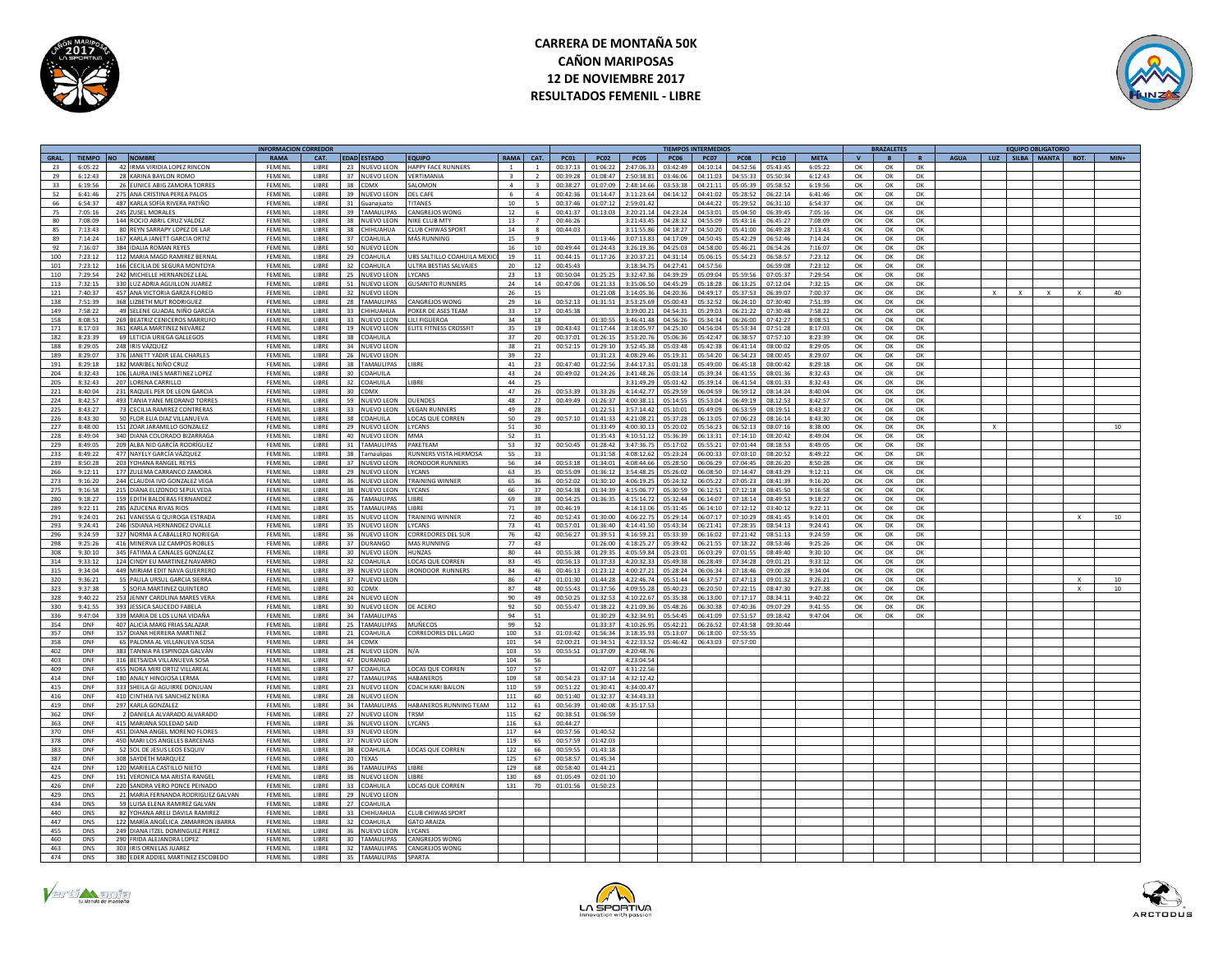

# **CARRERA DE MONTAÑA 50K CAÑON MARIPOSAS 12 DE NOVIEMBRE 2017 RESULTADOS FEMENIL - LIBRE**



|       | <b>INFORMACION CORREDOR</b> |  |                                       |                |       |  |                    |                    |      |     |             |             |             |             | <b>TIEMPOS INTERMEDIOS</b> |      |             |             | <b>BRAZALETES</b> |  |  | <b>EQUIPO OBLIGATORIO</b> |            |             |
|-------|-----------------------------|--|---------------------------------------|----------------|-------|--|--------------------|--------------------|------|-----|-------------|-------------|-------------|-------------|----------------------------|------|-------------|-------------|-------------------|--|--|---------------------------|------------|-------------|
| GRAL. | <b>FIEMPO INC</b>           |  | <b>NOMBRE</b>                         | <b>RAMA</b>    | CAT.  |  | <b>EDAD ESTADO</b> | <b>EQUIPO</b>      | RAMA | CAT | <b>PC01</b> | <b>PC02</b> | <b>PC05</b> | <b>PC06</b> | <b>PC07</b>                | pcos | <b>PC10</b> | <b>META</b> |                   |  |  | LUZ SILBA MANTA           | <b>ROT</b> | <b>MIN4</b> |
|       | <b>DNS</b>                  |  | 402 RENATA JIMENEZ ORDAZ              | <b>FEMENIL</b> | LIBRE |  | <b>FVO LEON</b>    | NEGROCONGONGO      |      |     |             |             |             |             |                            |      |             |             |                   |  |  |                           |            |             |
|       |                             |  | <b>UIANA JETZEMANI LOZANO ESTRADA</b> | FEMENIL        |       |  | 39 COAHUILA        |                    |      |     |             |             |             |             |                            |      |             |             |                   |  |  |                           |            |             |
|       | <b>UNS</b>                  |  | S SOFÍA VIRIDIANA OLIVARES MARTÍNEZ   | FEMENIL        | LIBRE |  | 24 CDM             | <b>TREPACERROS</b> |      |     |             |             |             |             |                            |      |             |             |                   |  |  |                           |            |             |
|       | <b>DNS</b>                  |  | 495 CHANTAL CONSTANTE JAUREGUI        | <b>FEMENIL</b> | 1001  |  | 39 NUEVO LEON      |                    |      |     |             |             |             |             |                            |      |             |             |                   |  |  |                           |            |             |





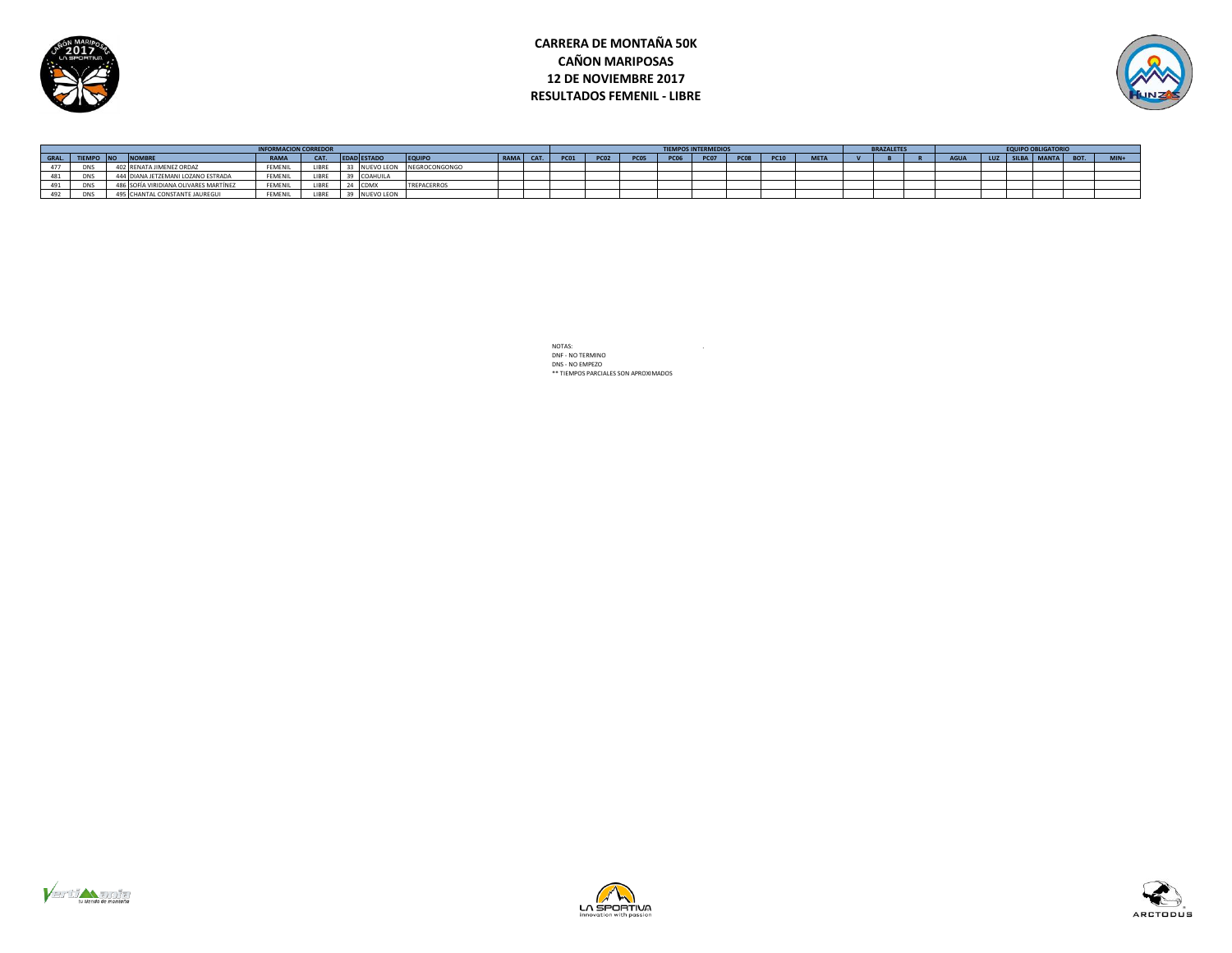

# **CARRERA DE MONTAÑA 50K CAÑON MARIPOSAS 12 DE NOVIEMBRE 2017 RESULTADOS FEMENIL - MASTER**



|       |               |                                        | <b>INFORMACION CORREDOR</b> |               |    |                    |                              |                          |                          |             |             |             |             | <b>TIEMPOS INTERMEDIOS</b> |             |             |             |    | <b>BRAZALETES</b>       |    |             |  | <b>EQUIPO OBLIGATORIO</b> |      |        |
|-------|---------------|----------------------------------------|-----------------------------|---------------|----|--------------------|------------------------------|--------------------------|--------------------------|-------------|-------------|-------------|-------------|----------------------------|-------------|-------------|-------------|----|-------------------------|----|-------------|--|---------------------------|------|--------|
| GRAL. | <b>TIEMPO</b> | <b>NOMRRE</b><br><b>NO</b>             | <b>RAMA</b>                 | CAT.          |    | <b>EDAD ESTADO</b> | <b>COUIPO</b>                | <b>RAMA</b>              | CAT.                     | <b>PC01</b> | <b>PC02</b> | <b>PC05</b> | <b>PC06</b> | <b>PC07</b>                | <b>PC08</b> | <b>PC10</b> | <b>META</b> |    | $\overline{\mathbf{R}}$ |    | <b>AGUA</b> |  | LUZ SILBA MANTA           | BOT. | $MIN+$ |
| 25    | 6:10:46       | 27 ERIKA MORALES NAVARRO               | FEMENIL                     | MASTER        |    | 43 NUEVO LEON      | VERTIMANIA                   | $\overline{\phantom{a}}$ |                          | 00:42:14    | 01:13:37    | 2:59:11.77  | 03:55:2     | 04:20:54                   | 05:59:24    | 05:49:54    | 6:10:46     | OK | OK                      | OK |             |  |                           |      |        |
| 50    | 6:38:07       | 499 ROSA IREN YADO VILLANUEVA          | FEMENIL                     | MASTER        |    | 41 NUEVO LEON      | <b>AMARGS</b>                | $5-1$                    | $\overline{\phantom{a}}$ | 00:40:25    | 01:11:08    | 3:05:04.97  | 04:06:00    | 04:35:17                   | 05:23:55    | 06:17:08    | 6:38:07     | OK | OK                      | OK |             |  |                           |      |        |
| 54    | 6:44:09       | 12 MONICA GUERRA ALBARRAN              | FEMENIL                     | MASTER        |    | 43 NUEVO LEON      | <b>UNZAS</b>                 | $\overline{7}$           | - 3                      | 00:44:52    | 01:17:34    | 3:13:46.32  | 04:13:33    | 04:41:37                   | 05:25:25    | 06:20:15    | 6:44:09     | OK | OK                      | OK |             |  |                           |      |        |
| 65    | 6:53:52       | 478 MARITZA MARTINEZ BURGOS            | FEMENIL                     | MASTER        |    | 42 CHIHUAHUA       |                              | $\mathbf{q}$             | $\overline{a}$           | 00:41:08    | 01:11:25    | 3:02:44.23  | 04:10:35    | 04:42:22                   | 05:29:55    | 06:30:06    | 6:53:52     | OK | OK                      | OK |             |  |                           |      |        |
| 67    | 6:55:04       | 17 CLAUDIA IVON SALES BOYOL            | FEMENIL                     | MASTER        |    | 43 QUERETARO       | <b>IUNZAS</b>                | 11                       | 5                        |             | 01:14:21    | 3:13:41.76  | 04:20:12    | 04:51:56                   | 05:35:50    | 06:32:53    | 6:55:04     | OK | OK                      | OK |             |  |                           |      |        |
| 96    | 7:20:20       | 427 ELIZABETH ESPINOSA LOPEZ           | FEMENIL                     | MASTER        |    | 41 COAHUILA        | <b>GATO ARAIZA</b>           | 17                       | 6                        | 00:44:49    | 01:16:46    | 3:20:26.42  | 04:30:52    | 05:02:32                   | 05:52:32    | 06:57:02    | 7:20:20     | OK | OK                      | OK |             |  |                           |      |        |
| 97    | 7:21:51       | 57 DINORAH TREVIÑO GAMEZ               | FEMENIL                     | MASTER        |    | 45 NUEVO LEON      | <b>CANS</b>                  | 18                       |                          | 00:45:22    |             | 3:21:26.58  | 04:29:58    | 05:04:55                   | 05:57:07    | 07:00:05    | 7:21:51     | OK | OK                      | OK |             |  |                           |      |        |
|       |               |                                        | FEMENIL                     |               |    |                    |                              |                          | $\mathbf{R}$             | 00:48:21    |             |             |             | 05:07:29                   |             | 07:04:51    | 7:25:27     |    |                         | OK |             |  |                           |      |        |
| 102   | 7:25:27       | 146 SUSANA GONZALEZ ROBLES             |                             | MASTER        |    | 43 NUEVO LEON      |                              | 21                       |                          |             |             | 3:30:24.46  | 04:37:47    |                            | 05:58:12    |             |             | OK | ОК                      |    |             |  |                           |      |        |
| 107   | 7:29:02       | 148 BLANCA AI HERNANDEZ GARZA          | FEMENIL                     | MASTER        |    | 45 NUEVO LEON      |                              | 22                       |                          | 00:48:23    |             | 3:30:24.53  | 04:37:54    | 05:08:56                   | 05:59:38    | 07:09:04    | 7:29:02     | OK | OK                      | OK |             |  |                           |      |        |
| 116   | 7:37:17       | 419 ANA LI GUTIERREZ GUERRERO          | FEMENIL                     | MASTER        |    | 42 NUEVO LEON      | <b>REGIO RUNNERS</b>         | 25                       | 10                       | 00:47:12    | 01:20:34    | 3:27:32.83  | 04:36:3     | 05:08:48                   | 06:03:32    | 07:12:09    | 7:37:17     | OK | OK                      | OK |             |  |                           |      |        |
| 130   | 7:45:43       | 321<br>NOEMI GONZALEZ PARRA            | FEMENIL                     | <b>MASTER</b> | 45 | <b>TAMAULIPAS</b>  | <b>IRRF</b>                  | 27                       | 11                       | 00:53:24    | 01:29:07    | 3:41:14.49  | 04:43:53    | 05:15:49                   | 06:10:20    | 07:21:58    | 7:45:43     | OK | OK                      | OK |             |  |                           |      |        |
| 132   | 7:46:48       | 141 ALMA DE BETANCOURT GARCÍA          | FEMENIL                     | MASTER        |    | 46 NUEVO LEON      | NTENSO                       | 28                       | 12                       |             | 01:21:24    | 3:24:20.12  | 04:32:57    | 05:12:30                   | 06:19:13    | 07:26:49    | 7:46:48     | OK | ОК                      | OK |             |  |                           |      |        |
| 140   | 7:54:25       | 123 ERICKA BARRERA CERVANTES           | FEMENIL                     | MASTER        |    | 42 TAMAULIPAS      | <b>IN LIMITES</b>            | 30 <sub>2</sub>          | 13                       | 00:47:15    | 01:22:47    | 3:35:44.27  | 04:51:11    | 05:27:29                   | 06:26:09    | 07:31:57    | 7:54:25     | OK | OK                      | OK |             |  |                           |      |        |
| 143   | 7:56:10       | AZUCENA RUBIO ROSALES<br>365           | FEMENIL                     | MASTER        | 45 | TAMAULIPAS         | ANGREJOS WONG                | 31                       | 14                       | 00:47:47    | 01:23:49    | 3:39:05.33  | 04:49:19    | 05:21:40                   | 06:16:41    |             | 7:56:10     | OK | OK                      | OK |             |  |                           |      |        |
| 146   | 7:56:48       | 104 ELISA ELENA ORTIZ TORRES           | FEMENIL                     | MASTER        |    | 40 NUEVO LEON      | NDURANCE SYSTEMS             | 32                       | 15                       |             |             | 3:35:40.10  | 04:45:35    | 05:17:12                   | 06:08:16    | 07:23:42    | 7:56:48     | ок | ОК                      | OK |             |  |                           |      |        |
| 180   | 8:23:37       | 186 ADALID HERNÁNDEZ VILLEGAS          | FEMENIL                     | MASTER        |    | 42 NUEVO LEON      | <b>SUSANITO RUNNERS</b>      | 36                       | 16                       |             | 01:31:29    | 4:01:28.35  | 05:14:29    | 05:49:20                   | 06:46:45    | 07:57:52    | 8:23:37     | OK | OK                      | OK |             |  |                           |      |        |
| 192   | 8:29:23       | 118 GRACIELA HERNÁND MARTÍNEZ          | FEMENIL                     | MASTER        |    | 43 COAHUILA        |                              | 42                       | 17                       | 00:45:01    | 01:16:51    | 3:20:12.02  | 04:35:00    | 05:46:56                   | 06:44:25    | 08:04:56    | 8:29:23     | OK | OK                      | OK |             |  |                           |      |        |
| 215   | 8:36:53       | 456 ELIZABETH ESPARZA VAZQUEZ          | FEMENIL                     | MASTER        |    | 43 NUEVO LEON      |                              | 45                       | 18                       | 00:53:33    | 01:36:31    | 4:04:38.51  | 05:15:59    | 05:52:26                   | 06:53:35    | 08:09:02    | 8:36:53     | OK | OK                      | OK |             |  |                           |      |        |
| 218   | 8:38:27       | 276 VERONICA ORTUÑO SANDOVAL           | FEMENIL                     | MASTER        |    | 44 NUEVO LEON      | <b>TRISALMONES</b>           | 46                       | 19                       | 00:47:42    |             | 3:35:50.80  | 04:51:03    | 05:32:30                   | 06:41:58    | 08:10:38    | 8:38:27     | OK | OK                      | OK |             |  |                           |      |        |
| 232   | 8:49:21       | 93 PATRICIA GONZÁL DEL ANGE            | <b>FEMENI</b>               | MASTER        |    | 42 Tamaulipas      | UNNERS VISTA HERMOSA         | 54                       | 20                       | 00:50:42    | 01:31:54    | 4:08:11.67  | 05:23:09    | 05:58:45                   | 07:03:15    |             | 8:49:21     | OK | OK                      | OK |             |  |                           |      |        |
| 241   | 8:50:40       | 94 SUSANA ZAZUETA VALENZUELA           | FEMENIL                     | MASTER        |    | 42 NUEVO LEON      | <b>IRONDOOR RUNNERS</b>      | 57                       | 21                       |             | 01:34:12    | 4:08:42.69  | 05:28:36    | 06:05:46                   | 07:03:05    | 08:26:06    | 8:50:40     | OK | OK                      | OK |             |  |                           |      |        |
| 243   | 8:51:13       | 337 MARIA EMMA BAUTISTA MADIE          | FEMENIL                     | MASTER        |    | 41 NUEVO LEON      | IRON                         | 58                       | 22                       | 00:54:47    | 01:34:15    | 4:08:49.29  | 05:28:39    | 06:05:59                   | 07:03:57    | 08:26:00    | 8:51:13     | OK | OK                      | OK |             |  |                           |      |        |
|       |               |                                        |                             |               |    |                    |                              |                          |                          |             |             |             |             |                            |             |             |             |    |                         |    |             |  |                           |      |        |
| 245   | 8:52:06       | 413 LORENA MARTINE VALDEPEÑAS          | FEMENIL                     | MASTER        |    | 45 COAHUILA        | MÁS RUNNING                  | 59                       | 23                       | 00:45:59    | 01:21:01    | 3:50:19.58  | 05:10:57    | 05:51:34                   | 06:51:53    | 08:23:39    | 8:52:06     | OK | ОК                      | OK |             |  |                           |      |        |
| 252   | 8:54:19       | 224 CINTHYA SONIA REYES LUNA           | FEMENIL                     | MASTER        |    | 40 NUEVO LEO       | <b>CAMARGS</b>               | 61                       | 24                       | 00:51:14    | 01:27:38    | 3:54:13.38  | 05:23:28    | 06:00:48                   | 07:06:11    | 08:27:07    | 8:54:19     | OK | ОК                      | OK |             |  |                           |      |        |
| 278   | 9:18:07       | <b>GABRIELA RECIO FLORES</b><br>153    | FEMENIL                     | MASTER        | 40 | COAHUILA           | <b>GATO ARAIZA</b>           | 67                       | 25                       | 00:54:04    | 01:11:52    | 4:10:36.96  | 05:35:55    | 06:13:39                   | 07:15:03    | 08:50:14    | 9:18:07     | OK | ОК                      | OK |             |  |                           |      |        |
| 279   | 9:18:08       | 188<br>NANCY SILVA SOTO                | FEMENIL                     | MASTER        |    | 34 NUEVO LEON      | TRAINING WINNER              | 68                       | 26                       | 00:59:59    | 01:45:36    | 4:24:52.33  | 05:41:47    | 06:23:19                   | 07:26:47    | 08:48:18    | 9:18:08     | OK | OK                      | OK |             |  |                           |      |        |
| 281   | 9:18:58       | ILYANA SAENZ PEÑA                      | FEMENIL                     | MASTER        |    | 40 NUEVO LEON      | KAMARGS                      | 70                       | 27                       | 00:53:29    | 01:32:01    | 4:11:27.50  | 05:33:26    | 06:13:10                   | 07:15:51    | 08:49:01    | 9:18:58     | OK | OK                      | OK |             |  |                           |      |        |
| 294   | 9:24:42       | LETICIA RAMÍREZ RAZCON<br>453          | <b>FEMENIL</b>              | MASTER        |    | 47 COAHUILA        | ШT                           | 74                       | 28                       | 00:49:08    | 01:29:03    | 4:08:35.57  | 05:35:00    | 06:15:40                   | 07:25:40    | 08:55:41    | 9:24:42     | OK | OK                      | OK |             |  |                           |      |        |
| 295   | 9:24:43       | 61 ELIZABETH FERNANDEZ                 | FEMENIL                     | MASTER        |    | 49 NUEVO LEON      |                              | 75                       | 29                       | 00:51:28    | 01:33:38    | 4:16:52.90  | 05:38:39    | 06:19:16                   | 07:23:06    | 08:55:39    | 9:24:43     | OK | ОК                      | OK |             |  |                           |      |        |
| 309   | 9:30:55       | 483 MARGARITA FERNANDEZ                | FEMENIL                     | MASTER        |    | 49 SONORA          | <b>MILLEROS TRAILRUNNERS</b> | 81                       | 30                       | 00:53:07    | 01:34:36    | 4:25:41.38  | 05:52:11    | 06:35:57                   | 07:43:03    | 09:04:20    | 9:30:55     | OK | ОК                      | OK |             |  |                           |      |        |
| 313   | 9:33:12       | 432 ANA RO CAPISTRAN GONZÁLEZ          | FEMENIL                     | MASTER        | 46 | COAHUILA           | OCAS QUE CORREN              | 82                       | 31                       | 00:54:09    | 01:33:43    | 4:18:58.79  | 05:43:00    | 06:23:16                   | 07:33:45    | 09:01:24    | 9:33:12     | OK | OK                      | OK |             |  |                           |      |        |
| 324   | 9:38:53       | 286 LILIANA IS BECERRA RIVERA          | FEMENIL                     | MASTER        |    | 46 COAHUILA        | <b>GATO ARAIZA</b>           | 88                       | 32                       |             | 01:29:38    | 4:14:43.19  | 05:45:25    | 06:26:41                   | 07:33:04    | 09:09:15    | 9:38:53     | OK | OK                      | OK |             |  |                           |      |        |
| 329   | 9:41:54       | 150 LOURDES JUAREZ                     | FEMENIL                     | MASTER        |    | 47 NUEVO LEO       | <b>IBRF</b>                  | 91                       | 33                       | 00:55:12    | 01:36:54    | 4:20:31.88  | 05:41:07    | 06:19:59                   | 07:34:20    | 09:07:25    | 9:41:54     | OK | OK                      | OK |             |  |                           |      |        |
| 335   | 9:46:26       | 437 NORMA BALDERAS OLVERA              | FEMENIL                     | MASTER        |    | 44 TAMAULIPAS      | <b>JRBATHON</b>              | 93                       | 34                       | 00:53:37    | 01:35:31    | 4:25:51.54  | 05:57:39    | 06:39:21                   | 07:51:25    | 09:18:37    | 9:46:26     | OK | OK                      | OK |             |  |                           |      |        |
| 337   | 9:47:15       | 193 MARI ROSARIO MARTINEZ SIL          | FEMENIL                     | MASTER        |    | 41 COAHUILA        | <b>IBRF</b>                  | 95                       | 35                       | 00:57:54    | 01:41:06    | 4:20:16.70  | 05:48:21    | 06:41:43                   | 07:51:54    | 09:18:54    | 9:47:15     | OK | OK                      | OK |             |  |                           |      |        |
| 340   | 9:52:37       | 212 KATHY CORNEJO HERNANDEZ            | FEMENIL                     | MASTER        |    | 46 NUEVO LEON      |                              | 96                       | 36                       | 00:57:50    | 01:38:49    | 4:34:19.22  | 05:56:38    | 06:41:38                   |             | 09:20:52    | 9:52:37     | OK | OK                      | OK |             |  |                           |      |        |
| 346   | 10:03:4       | 324 VELIA NE TORRES ONTIVEROS          | FEMENIL                     | MASTER        |    | 41 NUEVO LEON      | <b>CANS</b>                  | 97                       | 37                       | 00:56:20    | 01:38:19    | 4:22:25.03  | 05:48:53    | 06:28:59                   | 07:34:47    | 08:59:20    | 9:33:41     |    |                         |    |             |  |                           |      | 30     |
| 347   | 10:07:0       | MARTHA ELVA ZAMORANO RUIZ<br>136       | <b>FEMENIL</b>              | MASTER        |    | 43 NUEVO LEON      | <b>IUSANITO RUNNERS</b>      | 98                       | 38                       | 01:00:53    | 01:45:03    | 4:31:55.84  | 05:58:47    | 06:42:19                   | 07:51:08    | 09:28:54    | 9:57:01     |    |                         |    |             |  |                           |      | 10     |
| 407   | <b>DNF</b>    | <b>TERESITA USCANGA GALVEZ</b><br>240  | FEMENIL                     | MASTER        | 45 | COAHUILA           | OCAS QUE CORREN              | 105                      | 39                       | 00:58:24    | 01:41:44    | 4:26:19.36  |             |                            |             |             |             |    |                         |    |             |  |                           |      |        |
|       |               |                                        |                             |               |    |                    |                              |                          |                          |             |             | 4:27:52.71  |             |                            |             |             |             |    |                         |    |             |  |                           |      |        |
| 408   | DNF           | 170<br>CAROLA ARTEAGA FRÍAS            | <b>FEMENIL</b>              | MASTER        |    | 41 NUEVO LEON      | <b>CANS</b>                  | 106                      | 40                       | 00:56:34    | 01:40:24    |             |             |                            |             |             |             |    |                         |    |             |  |                           |      |        |
| 412   | <b>DNF</b>    | 257<br>OLGA ALI GUERRA HERNANDE:       | FEMENI                      | <b>MASTER</b> | 45 | <b>AMAULIPAS</b>   | ANGREJOS WONG                | 108                      | 41                       |             | 01:37:47    | 4:31:44.48  |             |                            |             |             |             |    |                         |    |             |  |                           |      |        |
| 420   | DNF           | 369<br>AMERICA TORRES GAMON            | FEMENIL                     | MASTER        | 42 | <b>TAMAULIPAS</b>  | ANGREJOS WONG                | 113                      | 42                       | 00:54:58    | 01:44:08    | 4:37:14.55  |             |                            |             |             |             |    |                         |    |             |  |                           |      |        |
| 421   | <b>DNF</b>    | <b>SUSING ARBONA FIERRO</b><br>385     | FEMENIL                     | MASTER        |    | 47 TAMAULIPAS      | VINGUNO                      | 114                      | 43                       | 00:55:41    | 01:40:02    | 4:37:19.59  |             |                            |             |             |             |    |                         |    |             |  |                           |      |        |
| 373   | DNF           | DALIA TREVINO ALANIS<br>99             | FEMENIL                     | MASTER        |    | 47 NUEVO LEON      | IINGUNO                      | 118                      | 44                       | 01:07:22    | 02:00:19    |             |             |                            |             |             |             |    |                         |    |             |  |                           |      |        |
| 380   | <b>DNF</b>    | 452 LUISA MIREY GONZÁLEZ LEAL          | <b>FEMENIL</b>              | MASTER        |    | 41 NUEVO LEON      | OMAS RUNNERS                 | 121                      | 45                       | 01:02:14    | 01:48:56    |             |             |                            |             |             |             |    |                         |    |             |  |                           |      |        |
| 384   | DNF           | 70 ALMA ESCOBAR MESTA                  | FEMENIL                     | MASTER        |    | 47 COAHUILA        | <b>GATO ARAIZA</b>           | 123                      | 46                       | 01:01:53    | 01:50:56    |             |             |                            |             |             |             |    |                         |    |             |  |                           |      |        |
| 386   | <b>DNF</b>    | 298 IVETTE HERNANDEZ MARTINEZ          | <b>FEMENIL</b>              | MASTER        |    | 45 NUEVO LEON      | <b>CAKTUS</b>                | 124                      | 47                       | 01:08:35    | 02:02:18    |             |             |                            |             |             |             |    |                         |    |             |  |                           |      |        |
| 388   | DNF           | 310<br><b>FDITH RAMOS</b>              | FEMENIL                     | MASTER        |    | 41 TEXAS           | <b>AKETFAM</b>               | 126                      | 48                       |             | 01:45:19    |             |             |                            |             |             |             |    |                         |    |             |  |                           |      |        |
| 390   | DNF           | 350 GLADYS GALLEGOS NIETO              | FEMENIL                     | <b>MASTER</b> |    | 41 TAMAULIPAS      | <b>IRRE</b>                  | 101                      | 38                       | 01:00:22    | 01:45:45    |             |             |                            |             |             |             |    |                         |    |             |  |                           |      |        |
| 423   | DNF           | 114 BEATRIZ HERNAND ALCANTARA          | FEMENI                      | MASTER        |    | 40 NUEVO LEO       | UNNERS GIRL MONTERREY        | 128                      | 50                       | 01:03:32    | 01:50:28    |             |             |                            |             |             |             |    |                         |    |             |  |                           |      |        |
| 428   | DNF           | 266 SONIA PEREZ RODRIGUEZ              | FEMENII                     | <b>MASTER</b> |    | 43 COAHUILA        | GATO ARAIZA                  | 133                      | 51                       | 01:01:49    | 01:50:57    |             |             |                            |             |             |             |    |                         |    |             |  |                           |      |        |
| 435   | <b>DNS</b>    | 71 NANCY DIAZ DIAZ                     | FEMENIL                     | MASTER        |    | 46 NUEVO LEON      | <b>UFFER TEAM</b>            |                          |                          |             |             |             |             |                            |             |             |             |    |                         |    |             |  |                           |      |        |
| 445   | <b>DNS</b>    | 103 MICHELLE LÓPEZ GARCÍA              | FEMENIL                     | MASTER        |    | 43 PUEBLA          | <b>IBRE</b>                  |                          |                          |             |             |             |             |                            |             |             |             |    |                         |    |             |  |                           |      |        |
| 446   | <b>DNS</b>    | SOFIA EDITH HERNÁNDEZ LEOI<br>107      | <b>FEMENIL</b>              | MASTER        |    | 47 NUEVO LEON      | <b>DUENDES DELVALLE</b>      |                          |                          |             |             |             |             |                            |             |             |             |    |                         |    |             |  |                           |      |        |
| 459   | DNS           | IRMA ROCIO ROJAS ALVIZAR<br>281        | FEMENIL                     | MASTER        |    | 44 BAJA CALIFORN   | <b>IBRE</b>                  |                          |                          |             |             |             |             |                            |             |             |             |    |                         |    |             |  |                           |      |        |
| 483   | <b>DNS</b>    | 454<br>MÓNICA PEDRÓ                    | <b>FEMENIL</b>              | MASTER        |    | 45 NUEVO LEON      | CASINO DEL VALLE             |                          |                          |             |             |             |             |                            |             |             |             |    |                         |    |             |  |                           |      |        |
|       |               |                                        |                             |               |    |                    |                              |                          |                          |             |             |             |             |                            |             |             |             |    |                         |    |             |  |                           |      |        |
| 486   | <b>DNS</b>    | EANETTE ALANIS                         | <b>FEMENIL</b>              | MASTER        |    | 43 NUEVO LEON      | CORREDORES DEL VALLE         |                          |                          |             |             |             |             |                            |             |             |             |    |                         |    |             |  |                           |      |        |
| 487   | <b>DNS</b>    | 467<br>NORMA MARGARITA MAGALLANES LARA | <b>FEMENI</b>               | MASTER        |    | 42 COAHUILA        | <b>ATLÉTICO PALOMO</b>       |                          |                          |             |             |             |             |                            |             |             |             |    |                         |    |             |  |                           |      |        |
| 493   | <b>DNS</b>    | 496 JAZMIN LOPEZ JUAREZ                | FEMENIL                     | <b>MASTER</b> |    | 40 NUEVO LEON      |                              |                          |                          |             |             |             |             |                            |             |             |             |    |                         |    |             |  |                           |      |        |

NOTAS: . DNF - NO TERMINO DNS - NO EMPEZO





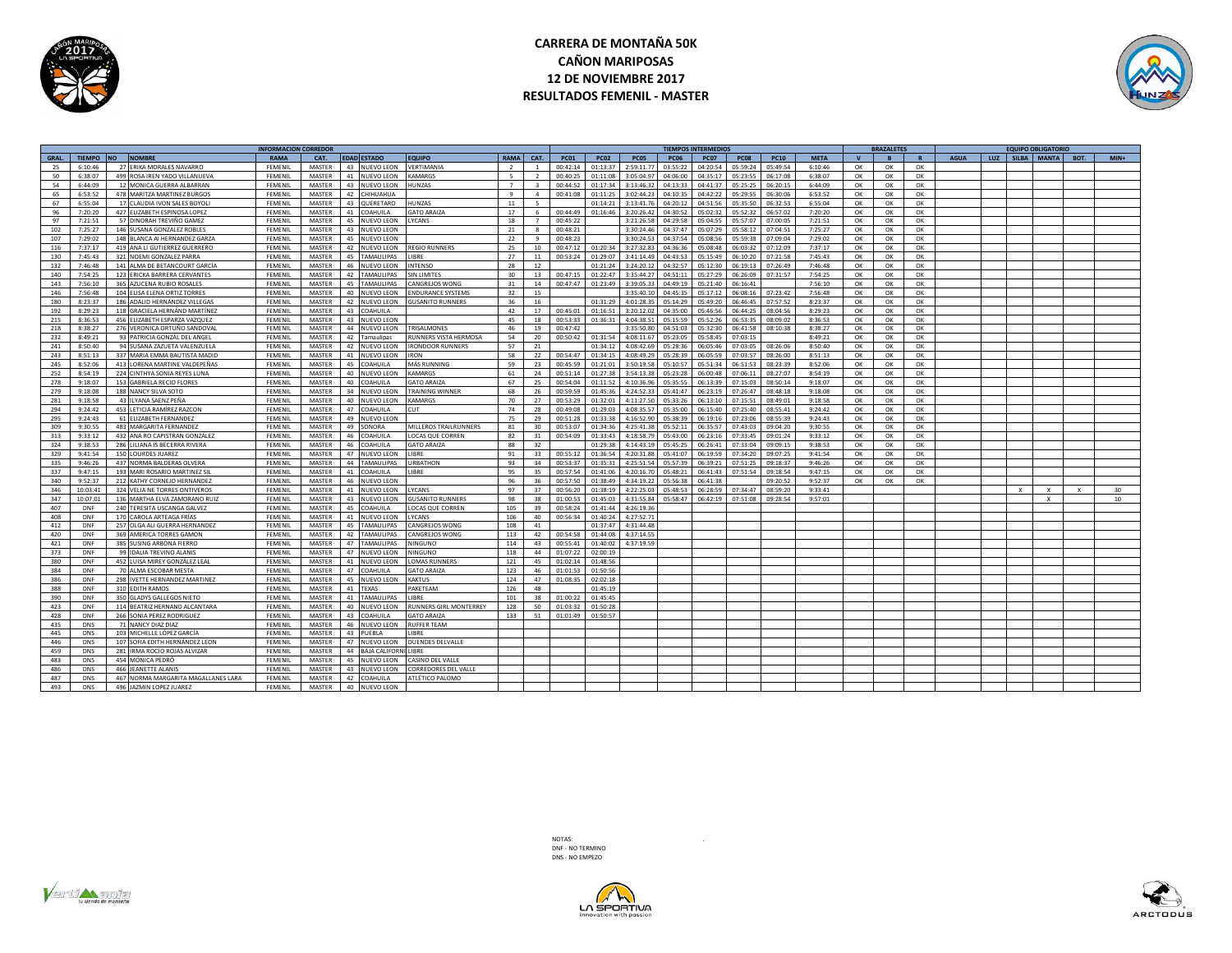





**GRAL. TIEMPO NO NOMBRE RAMA CAT. EDAD ESTADO EQUIPO RAMA CAT. PC01 PC02 PC05 PC06 PC07 PC08 PC10 META V B R AGUA LUZ SILBA MANTA BOT. MIN+ INFORMACION CORREDOR TIEMPOS INTERMEDIOS BRAZALETES EQUIPO OBLIGATORIO** \*\* TIEMPOS PARCIALES SON APROXIMADOS





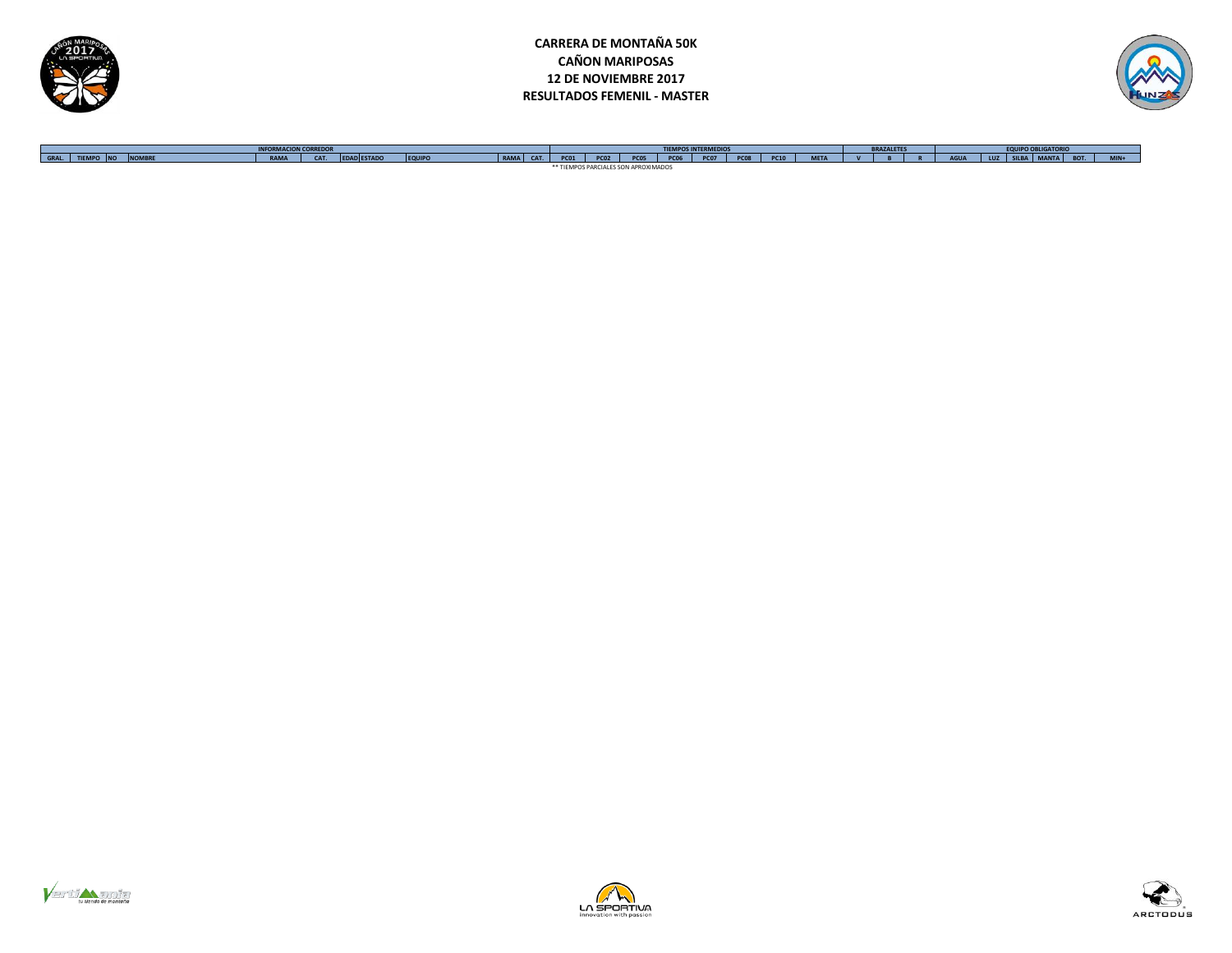

# **CARRERA DE MONTAÑA 50K CAÑON MARIPOSAS 12 DE NOVIEMBRE 2017 RESULTADOS FEMENIL - VETERANO**



|     |            |                               | <b>INFORMACION CORREDOR</b> |      |                                       |                                         |           |             |                   |                                                                        |             | <b>TIEMPOS INTERMEDIOS</b> |             |             |             |    | <b>BRAZALETES</b> |    |             |  | <b>EQUIPO OBLIGATORIO</b> |        |
|-----|------------|-------------------------------|-----------------------------|------|---------------------------------------|-----------------------------------------|-----------|-------------|-------------------|------------------------------------------------------------------------|-------------|----------------------------|-------------|-------------|-------------|----|-------------------|----|-------------|--|---------------------------|--------|
|     |            | GRAL. TIEMPO NO NOMBRE        | <b>RAMA</b>                 | CAT. | <b>EDAD ESTADO</b>                    | <b>EQUIPO</b>                           | RAMA CAT. | <b>PC01</b> | <b>PC02</b>       | PC05                                                                   | <b>PC06</b> | <b>PC07</b>                | <b>PC08</b> | <b>PC10</b> | <b>META</b> |    |                   |    | <b>AGUA</b> |  | LUZ SILBA MANTA BOT.      | $MIN+$ |
|     | 6:52:29    | 426 ALICIA RODRIGUEZ SOTELO   | <b>FEMENIL</b>              |      | VETERANO 52 NUEVO LEON LIBRE          |                                         |           | 00:46:03    |                   | 3:16:20.53  04:16:18  04:44:14  05:33:11  06:31:06                     |             |                            |             |             | 6:52:29     | OK | OK                | OK |             |  |                           |        |
|     | 8:29:17    | 331 VIRGINIA SANTACRUZ GARCIA | <b>FEMENIL</b>              |      | VETERANO 55 NUEVO LEON LIBRE          |                                         |           |             |                   | 00:52:24 01:30:32 4:00:11.61 05:10:03 05:43:09 06:37:44 07:55:48       |             |                            |             |             | 8:29:17     | OK | OK                | OK |             |  |                           |        |
| 249 | 8:53:16    | 462 ELIZABETH ORTEGA          | FEMENIL                     |      |                                       | VETERANO 63 NUEVO LEON GUSANITOS RUNNER |           |             |                   | 00:53:15 01:33:03 4:03:28.96 05:17:52 05:56:13 06:57:49 08:24:30       |             |                            |             |             | 8:53:16     | OK | OK                | OK |             |  |                           |        |
|     | 8:56:14    | 378 MERCEDE BALDERAS CASTILLO | FEMENIL                     |      | VETERANO 18 NUEVO LEON                |                                         |           |             |                   | 01:34:34 3:58:18.61 05:06:58 05:52:47 06:53:50 08:23:19                |             |                            |             |             | 8:56:14     | OK | OK                | OK |             |  |                           |        |
|     | 9:14:41    | 439 ARACELI ENELUIS MONTALVO  | FEMENIL                     |      | VETERANO 49 NUEVO LEON HOPE RUNNERS   |                                         |           |             |                   | 00:56:46 01:39:59 4:17:10.62 05:37:46 06:18:08 07:21:49 08:45:03       |             |                            |             |             | 9:14:41     | OK | OK                | OK |             |  |                           |        |
|     | 9:27:38    | 366 GLORIA MEDINA SALAZAR     | <b>FEMENIL</b>              |      | VETERANO 58 TAMAULIPAS CANGREJOS WONG |                                         |           |             |                   | 00:51:48  01:31:31  4:14:44.13  05:34:03  06:17:52  07:23:27  08:58:35 |             |                            |             |             | 9:27:38     | OK | OK                | OK |             |  |                           |        |
|     | 9:30:08    | 117 OFELIA PATIÑO REYES       | FEMENIL                     |      | VETERANO 51 COAHUILA                  |                                         |           |             |                   | 00:54:06 01:34:46 4:20:11.09 05:44:58 06:25:32 07:30:39                |             |                            |             |             | 9:30:08     | OK | OK                | OK |             |  |                           |        |
|     | 9:35:32    | 133 CRISTINA VERDIGUEL ALEMAN | FEMENIL                     |      | VETERANO 56 NUEVO LEON LIBRE          |                                         |           |             |                   | 00:52:05 01:32:14 4:03:07.35 05:23:18 06:04:48 07:11:53 09:02:59       |             |                            |             |             | 9:35:32     | OK | OK                | OK |             |  |                           |        |
|     | 9:39:03    | 134 ALICIA AVIÑIGA SALAZAR    | FEMENIL                     |      |                                       | VETERANO 52 NUEVO LEON GUSANITOS RUNNER |           |             |                   | 01:34:36 4:19:47.86 05:45:45 06:26:37 07:33:02 09:09:30                |             |                            |             |             | 9:39:03     | OK | OK                | OK |             |  |                           |        |
|     | DNE        | 282 CATALINA GALIND RODRÍGUEZ | FEMENIL                     |      | VETERANO 51 NUEVO LEON NATALIAS T.    |                                         | 102       | 00:46:07    |                   | 3:38:01.28                                                             |             |                            |             |             |             |    |                   |    |             |  |                           |        |
|     | <b>DNF</b> | 460 ARCIDALIA GARCÍA SANCHEZ  | FEMENIL                     |      | VETERANO 52 NUEVO LEON LOMAS RUNNERS  |                                         |           |             | 01:02:39 01:48:58 |                                                                        |             |                            |             |             |             |    |                   |    |             |  |                           |        |
| 427 | <b>DNF</b> | 250 MARIA GU CASTAÑEDA GARCIA | FEMENIL                     |      | VETERANO 59 NUEVO LEON TLALOC         |                                         |           |             | 01:03:35 01:50:35 |                                                                        |             |                            |             |             |             |    |                   |    |             |  |                           |        |





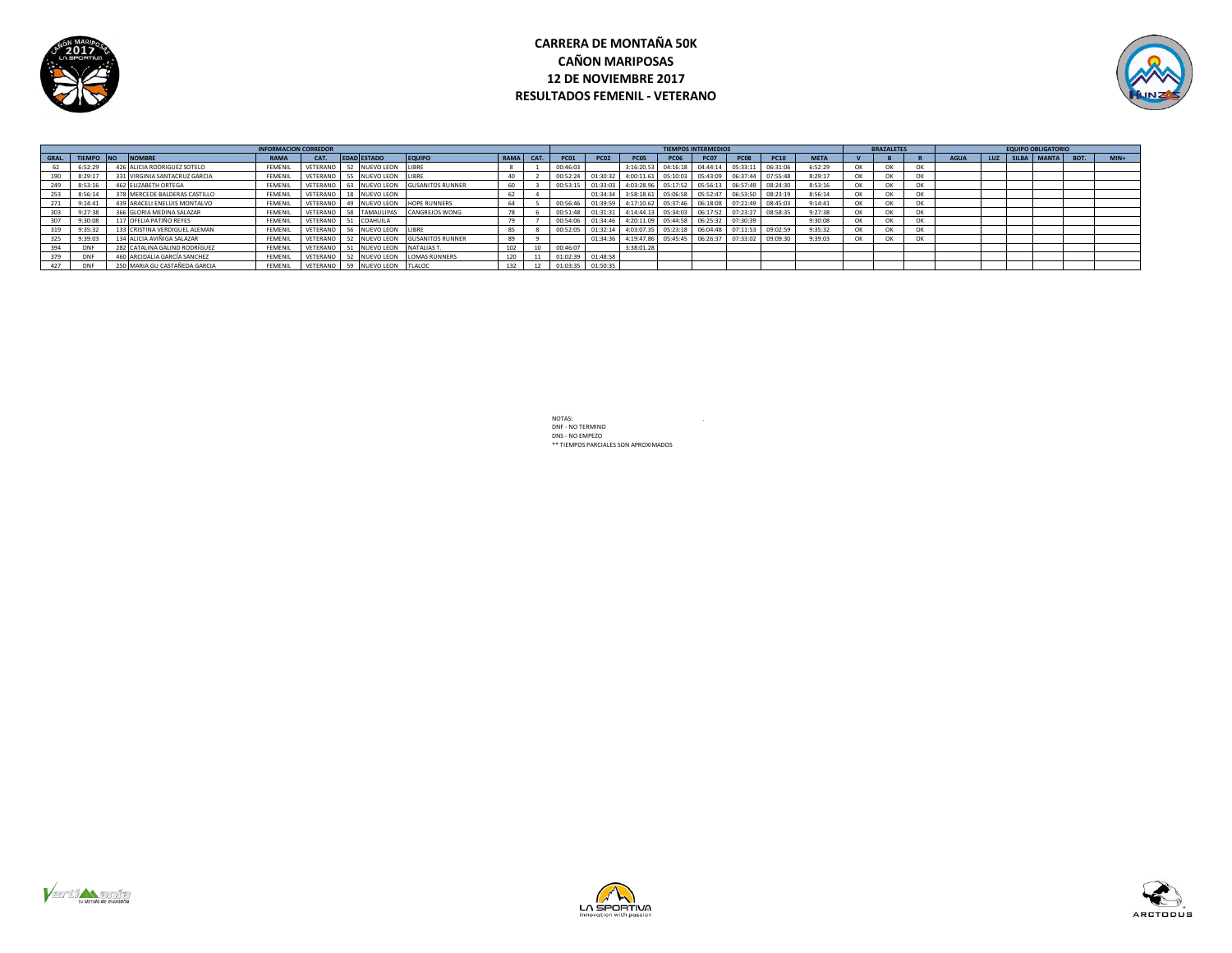

# **CARRERA DE MONTAÑA 50K CAÑON MARIPOSAS 12 DE NOVIEMBRE 2017 RESULTADOS VARONIL - LIBRE**



|             |                  |                                                            | <b>INFORMACION CORREDOR</b> |              |                 |                    |                             |                 |                       |             |                |                |                      | <b>TIEMPOS INTERMEDIOS</b> |                       |                |                    |              | <b>BRAZALETES</b> |                |             |              | <b>EQUIPO OBLIGATORIO</b> |        |
|-------------|------------------|------------------------------------------------------------|-----------------------------|--------------|-----------------|--------------------|-----------------------------|-----------------|-----------------------|-------------|----------------|----------------|----------------------|----------------------------|-----------------------|----------------|--------------------|--------------|-------------------|----------------|-------------|--------------|---------------------------|--------|
| <b>GRAL</b> | TIEMPO NO NOMBRE |                                                            | RAMA                        | CAT.         |                 | <b>EDAD ESTADO</b> | <b>EQUIPO</b>               | RAMA            | CAT.                  | <b>PC01</b> | <b>PC02</b>    | PC05           | <b>PC06</b>          | PC07                       | <b>PC08</b>           | <b>PC10</b>    | <b>META</b>        | $\mathbf{v}$ | $\overline{B}$    |                | <b>AGUA</b> | LUZ          | SILBA MANTA BOT.          | $MIN+$ |
|             | 4:45:46          | 3 MARIO ALBERT VAZQUEZ LEAL                                | VARONIL                     | LIBRE        | 31              | <b>NUEVO LEON</b>  | RISALMONES                  |                 |                       |             | 00:53:1        | :08:53.6       | 02:48:42             | 03:07:59                   | 03:45:47              | 04:28:01       | 4:45:46            | OK           | OK                | OK             |             |              |                           |        |
| $\Lambda$   | 5:15:12          | 20 MARTIN MORENO                                           | <b>VARONII</b>              | LIBRE        |                 | 34 CHIHIJAHIJA     | <b>DDISEA</b>               | $\mathbf{A}$    | $\overline{ }$        | 00:31:30    | 00.55.38       | 2:22:49.07     | 03:07:08             | 03:27:21                   | 04:06:04              | $0.4.53 - 0.1$ | 5:15:12            | OK           | OK                | ОК             |             |              |                           |        |
|             | 5:19:52          | 121 ARTURO LEAL                                            | VARONIL                     | LIBRE        | 35              | NUEVO LEON         | QUADRA ELITI                |                 |                       | 00:34:51    | 01:00:29       | 2:28:55.28     | 03:15:2              | 03.36:40                   | 04:14:15              | 05:01:2        | 5:19:52            | $\alpha$     | $\Omega$          | OK             |             |              |                           |        |
|             | 5:23:39          | 442 MIGUEL PALACIOS HERNANDEZ                              | VARONIL                     | LIBRE        | 19              | COAHUILA           |                             |                 | $\mathfrak{a}$        | 00:33:51    | 00:57:39       | 2:25:40.51     | 03:13:0              | 03:35:52                   | 04:14:33              | 05:03:58       | 5:23:39            | OK           | OK                | OK             |             |              |                           |        |
| 10          | 5:28:53          | 179 JUAN C BETANCOURT SAUCEDO                              | VARONIL                     | <b>LIBRE</b> |                 | 32 NUEVO LEON      | COYOT3 SPORT TEAM           | 10 <sup>1</sup> | $\mathbb{R}$          | 00:31:25    | 00:55:21       | 2:22:31.03     | 03:12:49             | 03:36:36                   | 04:22:30              | 05:12:53       | 5:28:53            | OK           | OK                | OK             |             |              |                           |        |
| 11          | 5:31:01          | 187 MARIO ALEJ SANTOS CEDILLO                              | VARONII                     | <b>LIBRE</b> |                 | 30 NUEVO LEON      | <b>IIII FIGUEROA</b>        | 11              | 6                     | 00:36:13    | 01:02:11       | 2:30:24.43     | 03:15:19             | 03:37:04                   | 04:21:47              | 05:10:45       | 5:31:01            | OK           | OK                | OK             |             |              |                           |        |
| 12          | 5:34:14          | 88 MAURO AOUINO HERNANDEZ                                  | VARONII                     | <b>LIBRE</b> |                 | 25 NUEVO LEON      | HAPPY FACE RUNNERS          | 12              | $\overline{7}$        | 00:35:14    | 01:01:11       | 2:33:49.6      | 03:24:03             | 03:46:57                   | 04:26:11              | 05:13:18       | 5:34:14            | OK           | OK                | OK             |             |              |                           |        |
| 14          | 5:50:23          | 471 AGUSTI VILLARREAL POHLENZ                              | VARONII                     | LIBRE        | 26              | NUEVO LEON         | REGIOMONTAÑISTAS            | 14              | $\mathbf{R}$          | 00:37:0     | 01:03:34       | 2:39:40.1      | 03:28:55             | 03:57:55                   | 04:37:0               | 05:27:59       | 5:50:23            | OK           | OK                | ок             |             |              |                           |        |
| 15          | 5:51:47          | 481 JESÚS LARA ZUÑIGA                                      | VARONIL                     | LIBRE        |                 | 33 NUEVO LEON      | COACH KARI BAILON           | 15              | 9                     | 00:34:56    | 01:00:31       | 2:35:31.11     | 03:31:22             | 03:56:13                   | 04:36:10              | 05:27:49       | 5:51:47            | OK           | OK                | OK             |             |              |                           |        |
| 16          | 5:53:34          | 66 GUSTAVO AGUIRRE SOLI                                    | VARONII                     | LIBRE        | 28              | NUEVO LEON         |                             | 16              | 10                    | 00:35:20    | 01:01:0        | 2:35:11.1      | 03:23:48             | 03:50:31                   | 04:34:28              | 05:25:32       | 5:43:34            | OK           | OK                | ОК             |             |              |                           | 10     |
| 17          | 5:54:52          | 189 BREZNEV DE LA ROSA OSORIO                              | VARONIL                     | LIBRE        | 34              | NUEVO LEON         | COACH KARI BAILON           | 17              | 11                    | 00:41:02    | 01:09:41       | 2:44:53.69     | 03:35:35             | 03:59:45                   | 04:39:26              | 05:33:58       | 5:54:52            | $\alpha$     | OK                | OK             |             |              |                           |        |
|             | 5:57:52          | 131 LUIS ML MARTINEZ ESOUIVE                               |                             | LIBRE        | 55              |                    | UBS SALTILLO COAHUILA MEXI  | 18              | 12                    | 00:33:13    | 00:56:40       | 2:20:05.04     | 03:12:0              | 03:33:43                   | 04:17:43              | 05:30:21       | 5:57:52            | $\alpha$     | OK                | OK             |             |              |                           |        |
| 18          |                  |                                                            | VARONIL                     |              |                 | COAHUILA           |                             |                 |                       |             |                |                |                      |                            |                       |                |                    |              |                   |                |             |              |                           |        |
| 20          | 6:01:17          | 491 BERNA JUAREZ TEXCO                                     | VARONIL                     | LIBRE        |                 | 29 Tamaulipas      | CANGREJOS WONG              | 20              | 13                    | 00:37:18    | 01:03:46       | 2:42:53.55     | 03:34:52             | 03:59:59                   | 04:44:23              | 05:38:13       | 6:01:17            | OK           | OK                | OK             |             |              |                           |        |
| 21          | 6:02:08          | 228 JOSE ARMAS                                             | VARONIL                     | <b>LIBRE</b> |                 | 35 NUEVO LEON      | COYOT3 SPORT TEAM           | 21              | 14                    | 00:37:42    | 01:06:41       | 2:47:41.53     | 03:41:16             | 04:05:33                   | 04:49:51              | 05:42:05       | 6:02:08            | OK           | OK                | OK             |             |              |                           |        |
| 22          | 6:02:11          | 96 LUIS PATRI GARIBAY GUZMAN                               | VARONII                     | <b>LIBRE</b> |                 | 23 NUEVO LEON      | REGIOMONTAÑISTAS            | 22              | 15                    |             | 01:03:31       | 2:39:39.76     | 03:28:13             | 03:57:04                   | 04:36:05              | 05:37:43       | 6:02:11            | OK           | $\alpha$          | $\alpha$       |             |              |                           |        |
| 24          | 6:10:07          | 430 JORGE ALBERT HURTADO DIAZ                              | VARONIL                     | LIBRE        |                 | 29 NUEVO LEON      | YCANS                       | 23              | 16                    | 00:34:00    | 01:00:00       | 2:35:07.79     | 03:22:55             |                            | 04:24:57              | 05:12:04       | 5:30:07            | OK           | OK                | OK             |             |              |                           | 40     |
| 26          | 6:11:19          | 85 JAVIER HERNA ALANIS OCHOA                               | VARONIL                     | LIBRE        |                 | 32 NUEVO LEON      |                             | 24              | 17                    | 00:40:58    | 01:09:3        | 2:50:35.9      | 03:43:03             | 04:13:04                   | 04:55:49              | 05:51:0        | 6:11:19            | OK           | OK                | OK             |             |              |                           |        |
| 28          | 6.12.39          | 54 RAMON OR ESTRADA MEDELLIN                               | <b>VARONII</b>              | <b>IIBRF</b> |                 | 22 NUEVO LEON      |                             | 26              | 18                    | 00:31:03    | 00:56:1'       | 2:38:05.86     | 03:41:39             | 04:11:13                   | 04:47:40              | 05:44:39       | 6:12:39            | OK           | OK                | ОК             |             |              |                           |        |
| 30          | 6:15:19          | 9 HOUSTON GUITERREZ                                        | VARONIL                     | LIBRE        | 35              | NUEVO LEON         | <b>IUNZAS</b>               | 27              | 19                    | 00:36:56    | 01:03:0        | 2:44:51.02     | 03:36:54             | 04:04:12                   | 04:49:22              | 05:44:43       | 6:05:19            | OK           | OK                | OK             |             |              |                           |        |
| 34          | 6:23:23          | 164 JOSE JUAN SOLIS VAZQUEZ                                | VARONIL                     | LIBRE        |                 | 39 NUEVO LEON      | <b>RISALMONES</b>           | 30              | 20 <sub>1</sub>       | 00:42:29    | 01:12:49       | 3:01:43.48     | 03:59:1              | 04:27:07                   | 05:10:09              | 06:05:1        | 6:23:23            | $\alpha$     | OK                | ОК             |             |              |                           |        |
| 35          | 6:23:36          | 401 FRANK M SANCHEZ HERNANDEZ                              | VARONIL                     | LIBRE        |                 | 23 TAMAULIPAS      | <b>GACELAS RUNNERS TEAM</b> | 31              | 21                    |             | 01.08.57       | 2:50:17.08     | 03:52:34             | 0.1316                     | 05:05:39              | 06:00:41       | 6:23:36            | OK           | OK                | OK             |             |              |                           |        |
| 38          | 6:27:20          | 183 JOSE ABEL SAUCEDO VALDEZ                               | VARONII                     | <b>LIBRE</b> |                 | 38 NUEVO LEON      | COACH KARI BAILON           | 34              | 22                    | 00:41:16    | 01:09:44       | 2:58:03.42     | 03:51:54             | 04:18:25                   | 05:01:14              | 06:03:16       | 6:27:20            | OK           | OK                | ОК             |             |              |                           |        |
| 43          | 6:33:55          | 130 ROMULO HUERTA HERRERA                                  | VARONII                     | <b>LIBRE</b> |                 | 32 COAHUILA        | CORREDORES DEL LAGO         | 39              | 23                    | 00:41:30    | 01:11:46       | 2:56:13.61     | 03:54:24             | 04:24:46                   | 05:10:00              | 06:07:08       | 6:33:55            | OK           | OK                | $\alpha$       |             |              |                           |        |
| 44          | 6:34:02          | 268 JUAN CA MORALES RODRÍGUEZ                              | VARONIL                     | LIBRE        |                 | 31 NUEVO LEON      | YCANS                       | 40              | 24                    |             | 01:03:41       | 3:00:35.5      | 03:55:37             | 04:20:52                   | 04:57:11              | 05:58:03       | 6:24:02            | OK           | OK                | ОК             |             |              |                           | 10     |
| 48          | 6:37:39          | 485 MARCO ANTON MEDINA FALCÓN                              | VARONIL                     | LIBRE        |                 |                    |                             | 44              |                       |             | 01:10:28       | 3:08:55.59     | 04:09:41             | 04:32:53                   | 05:16:40              | 06:16:06       | 6:37:39            |              |                   |                |             |              |                           |        |
| 51          | $6.39 - 48$      |                                                            | VARONIL                     | <b>LIBRE</b> |                 | 32 NUEVO LEON      | <b>IRRE</b>                 | 46              | 25                    |             | $01 - 10 - 58$ | 3.02.35.98     | 04:01:01             |                            | 05:16:55              |                | 6.39.48            | OK           | OK                | OK             |             |              |                           |        |
|             |                  | 406 ALFONSO GUTIERREZ SOTO                                 |                             |              |                 | 39 NUEVO LEON      |                             |                 | 26                    | 00:41:11    |                |                |                      | 04:31:02                   |                       | 06:19:59       |                    | OK           | OK                | OK             |             |              |                           |        |
| 53          | 6:42:53          | 306 ELIAZAR CORONADO ESCOBEDO                              | VARONIL                     | LIBRE        | 39              | COAHUILA           | <b>YCANS</b>                | 47              | 27                    | 00:37:35    | 01:05:29       | 2:45:18.5      | 03:39:0              | 04:09:55                   | 04:53:09              | 06:17:1        | 6:42:57            | OK           | OK                | OK             |             |              |                           |        |
| 55          | 6:45:40          | 263 FRANCIS AROZENA GUTIERREZ                              | VARONIL                     | LIBRE        |                 | 28 TAMAULIPAS      | OI YMPIA RUNNERS            | 48              | 28                    | 00:40:11    | 01:10:37       | 3:06:24.04     | 04:07:19             | 04:33:48                   | 05:22:41              | 06:23:09       | 6:45:40            | OK           | $\Omega$          | OK             |             |              |                           |        |
| 56          | 6:47:03          | 289 JOSE GARCIA RAMOS                                      | VARONIL                     | <b>LIBRE</b> |                 | 31 COAHUILA        | TEAM RESOS Y ASI            | 49              | 29                    | 00:40:52    | 01.05:48       | 2:41:47.57     | 03:45:02             | 0.416:04                   | 05:17:52              | 06:21:50       | 6:47:03            | OK           | OK                | $\alpha$       |             |              |                           |        |
| 58          | 6:47:57          | 307 HECTOR ALTAMIRANO HURTADO                              | VARONIL                     | <b>LIBRE</b> |                 | 37 NUEVO LEON      | <b>ENDURANCE SYSTEMS</b>    | 51              | $30^{\circ}$          | 00:37:32    | 01:06:48       | 2:52:57.10     | 03:55:45             | 04:25:54                   | 05:17:37              | 06:22:19       | 6:47:57            | OK           | OK                | OK             |             |              |                           |        |
| 59          | 6:48:28          | 256 ANTONIO MONTAÑO                                        | VARONII                     | <b>LIBRE</b> |                 | 35 NUEVO LEON      | TRSM                        | 52              | 31                    | 00:41:59    |                | 2:58:43.07     | 03:59:48             | 04:32:42                   | 05:18:36              | 06:23:58       | 6:48:28            | OK           | $\alpha$          | OK             |             |              |                           |        |
| 61          | 6:51:40          | 270 JESÚS JUAN CARLOS OROZCO RODRÍGUEZ                     | VARONIL                     | LIBRE        | 38              | NUEVO LEON         | <b>YCANS</b>                | 54              | 32                    | 00:39:49    | 01:09:0        | 3:05:01.18     | 04:02:5              | 04:32:47                   | 05:24:49              | 06:27:44       | 6:51:40            | OK           | OK                | OK             |             |              |                           |        |
| 69          | 6:56:50          | 247 FRANCISCO CASILLAS                                     | VARONII                     | LIBRE        |                 | 31 TAMAULIPAS      | HARANEROS RUNNING CLUB      | 5.8             | 33                    | 00:37:26    | 01:04:18       | 2:49:05.17     | 04:05:43             | 04:36:10                   | 05:26:43              | 06:31:20       | 6.56:50            | OK           | OK                | OK             |             |              |                           |        |
| 70          | 6.57.57          | 149 IUI IO GONZÁLEZ VILLARREA                              | VARONIL                     | LIBRE        |                 | 38 NUEVO LEON      | <b>SYTREME</b>              | 59              | 34                    | 00:46:29    | 01:21:21       | 3.24.096       | 04:23:41             | $0.4 - 51 - 29$            | 05.37.53              | 06:38:2        | 6:57:57            | OK           | OK                | ОК             |             |              |                           |        |
| 71          | 6:58:25          | 236 ALEJANDRO REYNOSO LOZANO                               | VARONIL                     | LIBRE        |                 | 39 NUEVO LEON      | <b>BAM BAM TEAN</b>         | 60              | 35                    | 00:40:14    | 01:08:4        | 2:49:32.09     | 03:40:4              | 04:10:54                   | 05:00:26              | 06:31:19       | 6:58:25            | $\alpha$     | OK                | ок             |             |              |                           |        |
| 72          | 7:00:08          | 143 MARIO SANCHEZ                                          | VARONIL                     | LIBRE        |                 | 37 NUEVO LEON      | DARK SITE RUNNERS           | 61              | 36                    | 00:41:48    | 01:09:00       | 2:51:27.53     | 03:51:56             | 04:25:07                   | 05:23:50              | 06:35:13       | 7:00:08            | OK           | OK                | ОК             |             |              |                           |        |
|             | 7:05:09          |                                                            |                             | LIBRE        |                 |                    |                             |                 |                       |             |                | 3:17:47.49     |                      | 04:57:32                   | 05:45:55              |                |                    |              |                   |                |             |              |                           |        |
| 73<br>77    |                  | 272 ERNESTO HINOJOSA ELIZONDO                              | VARONIL<br>VARONIL          |              |                 | 35 NUEVO LEON      | ILI FIGUEROA                | 62              | 37                    | 00:44:44    | 01:10:55       |                | 04:23:35<br>03:56:30 |                            |                       | 06:43:38       | 7:05:09<br>7:05:46 | OK<br>OK     | OK                | OK             |             |              |                           |        |
|             | 7:05:46          | 259 ANDRÉS VILLAR                                          |                             | <b>LIBRE</b> |                 | 37 NUEVO LEON      | TRAIL ARGENTINA             | 65              | 38                    |             |                | 2:55:15.93     |                      | 04:32:37                   | 05:34:18              | 06:39:03       |                    |              | OK                | $\alpha$       |             |              |                           |        |
| 78          | 7:07:18          | 435 MARIO ALBE VAZOUEZ MORENO                              | VARONII                     | <b>LIBRE</b> |                 | 38 NUEVO LEON      | <b>HETOS TEAM</b>           | 66              | 39                    |             |                | 3:24:14.21     | 04:23:45             | 04:51:36                   | 05:39:04              | 06:40:47       | 7:07:18            | OK           | OK                | OK             |             |              |                           |        |
| 79          | 7:07:21          | 374 MARTI HERNANDEZ DOMINGUE:                              | VARONIL                     | LIBRE        |                 | 38 NUEVO LEON      | LITE FITNESS CROSSFIT       | 67              | 40                    | 00:38:24    | 01:07:37       | 3:06:12.9      | 04:15:18             | 04:51:26                   | 05:45:19              | 06:44:56       | 7:07:2             | OK           | OK                | ОК             |             |              |                           |        |
| 81          | 7:08:09          | 206 ROEL OMAR LOZANO FLORES                                | VARONIL                     | <b>LIBRE</b> |                 | 38 CDMX            |                             | 68              | 41                    | 00:46:23    |                | 3:21:54.74     | 04:28:36             | 04:55:20                   | 05:42:35              | 06:45:28       | 7:08:09            | OK           | OK                | OK             |             |              |                           |        |
| 83          | 7.09.11          | 163 DANIEL PINTOR                                          | VARONIL                     | <b>LIBRE</b> |                 | 35 NUEVO LEON      | <b>NINGLINO</b>             | 70 <sub>1</sub> | $\Delta$ <sup>2</sup> |             |                | 3:09:41.97     | $04.12 - 42$         | 0.429.03                   | 05.23.38              | 06:25:47       | 6:49:11            | OK           | OK                | $\Omega$       |             | $\mathbf{v}$ |                           | 20     |
| 84          | 7:11:01          | 221 DIEGO ERNES GOMEZ IÑIGUEZ                              | VARONIL                     | LIBRE        |                 | 23 NUEVO LEON      | RUN <sub>24</sub>           | 71              | 43                    | 00:43:34    | 01:15:3!       | 3:18:15.58     | 04:22:54             | 04:52:07                   | 05:42:52              | 06:49:18       | 7:11:01            | OK           | OK                | OK             |             |              |                           |        |
| 88          | 7:14:24          | 408 SALVADOR RODRIGUEZ                                     | VARONIL                     | <b>LIBRE</b> |                 | 30 DURANGO         | MAS RUNNING                 | 74              | 44                    | 00:45:41    | 01:16:10       | 3:18:24.46     | 04:20:48             | 04:52:25                   | 05:41:40              | 06:52:49       | 7:14:24            | OK           | OK                | OK             |             |              |                           |        |
| 90          | 7:14:59          | 161 DAVID AMAUR SANCHEZ GARZA                              | VARONIL                     | <b>LIBRE</b> |                 | 30 TAMAULIPAS      | DESTARTAL ADOS              | 75              | 45                    | 00:37:23    | 01:04:12       | 2:47:17.63     | 04:10:29             |                            | $04:42:24$ $05:34:51$ | 06:50:48       | 7:14:59            | OK           | OK                | OK             |             |              |                           |        |
| 91          | 7:15:08          | 362 ELIAS DOMINGUEZ                                        | VARONII                     | <b>LIBRE</b> |                 | 37 SINAI OA        | ROMPIENDO LIMITES           | 76              | 46                    | 00:42:20    | 01:13:29       | 3:09:34.60     | 04:16:58             | 04:49:08                   |                       | 06:50:57       | 7:15:08            | OK           | OK                | $\alpha$       |             |              |                           |        |
| 95          | 7:19:46          | 459 ELIAS A MARTINEZ WADGYMAR                              | VARONIL                     | LIBRE        | 26              | NUEVO LEON         | <b>FRROS DE GUERRA</b>      | 79              | 47                    | 00:39:16    | 01:07:25       | 2:56:44.27     | 04:03:19             | 04:43:35                   | 05:31:52              | 06:46:55       | 7:19:46            | OK           | OK                | ок             |             |              |                           |        |
| 103         | 7:25:46          | 372 JOSE ANGEL RIOS PEREZ                                  | VARONIL                     | LIBRE        |                 | 35 TAMAULIPAS      | RUNAHOLIC                   | 82              | 48                    | 00:43:38    | 01:17:22       | 3:31:57.1      | 04:39:33             | 05:10:13                   | 06:01:24              | 07:05:03       | 7:25:46            | OK           | OK                | ОК             |             |              |                           |        |
| 104         | 7:27:12          | 373 MARCELO LOPEZ CASTRO                                   | VARONII                     | LIBRE        | 24              | COAHUILA           | RAPPORT                     | 83              | 49                    | 00:48:52    | 01:22:48       | 3:24:27.79     | 04:28:14             | $0.4 - 57 - 22$            | 05:51:59              | 06:59:57       | 7:27:12            | OK           | OK                | ОК             |             |              |                           |        |
|             | 7:27:47          |                                                            | VARONII                     |              | 27              |                    |                             | 84              | 50                    |             |                | 1:07:58.3      |                      |                            |                       |                | 7:17:47            |              |                   |                |             |              |                           |        |
| 105         |                  | 299 EDGAR EL MENDOZA MARTINEZ                              |                             | LIBRE        |                 | <b>NUEVO LEON</b>  |                             |                 |                       | 00:42:0     | 01:12:18       |                | 04:09:3              | 04:38:50                   | 05:34:24              | 06:47:56       |                    | OK           | OK                | OK             |             |              |                           |        |
| 106         | 7:28:18          | 319 CÉSAR ALEJ VÁZQUEZ GUERRA                              | VARONIL                     | LIBRE        |                 | 30 NUEVO LEON      | <b>YCANS</b>                | 85              | 51                    | 00:46:16    |                | 3:20:54.60     | 04:23:0              | 04:52:12                   | 05:48:24              | 07:04:39       | 7:28:18            | $\alpha$     | $\Omega$          | ок             |             |              |                           |        |
| 109         | 7:29:48          | 351 ALAN CH PAREDES HERNANDEZ                              | VARONIL                     | <b>LIBRE</b> |                 | 33 NUEVO LEON      |                             | 87              | 52                    | 00:48:50    | 01:25:20       | 3:29:43.74     | 04:33:33             | 05:03:26                   | 05:54:26              | 07:04:33       | 7:29:48            | OK           | OK                | OK             |             |              |                           |        |
| 112         | 7:31:37          | 379 JORGE LUIS LERMA SANCHEZ                               | VARONIL                     | <b>LIBRE</b> |                 | 28 NUEVO LEON      | <b>VEGAN RUNNERS</b>        | 89              | 53                    | 00:52:22    | 01:28:15       | 3:25:53.99     | 04:33:40             | 05:05:42                   | $05.59 - 20$          | 07:07:31       | 7:31:37            | OK           | OK                | OK             |             |              |                           |        |
| 114         | 7:35:40          | 145 JOSE OSV CRUZ QUINTANILLA                              | VARONII                     | LIBRE        |                 | 23 NUEVO LEON      |                             | 90              | 54                    | 00:41:13    | 01:11:01       | 3:13:07.19     | 04:24:37             | 04:53:08                   | 05:48:06              | 07:11:03       | 7:35:40            | OK           | $\alpha$          | OK             |             |              |                           |        |
| 115         | 7:36:18          | 25 ADRIAN URB JIMENEZ CORTES                               | VARONIL                     | LIBRE        | 30 <sup>2</sup> |                    |                             | 91              | 55                    | 00:51:02    | 01:24:11       | 3:37:55.9      | 04:47:37             | 05:14:29                   | 06:01:33              | 07:06:44       | 7:26:18            | OK           | OK                | ОК             |             |              |                           | $10\,$ |
| 118         | 7:39:05          | 101 ALEJANDRO QUIROGA ESTRADA                              | VARONIL                     | LIBRE        |                 | 37 NUEVO LEON      | TRAINING WINNER             | 93              | 56                    |             | 01:27:3        | 3:34:23.       | 04:41:54             | 05:14:00                   | 06:05:32              | 07:15:32       | 7:39:05            | OK           | OK                | OK             |             |              |                           |        |
| 120         | 7.40.30          | 102 JORGE ALBER LEDEZMA PEREZ                              | VARONIL                     | <b>LIBRE</b> |                 | 37 NUEVO LEON      | <b>CACH KARLBAILON</b>      | 95              | 57                    |             |                | $3.38.05$ 7    | 04:41:58             | 05:15:31                   | 06:11:34              | 07:15:45       | 7.40.30            | OK           | OK                | ОК             |             |              |                           |        |
| 123         | 7:43:15          | 443 CESAR CASTILLO MORENO                                  | VARONII                     | LIBRE        | 27              | NUEVO LEON         | YCANS                       | 97              | 58                    | 00:37:59    | 01:03:3        | 3:04:37.0      | 04:19:24             | 04:51:21                   | 05:39:55              | 06:51:18       | 7:13:15            | OK           | OK                | ок             |             |              |                           |        |
| 124         | 7:43:34          | 135 IAVIER ARMAN RAMOS TORRES                              | VARONII                     | LIBRE        |                 | 32 NUEVO LEON      | <b>YCANS</b>                | 98              | 59                    | 00:47:44    |                | 3:21:40.4      | 04:30:49             | 05:01:34                   | 06:00:38              | 07:18:5        | 7:43:34            | $\alpha$     | $\Omega$          | OK             |             |              |                           |        |
| 125         | 7:44:21          | 315 FELIMON CARRANZA CARRANZA                              | VARONIL                     | <b>LIBRE</b> |                 | 36 NUEVO LEON      | <b>NFMAK</b>                | 99              | 60                    | 00:39:08    | 01:10:20       | 3:12:48.53     | 04:26:31             | 05:06:13                   | 05:58:08              | 07:15:14       | 7:44:21            | OK           | OK                | OK             |             |              |                           |        |
|             | 7:44:54          |                                                            | VARONIL                     | <b>LIBRE</b> |                 | 28 TAMAULIPAS      |                             |                 | 61                    | 00:45:04    |                | 3:35:08.78     | 04:45:43             | 05:17:07                   | 06:13:37              | 07:17:55       | 7:44:54            |              | OK                |                |             |              |                           |        |
| 128<br>129  | 7:45:27          | 227 JESUS A LUEVANO IZAGUIRRE<br>208 ORION VÁZOUEZ PADILLA | VARONII                     | <b>LIBRE</b> |                 | 31 TAMAULIPAS      | CLUB CORREDORES REYNOSA     | 102<br>103      | 62                    | 00:50:38    | 01:28:18       |                | 04:51:00             | 05:20:01                   |                       | 07:18:36       | 7:45:27            | OK<br>OK     |                   | OK<br>$\alpha$ |             |              |                           |        |
|             |                  |                                                            |                             |              |                 |                    | PAKETEAM                    |                 |                       |             |                | 3:41:07.99     |                      |                            | 06:11:19              |                |                    |              | OK                |                |             |              |                           |        |
| 133         | 7:47:09          | 304 JORGE ALBERTO RIVERA VERA                              | VARONIL                     | LIBRE        |                 | 37 NUEVO LEON      | <b>JUSANITO RUNNERS</b>     | 105             | 63                    |             | 01:21:04       | 3:24:20.3      | 04:33:07             | 05:12:23                   | 06:17:39              | 07:26:33       | 7:47:09            | OK           | OK                | ОК             |             |              |                           |        |
| 136         | 7:49:34          | 498 MARTIN ALMANZA RODRIGUE                                | VARONIL                     | LIBRE        |                 | 37 NUEVO LEON      | KAMARGS                     | 108             | 64                    | 00:51:08    | 01:26:25       | 3:44:42.0      | 04:50:5              | 05:23:36                   | 06:16:44              | 07:24:48       | 7:49:34            | OK           | OK                | OK             |             |              |                           |        |
| 137         | 7.50.34          | 476 CESAR G PADILLA ECHAVARRI                              | VARONIL                     | <b>LIBRE</b> |                 | 37 NUEVO LEON      |                             | 109             | 65                    |             |                | 3.20.34.08     | 04:26:34             | 05:04:02                   | 05.59.49              | 07:29:10       | 7.50.34            | OK           | OK                | $\alpha$       |             |              |                           |        |
| 139         | 7:53:51          | 89 IVAN CARDENAS GARZA                                     | VARONIL                     | LIBRE        | 38              | COAHUILA           |                             | 110             | 66                    | 00:49:41    | 01:24:10       | 3:46:03.7      | 04:57:4              | 05:31:04                   | 06:19:26              | 07:28:3        | 7:53:51            | OK           | OK                | ок             |             |              |                           |        |
| 141         | 7:54:37          | 488 LUIS MIGUEL GALINDO DIAZ                               | VARONIL                     | LIBRE        |                 | 34 Guanajuato      | <b>COACH KARLBALLON</b>     | 111             | 67                    | 00:45:47    |                | 3:21:39.43     | 04:33:3              | 05:10:07                   | 06:04:19              | 07:24:5        | 7:54:37            | $\Omega$     | OK                | OK             |             |              |                           |        |
| 145         | 7:56:43          | 237 ALBERTO JAV LARA SALDIVAR                              | VARONIL                     | <b>LIBRE</b> |                 | 33 NUEVO LEON      | CORREDORES MONTERREY        | 114             |                       | 68 00:38:59 | 01:07:44       | 3:08:07.00     | 04:19:57             |                            | 05:02:18   06:00:23   | 07:23:22       | 7:56:43            | OK           | OK                | OK             |             |              |                           |        |
| 147         | 7:56:50          | 142 OSCAR ADRIAN GARCIA CANTU                              | VARONII                     | <b>LIBRE</b> |                 | 32 NUEVO LEON      |                             | 115             | 69                    |             | $01 - 34 - 41$ | $3.55 - 4605$  | 04:56:39             | 05:24:41                   | 06:17:59              | 07:28:26       | 7:56:50            | OK           | OK                | OK             |             |              |                           |        |
| 148         | 7:56:51          | 40 FUGENIO VAZOUEZ AGUIRRE                                 | VARONII                     | <b>LIBRE</b> |                 | 37 NUEVO LEON      |                             | 116             | $70 -$                | 00:44:00    | 01:14:15       | 3:06:33.27     | 04:18:27             | 05:05:30                   | 05:54:14              | 07:24:19       | 7:56:51            | OK           | OK                | OK             |             |              |                           |        |
| 150         | 7:59:22          | 262 ABEL GARCIA                                            | VARONIL                     | LIBRE        | 31              | <b>TAMAULIPAS</b>  | YCANS                       | 117             | 71                    | 00:46:52    |                | 3:32:32.8      | 04:43:02             | 05:18:53                   | 06:15:25              | 07:35:00       | 7:59:22            | OK           | OK                | OK             |             |              |                           |        |
| 151         | 7:59:42          | 258 JUAN MANU CAMARILLO COBOS                              | VARONII                     | <b>LIBRE</b> |                 | 34 NUEVO LEON      | YCANS                       | 118             | 72                    | 00:48:37    | 01:22:15       | 3:34:56.85     | 04:44:39             | 05:19:08                   | 06:14:10              | 07:31:51       | 7.59.42            | OK           | OK                | OK             |             |              |                           |        |
| 152         | 8.03.54          | 492 CHRISTIAN KUKUTSCHKA                                   | VARONIL                     | <b>LIBRE</b> | 35              | NUEVO LEON         | <b>IFARIINNER</b>           | 119             | 73                    |             | $01 - 28 - 01$ | 3-59-35 0      | 05:05:1              | 05:47:21                   | $06.37 - 48$          | 07:40:17       | 8.03.54            | OK           | OK                | ОК             |             |              |                           |        |
| 153         | 8:04:27          | 8 IUAN MANUE LOPEZ GONZALEZ                                | VARONII                     | LIBRE        | 33.             | NUEVO LEON         | <b>ILINZAS</b>              | 120             | 74                    | 00:39:18    | 01:07:16       | 3:02:07.3      | 04:24:3              | 05:22:09                   | 06:16:03              | 07:42:29       | 8:04:27            | OK           | ОК                | ок             |             |              |                           |        |
|             |                  |                                                            |                             |              |                 |                    |                             |                 |                       |             |                |                |                      |                            |                       |                |                    |              |                   |                |             |              |                           |        |
| 156         | 8:07:11          | 318 FABIAN GONZALEZ BAEZ                                   | VARONII                     | LIBRE        |                 | 31 NUEVO LEON      | NINGUNO                     | 123             | 75                    | 00:50:31    | 01:24:54       | 3:40:21.7      | 04:54:0              | 05:21:51                   | 06:16:52              | 07:40:10       | 8:07:11            | $\alpha$     | OK                | OK             |             |              |                           |        |
| 160         | 8:11:44          | 195 JOSE L GONZALEZ HERNANDEZ                              | VARONIL                     | <b>LIBRE</b> |                 | 32 NUEVO LEON      | HAPPY FACE RUNNERS          | 126             | 76                    | 00:43:46    | 01:17:46       | 3:29:56.80     | 04:50:30             | 05:24:29                   | 06:21:17              | 07:43:28       | 8:11:44            | OK           | OK                | OK             |             |              |                           |        |
| 161         | 8:12:00          | 32 JAVIER ALEIA JIMENEZ LARA                               | VARONIL                     | <b>LIBRE</b> |                 | 37 NUEVO LEON      | <b>KAMARGS</b>              | 127             | 77                    | 00:38:29    | 01:06:43       | 3:47:16.69     | 05:05:08             | 05:44:46                   | 06:35:47              | 07:43:09       | 8:12:00            | OK           | OK                | OK             |             |              |                           |        |
| 165         | 8:12:37          | 152 CARLOS VIEYRA                                          | VARONIL                     | LIBRE        |                 | 39 NUEVO LEON      |                             | 131             | 78                    | 00:48:30    | $01 - 24 - 02$ | $3.33 - 40.65$ | 04:54:16             | 05:28:55                   | 06:24:50              | 07:47:39       | 8.12.37            | $\alpha$     | OK                | OK             |             |              |                           |        |





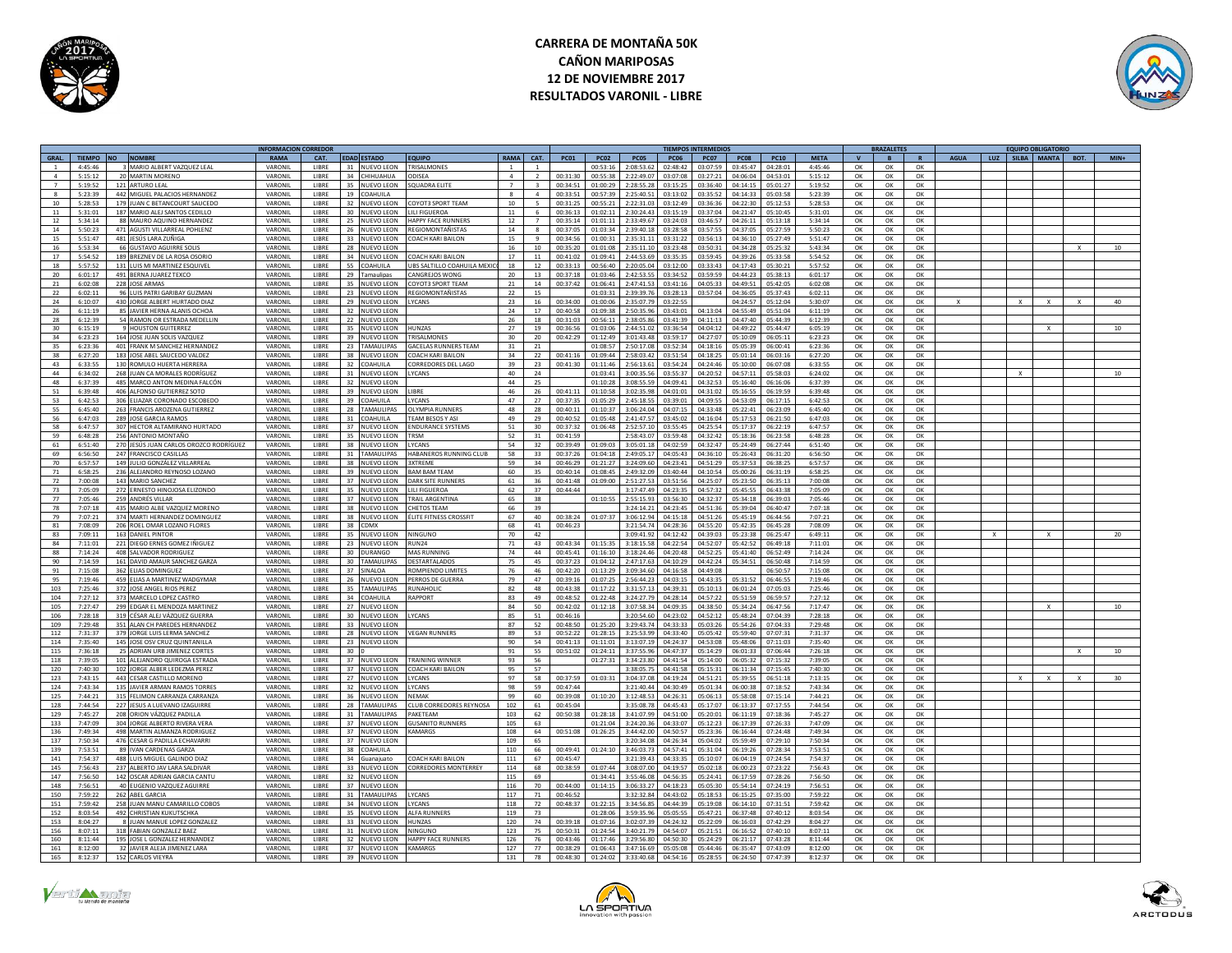

# **CARRERA DE MONTAÑA 50K CAÑON MARIPOSAS 12 DE NOVIEMBRE 2017 RESULTADOS VARONIL - LIBRE**



|            |                  |     |                                                               | <b>INFORMACION CORREDOR</b> |              |                 |                    |                               |             |            |                |                | <b>TIEMPOS INTERMEDIOS</b> |                |                      |                          |                      | <b>BRAZALETES</b> |              |                |                |             |  |  | <b>EQUIPO OBLIGATORIO</b> |  |                  |  |
|------------|------------------|-----|---------------------------------------------------------------|-----------------------------|--------------|-----------------|--------------------|-------------------------------|-------------|------------|----------------|----------------|----------------------------|----------------|----------------------|--------------------------|----------------------|-------------------|--------------|----------------|----------------|-------------|--|--|---------------------------|--|------------------|--|
| GRAL.      | TIEMPO NO NOMBRE |     |                                                               | RAMA                        | CAT.         |                 | <b>EDAD ESTADO</b> | <b>OQUIPO</b>                 | <b>RAMA</b> | CAT.       | <b>PC01</b>    | <b>PC02</b>    | <b>PC05</b>                | <b>PC06</b>    | <b>PC07</b>          | <b>PC08</b>              | PC10                 | <b>META</b>       | $\mathbf{v}$ | B              | $\mathbf{R}$   | <b>AGUA</b> |  |  | LUZ SILBA MANTA BOT.      |  | $MIN+$           |  |
| 166        | 8:12:49          |     | 367 RODOLFO HERNANDEZ VAZQUEZ                                 | VARONIL                     | LIBRE        | 39              | <b>TAMAULIPAS</b>  | ANGREJOS WONG                 | 132         | 79         |                |                | 3:36:04.70                 | 04:49:55       | 05:24:44             | 06:27:30                 | 07:44:18             | 8:12:49           | OK           | OK             | OK             |             |  |  |                           |  |                  |  |
| 169        | 8:16:40          |     | 72 DANIEL SANTILLAN GARCIA                                    | VARONII                     | LIBRE        | 33              | NUEVO LEON         | <b>EGAN RUNNERS</b>           | 135         | 80         | 00:49:46       |                | 3:32:28.0                  | 04:45:1        | 05:24:15             | 06:21:49                 | 07:45:37             | 8:16:40           | OK           | OK             | OK             |             |  |  |                           |  |                  |  |
| 172        | 8:17:04          |     | 238 JONATHA HERNANDEZ ACEVEDO                                 | VARONII                     | <b>LIBRE</b> | 31              | <b>NUEVO LEON</b>  | <b>FRAINING WINNER</b>        | 137         | 81         | 00.47.19       |                | 3:10:57.16                 | 04:11:51       | 04:37:48             | 05:23:33                 | 07:51:29             | 8:17:04           | OK           | OK             | OK             |             |  |  |                           |  |                  |  |
| 173        | 8:18:19          |     | 46 VALENTIN GOMEZ VELAZOUEZ                                   | VARONII                     | <b>IIBRF</b> |                 | 32 TAMALUIPAS      | <b>IRRF</b>                   | 138         | 82         |                | 01:21:51       | 3:35:15.39                 | 04:47:35       | 05:22:16             | 06:23:30                 | 07:50:18             | 8:18:19           | $\alpha$     | $\alpha$       | $\alpha$       |             |  |  |                           |  |                  |  |
| 176        | 8:20:52          |     | 251 ISSUI RAMÍREZ ESCOBEDO                                    | VARONI                      | LIBRE        | $33 -$          | <b>NUEVO LEON</b>  | ORREDRES MONTERREY            | 141         | 83         |                |                | 3:21:16.3                  | 04:30:4        | 05:11:03             | 06:11:22                 | 07:56:33             | 8:20:52           | $\Omega$     | $\alpha$       | OK             |             |  |  |                           |  |                  |  |
| 177        | 8:20:54          |     | 105 FRANCO AL HINOJOSA ALDACO                                 | VARONIL                     | LIBRE        |                 | 32 COAHUILA        |                               | 142         | 84         |                |                | 3:32:38.13                 | 04:58:08       | 05:38:30             | 06:35:02                 | 07:56:35             | 8:20:54           | OK           | OK             | OK             |             |  |  |                           |  |                  |  |
| 183        | 8:24:03          |     | 497 OSCAR JESUS SANTOS GARZA                                  | VARONII                     | <b>LIBRE</b> |                 | 38 NUEVO LEON      | <b>KAMARGS</b>                | 146         | 85         | 00:48:56       | 01:23:31       | 3:41:40.25                 | 05.03.30       | 05.39.57             | 06:32:57                 | 07:53:24             | 8:24:03           | OK           | OK             | OK             |             |  |  |                           |  |                  |  |
| 186        | 8:24:53          |     | 356 ALEJANDRO RAMIREZ LOPEZ                                   | VARONIL                     | <b>LIBRE</b> | 28              | NUEVO LEON         |                               | 149         | 86         |                | 01:28:57       | 3:47:27.62                 | 05:00:59       | 05:43:07             | 06:40:53                 | 07:47:53             | 8:14:53           | OK           | $\alpha$       | $\alpha$       |             |  |  |                           |  | 10 <sup>10</sup> |  |
| 193        | 8:29:27          |     | 398 FELIPE GARZA GALAN                                        | VARONIL                     | LIBRE        | 40              | <b>NUEVO LEON</b>  | E ACERO                       | 151         | 87         | 00:44:21       | 01:15:31       | 3:19:49.9                  | 04:37:44       | 05:15:43             | 06:17:32                 | 07:54:21             | 8:29:27           | OK           | OK             | OK             |             |  |  |                           |  |                  |  |
| 194        | 8:29:53          |     | 74 JESUS ABEL PEDRAZA GUZMAN                                  | VARONIL                     | <b>LIBRE</b> |                 | 31 TAMALUIPAS      | <b>II TRA RUNNER</b>          | 152         | 88         | 00:41:42       | 01:14:39       | 3:27:27.47                 | 04:45:38       | 05:24:13             | 06:25:58                 | 07:52:41             | 8:19:53           | OK           | ОК             | ОК             |             |  |  |                           |  | 10               |  |
| 197        | 8:30:45          |     | 184 JUAN DE DIOS RODRIGUEZ                                    | VARONIL                     | LIBRE        | 35              | <b>TEXAS</b>       | <b>AUÑECOS</b>                | 155         |            | 00:53:49       | 01:33:06       | 4:01:06.7                  | 05:14:5        | 05:51:41             | 06:46:06                 | 08:01:02             | 8:30:45           |              |                |                |             |  |  |                           |  |                  |  |
|            |                  |     |                                                               |                             |              |                 |                    |                               |             | 89         |                |                |                            |                |                      |                          |                      |                   | OK           | OK             | OK             |             |  |  |                           |  |                  |  |
| 198        | 8.31.76          |     | 312 MIGUEL RAMOS                                              | VARONII                     | LIBRE        |                 | 32 TAMAULIPAS      | AKFTFAM                       | 156         | 90         | 00:47:59       | 01:23:25       | 3:41:24.89                 | 05:12:24       | 05:52:49             | 06:59:50                 | 08:06:41             | 8:31:26           | OK           | OK             | $\alpha$       |             |  |  |                           |  |                  |  |
| 199        | 8:32:23          |     | 390 PARI O MARROOUIN GARZA                                    | VARONII                     | LIBRE        |                 | 25 NUEVO LEON      | DE ACERO                      | 157         | 91         | 00:56:07       | 01:36:24       | 3:56:32.08                 | 05:09:07       | 05:44:29             | 06:36:23                 | 07:58:0              | 8:32:23           | OK           | $\alpha$       | OK             |             |  |  |                           |  |                  |  |
| 200        | 8:32:23          |     | 300 ANDRES MARROQUIN GARZA                                    | VARONIL                     | LIBRE        |                 | 34 NUEVO LEON      | N/A                           | 158         | 92         | 00:51:05       | 01:28:08       | 3:56:34.51                 | 05:10:47       | 05:44:31             | 06:36:07                 | 07:58:07             | 8:32:23           | OK           | OK             | OK             |             |  |  |                           |  |                  |  |
| 201        | 8:32:31          |     | 347 MAURICIO TREVIÑO CARDENAS                                 | VARONIL                     | LIBRE        |                 | 26 TAMAULIPAS      | RUNAHOUC                      | 159         | 93         | 00:40:47       | 02:29:19       | 3:13:41.04                 | $04.35 - 49$   | 05:41:16             | 06.39.38                 | 08:06:25             | 8:32:31           | $\Omega$     | OK             | $\alpha$       |             |  |  |                           |  |                  |  |
| 202        | 8:32:36          |     | 343 HEBER AVALOS SOTO                                         | VARONIL                     | LIBRE        | 38              | TAMAULIPAS         | UNNERS VISTAHERMOSA           | 160         | 94         | 00:44:06       |                | 3:44:31.1                  | 05:09:25       | 05:49:31             | 06:43:51                 | 08:01:22             | 8:32:36           | OK           | OK             | OK             |             |  |  |                           |  |                  |  |
| 206        | 8:33:02          |     | 116 ELIUD R CASTAÑEDA SANCHEZ                                 | VARONIL                     | <b>LIBRE</b> | 31              | NUEVO LEON         | <b>JACH KARI BAILON</b>       | 162         | 95         | 00:46:44       | 01:22:19       | 3:45:34.5                  | 04:58:35       | 05:36:03             | 06:35:49                 | 08:00:10             | 8:33:02           | ОК           | OK             | OK             |             |  |  |                           |  |                  |  |
| 208        | 8.33.59          |     | 447 FRIC JOSUE RAMIREZ CRUZ                                   | VARONII                     | <b>LIBRE</b> | 35              | NUEVO LEON         | <b>CANS</b>                   | 164         | 96         |                | 01:22:07       | 3:35:11.52                 | 0.496999       |                      |                          | 08:06:42             | 8:33:59           | OK           | OK             | OK             |             |  |  |                           |  |                  |  |
| 210        | 8:34:29          |     | 87 HUMBERTO GARZA OROZCO                                      | VARONII                     | <b>LIBRE</b> | 25              | NUEVO LEON         | <b>RISALMONE</b>              | 166         | 97         | 00:46:21       | 01:30:22       | 3:40:41.0                  | 05:23:47       | 06:01:32             | 07:08:55                 | 08:07:56             | 8:34:29           | OK           | ОК             | $\alpha$       |             |  |  |                           |  |                  |  |
| 211        | $9 - 25 - 8$     |     | 204 RICARDO LOPEZ CERDA                                       | VARONIL                     | LIBRE        | 39              | NUEVO LEON         | <b>STMON</b>                  | 167         | 98         | 00:47:49       |                | 3:33:39.1                  | 04:53:2        | 05:37:32             | 06:44:14                 | 08:05:1              | 8:35:59           | $\Omega$     | OK             | OK             |             |  |  |                           |  |                  |  |
| 212        | 8:36:08          |     | 68 ARMANDO TREVIÑO GONZALEZ                                   | VARONI                      | LIBRE        |                 | 27 NUEVO LEON      | OMAS RUNNERS                  | 168         | 99         | 00:55:21       | 01:34:43       | 3:55:46.29                 | 05:06:22       | 05:41:04             | 06:39:25                 | 08:08:48             | 8:36:08           | OK           | OK             | OK             |             |  |  |                           |  |                  |  |
| 213        | 8:36:21          |     | 358 OSCAR SANTIAGO MARTINEZ                                   | VARONII                     | <b>LIBRE</b> |                 | 28 NUEVO LEON      |                               | 169         | 100        |                | 01:33:17       | 3:42:29.43                 | 05:08:37       | 05:53:50             | 06:52:27                 | 08:09:45             | 8:36:21           | OK           | OK             | OK             |             |  |  |                           |  |                  |  |
| 220        | 8:39:15          |     | 405 MAURICI FERNANDEZ MORALES                                 | VARONII                     | <b>LIBRE</b> |                 | 19 NUEVO LEON      | <b>IRRF</b>                   | 174         | 101        | $01 - 05 - 28$ | 02:01:05       | $A - 27 - A99$             | $05 - 25 - 15$ | 06:12:31             | 07.05.53                 | 08:13:37             | 8:39:15           | OK           | ОК             | ОК             |             |  |  |                           |  |                  |  |
| 222        | 8:40:52          |     | 39 VENICIO LOPEZ ZURITA                                       | VARONIL                     | LIBRE        | 34              | TABASCO            |                               | 175         | 102        | 00:44:13       |                | 3:51:45.9                  | 05:13:4        | 06:01:02             | 06:54:25                 | 08:12:48             | 8:40:52           | OK           | OK             | OK             |             |  |  |                           |  |                  |  |
| 223        | 8:42:17          |     | 175 ANTONIO MARQUEZ PALACIOS                                  | VARONIL                     | LIBRE        | 35              | NUEVO LEON         |                               | 176         | 103        | 00:48:26       |                | 3:33:22.63                 | 04:49:25       | 05:31:49             | 06:37:45                 | 08:08:3              | 8:42:17           | OK           | OK             | OK             |             |  |  |                           |  |                  |  |
|            | 8:49:17          |     |                                                               | VARONII                     | LIBRE        |                 |                    | <b>IRRF</b>                   |             |            |                |                | 4:07:50.1                  |                |                      |                          |                      | 8:49:17           |              |                |                |             |  |  |                           |  |                  |  |
| 230<br>231 | 8.49.21          |     | 399 MARIO VILLARREAL SANCHEZ<br>229 ALAN MAR CONTRERAS TOBÍAS |                             | <b>LIBRE</b> | 27              | NUEVO LEON         | <b>VCANS</b>                  | 177         | 104<br>105 | 00:44:55       | 01:31:2        | 3:42:12.84                 | 05:19:2        | 05:54:06<br>05:36:39 | 06:53:15                 | 08:12:19             | 8.49.21           | OK           | OK<br>$\alpha$ | OK<br>$\alpha$ |             |  |  |                           |  |                  |  |
|            |                  |     |                                                               | VARONII                     |              | 26              | NUEVO LEON         |                               | 178         |            |                |                |                            | 05:00:37       |                      | 06:42:00                 | 08:10:55             |                   | $\Omega$     |                |                |             |  |  |                           |  |                  |  |
| 235        | 8.49.55          |     | 267 LUIS ELIZONDO CASTILLEJA                                  | VARONIL                     | LIBRE        | 41              | COAHUILA           | <b>RILOCOS</b>                | 180         | 106        | 00:49:37       | 01:23:16       | 3:51:01.62                 | 05:08:4        | 05:47:26             | 06:52:15                 | 08:20:19             | 8:49:55           | OK           | $\alpha$       | $\alpha$       |             |  |  |                           |  |                  |  |
| 238        | 8:50:15          |     | 311 JOSÉ MANU CÁRDENAS GUZMAN                                 | VARONI                      | LIBRE        |                 | 36 TAMAULIPAS      | <b>ACELAS RUNNERS TEAM</b>    | 183         | 107        | 00:41:45       | 01:12:11       | 3:32:54.02                 | 05:01:0        | 05:50:49             | 06:56:15                 | 08:23:58             | 8:50:15           | OK           | OK             | OK             |             |  |  |                           |  |                  |  |
| 247        | 8:52:43          |     | 494 JORGE A. CORTEZ ZAVALA                                    | VARONIL                     | LIBRE        |                 | 31 NUEVO LEON      | YCANS                         | 188         | 108        | 00:55:04       | 01:39:26       | 4:08:24.91                 | 05:30:30       | 06:09:12             | 07:09:20                 | 08:25:55             | 8:52:43           | OK           | OK             | OK             |             |  |  |                           |  |                  |  |
| 248        | 8:53:13          |     | 156 JAIME ALEJANDRO REYES                                     | VARONII                     | LIBRE        |                 | 32 NUEVO LEON      | <b>FGAN RUNNERS</b>           | 189         | 109        | 01:08:56       | 01:56:28       | 4:15:13.80                 | 05:34:19       | 06:07:45             | 07:01:35                 | 08:16:50             | 8:53:13           | $\alpha$     | OK             | OK             |             |  |  |                           |  |                  |  |
| 255        | 8:59:07          |     | 274 ALDO IGNACIO BORJAS VILLELA                               | VARONIL                     | LIBRE        | $33 -$          | NUEVO LEON         |                               | 193         | 110        | 00:47:56       | 01:20:54       |                            | 04:35:30       | 05:22:24             | 06:25:53                 | 07:57:07             | 8:29:07           | OK           | OK             | OK             |             |  |  |                           |  |                  |  |
| 257        | 8:59:20          |     | 352 GERMAN EMIL PEREZ ANGELES                                 | VARONIL                     | <b>LIBRE</b> | 37              | TAMAULIPAS         | <b>SINI IMITES</b>            | 195         | 111        |                | 01:32:03       | 4:05:50.22                 | 05:16:09       | 05:58:25             | 06:56:09                 | 08:21:49             | 8:59:20           | OK           | OK             | OK             |             |  |  |                           |  |                  |  |
| 258        | 9:02:23          |     | 11 ROSBEL RUBIO GONZALEZ                                      | VARONIL                     | <b>LIBRE</b> | 43              | QUERETARO          |                               | 196         | 112        | 00:41:22       | 01:13:14       | 3:33:06.0                  | 05:18:30       | 06:11:12             | 07:05:39                 | 08:31:43             | 9:02:23           | OK           | OK             | OK             |             |  |  |                           |  |                  |  |
| 261        | 9:06:08          |     | 422 SAUL MONTALVO PERALES                                     | VARONII                     | LIBRE        | 31              | NUEVO LEON         | UNNERS LEAGUE                 | 199         | 113        | 00:55:18       | 01:34:45       | 4:10:39.45                 | 05:30:16       | 06:15:14             | 07:18:03                 | 08:41:35             | 9:06:08           | $\Omega$     | $\alpha$       | OK             |             |  |  |                           |  |                  |  |
| 268        | 9:14:08          |     | 157 ABELARDO MARTINEZ AYALA                                   | VARONII                     | LIBRE        | 39              | NUEVO LEON         | USANITO RUNNERS               | 205         | 114        | 00:42:12       | 01:34:59       | 4:10:29.04                 | 05:28:54       | 06:09:27             | 07:14:15                 | 08:34:23             | 9:14:08           | OK           | OK             | OK             |             |  |  |                           |  |                  |  |
| 272        | 9:16:04          |     | 202 DIEGO ARMAND FLORES LOERA                                 | VARONIL                     | LIBRE        |                 | 28 NUEVO LEON      | <b>YCANS</b>                  | 208         | 115        | 00:48:12       | 01:24:41       | 3:58:41.36                 | 05:19:47       | 06:03:21             | 07:04:34                 | 08:40:36             | 9:16:04           | OK           | OK             | OK             |             |  |  |                           |  |                  |  |
| 274        | 9:16:20          |     | 243 DAVID AUG JUNES CERVANTES                                 | VARONIL                     | <b>LIBRE</b> |                 | 35 NUEVO LEON      | <b>TRAINING WINNER</b>        | 209         | 116        | 00:52:00       | $01 - 30 - 14$ | 4:06:25.48                 | 05:24:35       | 06.05.30             | 07.05.58                 | 08.41.55             | 9.16.20           | OK           | OK             | $\alpha$       |             |  |  |                           |  |                  |  |
| 282        | 9:19:24          |     | 469 JUAN CARLOS PUENTE ZUÑIGA                                 | VARONII                     | <b>LIBRE</b> | 37              | NUEVO LEON         | AKTUS.                        | 212         | 117        |                |                | 3:55:26.76                 | 05:14:50       | 05:58:33             | 07:04:58                 | 08:46:15             | 9:19:24           | $\alpha$     | OK             | OK             |             |  |  |                           |  |                  |  |
| 283        | 9:19:27          |     | 162 EDGAR LEONE CANTU ALVAREZ                                 | VARONIL                     | LIBRE        | 29              | <b>TAMAULIPAS</b>  | VIUÑECOS                      | 213         | 118        | 00:54:12       | 01:32:57       | 4:10:27.0                  | 05:33:5        | 06:16:29             | 07:27:18                 | 08:49:51             | 9:19:27           | OK           | OK             | OK             |             |  |  |                           |  |                  |  |
| 284        | 9:19:32          |     | 140 JOSÉ ANG FUENTES GONZÁLEZ                                 | VARONIL                     | LIBRE        | 30 <sup>°</sup> | <b>TAMAULIPAS</b>  | AKETEAM                       | 214         | 119        | 00:42:59       |                | 3:46:16.16                 | 05:12:06       | 05:55:33             | 07:02:45                 | 08:45:33             | 9:19:32           | OK           | OK             | OK             |             |  |  |                           |  |                  |  |
| 285        | 9.19.37          |     | 223 URIEL A FERNANDEZ SALAZAR                                 | VARONII                     | <b>LIBRE</b> |                 | 32 NUEVO LEON      | <b>AMARGS</b>                 | 215         | 120        | 00:51:11       | 01:27:34       | 3.54.12.69                 | 05.23.42       | 06:00:55             | 07.06.03                 | 08:47:00             | 9.19.37           | OK           | OK             | OK             |             |  |  |                           |  |                  |  |
| 288        | 9.22.00          |     | 200 BLADIMIR CARRANZA JIMENEZ                                 | VARONIL                     | LIBRE        | 32              | <b>OAXACA</b>      | CANS                          | 218         | 121        | 00:45:36       | $01 - 21 - 3$  | 4:05:05.8                  | 05:24:3        | 06:03:17             | 07:11:51                 | 08:45:3              | 9:22:00           | $\Omega$     | OK             | OK             |             |  |  |                           |  |                  |  |
|            |                  |     |                                                               |                             |              |                 |                    |                               |             |            |                |                |                            |                |                      |                          |                      |                   |              |                |                |             |  |  |                           |  |                  |  |
| 297        | 9:25:15          |     | 325 IVAN ED ALEJANDRO BOTELLO                                 | VARONIL                     | LIBRE        | 36              | Nuevo Leon         |                               | 221         | 122        | 00:48:10       | 01:24:37       | 4:10:40.37<br>3.38.54.39   | 05:35:22       | 06:20:39             | 07:23:28<br>$07.14 - 45$ | 08:54:47<br>08.49.30 | 9:25:15           | OK           | OK             | OK             |             |  |  |                           |  |                  |  |
| 299        | 9:26:11          |     | 160 SERGIO IBARRA GONZALEZ                                    | VARONII                     | LIBRE        |                 | 31 TAMAULIPAS      | CANGREJOS WONG                | 222         | 123        | 00:45:49       |                |                            | 05:31:03       | 06:14:13             |                          |                      | 9:26:11           | OK           | OK             | OK             |             |  |  |                           |  |                  |  |
| 310        | 9:32:34          |     | 438 JAIME ALBE ZAVALA PERALE!                                 | VARONII                     | LIBRE        |                 | 28 NUEVO LEON      |                               | 229         | 124        | 00:43:16       | 01:20:23       | 3:42:09.04                 | 05:05:59       | 05:55:56             | 07:09:25                 | 08:51:18             | 9:32:34           | OK           | ОК             | OK             |             |  |  |                           |  |                  |  |
| 312        | 9:33:05          |     | 294 JUAN MANUE MALDONADO LARA                                 | VARONIL                     | LIBRE        | 36              | COAHUILA           | <b>MAS RUNNING</b>            | 231         | 125        | 00:54:35       | 01:35:28       | 4:18:26.86                 | 05:49:42       | 06:31:19             | 07:38:40                 | 09:05:46             | 9:33:05           | OK           | OK             | OK             |             |  |  |                           |  |                  |  |
| 316        | 9:34:46          |     | 414 OSCAR ATAYDE GONZALEZ                                     | VARONIL                     | LIBRE        | $33 -$          | COAHUILA           | <b>GM</b>                     | 232         | 126        |                | 1:27:17        | 3:53:30.53                 | 05:12:3        | 05:55:02             | 06:55:17                 | 08:54:49             | 9:34:46           | OK           | OK             | OK             |             |  |  |                           |  |                  |  |
| 317        | 9:34:52          |     | 360 IVAN DIAZ                                                 | VARONII                     | LIBRE        | 33              | NUEVO LEON         | PINTURAS OSE                  | 233         | 127        | 00:55:58       | 01:34:38       | 4:16:42.04                 | 05:46:5        | 06:27:26             | 07:42:50                 | 09:03:5              | 9:34:52           | ОК           | OK             | OK             |             |  |  |                           |  |                  |  |
| 318        | 9:35:19          |     | 201 PEDRO SIRAH MUÑOZ HERRERA                                 | VARONII                     | <b>LIBRE</b> | 27              | NUEVO LEON         |                               | 234         | 128        | 00:50:19       | 01:25:5        | 4:05:02.26                 | 05:25:0        | 06:08:19             | 07:12:07                 | 09:04:0              | 9:35:19           | OK           | OK             | ОК             |             |  |  |                           |  |                  |  |
| 322        | 9:36:45          |     | 473 JUAN MENA MENDOZA                                         | VARONIL                     | LIBRE        |                 | 37 COAHUILA        |                               | 236         | 129        | 00:54:21       | 01:30:2        | 3:59:52.25                 | 05:13:4        | 05:57:32             |                          | 08:59:33             | 9:36:45           | OK           | OK             | OK             |             |  |  |                           |  |                  |  |
| 331        | 9:41:56          |     | 370 ERIK ALFONS MUÑOZ ELIZADE                                 | VARONIL                     | LIBRE        | 28              | TAMAULIPAS         | ANGREJOS WONG                 | 239         | 130        | 00:47:04       | 01:21:36       | 4:14:13.34                 | 05:51:36       | 06:27:12             | 07:42:12                 | 09:08:57             | 9:41:56           | OK           | OK             | OK             |             |  |  |                           |  |                  |  |
| 332        | 9:41:58          |     | 353 MIGUEL GONZALEZ AVENDAÑO                                  | VARONIL                     | <b>LIBRE</b> | 39              | TAMAULIPAS         | <b>SIN LIMITES</b>            | 240         | 131        | 00:42:05       | 02:22:42       | 3:11:20.68                 | 04:30:17       | 05:54:58             | 06:56:22                 | 08:46:46             | 9:41:58           | OK           | OK             | OK             |             |  |  |                           |  |                  |  |
| 333        | 9:43:40          |     | 279 JAVIER MEDINA                                             | VARONII                     | <b>LIBRE</b> | 36              | <b>TAMAULIPAS</b>  | <b>SYM ACUATIC</b>            | 241         | 132        | 00:56:05       | 01:40:05       | 4:32:18.95                 | 05:52:35       | 06:29:58             | 07:38:27                 | 09:09:43             | 9:43:40           | OK           | $\alpha$       | OK             |             |  |  |                           |  |                  |  |
| 341        | 9:53:17          |     | 301 JORGE SOLIS                                               | VARONIL                     | LIBRE        | 36              | <b>FAMAULIPAS</b>  | ABANEROS RUNNING TEAM         | 245         | 133        |                | 01:25:35       | 4:08:52.8                  | 05:38:15       | 06:28:47             | 07:45:27                 | 09:18:04             | 9:53:17           | OK           | OK             | OK             |             |  |  |                           |  |                  |  |
| 344        | 0:00:42          |     | 431 FELIX CHAVEZ                                              | VARONII                     | LIBRE        | 38              | TAMAULIPAS         | AMILY RUNNERS REYNOSA         | 248         | 134        | 00:52:48       | 01:31:12       | 4:26:02.                   | 15:44:2        | 06:28:5              | 07:43:5                  | 09:31:4              | 10:00:42          | OK           | OK             | OK             |             |  |  |                           |  |                  |  |
| 349        | DNF              |     | 235 MARIO ALBER MELENDEZ NAVA                                 | VARONII                     | <b>LIBRE</b> | $33 -$          | <b>TAMAULIPAS</b>  | PAKETFAM                      | 251         | 135        | 00:55:24       | 01:21:48       | $4.17 - 529$               | 05:47:15       | 06:42:27             | 07:57:00                 | 09:36:47             | 10:09:45          |              |                |                |             |  |  |                           |  |                  |  |
| 351        | DNE              |     | 295 ANTONIO AVILÉZ SÁNCHEZ                                    | VARONIL                     | LIBRE        | 38              | <b>NUEVO LEON</b>  | <b>IRRE</b>                   | 253         | 136        | 01.02.32       | $01 - 45 - 1$  | 4.33.15.82                 | 05.55.37       | 06:41:02             | 07:51:52                 | 09:19:0              |                   |              |                |                |             |  |  |                           |  |                  |  |
| 353        | DNF              |     | 185 CARLOS AN CANTU HERNANDEZ                                 | VARONIL                     | LIBRE        | 20 <sup>1</sup> | NUEVO LEON         | <b>USANITO RUNNERS</b>        | 255         | 137        | 00:56:58       | 01:38:53       | 4:22:04.44                 | 05:55:5        | 06:41:06             | 07:54:51                 | 09:28:56             |                   |              |                |                |             |  |  |                           |  |                  |  |
|            | DNF              |     |                                                               |                             | <b>LIBRE</b> |                 |                    |                               |             |            |                | 01:04:45       |                            |                |                      |                          |                      |                   |              |                |                |             |  |  |                           |  |                  |  |
| 391        |                  |     | 125 ARTURO LARA ZARATE                                        | VARONIL                     |              |                 | 28 NUEVO LEON      | LYCANS                        | 261         | 138        | 01:49:56       |                | 2:54:47.25                 |                |                      |                          |                      |                   |              |                |                |             |  |  |                           |  |                  |  |
| 395        | <b>DNF</b>       |     | 100 ERICK D ALVARADO ELIZONDO                                 | VARONIL                     | <b>LIBRE</b> |                 | 36 NUEVO LEON      | OMAS RUNNERS                  | 264         | 139        | 00:51:01       | 01:24:13       | 3:39:39.47                 |                |                      |                          |                      |                   |              |                |                |             |  |  |                           |  |                  |  |
| 397        | DNF              |     | 448 FRANCISC DE LA ROSA GOMEZ                                 | VARONII                     | <b>LIBRE</b> |                 | 24 NUEVO LEON      | <b>ANTIAGO MAZE RUNNERS</b>   | 266         | 140        | 00:50:15       | 01:28:48       | 4:13:20.86                 |                |                      |                          |                      |                   |              |                |                |             |  |  |                           |  |                  |  |
| 401        | DNF              |     | 382 EDUARDO GARCÍA ZÚÑIGA                                     | VARONIL                     | LIBRE        | 31              | NUEVO LEON         | <b>RAINING WINNER</b>         | 270         | 141        | 00:55:15       | 01:37:02       | 4:20:48.1                  |                |                      |                          |                      |                   |              |                |                |             |  |  |                           |  |                  |  |
| 404        | DNF              |     | 178 MARTÍN SAL ARAIZA CORDERC                                 | VARONII                     | LIBRE        | 32              | NUEVO LEON         | <b>CANS</b>                   | 271         | 142        | 00:56:49       | 01:36:4        | 4:25:51.0                  |                |                      |                          |                      |                   |              |                |                |             |  |  |                           |  |                  |  |
| 405        | DNF              |     | 171 MIGUEL ANG BANDA BELMARES                                 | VARONII                     | <b>IIBRF</b> |                 | 34 TAMAULIPAS      | <b>FAMILY RUNNERS REVNOSA</b> | 272         | 143        |                | 01:34:34       | 4:26:13.6                  |                |                      |                          |                      |                   |              |                |                |             |  |  |                           |  |                  |  |
| 406        | DNF              |     | 239 FRANCISCO A GOMEZ MORALES                                 | VARONIL                     | LIBRE        | 34              | TAMAULIPAS         | <b>VIUÑECOS TEAM</b>          | 273         | 144        |                | 01:35:4        | 4:26:15.3                  |                |                      |                          |                      |                   |              |                |                |             |  |  |                           |  |                  |  |
| 410        | DNF              |     | 464 MARCELO OUINTANIL BECERRA                                 | VARONIL                     | LIBRE        | 38              | COAHUILA           | ESARROLLOS                    | 274         | 145        |                | 01:43:4        | 4:31:32.1                  |                |                      |                          |                      |                   |              |                |                |             |  |  |                           |  |                  |  |
| 418        | DNF              |     | 411 PABLO ALBERT AVILES JUBIS                                 | VARONII                     | LIBRE        |                 | 23 NUEVO LEON      |                               | 278         | 146        | 00:51:32       | 01:32:35       | 4:34:52.53                 |                |                      |                          |                      |                   |              |                |                |             |  |  |                           |  |                  |  |
| 422        | DNF              |     | 309 HECTOR MARQUEZ                                            | VARONIL                     | <b>LIBRE</b> |                 | 39 TEXAS           | <b>AKFTFAM</b>                | 295         | 155        | 00:59:47       | 01:45:1        | 4:37:22.17                 |                |                      |                          |                      |                   |              |                |                |             |  |  |                           |  |                  |  |
| 364        | DNF              |     | 241 PARI O ARMAND TREVIÑO I UNA                               | VARONII                     | <b>LIBRE</b> | 36              | NUEVO LEON         | YCANS                         | 280         | 148        | 00:53:51       | 01:33:13       |                            |                |                      |                          |                      |                   |              |                |                |             |  |  |                           |  |                  |  |
| 368        | DNF              | 418 | <b>IGIFREDO CUEVAS GONZALEZ</b>                               | VARONII                     | LIBRE        | 34              | NUEVO LEON         | EGROCONGONGO                  | 284         | 149        |                | 01:32:2        |                            |                |                      |                          |                      |                   |              |                |                |             |  |  |                           |  |                  |  |
| 369        | DNF              |     | 440 ALEJANDRO GO SANCHEZVERIN                                 | VARONIL                     | LIBRE        | 37              | COAHUILA           |                               | 285         | 150        | 01:02:42       | 01:49:56       |                            |                |                      |                          |                      |                   |              |                |                |             |  |  |                           |  |                  |  |
| 375        | DNF              |     | 403 CHRISTIAN PANTO GUTIFRREZ                                 | VARONII                     | <b>LIBRE</b> | 37              | NUEVO LEON         | <b>JEGROCONGONGO</b>          | 289         | 151        | 01:05:56       | 01:54:31       |                            |                |                      |                          |                      |                   |              |                |                |             |  |  |                           |  |                  |  |
| 377        | DNF              |     | 424 IRERT VIVES RIOS                                          | VARONIL                     | LIBRE        | 42              | NUEVO LEON         | UNNERS LEAGU                  | 291         | 152        | 00:55:0        | 01:45:23       |                            |                |                      |                          |                      |                   |              |                |                |             |  |  |                           |  |                  |  |
| 381        | DNF              |     | 417 DANIEL GAYTAN AVILES                                      | VARONII                     | LIBRE        | 33              | NUEVO LEON         | VEGROCONGONGO                 | 292         | 153        | 00:57:22       | 01:41:16       |                            |                |                      |                          |                      |                   |              |                |                |             |  |  |                           |  |                  |  |
|            | <b>DNF</b>       |     |                                                               | VARONIL                     | LIBRE        |                 |                    |                               |             |            |                | 01:43:16       |                            |                |                      |                          |                      |                   |              |                |                |             |  |  |                           |  |                  |  |
| 382        |                  |     | 51 ROGELIO HERNANDEZ OCHOA                                    |                             |              | 36              | COAHUILA           | OCAS QUE CORREN               | 293         | 154        |                |                |                            |                |                      |                          |                      |                   |              |                |                |             |  |  |                           |  |                  |  |
| 389        | DNF              |     | 342 JESUS MIRELES MANZANARES                                  | VARONII                     | <b>LIBRE</b> | 19              | <b>TAMAULIPAS</b>  | PAKETFAM                      | 295         | 155        | 00:59:00       | 01:45:31       |                            |                |                      |                          |                      |                   |              |                |                |             |  |  |                           |  |                  |  |
| 430        | <b>DNS</b>       |     | 31 JORGE MORALES BARRAZA                                      | VARONIL                     | LIBRE        | $33 -$          | NUEVO LEON         | <b>RIFORCE</b>                |             |            |                |                |                            |                |                      |                          |                      |                   |              |                |                |             |  |  |                           |  |                  |  |





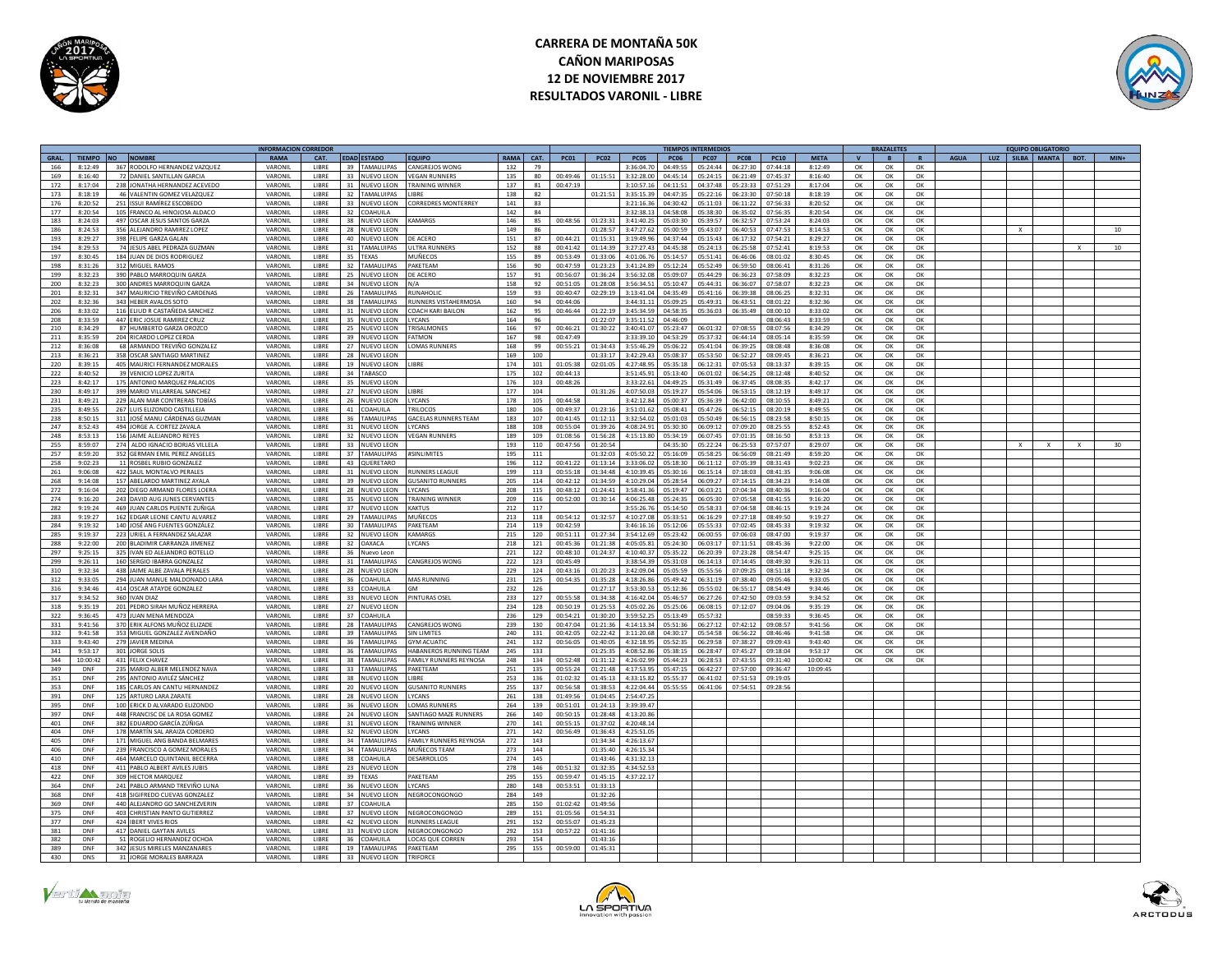

# **CARRERA DE MONTAÑA 50K CAÑON MARIPOSAS 12 DE NOVIEMBRE 2017 RESULTADOS VARONIL - LIBRE**



|       |            |                                       |         |             |                           |                          | <b>TIEMPOS INTERMEDIOS</b> |             |             |      | <b>BRAZALETES</b> |             |      | <b>EQUIPO OBLIGATORIO</b> |             |  |             |  |                      |        |
|-------|------------|---------------------------------------|---------|-------------|---------------------------|--------------------------|----------------------------|-------------|-------------|------|-------------------|-------------|------|---------------------------|-------------|--|-------------|--|----------------------|--------|
| GRAL. |            | TIEMPO NO NOMBRE                      | RAMA    | CAT.        | <b>EDAD ESTADO</b>        | <b>EQUIPO</b>            | RAMA CAT.                  | <b>PC01</b> | <b>PC02</b> | PC05 | <b>PC06</b>       | <b>PC07</b> | PC08 | <b>PC10</b>               | <b>META</b> |  | <b>AGUA</b> |  | LUZ SILBA MANTA BOT. | $MIN+$ |
|       | <b>DNS</b> | 78 OMAR A, SOSA                       | VARONIL | <b>IRRE</b> | 35 VERACRUZ               |                          |                            |             |             |      |                   |             |      |                           |             |  |             |  |                      |        |
| 442   | <b>DNS</b> | 84 JORGE DANIEL LOZANO SAUCEDA        | VARONIL | LIBRE       | 33 NUEVO LEON             | <b>COACH KARI BAILON</b> |                            |             |             |      |                   |             |      |                           |             |  |             |  |                      |        |
| 443   | <b>DNS</b> | 90 SEBASTIAN LANDEROS                 | VARONIL | LIBRE       | 21 NUEVO LEON             |                          |                            |             |             |      |                   |             |      |                           |             |  |             |  |                      |        |
| 444   | <b>DNS</b> | 91 RODRIGO MARCOS                     | VARONIL | <b>IRRF</b> | 23 NUEVO LEON             |                          |                            |             |             |      |                   |             |      |                           |             |  |             |  |                      |        |
| 448   | <b>DNS</b> | 137 DANIEL MONTEMAYOR GONZALEZ        | VARONIL | <b>IRRF</b> | 29 NUEVO LEON             | LYCANS                   |                            |             |             |      |                   |             |      |                           |             |  |             |  |                      |        |
| 453   | <b>DNS</b> | 211 VICENTE GALVAN BERLANGA           | VARONIL | LIBRE       | 26 NUEVO LEON             | LYCANS                   |                            |             |             |      |                   |             |      |                           |             |  |             |  |                      |        |
| 456   | <b>DNS</b> | 271 JULIO CESAR CERROS ROMO           | VARONIL | <b>IRRF</b> | 38 COAHUILA               | MUSTANGS HAPPY FEET      |                            |             |             |      |                   |             |      |                           |             |  |             |  |                      |        |
| 464   | <b>DNS</b> | 314 HUGO HAAS TRUJILLO                | VARONIL | <b>IBRF</b> | 32 CDMX                   | AZIMUT TRAIL TEAM        |                            |             |             |      |                   |             |      |                           |             |  |             |  |                      |        |
| 466   | <b>DNS</b> | 323 GERARDO GAYTÁN DELGADO            | VARONIL | <b>IBRF</b> | 38 SAN LUIS POTOS LA LOMA |                          |                            |             |             |      |                   |             |      |                           |             |  |             |  |                      |        |
| 468   | <b>DNS</b> | 334 JUAN GUILLERMO PADILLA AGUILAR    | VARONIL | LIBRE       | 34 SAN LUIS POTOS LIBRE   |                          |                            |             |             |      |                   |             |      |                           |             |  |             |  |                      |        |
| 470   | <b>DNS</b> | 346 MARKO A RIVERA                    | VARONIL | LIBRE       | 32 NUEVO LEON             | <b>TERMA TEAM</b>        |                            |             |             |      |                   |             |      |                           |             |  |             |  |                      |        |
|       | <b>DNS</b> | 394 CARLOS ARMANDO FERNANDEZ MARCOS   | VARONIL | LIBRE       | 24 NUEVO LEON             | <b>DE ACERO</b>          |                            |             |             |      |                   |             |      |                           |             |  |             |  |                      |        |
|       | <b>DNS</b> | 404 DAVID ALFONSO PEREZ VAZQUEZ       | VARONIL | <b>IBRF</b> | 39 NUEVO LEON             | <b>INDEPENDIENTE</b>     |                            |             |             |      |                   |             |      |                           |             |  |             |  |                      |        |
| 480   | <b>DNS</b> | 436 MOISÉS CONTRERAS RAMÍREZ          | VARONIL | LIBRE       | 37 JALISCO                |                          |                            |             |             |      |                   |             |      |                           |             |  |             |  |                      |        |
| 482   | <b>DNS</b> | 446 HUGO JAIME HERNANDEZ MACIAS       | VARONIL | <b>IBRE</b> | 39 NUEVO LEON             | LYCANS                   |                            |             |             |      |                   |             |      |                           |             |  |             |  |                      |        |
| 484   | <b>DNS</b> | 461 SERGIO WILLIAMS HERNANDEZ LOPEZ   | VARONIL | <b>IRRE</b> | 33 DURANGO                | <b>TITANES</b>           |                            |             |             |      |                   |             |      |                           |             |  |             |  |                      |        |
| 488   | <b>DNS</b> | 468 ANIBAL CARBAJAL                   | VARONIL | <b>IBRF</b> | 27 TAMAULIPAS             | <b>CANGREJOS WONG</b>    |                            |             |             |      |                   |             |      |                           |             |  |             |  |                      |        |
| 489   | <b>DNS</b> | 470 RICARDO IVAN ELIZONDO DE SANTIAGO | VARONIL | LIBRE       | 30 Tamaulipas             |                          |                            |             |             |      |                   |             |      |                           |             |  |             |  |                      |        |
| 490   | <b>DNS</b> | 484 CARLOS AGUIRRE RODRIGUEZ          | VARONIL | <b>IBRE</b> | 38 NUEVO LEON             | <b>ROL MONTERREY</b>     |                            |             |             |      |                   |             |      |                           |             |  |             |  |                      |        |





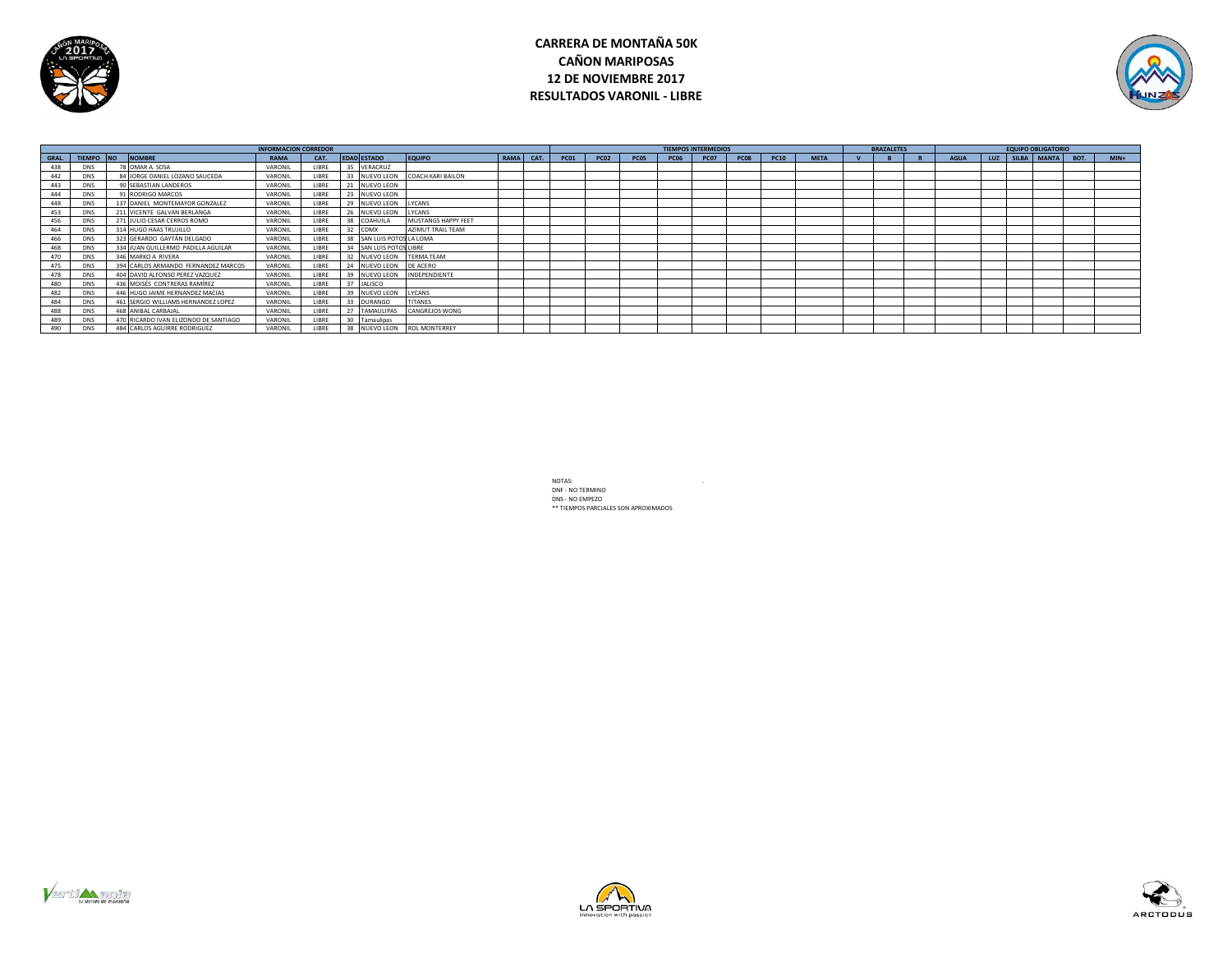

# **CARRERA DE MONTAÑA 50K CAÑON MARIPOSAS 12 DE NOVIEMBRE 2017 RESULTADOS VARONIL - MASTER**



|              |           |                               | <b>INFORMACION CORREDO</b> |               |                 |                    |                            |              |                 |             |                |                |                         | <b>TIEMPOS INTERMEDIO:</b> |                |             |               |              | <b>BRAZALETES</b> |          |             |     | <b>EQUIPO OBLIGATORIO</b> |              |                  |
|--------------|-----------|-------------------------------|----------------------------|---------------|-----------------|--------------------|----------------------------|--------------|-----------------|-------------|----------------|----------------|-------------------------|----------------------------|----------------|-------------|---------------|--------------|-------------------|----------|-------------|-----|---------------------------|--------------|------------------|
| GRAL.        | TIEMPO NO | <b>NOMBRE</b>                 | <b>RAMA</b>                | CAT.          |                 | <b>EDAD ESTADO</b> | <b>EQUIPO</b>              | RAMA         | CAT.            | <b>PC01</b> | <b>PC02</b>    | <b>PC05</b>    | <b>PC06</b>             | <b>PC07</b>                | <b>PC08</b>    | <b>PC10</b> | <b>META</b>   | $\mathbf{v}$ | $\overline{B}$    |          | <b>AGUA</b> | LUZ | SILBA MANTA BOT.          |              | $MIN+$           |
|              | 4.50:14   |                               |                            |               |                 |                    | <b>AMARGS</b>              |              |                 |             |                | 2.13.179       | 02.52.48                |                            | 03.51.56       |             | $A - 50 - 14$ |              |                   |          |             |     |                           |              |                  |
|              |           | 4 VICTOR GUEVARA GUITERREZ    | VARONI                     | MASTER        |                 | 42 NUEVO LEON      |                            |              |                 | 00:30:32    | 00:53:12       |                |                         | 03:12:28                   |                | 04:33:14    |               | OK           | $\alpha$          | OK       |             |     |                           |              |                  |
| $\mathbf{R}$ | 4:59:07   | 128 JOSE ZAVALA ARREDONDO     | VARONIL                    | MASTER        |                 | 49 COAHUILA        | UBS SALTILLO COAHUILA MEXI | $\mathbf{R}$ | $\overline{2}$  | 00:30:43    | 00:53:45       | 2:10:52.43     | 02:49:30                | 03:10:29                   | 03:48:11       | 04:37:04    | 4:59:07       | OK           | OK                | OK       |             |     |                           |              |                  |
| 6            | 5:18:58   | 24 RAUL HUM CASTAÑON GUEVARA  | VARONII                    | MASTER        |                 | 48 NUEVO LEON      | VERTIMANIA                 | 6            | $\mathbf{R}$    | 00:32:51    | 00:56:28       | 2:22:18.68     | 03:10:27                | 03:33:48                   | 04:13:38       | 05:01:23    | 5:18:58       | OK           | OK                | OK       |             |     |                           |              |                  |
|              |           |                               |                            |               |                 |                    |                            |              |                 |             |                |                |                         |                            |                |             |               |              |                   |          |             |     |                           |              |                  |
| 13           | 5.43.52   | 230 ISBAC MORALES OCAMPO      | VARONII                    | <b>MASTER</b> |                 | 48 CHIHIIAHIIA     | VESPA RUNNERS              | 13           | $\Lambda$       | 00:33:56    | 00.59.22       | 2.37.5514      | 03.27.19                | 03.49.46                   | $0.4.31 - 0.4$ | 05:25:21    | 5:43:52       | OK           | OK                | OK       |             |     |                           |              |                  |
| 19           | 5:58:05   | 359 JESUS NIGENDA PACHECO     | VARONII                    | MASTER        | 40              | NUEVO LEON         | <b>IBRF</b>                | 19           | $5 -$           | 00:36:54    | 01:02:27       | 2:35:56.1      | 03:22:2                 | 03:49:39                   | 04:33:52       | 05:37:03    | 5:58:05       | OK           | OK                | OK       |             |     |                           |              |                  |
| 27           | 6:11:21   | 176 OSVALDO CHARLES GAONA     | VARONII                    | MASTER        | 25              | <b>NUEVO LEON</b>  | <b>UNNERS FRIENDS</b>      | 25           | 6               | 00:34:08    | 00:59:28       | 2:45:13.24     | 03:38:26                | 04:06:38                   | 04:50:20       | 05:50:3     | 6:11:21       | OK           | OK                | OK       |             |     |                           |              |                  |
|              |           |                               |                            |               |                 |                    |                            |              |                 |             |                |                |                         |                            |                |             |               |              |                   |          |             |     |                           |              |                  |
| 31           | 6:17:13   | 23 MIGUEL ANG RAMIREZ MACIA   | VARONII                    | <b>MASTER</b> | 43              | <b>IUEVO LEON</b>  | VERTIMANIA                 | 28           | $\overline{7}$  | 00:35:22    | 01:02:30       | 2:49:39.79     | 03:52:22                | 04:18:02                   | 05:58:02       | 05:51:02    | 6:17:13       | OK           | OK                | OK       |             |     |                           |              |                  |
| 32           | 6:18:05   | 6 JOAQUIN REYES PEREZ         | VARONI                     | MASTER        | 43              | <b>OMX</b>         |                            | 29           | $\mathbf{R}$    | 00:35:05    | 01:00:44       | 2:31:30.2      | 03:29:16                | 03:57:21                   | 04:49:25       | 05:54:08    | 6:18:05       | $\alpha$     | $\alpha$          | $\alpha$ |             |     |                           |              |                  |
| 37           | 6:24:35   | 110 JOSE LU SANCHEZ GUTIERREZ | VARONI                     | MASTER        | 46              | <b>OAHUILA</b>     | UBS SALTILLO COAHUILA MEX  | 33           | $\alpha$        | 00:34:15    | 01.005         | 2:42:31.08     | 03:41:3                 | 04:11:59                   | $0.4.56 - 0.6$ | 05:58:42    | 6:24:35       | $\alpha$     | OK                | OK       |             |     |                           |              |                  |
|              |           |                               |                            |               |                 |                    |                            |              |                 |             |                |                |                         |                            |                |             |               |              |                   |          |             |     |                           |              |                  |
| 39           | 6:29:23   | 475 ALEJANDRO RUVALCAB ARAIZ  | VARONII                    | MASTER        |                 | 40 COAHUILA        | <b>HAPPY RUNNERS</b>       | 35           | 10              | 00:39:53    | 01:08:43       | 2:55:27.54     | 03:51:45                | 04:20:10                   | 05:04:34       | 06:06:5     | 6:29:23       | OK           | OK                | OK       |             |     |                           |              |                  |
| 40           | 6:29:49   | 14 OSCAR LOPEZ BARBACHANO     | VARONIL                    | MASTER        |                 | 44 NUEVO LEON      | HUNZAS                     | 36           | 11              | 00:41:53    |                | 2:58:48.44     | 03:54:52                | 04:22:08                   | 05:05:31       | 06:07:29    | 6:29:49       | OK           | OK                | OK       |             |     |                           |              |                  |
|              |           |                               |                            |               |                 |                    |                            |              |                 |             |                |                |                         |                            |                |             |               |              |                   |          |             |     |                           |              |                  |
| 42           | 6:31:33   | 92 JOSE EMILIANO GALVAN       | VARONII                    | MASTER        |                 | 42 NUEVO LEON      | <b>OUENDES DELVALLE</b>    | 38           | 12              |             | 01:10:5:       | 2:55:26.76     | $03.55 - 40$            | 04:23:46                   | 05:16:28       | 06:01:49    | 6:21:33       | OK           | OK                | OK       |             |     |                           |              | 10               |
| 46           | 6:36:01   | 7 ALEX RUIZ CRUZ              | VARONII                    | <b>MASTER</b> | 49              | NUEVO LEON         | <b>EDALES</b>              | 42           | 13              | 00:36:21    | 01:03:01       | 2:42:26.60     | 03:34:5                 | 03:59:16                   | 04:40:15       | 06:12:26    | 6:36:01       | OK           | OK                | $\alpha$ |             |     |                           |              |                  |
| 47           | 6:36:36   | 313 JUAN RICAR RIVERA ROSALES | VARONII                    | MASTER        | 43              | COAHUILA           | <b>IBS</b>                 | 43           | 14              | 00:41:06    | 01:11:43       | 2:55:45.22     | 03:58:51                | 04:27:54                   | 05:15:51       | 06:11:17    | 6:36:36       | OK           | ОК                | OK       |             |     |                           |              |                  |
|              |           |                               |                            |               |                 |                    |                            |              |                 |             |                |                |                         |                            |                |             |               |              |                   |          |             |     |                           |              |                  |
| 57           | 6:47:35   | 287 JESUS MARTINEZ GUADARRAMA | VARONIL                    | MASTER        | 43              | <b>NUEVO LEON</b>  | <b>GUSANITO RUNNERS</b>    | 50           | 15              | 00:43:29    | 01:15:58       | 3:13:36.06     | 04:15:22                | 04:41:06                   | 05:24:51       | 06:24:52    | 6:47:35       | OK           | ОК                | OK       |             |     |                           |              |                  |
| 60           | 6:50:15   | 48 IGNACIO ALFO RECIO CEPEDA  | VARONII                    | MASTER        | 43              | COAHUILA           | CAFÉ OSO                   | 53           | 16              | 00:39:13    | 01:07:45       | 2:58:10.43     | 04:00:19                | 04:30:32                   | 05:16:40       | 06:24:50    | 6:50:15       | $\alpha$     | $\alpha$          | $\alpha$ |             |     |                           |              |                  |
| 63           | 6:53:26   | 174 HUMBERTO VILLANUEVA REYNA | VARONI                     | MASTER        | AA              | <b>NUEVO LEON</b>  | YCANS                      | 55           | 17              | 00:40:29    | 01:07:5        | 2:56:35.68     | 04:03:0                 | 04:39:00                   | 05:25:27       | 06:29:4     | 6:53:26       | $\alpha$     | OK                | $\alpha$ |             |     |                           |              |                  |
|              |           |                               |                            |               |                 |                    |                            |              |                 |             |                |                |                         |                            |                |             |               |              |                   |          |             |     |                           |              |                  |
| 64           | 6:53:26   | 260 MAURICIO FRANCO MILANO    | VARONI                     | MASTER        |                 | 40 NUEVO LEON      | YCANS                      | 56           | 18              | 00:40:21    |                | 3:06:15.22     | 04:07:37                | 04:37:55                   | 05:26:45       | 06:28:11    | 6:53:26       | OK           | OK                | $\alpha$ |             |     |                           |              |                  |
| 68           | 6:56:34   | 198 HUGO RUIZ                 | VARONIL                    | <b>MASTER</b> |                 | 44 NUEVO LEON      | <b>TRISALMONES</b>         | 57           | 19              | 00:41:19    | 01:11:49       | 3:01:44.67     | 03:59:29                | 04:27:14                   | 05:24:42       | 06:33:11    | 6:56:34       | OK           | OK                | OK       |             |     |                           |              |                  |
| 74           | 7:05:14   | 344 GERARDO JIMENEZ           | VARONI                     | <b>MASTER</b> |                 | 40 NUEVO LEON      | OCOS RC                    | 63           | 20              | 00:40:04    | 01:10:31       | 7.58:41.70     | 03.59.50                | 04:28:18                   | 05:17:20       | 06:26:54    | 6:55:14       | OK           | OK                | OK       |             |     |                           |              | 10               |
|              |           |                               |                            |               |                 |                    |                            |              |                 |             |                |                |                         |                            |                |             |               |              |                   |          |             |     |                           |              |                  |
| 86           | 7.13.57   | 35 AGUSTIN HERNANDEZ ROA      | VARONIL                    | MASTER        | 42              | Nuevo Leon         | <b>III FIGUEROA</b>        | 72           | 21              | 00:43:59    |                | 3:16:27.71     | 04.18:02                | 04:52:44                   | 05:44:56       | 06:52:19    | 7.13.57       | OK           | $\alpha$          | $\alpha$ |             |     |                           |              |                  |
| 87           | 7:14:15   | 22 RIGOBERTO MENA SALAZAR     | VARONII                    | MASTER        | 49              | AMAULIPAS          | UNNER VICTORIA             | 73           | 22              | 00:52:07    | 01:24:22       | 3:24:05.1      | 04:49:5                 |                            |                | 06:47:3     | 7:14:15       | OK           | OK                | OK       |             |     |                           |              |                  |
| 93           | 7:17:43   | 391 JUAN GERA BECERRA VAZQUE  | VARONII                    | MASTER        | 45              | <b>IUEVO LEON</b>  | E ACERO                    | 77           | 23              | 00:39:33    | 01:08:40       | 3:07:54.1      | 04:15:3                 | 04:47:3                    | 05:41:5        | 06:54:3     | 7:17:43       | OK           | OK                | OK       |             |     |                           |              |                  |
|              |           |                               |                            |               |                 |                    |                            |              |                 |             |                |                |                         |                            |                |             |               |              |                   |          |             |     |                           |              |                  |
| $Q_{A}$      | 7.19.31   | 420 GERARDO ALVAREZ GARZA     | VARONII                    | <b>MASTER</b> | $40-1$          | NUEVO LEON         | KAMARGS                    | 78           | 24              | 00.40.54    | $01 - 10 - 25$ | 3.09.05.20     | 0.4:11:5                | 0.42.12                    | $05.27 - 15$   | 06:46:5     | 7.19.31       | OK           | OK                | OK       |             |     |                           |              |                  |
| 98           | 7:21:55   | 421 MARCO ANT VILLALOBOS LEAL | VARONII                    | MASTER        | 41              | <b>NUEVO LEON</b>  | UNNERS LEAGUI              | 80           | 25              | 00:43:02    | 01:14:30       | 3:28:23.76     | 04:39:0                 | 05:11:34                   | 05:59:10       | 07:00:09    | 7:21:55       | OK           | OK                | OK       |             |     |                           |              |                  |
| 99           | 7:22:05   | 138 SAULOSORIO                | VARONI                     | MASTER        |                 | 43 TAMAULIPAS      | ARANEROS RUNNING TEAM      | 81           | 26              | 00:43:56    | 01:16:0        | 3:18:24.4      | 04:23:3                 | 04:54:30                   | 05:50:40       | 06:56:07    | 7:22:05       | $\alpha$     | OK                | $\alpha$ |             |     |                           |              |                  |
|              |           |                               |                            |               |                 |                    |                            |              |                 |             |                |                |                         |                            |                |             |               |              |                   |          |             |     |                           |              |                  |
| 111          | 7:30:37   | 194 JOSÉ AL RODRÍGUEZ TREVIÑO | VARONIL                    | MASTER        |                 | 45 NUEVO LEON      | AFN BALANCE                | 88           | 27              | 00:46:42    |                | 3:23:09.81     | 04:28:04                | 05:02:22                   | 05:57:59       | 07:06:42    | 7:30:37       | OK           | OK                | OK       |             |     |                           |              |                  |
| 117          | 7:37:21   | 480 JORGE ENR VARGUEZ NAVARRO | VARONII                    | <b>MASTER</b> |                 | 41 NUEVO LEON      | TRAINING WINNER            | 92           | 28              | 00:47:21    | 01:20:46       | 3:22:24.19     | $0.4 \cdot 30 \cdot 10$ | 05:02:28                   | 05:52:02       | 07:07:37    | 7:37:21       | OK           | OK                | OK       |             |     |                           |              |                  |
| 119          | 7:40:06   | 210 ERICK ADRI HERNÁNDEZ RICO | VARONII                    | <b>MASTER</b> | 40              | NUEVO LEON         | <b>IRONDOOR RUNNERS</b>    | 94           | 29              | 00:46:32    |                | 3:21:49.68     | 04:30:46                | 05:11:41                   | 06:04:59       | 07:16:19    | 7:40:06       | $\alpha$     | $\alpha$          | OK       |             |     |                           |              |                  |
|              |           |                               |                            |               |                 |                    |                            |              |                 |             |                |                |                         |                            |                |             |               |              |                   |          |             |     |                           |              |                  |
| 122          | 7:41:54   | 217 ALBERTO DAVID GARZA SOSA  | VARONII                    | <b>MASTER</b> | 44              | NUEVO LEON         | <b>HETOS TEAM</b>          | 96           | 30 <sup>°</sup> | 00:48:03    |                | 3:29:25.9      | 04:39:0                 | 05:12:51                   | 06:06:42       | 07:17:53    | 7:41:54       | OK           | ОК                | OK       |             |     |                           |              |                  |
| 126          | 7:44:39   | 41 RAUL SAUCEDO NAVA          | VARONII                    | MASTER        | 43              | COAHUILA           |                            | 100          | 31              | 00:44:10    | 01:15:01       | 3:18:29.5      | 04:27:22                | 05:03:14                   | 06:05:24       | 07:21:53    | 7:44:39       | OK           | OK                | OK       |             |     |                           |              |                  |
| 134          | 7.48.15   | 329 MARIO VALDEZ RODRIGUEZ    | VARONII                    | <b>MASTER</b> |                 | 48 COAHILLA        | CARLIS                     | 106          | 32              |             | $01 - 22 - 50$ | 3:34:30.67     | $04.46 - 5$             | 05:22:50                   | 06:16:29       | 07:26:21    | 7.48.15       | OK           | OK                | $\alpha$ |             |     |                           |              |                  |
|              |           |                               |                            |               |                 |                    |                            |              |                 |             |                |                |                         |                            |                |             |               |              |                   |          |             |     |                           |              |                  |
| 135          | 7:49:19   | 196 JOSE LUIS CABALLERO GARZA | VARONII                    | MASTER        | 48              | NUEVO LEON         | <b>USANITO RUNNERS</b>     | 107          | 33              | 00:49:2     | 01:25:1        | 3:41:36.7      | 04:52:3                 | 05:26:00                   | 06:21:49       | 07:25:4     | 7:49:19       | OK           | OK                | OK       |             |     |                           |              |                  |
| 144          | 7:56:41   | 255 ROBERTO ALVARADO CASTILLO | VARONII                    | MASTER        | 40              | <b>NUEVO LEON</b>  | <b>IUMAN ATHI FTF</b>      | 113          | 34              | 00:45:20    | 01:15:0        | 3:22:27.0      | 04:29:3                 | 05:14:22                   | 06:08:18       | 07:24:3!    | 7:56:41       | $\alpha$     | OK                | OK       |             |     |                           |              |                  |
|              | 8:04:57   |                               | VARONII                    | <b>MASTER</b> |                 | 45 COAHUILA        | <b>UNOMBRE?</b>            | 122          | 35              | 00:42:09    | 01:13:48       | 3:22:13.87     | 04:35:23                | 05:20:57                   | 06:16:51       | 07:42:32    |               |              |                   |          |             |     |                           |              |                  |
| 155          |           | 328 JOSE VILLANUEVA CAMARILLO |                            |               |                 |                    |                            |              |                 |             |                |                |                         |                            |                |             | 8:04:57       | OK           | OK                | OK       |             |     |                           |              |                  |
| 157          | 8:08:08   | 218 JOSE JAIR MARTINEZ CANTU  | VARONII                    | MASTER        |                 | 42 NUEVO LEON      |                            | 124          | 36              | 00:39:23    | 01:08:24       | 3:14:01.85     | 04:31:17                | 05:07:56                   | 06:03:51       | 07:35:06    | 8:08:08       | OK           | OK                | OK       |             |     |                           |              |                  |
| 162          | 8:12:01   | 108 JOSE AMATITLA             | VARONI                     | MASTER        |                 | 43 NUEVO LEON      |                            | 128          | 37              |             | 01:33:27       | 3:52:12.26     | 05:00:33                | 05:33:09                   | 06:29:19       | 07:44:01    | 8:12:01       | $\alpha$     | OK                | OK       |             |     |                           |              |                  |
| 168          | 8:15:45   | 197 ANTONIO IBARRA            | VARONI                     | MASTER        | 44              | NUEVO LEON         | OME DEPOT                  | 134          |                 | 00:43:14    |                | 3:27:00.2      | 04:38:2                 | 05:21:10                   | 06:19:59       | 07:44:22    | 8:15:45       |              |                   | OK       |             |     |                           |              |                  |
|              |           |                               |                            |               |                 |                    |                            |              | 38              |             |                |                |                         |                            |                |             |               | OK           | OK                |          |             |     |                           |              |                  |
| 170          | 8:16:41   | 265 ENRIQUE VENEGAS RAMOS     | VARONII                    | MASTER        | 43              | COAHUILA           | <b>GATO ARAIZA</b>         | 136          | 39              |             | 01:15:33       | 3:20:26.46     | 04:35:03                | 05:16:59                   | 06:17:48       | 07:42:54    | 8:16:41       | OK           | OK                | OK       |             |     |                           |              |                  |
| 174          | 8:18:30   | 36 VICTOR NEGRETE AVILA       | VARONI                     | MASTER        | 44              | <b>DMY</b>         |                            | 139          | 40              | 00:49:19    | 01:20:49       | 3:16:25.48     | 04:32:2                 | 05:21:01                   | 06:13:29       | 07:24:2     | 7:48:30       | OK           | ОК                | OK       |             |     |                           |              |                  |
|              |           |                               |                            |               |                 |                    |                            |              |                 |             |                |                |                         |                            |                |             |               |              |                   |          |             |     |                           |              |                  |
| 175          | 8:18:41   | 205 FLEAZAR SANTILL RODRIGUEZ | VARONII                    | MASTER        | 45              | NUEVO LEON         | <b>ATMON</b>               | 140          | 41              | 00:43:20    | 01:13:52       | 3:15:06.9      | 04:35:08                | 05:17:27                   | 06:24:39       | 07:51:30    | 8:18:41       | $\alpha$     | OK                | OK       |             |     |                           |              |                  |
| 178          | 8:22:31   | 214 JOSÉ RAYM GUTIERREZ GARZA | VARONIL                    | MASTER        |                 | 43 NUEVO LEON      | NTRENADORA PAM             | 143          | 42              | 00:48:01    | 01:22:44       | 3:33:24.06     | 04:49:05                | 05:29:32                   | 06:28:59       | 07:52:02    | 8:22:31       | OK           | OK                | $\alpha$ |             |     |                           |              |                  |
| 179          | 8:22:33   | 463 ALBERTO SAENZ             | VARONIL                    | MASTER        |                 | 45 NUEVO LEON      |                            | 144          | 43              | 00:51:18    | 01:26:29       | 3:48:41.21     | 05:00:04                | 05:33:50                   | 06:29:19       | 07:51:56    | 8:22:33       | OK           | OK                | OK       |             |     |                           |              |                  |
|              |           |                               |                            |               |                 |                    |                            |              |                 |             |                |                |                         |                            |                |             |               |              |                   |          |             |     |                           |              |                  |
| 181          | 8.73.38   | 233 MARCO ANTONI MARTIN TAMEZ | VARONIL                    | MASTER        |                 | 38 NUEVO LEON      | <b>GUSANITO RUNNERS</b>    | 145          | 44              | 00:53:27    | 01:36:18       | 4:02:19.23     | 05:12:46                | 05.49.44                   | 06:46:21       | 07:57:50    | 8:23:38       | OK           | ОК                | OK       |             |     |                           |              |                  |
| 184          | 8:24:17   | 472 HECTOR GONZALEZ           | VARONII                    | <b>MASTER</b> |                 | 42 NUEVO LEON      | RONDOORS RUNNERS           | 147          | 45              | 00:47:30    |                | 3:39:03.64     | 05:08:27                | 05:51:10                   | 06:47:05       | 07:59:15    | 8:24:17       | $\Omega$     | OK                | OK       |             |     |                           |              |                  |
| 185          | 8:24:18   | 400 JOSE MELLADO VAZQUEZ MELI | VARONII                    | MASTER        | 45              | NUEVO LEON         | <b>XATEC RUNNING</b>       | 148          | 46              |             | 01:20:3        | 3:29:31.1      | 04:39:21                | 05:16:41                   | 06:24:36       | 08:00:49    | 8:24:18       | OK           | OK                | OK       |             |     |                           |              |                  |
|              |           |                               |                            |               |                 |                    |                            |              |                 |             |                |                |                         |                            |                |             |               |              |                   |          |             |     |                           |              |                  |
| 195          | 8:30:08   | 355 ALEJANDRO BAÑUELOS        | VARONIL                    | MASTER        |                 | 42 NUEVO LEON      | <b>ODR TEAM</b>            | 153          | 47              |             |                | 3:37:21.02     | 05:02:23                | 05:40:51                   | 06:36:48       | 07:59:22    | 8:30:08       | OK           | OK                | OK       |             |     |                           |              |                  |
|              | 8:30:22   | 213 JAVIER REYES SUAREZ       | VARONI                     | MASTER        | 44              | <b>IUEVO LEON</b>  | <b>UNNERS FRIENDS MTY</b>  | 154          | 48              | 00:39:44    | 01:10:09       | 3:14:39.1      | 04:45:5                 | 05:40:48                   |                | 07:56:48    | 8:30:22       | OK           | ОК                | OK       |             |     |                           |              |                  |
| 203          | 8.32.38   | 126 ERICK RAFA BARBOSA ALANIS | VARONI                     | MASTER        | AA              | NUEVO LEON         | <b>III FIGUEROA</b>        | 161          | 49              | 00:57:17    | 01:37:24       | 4:02:39.09     | 05:21:02                | 05:58:39                   | 06:53:06       | 08:01:5     | 8:32:38       | $\alpha$     | $\alpha$          | OK       |             |     |                           |              |                  |
|              |           |                               |                            |               |                 |                    |                            |              |                 |             |                |                |                         |                            |                |             |               |              |                   |          |             |     |                           |              |                  |
| 207          | 8:33:20   | 34 HUGO AL CASTILLO CORONADO  | VARONII                    | MASTER        | 42              | <b>Tamaulipas</b>  | JLTRA TRAIL RUNNERS        | 163          | 50              | 00:40:56    | 01:14:1        | 3:27:25.5      | 04:41:1                 | 05:23:27                   | 06:24:43       | 07:52:36    | 8:23:20       | ОK           | OK                | $\alpha$ |             |     |                           |              | 10 <sup>10</sup> |
| 209          | 8:34:04   | 429 ROBER ALMAGUER MONTEMAYOR | VARONII                    | MASTER        |                 | 45 NUEVO LEON      | <b>ERROS</b>               | 165          | 51              | 00:50:29    | 01:30:18       | 3:57:58.00     | 05:10:40                | 05:42:13                   | 06:30:55       | 07:50:2     | 8:24:04       | OK           | OK                | OK       |             |     |                           |              | 10               |
|              | 8:36:48   |                               | VARONII                    | <b>MASTER</b> |                 |                    |                            |              |                 |             |                | 3:28:53.41     | 04:37:57                |                            | 06:29:30       | 08:07:26    | 8:36:48       |              |                   |          |             |     |                           |              |                  |
| 214          |           | 64 ENRIQUE TREVIÑO REYES      |                            |               |                 | 45 NUEVO LEON      | REGIO RUNNERS              | 170          | 52              | 00:48:27    | 01:20:36       |                |                         | 05:15:28                   |                |             |               | OK           | OK                | OK       |             |     |                           |              |                  |
| 216          | 8:36:53   | 377 ULISES PAES CAMARGO       | VARONII                    | <b>MASTER</b> | 27              | NUEVO LEON         | DREAM TEAM C1              | 171          | 53              |             | 01:36:50       | 4:04:40.65     | 05:16:05                | 05:52:44                   | 06:53:45       | 08:08:57    | 8:36:53       | $\alpha$     | $\alpha$          | $\alpha$ |             |     |                           |              |                  |
| 219          | 8:39:10   | 147 MARTÍN VEN MIRELES GARCIA | VARONIL                    | MASTER        | 44              | AMAULIPAS          | AKETEAM                    | 173          | 54              | 00:50:40    | 01:28:27       | 3:41:10.1      | 05:06:32                | 05:50:05                   | 06:58:05       | 08:12:25    | 8:39:10       | OK           | OK                | OK       |             |     |                           |              |                  |
| 236          | 8:50:04   | 222 GUILLERMO OCHOA           | VARONIL                    | MASTER        | 42              | <b>NUEVO LEON</b>  |                            | 181          | 55              | 00:53:02    | 01:30:34       | 3:58:52.80     | 05:13:46                | 05:53:59                   | 06:53:44       | 08:18:48    | 8:50:04       | OK           | OK                | OK       |             |     |                           |              |                  |
|              |           |                               |                            |               |                 |                    |                            |              |                 |             |                |                |                         |                            |                |             |               |              |                   |          |             |     |                           |              |                  |
| 237          | 8:50:11   | 33 LAUREANO GRAJEDA GARCIA    | VARONII                    | MASTER        |                 | 46 NUEVO LEON      |                            | 182          | 56              | 00:47:37    | 01:24:32       | 3:49:37.0      | 05:14:5                 | 05:54:37                   | 06:54:40       | 08:20:45    | 8:50:11       | OK           | OK                | OK       |             |     |                           |              |                  |
| 240          | 8:50:38   | 63 MANUEL ELIZALDE            | VARONII                    | MASTER        | 40              | NUFVO LEON         | <b>RONDOOR RUNNERS</b>     | 184          | 57              |             | 01:34:29       | 4:08:49.8      | 05:28:21                | 06:06:02                   | 07:02:50       | 08:26:09    | 8:50:38       | OK           | $\alpha$          | $\alpha$ |             |     |                           |              |                  |
| 242          | 8.51.12   | 336 ROGELIO F RAMIREZ RAMIREZ | VARONI                     | MASTER        | AA              | NUEVO LEON         | RON                        | 185          | 58              |             | $01 - 34 - 01$ | 4.08.51.7      | 05.28:42                | 06:05:57                   | 07.03.55       | 08:25:57    | 8.51.13       | $\alpha$     | OK                | OK       |             |     |                           |              |                  |
|              |           |                               |                            |               |                 |                    |                            |              |                 |             |                |                |                         |                            |                |             |               |              |                   |          |             |     |                           |              |                  |
| 246          | 8:52:15   | 273 JORGE EVEL GONZALEZ LOPE2 | VARONII                    | MASTER        | 45 0            | COAHUILA           | <b>MUSTANGS</b>            | 187          | 59              | 00:52:40    | 01:31:44       | 3:58:25.18     | 05:14:11                | 05:53:16                   | 06:53:11       | 08:23:23    | 8:52:15       | OK           | OK                | OK       |             |     |                           |              |                  |
| 250          | 8:53:44   | 296 MARCO AN TREVIÑO ESPINOSA | VARONII                    | <b>MASTER</b> |                 | 45 TAMAULIPAS      | <b>IRRE</b>                | 190          | 60              | 00:50:36    | 01:27:26       | 3:51:43.79     | 05:09:18                | 05:52:34                   | 06:50:37       | 08:20:28    | 8:53:44       | OK           | OK                | OK       |             |     |                           |              |                  |
| 251          | 8.53.52   |                               | VARONIL                    | <b>MASTER</b> | 45              | Tamaulinas         | <b>ILTRA TRAIL RUNNERS</b> | 191          | 61              | 00.45:54    | $01 - 21 - 41$ | 3:44:5267      | 05:09:11                | 05.53.24                   | 06:51:11       | 08.14.23    | 8.43.52       | OK           |                   | OK       |             |     |                           | $\mathbf{x}$ |                  |
|              |           | 232 ENRIQUE GONZALEZ LOPEZ    |                            |               |                 |                    |                            |              |                 |             |                |                |                         |                            |                |             |               |              | ОК                |          |             |     |                           |              | 10               |
| 254          | 8:56:48   | 375 JAIME GUARDADO MENDEZ     | VARONIL                    | MASTER        | 47              | <b>ACATECAS</b>    | REAL PLATA DE ZACATECAS    | 192          | 62              | 00:52:51    |                | 3:57:20.02     | 05:20:27                | 06:02:26                   | 07:03:20       | 08:30:46    | 8:56:48       | OK           | OK                | OK       |             |     |                           |              |                  |
| 256          | 8:59:18   | 252 JOSE ENRIQU SANCHEZ LOPE  | VARONIL                    | MASTER        | 40              | <b>TAMAULIPAS</b>  | HABANEROS RUNNING TEAM     | 194          | 63              |             | 01:23:21       | 3:53:17.34     | 05:11:36                | 05:59:21                   | 07:15:10       | 08:31:05    | 8:59:18       | OK           | OK                | OK       |             |     |                           |              |                  |
| 259          | 9:03:38   | 474 FDMUNDO AYARZAGOLTREVIÑO  | VARONII                    | <b>MASTER</b> |                 | 45 NUEVO LEON      | CAANA                      | 197          | 64              | 00:48:17    | 01:23:42       | 3:51:09.73     | 05:13:21                | 05:52:24                   | 06:54:48       | 08:33:15    | 9:03:38       |              |                   | OK       |             |     |                           |              |                  |
|              |           |                               |                            |               |                 |                    |                            |              |                 |             |                |                |                         |                            |                |             |               | OK           | OK                |          |             |     |                           |              |                  |
| 264          | 9:10:21   | 388 FDUARDO PEREZ MEDINA      | VARONI                     | MASTER        | 44              | NUEVO LEON         | <b>DE ACERC</b>            | 202          | 65              |             | 01:28:2        | 3:45:05.4      | 05:18:18                | 06:02:53                   | 07:07:43       | 08:33:0     | 9:10:21       | OK           | $\alpha$          | $\alpha$ |             |     |                           |              |                  |
| 265          | 9:11:51   | 386 MARCO ANT GOMEZ ELORENCIA | VARONI                     | MASTER        | 47              | <b>NUEVO LEON</b>  | <b>IRRF</b>                | 203          | 66              |             | 01:21:5        | 3:52:06.1      | 05:18:5                 | 06:02:46                   | 07:14:35       | 08:31:3     | 9:01:51       | OK           | ОК                | $\alpha$ |             |     |                           |              |                  |
|              |           |                               |                            |               |                 |                    |                            |              |                 |             |                |                |                         |                            |                |             |               |              |                   |          |             |     |                           |              |                  |
| 269          | 9:14:08   | 172 RAUL FUENTES PEREZ        | VARONI                     | <b>MASTER</b> |                 | 29 TAMAULIPAS      | AMILY RUNNERS REYNOSA      | 206          | 67              |             | 01:24:39       | 3:48:01.85     | 05:08:45                | 05:54:24                   | 07:00:30       | 08:37:14    | 9:14:08       | OK           | OK                | OK       |             |     |                           |              |                  |
| 270          | 9:14:16   | 322 ANGEL SERG TAMEZ ALMAGUER | VARONII                    | <b>MASTER</b> |                 | 45 NUEVO LEON      | <b>UNZAS</b>               | 207          | 68              | 00:51:45    | 01:28:38       | 3:53:53.07     | 05:16:47                | 05:59:59                   | 07:08:08       | 08:42:38    | 9:14:16       | OK           | ОК                | OK       |             |     |                           |              |                  |
| 277          | 9.17.05   | 283 JAIME MANUEL FAZ MORENO   | VARONI                     | MASTER        |                 | 40 NUEVO LEON      | <b>ITALIIMMY</b>           | 211          | 69              | 00:52:35    |                | 3.56:009       | 05:14:01                | 05.58.04                   | 07:04:50       | 08.45.44    | 9:17:05       | OK           | OK                | $\alpha$ |             |     |                           |              |                  |
|              |           |                               |                            |               |                 |                    |                            |              |                 |             |                |                |                         |                            |                |             |               |              |                   |          |             |     |                           |              |                  |
| 286          | 9:20:32   | 139 GILBERTO FERNANDEZ LANDIN | VARONII                    | <b>MASTER</b> | 49              | <b>AMAULIPAS</b>   | <b>MUÑECOS TEAN</b>        | 216          | 70              | 00:54:17    | 01:33:20       | 4:01:08.9      | 05:21:4                 | 06:10:12                   | 07:23:51       | 08:52:12    | 9:20:32       | OK           | OK                | OK       |             |     |                           |              |                  |
| 287          | 9:21:42   | 278 MISSAEL VICTORIA OSORIC   | VARONII                    | MASTER        | 43              | <b>NUEVO LEON</b>  | MITOTEROS RUNNER           | 217          | 71              | 00:48:41    | 01:20:39       | 3:36:18.0      | 04:49:1                 | 05:37:09                   | 06:37:47       | 08:03:43    | 9:01:42       | OK           | ОК                | OK       |             |     |                           |              | 20               |
| 292          | 9:24:38   | 381 JESUS TORRES ZAPATA       | VARONII                    | MASTER        | 45              | <b>PAMALILIPAS</b> | AMII Y RUNNERS REYNOSA     | 220          | 72              |             | 01:31:01       | 4:26:03.07     | 05:44:25                | 06:25:18                   | 07.33.07       | 08:58:56    | 9:24:38       | OK           | ОК                | $\alpha$ |             |     |                           |              |                  |
|              |           |                               |                            |               |                 |                    |                            |              |                 |             |                |                |                         |                            |                |             |               |              |                   |          |             |     |                           |              |                  |
| 301          | 9:27:34   | 30 I UIS ENRIQUE CONTRERAS G  | VARONI                     | MASTER        | 42              | <b>NUEVO LEON</b>  |                            | 224          | 73              | 00:50:47    | 01:29:5        | 4:07:49.5      | 05:25:2                 | 06:06:25                   | 07:04:53       | 08:35:1     | 9:07:34       | OK           | OK                | OK       |             |     |                           |              |                  |
| 302          | 9:27:38   | 371 ARTURO GARCIA 7           | VARONI                     | MASTER        | 46              | <b>AMAULIPAS</b>   | ANGREJOS WONG              | 225          | 74              |             | 01:20:51       | 3:55:50.3      | 05:20:3                 | 06:17:55                   | 07:24:14       | 08:58:3!    | 9:27:38       | OK           | OK                | $\alpha$ |             |     |                           |              |                  |
| 305          | 9:29:28   | 13 BRANDON POGUI              | VARONII                    | MASTER        | 40 <sup>2</sup> |                    |                            | 227          | 75              | 01:09:06    | 01:59:1        | 4:30:38.6      | 05:43:17                | 06:19:02                   | 07:18:39       | 08:56:21    | 9:29:28       | $\alpha$     | OK                | $\alpha$ |             |     |                           |              |                  |
|              |           |                               |                            |               |                 |                    |                            |              |                 |             |                |                |                         |                            |                |             |               |              |                   |          |             |     |                           |              |                  |
| 306          | 9:29:30   | 320 LUIS ARMAN ZAVALA MENDOZA | VARONIL                    | <b>MASTER</b> |                 | 44 COAHUILA        | MARATONISTAS DE SALTILLO   | 228          | 76              | 00:48:07    | 01:23:12       | 3:55:20.47     | 05:20:59                | 06:09:06                   | 07:15:57       | 08:53:02    | 9:29:30       | OK           | OK                | OK       |             |     |                           |              |                  |
| 311          | 9:32:49   | 62 ALFONSO GARCIA ARCE        | VARONII                    | <b>MASTER</b> |                 | 40 NUEVO LEON      |                            | 230          | 77              | 00:52:09    | 01:29:33       | 3:55:59.29     | 05:26:05                | 06:09:01                   | 07:25:25       | 08:59:18    | 9:32:49       | ОК           | OK                | OK       |             |     |                           |              |                  |
| 326          | 9:39:43   | 173 GUILLERMO LÓPEZ RAMÍREZ   | VARONIL                    | <b>MASTER</b> |                 | 46 TAMAULIPAS      | CANGRE IOS WONG            | 227          | 78              |             | $01 - 37 - 47$ | $A - 31 - A29$ | 05:50:28                | 06:27:24                   | 07-34-21       | 09:06:49    | 9:39:43       | $\alpha$     | OK                | $\Omega$ |             |     |                           |              |                  |
|              |           |                               |                            |               |                 |                    |                            |              |                 |             |                |                |                         |                            |                |             |               |              |                   |          |             |     |                           |              |                  |





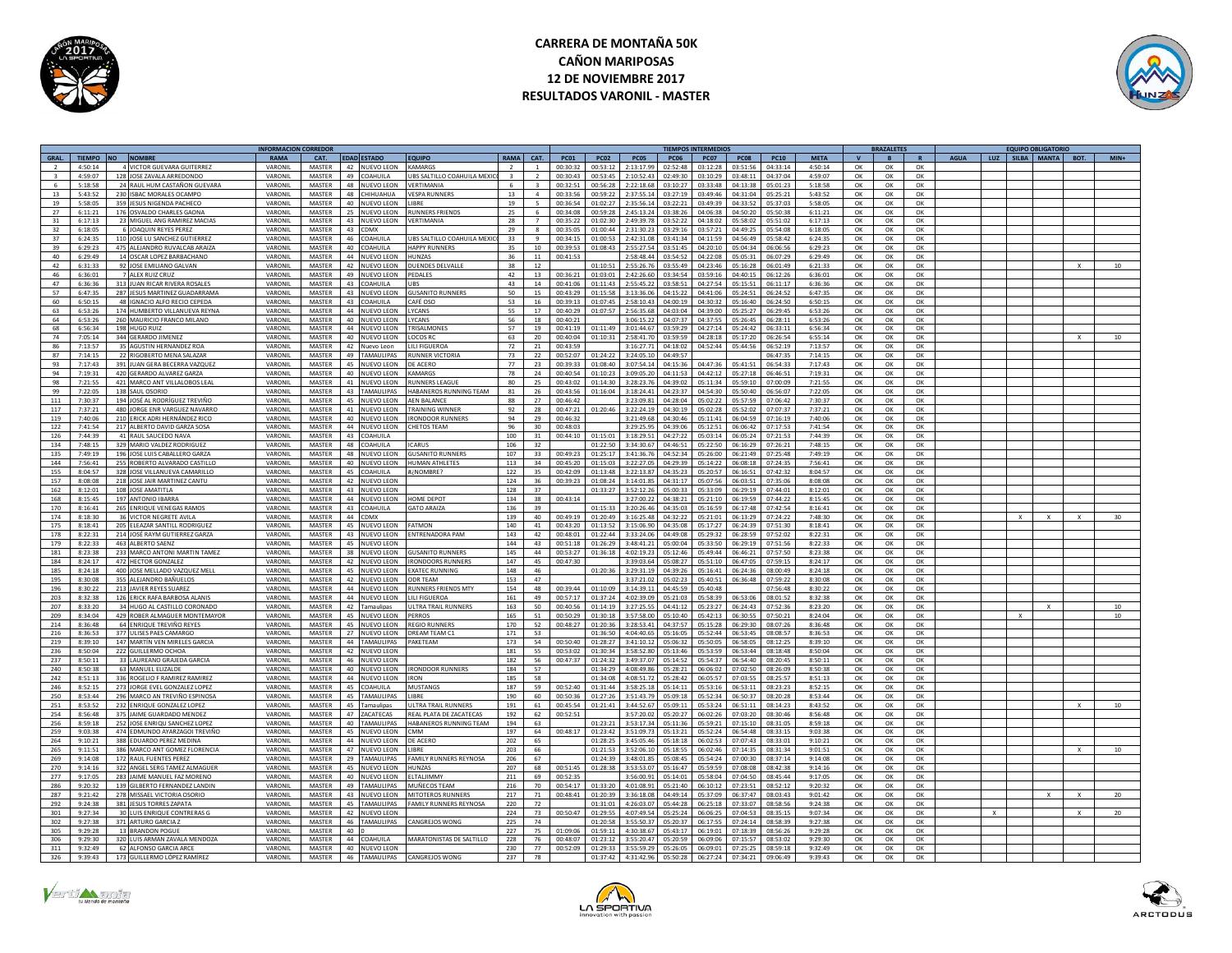

# **CARRERA DE MONTAÑA 50K CAÑON MARIPOSAS 12 DE NOVIEMBRE 2017 RESULTADOS VARONIL - MASTER**



|             |            |                                         | <b>INFORMACION CORREDOR</b> |               |    |                         |                        |             | <b>TIEMPOS INTERMEDIOS</b> |             |             |             |             |             |             |             |             | <b>BRAZALETES</b> |    |    | <b>EQUIPO OBLIGATORIO</b> |  |  |                 |      |        |  |
|-------------|------------|-----------------------------------------|-----------------------------|---------------|----|-------------------------|------------------------|-------------|----------------------------|-------------|-------------|-------------|-------------|-------------|-------------|-------------|-------------|-------------------|----|----|---------------------------|--|--|-----------------|------|--------|--|
| <b>GRAL</b> | TIEMPO NO  | <b>NOMBRE</b>                           | <b>RAMA</b>                 | CAT.          |    | <b>EDAD ESTADO</b>      | <b>EQUIPO</b>          | <b>RAMA</b> | CAT.                       | <b>PC01</b> | <b>PC02</b> | <b>PC05</b> | <b>PC06</b> | <b>PC07</b> | <b>PC08</b> | <b>PC10</b> | <b>META</b> |                   |    |    | <b>AGUA</b>               |  |  | LUZ SILBA MANTA | BOT. | $MIN+$ |  |
| 327         | 9:39:50    | 79 VALDO SANDOVAL MORENO                | VARONIL                     | MASTER        |    | 44 NUEVO LEON           |                        | 238         | 79                         | 00:54:30    | 01:33:46    | 4:24:45.70  | 05:52:28    | 06:36:10    | 07:46:09    | 09:09:27    | 9:39:50     | OK                | OK | OK |                           |  |  |                 |      |        |  |
| 334         | 9:46:03    | 425 LUIS ENRIQU BANDA DE LEON           | VARONIL                     | MASTER        |    | 44 TAMAULIPAS           | <b>CANGREJOS WONG</b>  | 242         | 80                         | 01:01:46    | 01:44:30    | 4:22:08.20  | 05:51:39    | 06:39:16    | 07:52:29    | 09:18:20    | 9:46:03     | OK                | OK | OK |                           |  |  |                 |      |        |  |
| 338         | 9:49:50    | 115 HERIBE FRAUSTRO GUTIERREZ           | VARONII                     | MASTER        |    | 42 TAMAULIPAS           | HABANEROS RUNNING TEAM | 243         | 81                         |             | 01:36:09    | 4:17:27.12  | 05:33:12    | 06:23:06    | 07:29:36    | 09:13:26    | 9:49:50     | OK                | OK | OK |                           |  |  |                 |      |        |  |
| 342         | 9:53:20    | 181 JOHANN LARA COLIN                   | VARON                       | MASTER        |    | 40 TAMAULIPAS           | HABANEROS RUNNING TEAM | 246         | 82                         |             | 01:24:19    | 3:56:27.25  | 05:17:48    | 06:07:09    | 07:02:21    | 09:17:12    | 9:53:20     | OK                | OK | OK |                           |  |  |                 |      |        |  |
| 350         | DNF        | 45 JOEL LOPEZ CANTU                     | VARONII                     | MASTER        |    | 43 NUEVO LEON           | LYCANS                 | 252         | 83                         | 00:43:23    | 01:17:39    |             | 04:35:27    | 05:24:32    | 06:11:25    | 07:12:40    |             |                   |    |    |                           |  |  |                 |      |        |  |
| 355         | DNF        | 412 LUIS A VALENZUELA VALLEJO           | VARONII                     | MASTER        | 39 | <b>COAHUILA</b>         | <b>MAS RUNNING</b>     | 256         | 84                         | 00:46:49    | 01:25:55    | 4:12:30.93  | 05:51:01    | 06:35:28    | 08:00:00    | 09:31:54    |             |                   |    |    |                           |  |  |                 |      |        |  |
| 356         | DNF        | 445 JOSE RODRIGUEZ RODRIGUEZ            | VARONI                      | MASTER        |    | 42 NUEVO LEO            | LYCANS                 | 257         | 85                         |             | 01:35:10    | 4:31:24.61  | 05:57:45    | 06:54:09    | 08:00:00    | 09:33:55    |             |                   |    |    |                           |  |  |                 |      |        |  |
| 359         | DNF        | <b>IVAN ERASM SALINAS FLORES</b><br>354 | VARONII                     | MASTER        |    | 42 TAMAULIPAS           | #SINI IMITES           | 258         | 86                         | 00:49:29    |             | 4:21:38.02  | 05:59:11    |             |             |             |             |                   |    |    |                           |  |  |                 |      |        |  |
| 360         | DNF        | 254 ROBERTO PEREZ DE LEON               | VARONI                      | MASTER        |    | 41 NUEVO LEON           | LYCANS                 | 259         | 87                         |             | 01:33:23    | 4:14:42.44  | 05:36:03    |             |             |             |             |                   |    |    |                           |  |  |                 |      |        |  |
| 392         | <b>DNF</b> | 56 EDUARDO RODRIGUEZ FLORES             | VARONII                     | MASTER        |    | 41 NUEVO LEON           | <b>RUFFER TEAM</b>     | 262         | 88                         | 00:39:02    | 01:06:44    | 2:57:19.22  |             |             |             |             |             |                   |    |    |                           |  |  |                 |      |        |  |
| 398         | DNF        | 60 DAMASO FERNANDEZ                     | VARONII                     | MASTER        |    | 49 NUEVO LEON           |                        | 267         | 89                         | 00:51:26    | 01:33:33    | 4:16:52.28  |             |             |             |             |             |                   |    |    |                           |  |  |                 |      |        |  |
| 399         | DNF        | 387 CARLOS BRAVO CASTILLO               | VARONIL                     | MASTER        |    | 42 CDMX                 | COYOTES CEMAC          | 268         | 90                         | 00:55:32    | 01:35:34    | 4:17:22.37  |             |             |             |             |             |                   |    |    |                           |  |  |                 |      |        |  |
| 411         | DNF        | 192 NORBERTO DIAZ                       | VARONII                     | MASTER        |    | 43 TAMAULIPAS           | PAKETEAM               | 275         | 91                         |             | 01:34:27    | 4:31:39.50  |             |             |             |             |             |                   |    |    |                           |  |  |                 |      |        |  |
| 413         | DNF        | JUAN EMANUEL FLORES MORAN<br>341        | VARONII                     | MASTER        |    | 49 NUEVO LEON           | LILI FIGUEROA          | 276         | 92                         |             | 01:29:31    | 4:32:11.70  |             |             |             |             |             |                   |    |    |                           |  |  |                 |      |        |  |
| 365         | DNF        | JOSE LUIS FARIAS GAYTAN<br>288          | VARONII                     | MASTER        |    | 49 NUEVO LEON           |                        | 281         | Q2                         | 00:49:15    | 01:27:08    |             |             |             |             |             |             |                   |    |    |                           |  |  |                 |      |        |  |
| 366         | DNF        | 392 CARLOS ALB MEDINA CHARLES           | VARONII                     | MASTER        |    | 47 NUEVO LEON           | DE ACERO               | 282         | 94                         | 00:52:45    | 01:35:37    |             |             |             |             |             |             |                   |    |    |                           |  |  |                 |      |        |  |
| 367         | <b>DNF</b> | 397 ALVARO CONTRERAS                    | VARONII                     | MASTER        |    | NUEVO LEON              | DE ACERO               | 283         | qs                         | 00:57:25    | 01:44:19    |             |             |             |             |             |             |                   |    |    |                           |  |  |                 |      |        |  |
| 371         | DNF        | EDI MORALES TOVAR                       | VARONI                      | MASTER        |    | 45 NUEVO LEON           | <b>JARRUN</b>          | 286         | $Q_{\rm F}$                | 01:00:14    | 01:44:27    |             |             |             |             |             |             |                   |    |    |                           |  |  |                 |      |        |  |
| 376         | DNF        | 423 ROBERTO RAZO GUTIERREZ              | VARONI                      | MASTER        | 47 | NUEVO LEON              | LYCANS                 | 290         | Q <sub>1</sub>             | 01:03:16    | 01:48:36    |             |             |             |             |             |             |                   |    |    |                           |  |  |                 |      |        |  |
| 431         | <b>DNS</b> | 37 ENRIQUE RAMIREZ                      | VARONII                     | MASTER        |    | 43 Nuevo León           | <b>IBRF</b>            |             |                            |             |             |             |             |             |             |             |             |                   |    |    |                           |  |  |                 |      |        |  |
| 433         | <b>DNS</b> | 53 FRANCISCO JAVIER TOLEDO RUIZ         | VARONII                     | MASTER        |    | 47 EDO MEXICO           |                        |             |                            |             |             |             |             |             |             |             |             |                   |    |    |                           |  |  |                 |      |        |  |
| 436         | <b>DNS</b> | 75 HORACIO SERNA GONZALEZ               | VARONIL                     | MASTER        | 41 | COAHUILA                |                        |             |                            |             |             |             |             |             |             |             |             |                   |    |    |                           |  |  |                 |      |        |  |
| 439         | <b>DNS</b> | 81 JOSE GABRIEL IBARRA LUCERO           | VARONIL                     | MASTER        |    | 41 CHIHUAHUA            | NOCTURNOS DE NOCHE     |             |                            |             |             |             |             |             |             |             |             |                   |    |    |                           |  |  |                 |      |        |  |
| 441         | <b>DNS</b> | 83 LUIS ANTONIO CHARLES                 | VARONII                     | MASTER        |    | 42 NUEVO LEON           |                        |             |                            |             |             |             |             |             |             |             |             |                   |    |    |                           |  |  |                 |      |        |  |
| 450         | <b>DNS</b> | 155<br><b>RENATO REYES</b>              | VARONII                     | MASTER        |    | 46 NUEVO LEON           | <b>SPARTANS ZONE</b>   |             |                            |             |             |             |             |             |             |             |             |                   |    |    |                           |  |  |                 |      |        |  |
| 451         | <b>DNS</b> | 168 GUSTAVO DAVILA                      | VARONII                     | MASTER        |    | 43 NUEVO LEON           |                        |             |                            |             |             |             |             |             |             |             |             |                   |    |    |                           |  |  |                 |      |        |  |
| 452         | <b>DNS</b> | 169 CRISANTO MARTINEZ PELAYO            | VARONII                     | MASTER        |    | 40 TAMAULIPAS           | <b>TORTUGAS</b>        |             |                            |             |             |             |             |             |             |             |             |                   |    |    |                           |  |  |                 |      |        |  |
| 454         | <b>DNS</b> | 234 FGBERT KUIPER                       | VARONII                     | MASTER        |    | 48 NUEVO LEON           |                        |             |                            |             |             |             |             |             |             |             |             |                   |    |    |                           |  |  |                 |      |        |  |
| 462         | <b>DNS</b> | 302 JESÚS MANUEL GUERRERO ALMARAZ       | VARONI                      | MASTER        |    | 42 NUEVO LEON           | LILI FIGUEROA          |             |                            |             |             |             |             |             |             |             |             |                   |    |    |                           |  |  |                 |      |        |  |
| 465         | <b>DNS</b> | 317 JUAN JOSÉ MARTÍNEZ GARCÍA           | VARONI                      | MASTER        |    | 44 DURANGO              |                        |             |                            |             |             |             |             |             |             |             |             |                   |    |    |                           |  |  |                 |      |        |  |
| 467         | <b>DNS</b> | <b>IFROEN KELIMAN</b><br>326            | VARONII                     | MASTER        |    | 43 NUEVO LEON           | AV                     |             |                            |             |             |             |             |             |             |             |             |                   |    |    |                           |  |  |                 |      |        |  |
| 471         | <b>DNS</b> | 349 ALEJANDRO RIVERA                    | VARONII                     | MASTER        |    | 43 COAHUILA             | SALTILLO               |             |                            |             |             |             |             |             |             |             |             |                   |    |    |                           |  |  |                 |      |        |  |
| 472         | <b>DNS</b> | 363 JORGE HUMBERTO CHARLES LEYVA        | VARONII                     | MASTER        |    | 47 BAJA CALIFORNI LIBRE |                        |             |                            |             |             |             |             |             |             |             |             |                   |    |    |                           |  |  |                 |      |        |  |
| 476         | <b>DNS</b> | JOSE GUMARO MAROUEZ DAVILA<br>396       | VARONII                     | <b>MASTER</b> |    | 43 NUEVO LEON           | DE ACERO               |             |                            |             |             |             |             |             |             |             |             |                   |    |    |                           |  |  |                 |      |        |  |